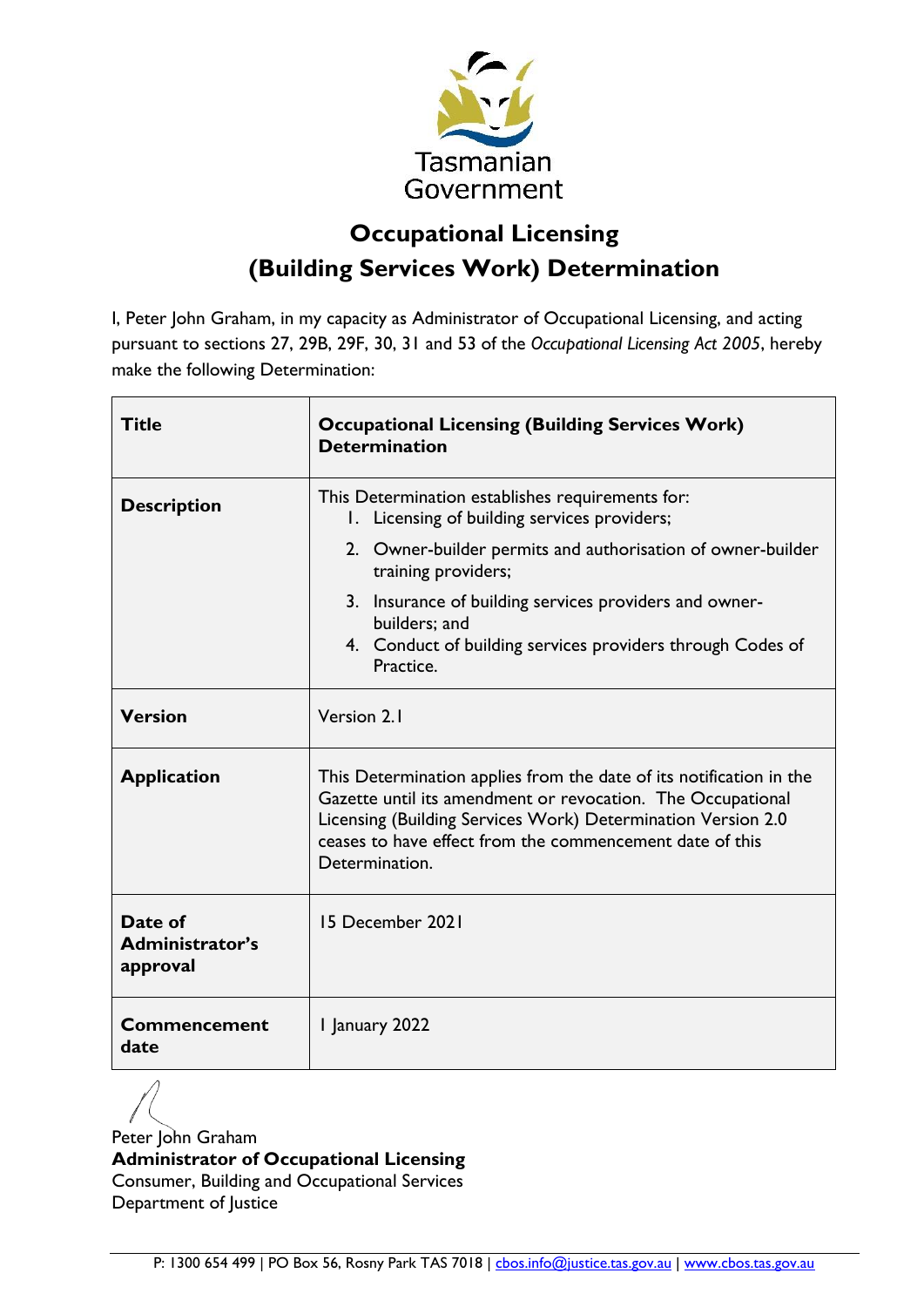# **Table of Contents**

|       | Part 2: Transitional requirements for licensing and owner-builder permits 15             |  |
|-------|------------------------------------------------------------------------------------------|--|
| 2.1   |                                                                                          |  |
| 2.2   | Superseded occupational licences transitioned to new licence class  15                   |  |
|       |                                                                                          |  |
|       |                                                                                          |  |
|       | Part 3: General licensing requirements (applicable to any licence category or class)  17 |  |
| 3.1   |                                                                                          |  |
| 3.2   | The administrator may accept applications where the applicant does not meet              |  |
| 3.3   |                                                                                          |  |
| 3.4   |                                                                                          |  |
| 3.5   | Mandatory training requirement as a licence condition  18                                |  |
| 3.6   | Insurance requirements (types, amounts, coverage etc.) 19                                |  |
| 3.7   | Continuing Professional Development (CPD) requirements 19                                |  |
| 3.8   |                                                                                          |  |
| 3.9   |                                                                                          |  |
| 3.10  |                                                                                          |  |
| 3.11  |                                                                                          |  |
| 3.12  |                                                                                          |  |
| 3.13  |                                                                                          |  |
| 3.14  | When a person is no longer licensed as a building services provider:20                   |  |
|       |                                                                                          |  |
| 4.1   |                                                                                          |  |
| 4.2   |                                                                                          |  |
| 4.3   |                                                                                          |  |
| 4.3.1 |                                                                                          |  |
| 4.3.2 |                                                                                          |  |
| 4.4   |                                                                                          |  |
| 4.5   |                                                                                          |  |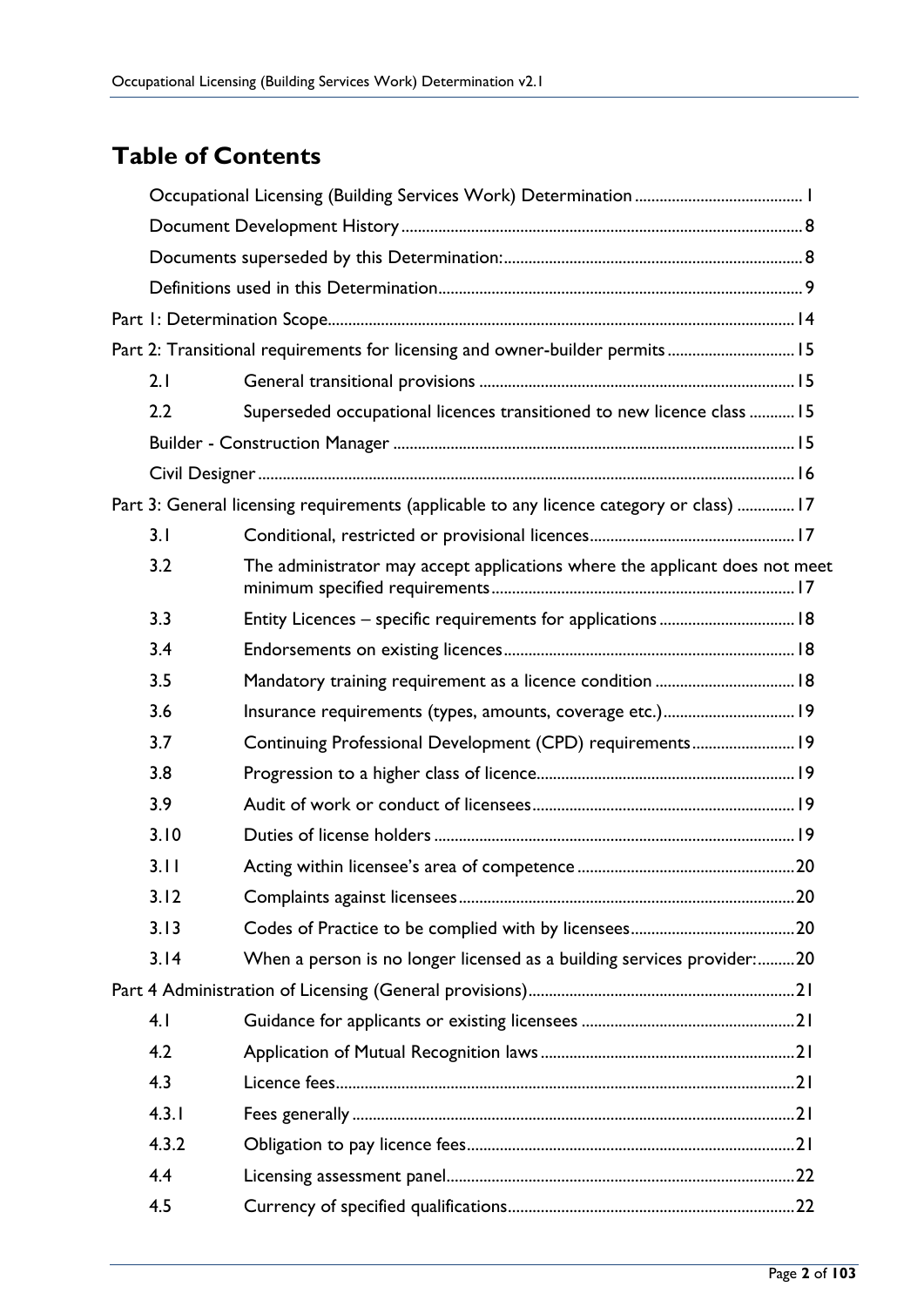| 4.6       |                                                                                  |  |
|-----------|----------------------------------------------------------------------------------|--|
| 4.7       | Applicant's good character, fitness or personal probity ("fit and proper person  |  |
| 4.8       |                                                                                  |  |
| 4.9       |                                                                                  |  |
| 4.10      | Notifications to parties of decisions by Administrator and review rights23       |  |
| 4.11      |                                                                                  |  |
| 4.12      |                                                                                  |  |
| 4.13      | Information made public regarding building services provider licensees 24        |  |
|           |                                                                                  |  |
|           |                                                                                  |  |
|           |                                                                                  |  |
|           |                                                                                  |  |
|           |                                                                                  |  |
|           |                                                                                  |  |
| Architect | 26                                                                               |  |
|           |                                                                                  |  |
| Engineer  | 30                                                                               |  |
|           |                                                                                  |  |
|           |                                                                                  |  |
|           |                                                                                  |  |
|           |                                                                                  |  |
|           |                                                                                  |  |
|           |                                                                                  |  |
|           |                                                                                  |  |
|           |                                                                                  |  |
| 6.1       |                                                                                  |  |
|           |                                                                                  |  |
|           | Category B: (Construction Industry Workplace Health and Safety Induction) 58     |  |
| 6.2       | Owner-builder Permits – eligibility of applicants and scope of work permitted 59 |  |
| 6.3       |                                                                                  |  |
| 6.3.1     |                                                                                  |  |
| 6.3.2     |                                                                                  |  |
| 6.3.3     |                                                                                  |  |
| 6.3.4     |                                                                                  |  |
| 6.3.5     |                                                                                  |  |
| 6.4       |                                                                                  |  |
|           |                                                                                  |  |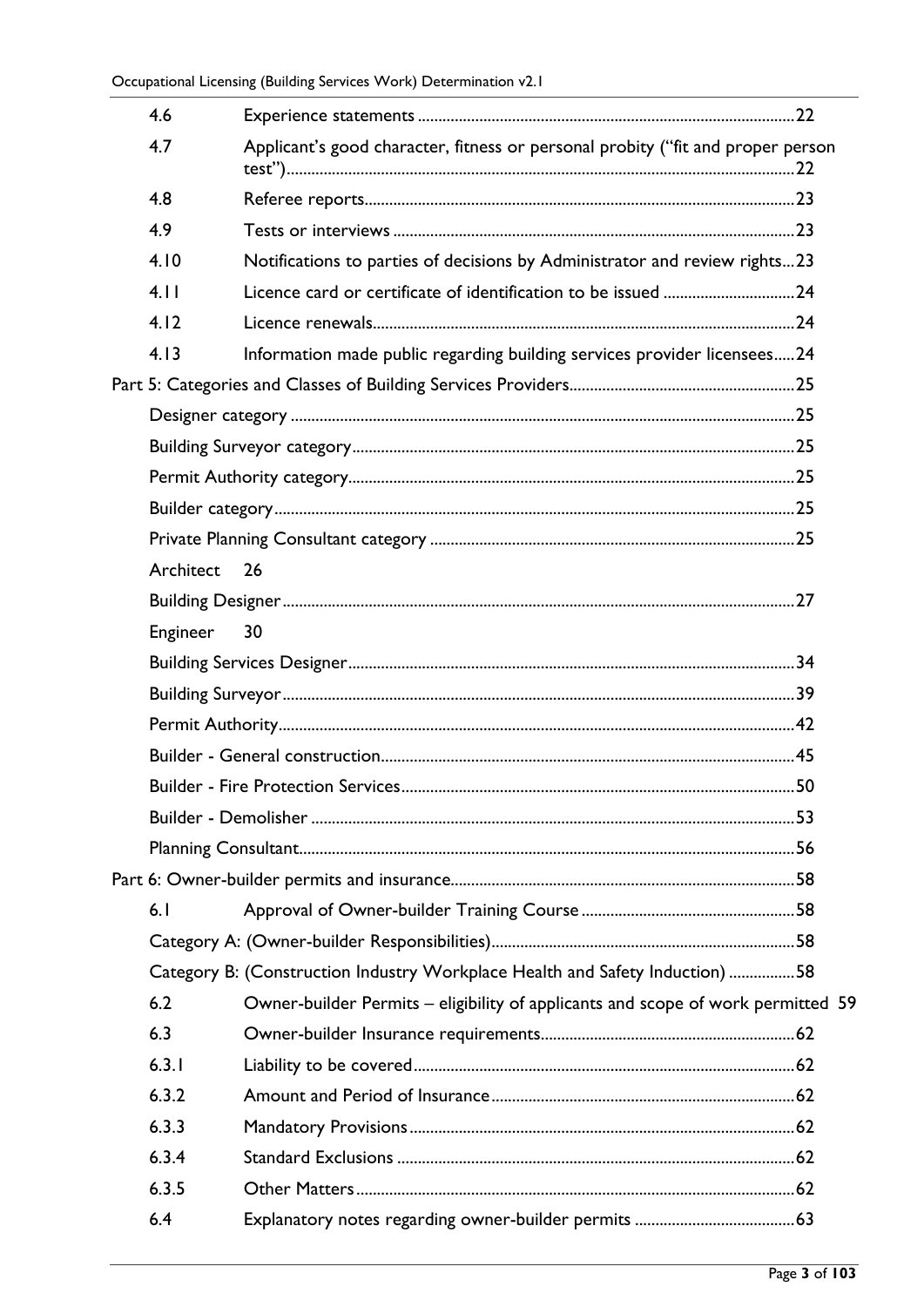| 6.4.1 |                                                                                           |  |
|-------|-------------------------------------------------------------------------------------------|--|
| 6.4.2 |                                                                                           |  |
| 6.4.3 |                                                                                           |  |
| 6.5   | Where an owner has performed illegal works (built with no approval)63                     |  |
|       |                                                                                           |  |
|       |                                                                                           |  |
|       | Change from a licensed builder to owner-builder (without Owner-builder Permit) after work |  |
|       |                                                                                           |  |
| 6.6   | Number of building work projects for which an owner-builder permit may be                 |  |
| 6.7   |                                                                                           |  |
| 6.8   |                                                                                           |  |
| 6.9   | Special circumstances for granting an owner-builder permit 67                             |  |
| 6.10  |                                                                                           |  |
| 6.11  |                                                                                           |  |
| 6.12  |                                                                                           |  |
| 6.13  |                                                                                           |  |
| 6.14  |                                                                                           |  |
| 6.15  |                                                                                           |  |
|       |                                                                                           |  |
| 7.1   |                                                                                           |  |
| 7.2   |                                                                                           |  |
| 7.3   |                                                                                           |  |
| 7.4   |                                                                                           |  |
| 7.5   |                                                                                           |  |
| 7.6   |                                                                                           |  |
| 7.7   |                                                                                           |  |
|       | Part 8: Continuing Professional Development of building services providers71              |  |
| 8.1   | The objective of Continuing Professional Development (CPD)71                              |  |
| 8.2   |                                                                                           |  |
| 8.3   |                                                                                           |  |
| 8.4   |                                                                                           |  |
| 8.5   |                                                                                           |  |
|       |                                                                                           |  |
| 8.6   | Administrator's approval of specific CPD activities and allocation of points per          |  |
| 8.7   |                                                                                           |  |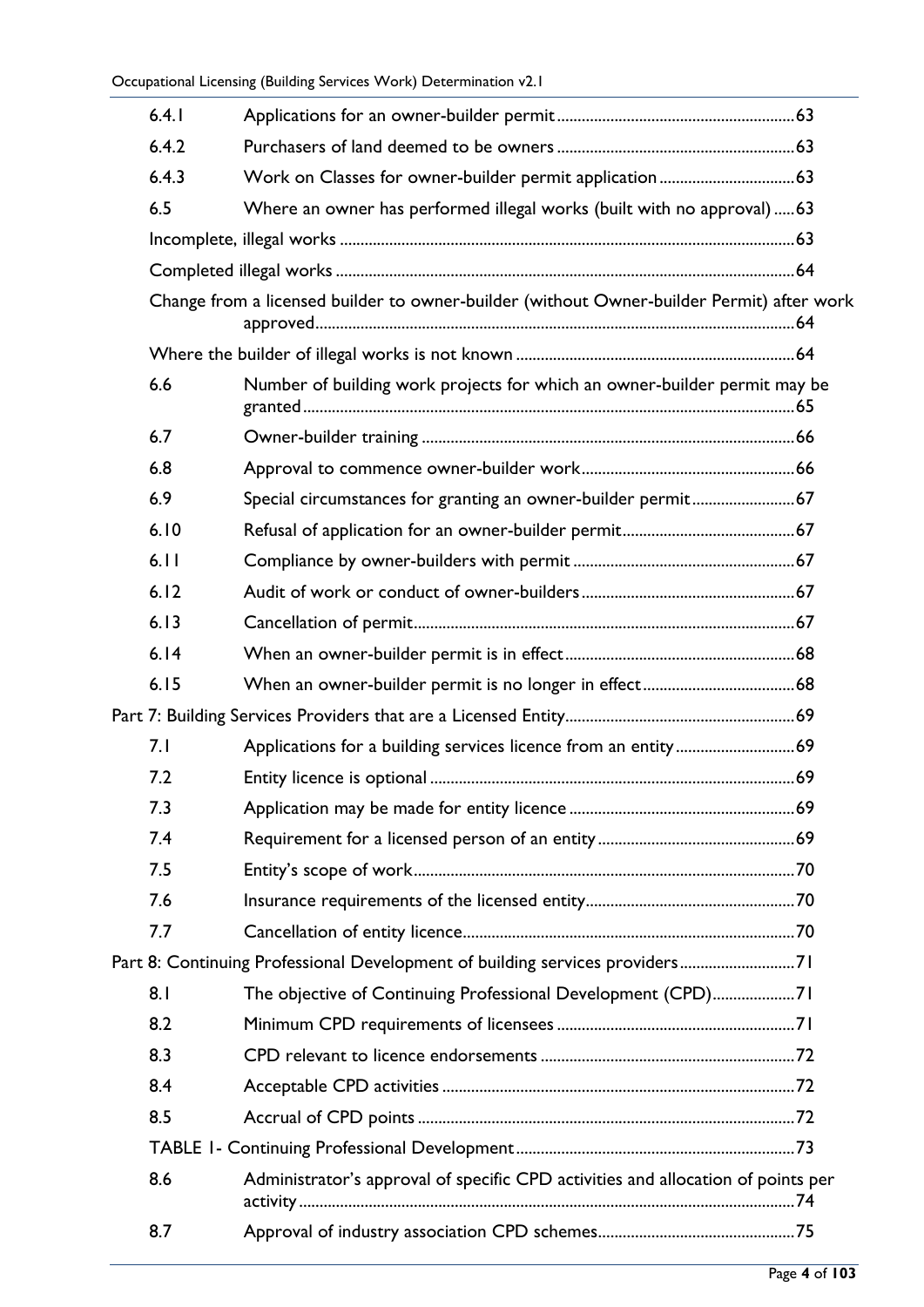|  | 8.8                                                                          |                                                                                        |  |
|--|------------------------------------------------------------------------------|----------------------------------------------------------------------------------------|--|
|  | 8.9                                                                          |                                                                                        |  |
|  | 8.10                                                                         |                                                                                        |  |
|  | 8.11                                                                         |                                                                                        |  |
|  |                                                                              |                                                                                        |  |
|  | 9.1                                                                          | Insurance requirements - type and amount for building services providers77             |  |
|  | 9.1.1                                                                        |                                                                                        |  |
|  |                                                                              |                                                                                        |  |
|  |                                                                              |                                                                                        |  |
|  |                                                                              |                                                                                        |  |
|  | A.1                                                                          |                                                                                        |  |
|  | A.2                                                                          |                                                                                        |  |
|  | A.3                                                                          |                                                                                        |  |
|  | A.4                                                                          |                                                                                        |  |
|  | A.5                                                                          |                                                                                        |  |
|  | A.6                                                                          |                                                                                        |  |
|  |                                                                              |                                                                                        |  |
|  | B.1                                                                          |                                                                                        |  |
|  | B.2                                                                          |                                                                                        |  |
|  | B.3                                                                          |                                                                                        |  |
|  | B.4                                                                          |                                                                                        |  |
|  | B.5                                                                          |                                                                                        |  |
|  |                                                                              |                                                                                        |  |
|  | C.1                                                                          |                                                                                        |  |
|  | C.2                                                                          |                                                                                        |  |
|  | C.3                                                                          |                                                                                        |  |
|  | C.4                                                                          |                                                                                        |  |
|  |                                                                              | Part: 10 -Building Services Providers (Fit and Proper Conduct) Code of Practice 201985 |  |
|  |                                                                              |                                                                                        |  |
|  | Description 85                                                               |                                                                                        |  |
|  |                                                                              |                                                                                        |  |
|  |                                                                              |                                                                                        |  |
|  |                                                                              |                                                                                        |  |
|  |                                                                              | Section 3: Matters relevant to consideration of a "fit and proper" test 86             |  |
|  |                                                                              | Section 4. Administrator to determine if "relevant matters" relate to an applicant 87  |  |
|  | Section 5: Where the Administrator makes a finding of not "fit and proper"88 |                                                                                        |  |
|  |                                                                              |                                                                                        |  |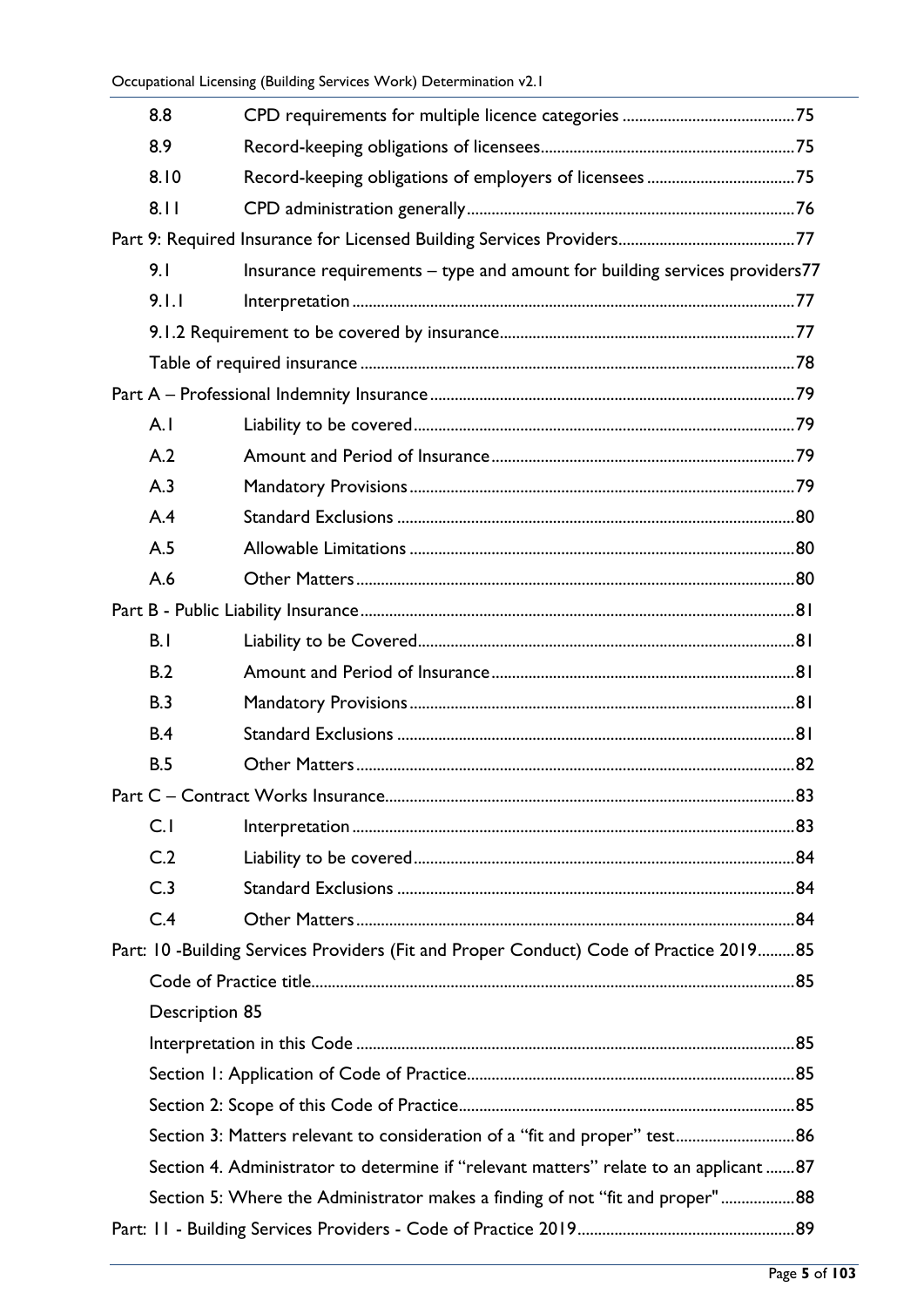| <b>Description 89</b>                                                               |                                                                                                                                                     |  |  |
|-------------------------------------------------------------------------------------|-----------------------------------------------------------------------------------------------------------------------------------------------------|--|--|
|                                                                                     |                                                                                                                                                     |  |  |
|                                                                                     |                                                                                                                                                     |  |  |
| 1.1.                                                                                |                                                                                                                                                     |  |  |
| 1.2                                                                                 | Application of other Codes of Practice made under the Act90                                                                                         |  |  |
| 1.3                                                                                 | Application of complementary industry codes of practice, conduct or ethics90                                                                        |  |  |
|                                                                                     |                                                                                                                                                     |  |  |
|                                                                                     |                                                                                                                                                     |  |  |
| 3.1.                                                                                |                                                                                                                                                     |  |  |
| 3.2.                                                                                | Additional duties of licensed builders, performing residential work91                                                                               |  |  |
| 3.3.                                                                                |                                                                                                                                                     |  |  |
|                                                                                     |                                                                                                                                                     |  |  |
| 4.1                                                                                 | Not perform work beyond their scope of work, level of competence or outside                                                                         |  |  |
| 4.2                                                                                 |                                                                                                                                                     |  |  |
| 4.3                                                                                 |                                                                                                                                                     |  |  |
| 4.4                                                                                 | Not perform work where there is the potential for a conflict of interest.93                                                                         |  |  |
| 4.5                                                                                 |                                                                                                                                                     |  |  |
| 4.6                                                                                 |                                                                                                                                                     |  |  |
| 4.7                                                                                 |                                                                                                                                                     |  |  |
| 4.8                                                                                 |                                                                                                                                                     |  |  |
| 4.9                                                                                 |                                                                                                                                                     |  |  |
| 4.10                                                                                |                                                                                                                                                     |  |  |
| 4.11                                                                                |                                                                                                                                                     |  |  |
| 4.12                                                                                | Ensure that all aspects of design are adequately documented and under the<br>Building Act 2016 before issuing a certificate of likely compliance 95 |  |  |
| 4.13                                                                                | Ensure that performance solutions under the National Construction Code are                                                                          |  |  |
| 4.14                                                                                | Ensure building owners are adequately informed of performance solutions                                                                             |  |  |
|                                                                                     |                                                                                                                                                     |  |  |
| 5.1                                                                                 |                                                                                                                                                     |  |  |
| Appendix - Table of Builders' Scope of Work - Domestic, Low Rise, or Medium Rise 98 |                                                                                                                                                     |  |  |
|                                                                                     |                                                                                                                                                     |  |  |
|                                                                                     |                                                                                                                                                     |  |  |
|                                                                                     |                                                                                                                                                     |  |  |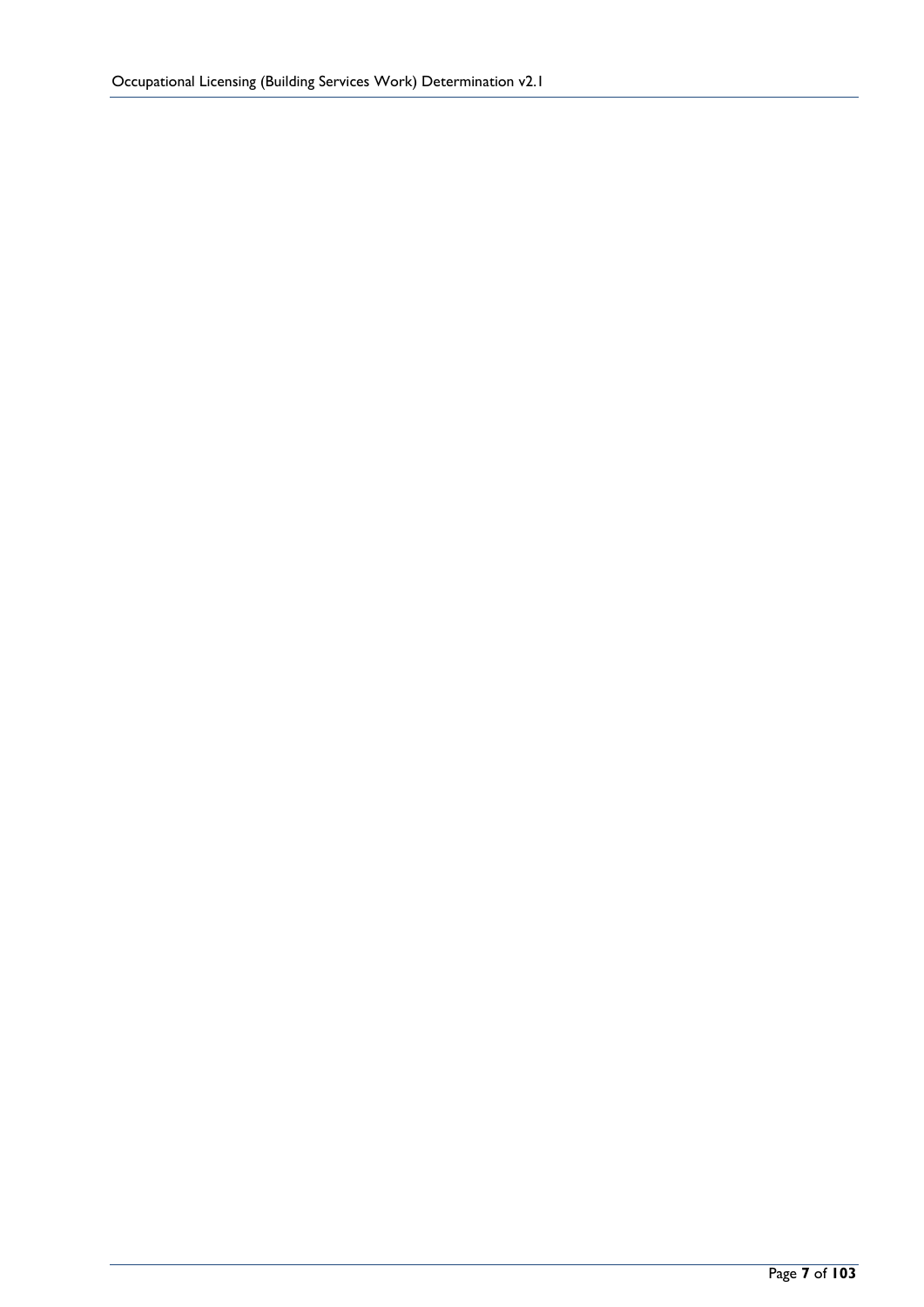| <b>Version</b> | <b>Application Date</b> | <b>Sections amended</b>                                                                                                                                                                                          |
|----------------|-------------------------|------------------------------------------------------------------------------------------------------------------------------------------------------------------------------------------------------------------|
| 2.1            | I January 2022          | Addition of Planning Consultant under Part<br>5.                                                                                                                                                                 |
| 2.0            | 7 August 2019           | Completely revised and re-released,<br>including all licensing requirements for<br><b>Building Services Providers</b>                                                                                            |
| 1.2            | 2 January 2019          | Amended by insertion of new Permit<br>Authority licensing requirements                                                                                                                                           |
| $\mathsf{L}$   | 8 February 2017         | Amended by insertion of new provisions for<br>owner-builders of Class 10 structures                                                                                                                              |
| 1.0            | 7 December 2016         | Initial Determination adopting the Scheme<br>for the Accreditation of Building<br>Practitioners 2008 and the Ministerial<br>Insurance Order 2008, with amendments,<br>under the Occupational Licensing Act 2005. |

#### <span id="page-7-0"></span>**Document Development History**

#### <span id="page-7-1"></span>**Documents superseded by this Determination:**

- 1. Scheme for the Accreditation of Building Practitioners 2008
- 2. Ministerial Insurance Order 2008
- 3. Occupational Licensing (Building Services Work) Determination 2017
- 4. Occupational Licensing (Building Services Work Permit Authority) Determination 2018
- 5. Occupational Licensing (Owner-builder Permit) Determination 2018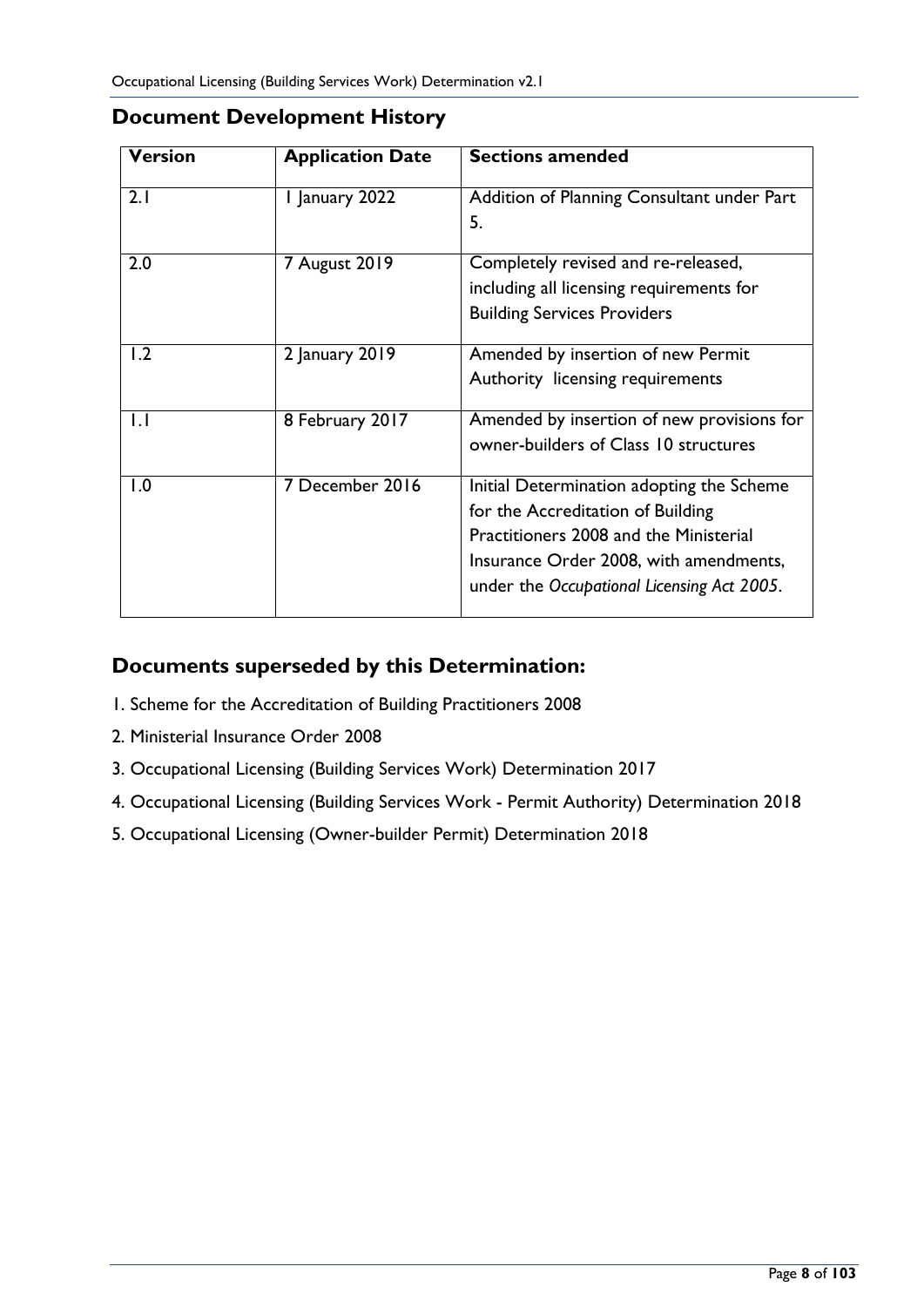## <span id="page-8-0"></span>**Definitions used in this Determination**

**"Act"** means the *Occupational Licensing Act 2005*

**"Administrator"** means the person appointed under section 10 of the Act as the Administrator of Occupational Licensing

**"Area of competence"** means a specific area of skill for which a building services provider is qualified, experienced and capable of undertaking

**"Audit"** means a process performed by the Administrator to inspect the work of, or to measure the conduct or practices, of building services providers

**"Builder"** concerning building work or demolition work means a person engaged to manage or carry out building work or demolition work by the owner of premises where the work is to be performed

**"Building"** has the same meaning as given by section 4 of the *Building Act 2016*

**"Building Act"** means the *Building Act 2016*

**"Building Services Provider"** has the same meaning as given by section 3 of the Act; and for this Determination, is a licence holder for an occupation or type of work applicable to one or more of the categories or classes of licences established by this Determination

**"Building Surveyor"** has the same meaning as given by section 4 of the *Building Act 2016*

**"Building Work"** has the same meaning as given by section 4 of the *Building Act 2016*

**"Category"** concerning a licence established by this Determination means an occupation or type of work that is prescribed as building services work

**"Class"** concerning a licence category established by this Determination means a subordinate classification within a particular licence category

**"Class"** concerning a type of building or structure means the classification system used in the National Construction Code

**"Code of Practice"** has the same meaning as given by section 3 of the Act. In the context of this Determination, it means a set of principles and performance expectations against which the work, performance or conduct of licensed building services providers may be measured, in particular of their:

- 1. acquisition of, maintenance, further development of and application of skills relating to the performance of building services work
- 2. conduct, competence, diligence and integrity, including whether they are a fit and proper person to hold a licence
- 3. professional responsibilities
- 4. compliance with legislation related to building services work
- 5. communication with all parties involved in building services work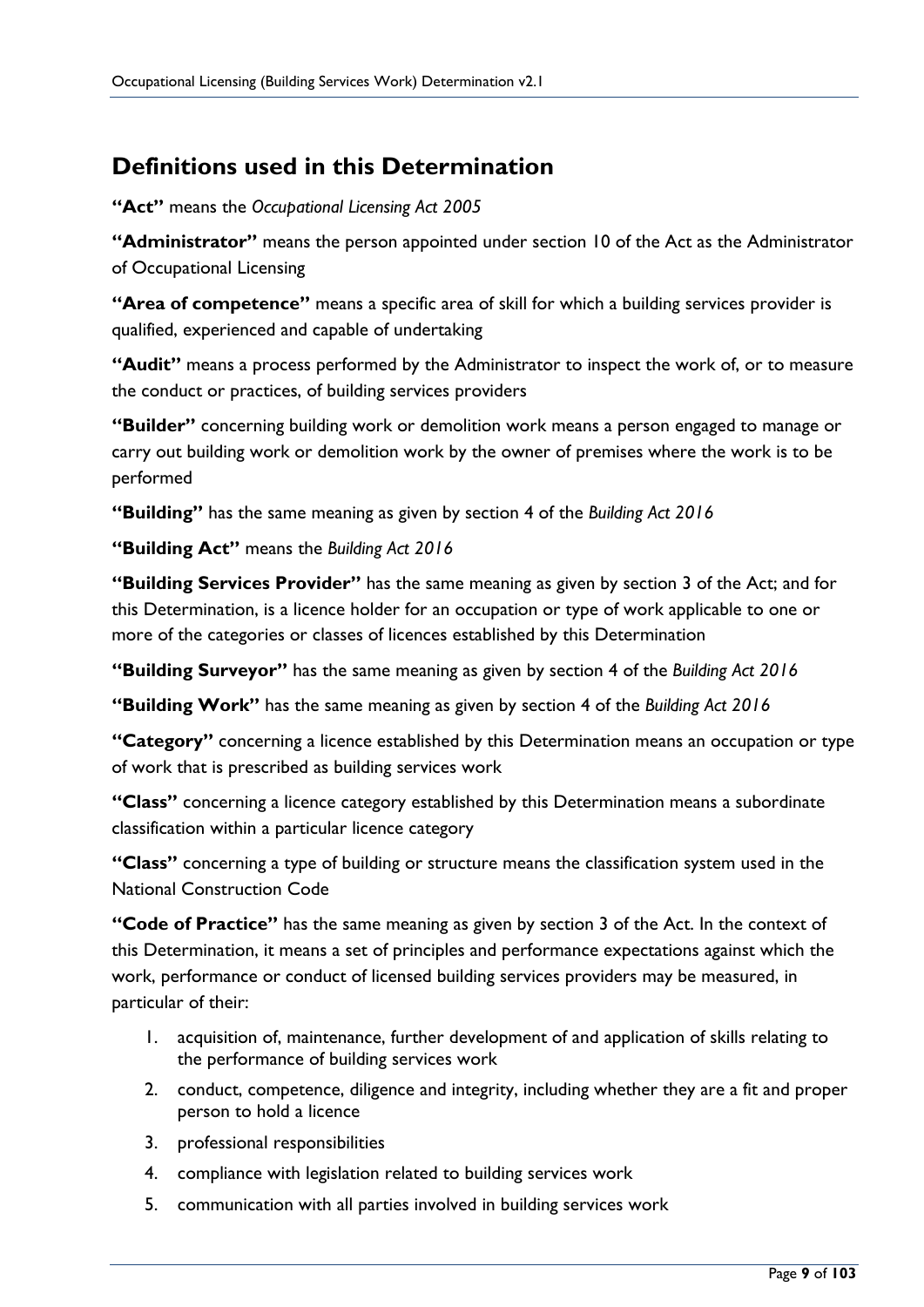6. requirements imposed for the performance management of holders of a building services licence.

**"Competency"** means skills, knowledge and other attributes that collectively demonstrate a person's understanding of a field of knowledge

**"Continuing Professional Development"** (CPD) has the same meaning as given by section 3 of the Act

**"Designer"** means a building services provider responsible for the design of prescribed building services work. For clarification, that work includes the whole or a part of the design of any:

- building work; or
- plumbing, hydraulic work or other types of building services

and includes the categories of architect, engineer, building designer or building services designer

**"Determination",** unless otherwise provided, means this Determination

**"Demolition Work"** means prescribed building services work:

- consisting of the removal or destruction of a building, or part of a building; and
- it may be contracted to be managed or carried out by a licensed builder or demolisher

**"Deemed-to-Satisfy"** solution means a building solution, or plumbing solution, that meets the Deemed-to-Satisfy Provisions of the NCC, as distinct from a Performance solution

**"Domestic"** concerning the scope of work of a -

- 1. Builder- Domestic, means building work or demolition work on Class 1 or Class 10 buildings (of unrestricted size and number of storeys); and Class 2 buildings up to two storeys of Type C construction only, with a maximum floor area not exceeding 2,000m<sup>2</sup>;
- 2. Building Designer means to design and documentation of Class 1 or 10 buildings of unrestricted sizes (Deemed to Satisfy design solutions only)

**"Duties"** means obligations:

- placed on licensees by the Act including a relevant Code of Practice; and
- prescribed by the *Building Act 2016* Act, as applicable to various categories of persons, including building services providers

#### **"Experience"** means

- 1. a person's familiarity with a skill or field of knowledge acquired over months or years of actual practice and which has resulted in understanding or mastery; and
- 2. it must primarily have been obtained or practised:
	- (i) after the attainment of the minimum mandatory qualification required for a licence; and
	- (ii) no more than five years before an application is made for a building services licence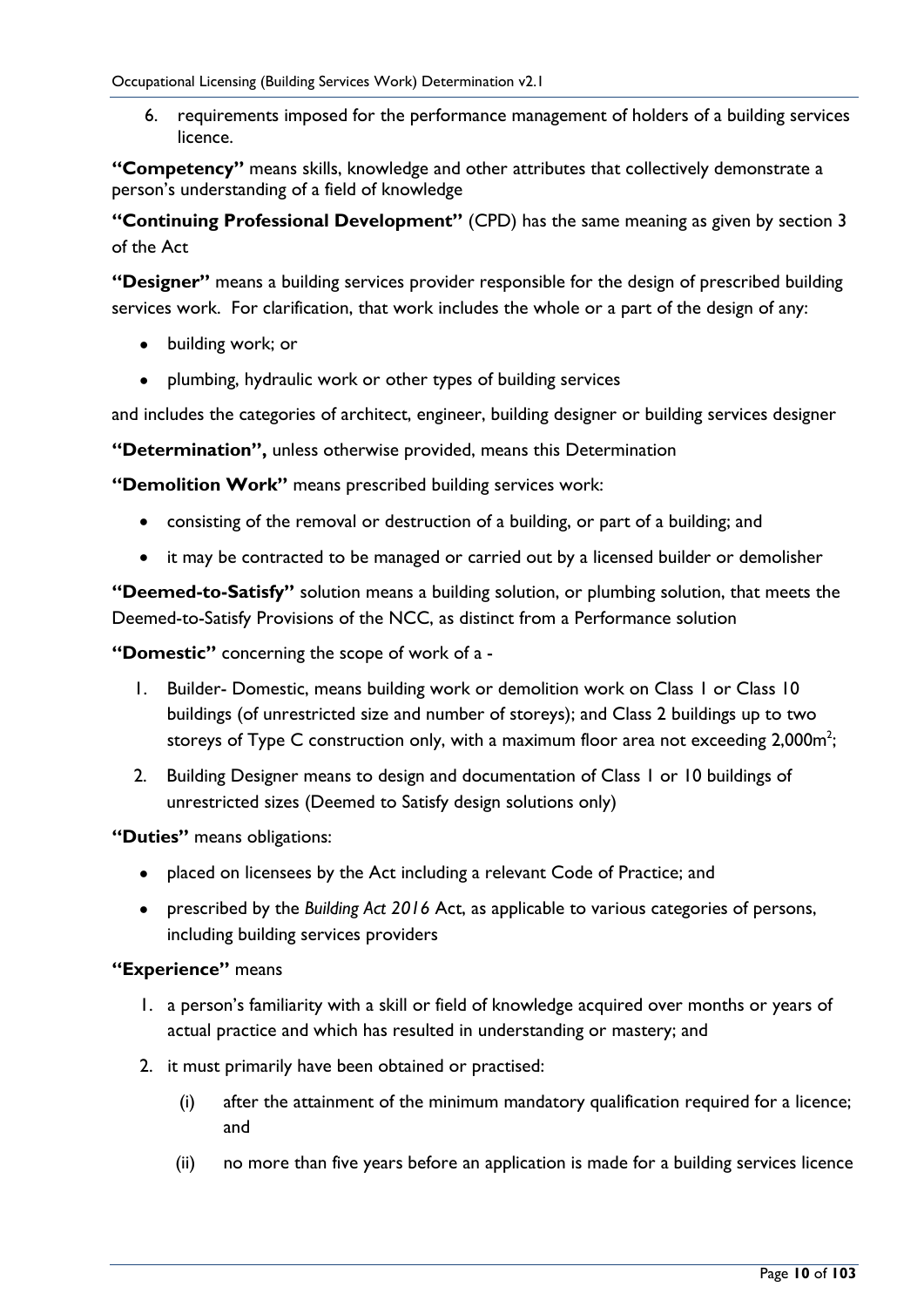#### **"Farming"** means

- a) cultivating, propagating and harvesting plants or fungi or their products or parts, including seeds, spores, bulbs or the like, but does not include forestry; or
- b) maintaining animals in any physical environment for:
	- (i) breeding them; or
	- (ii) selling them; or
	- (iii) acquiring and selling their products such as milk, wool, eggs or the like; or
- c) a combination of (a) and (b)

**"Farm shed"** means a single storey Class 7, 8 or 10 building located on land primarily used for farming that is:

- i. used in connection with farming; or
- ii. used primarily to store one or more farm vehicles; or
- iii. a combination of (i) and (ii); and
	- occupied neither frequently nor for extended periods by people; and
	- in which the total number of persons accommodated at any time does not exceed  $\mathcal{L}$

**"Farm building"** (either Class 7b or Class 8) concerning work permitted by an owner-builder permit has the same meaning the Director's Determination of Categories of Building and Demolition Work made under the *Building Act 2016*

**"Fit and proper"** has the same meaning as given by section 3 of the Act

**"Floor area"** has the same meaning as defined in the National Construction Code

**"Insurance"** means:

- a policy or indemnity by which a licensed individual or entity, or an owner-builder, receives financial protection or reimbursement against losses; and
- the type and amount of insurance provided meets the requirements of this Determination

**"Licence"** has the same meaning as given by section 3 of the Act

**"Licensed Entity"** has the same meaning as given by section 3 of the Act

**"Licensed Person"** of a licensed entity has the same meaning as given by section 3 of the Act

**"Low Risk Work"** means a type of work included in the Director's Determination of Categories of Building and Demolition Work made under the *Building Act 2016*

**"National Construction Code"** (NCC) has the same meaning as given by section 3 of the Act

**"Owner" and "Owner-builder"** have the same meaning as given by section 3 of the Act

**"Permit Authority"** has the same meaning as given by section 3 of the Act

**"Performance Solution"** means a building solution, or a plumbing solution, that complies with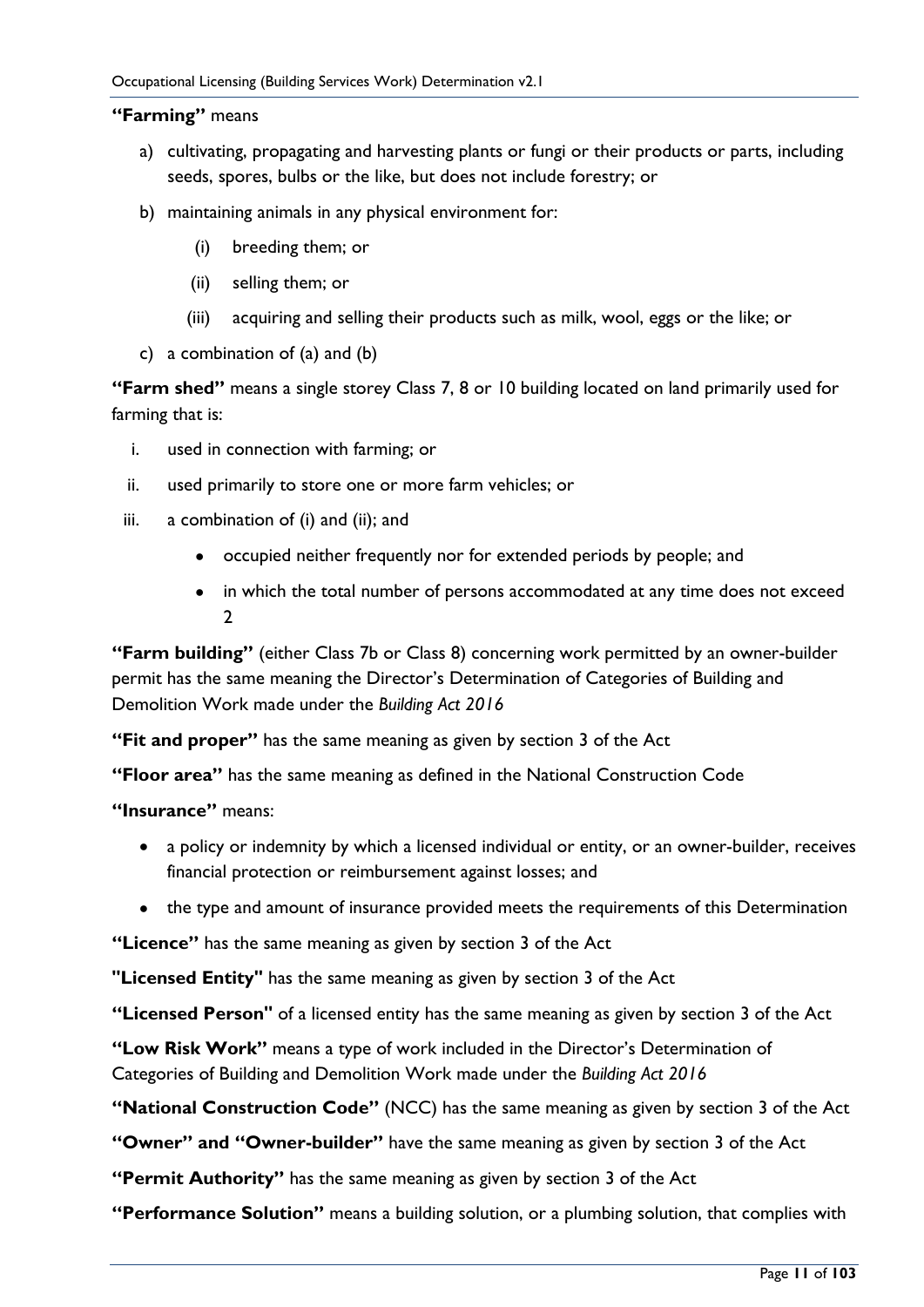the Performance Requirements of the NCC, as distinct from a Deemed-to-Satisfy solution

**"Premises"** has the same meaning as given by section 4 of the *Building Act 2016*

**"Prescribed work"** has the same meaning as given by section 3 of the Act

**"Progression"** means a process, as determined by the Administrator, for an existing licensee to move to a higher class of licence within a licence category

**"Provisional licence"** relates to the process of licence progression and means a special licence endorsement held by an existing licensee that allows them to perform work at a higher scope of work to gain practical experience at that higher level

**"Refurbishment"** concerning the scope of work of a restricted building designer means

- work such as painting, repairing, and cleaning that is done to make a building look new again
- a process of improvement by cleaning, decorating, and re-equipping. It may include elements of retrofitting
- Retrofitting means providing something with a component or feature not fitted during manufacture or adding something that it did not have when first constructed. It is often used concerning the installation of new building systems, such as heating systems. Still, it might also refer to the fabric of a building, for example, retrofitting insulation or double glazing.

#### **Explanatory Notes**

Renovations, also called remodelling, involve conversions of existing places, changes in structure, the replacement of a defective object or area in the property and the addition of an extension. This means they focus on improving a structure that is broken, outdated or damaged.

A renovation is creating a new building within the structure of an old one and is also performed when the property needs to meet new building regulations. Therefore, to meet new codes or even turn it into a Grade A office space, you should opt for renovating it instead of refurbishing it.

**"Qualification"** means a formal certification, issued by a relevant approved body, which recognises that a person has achieved learning outcomes; and these are relevant to individual needs, or professional, industry or regulatory requirements

**"Regulations"** means the *Occupational Licensing (Building Services Work) Regulations 2016*

**"Scope of work"** means the particular types and extent of prescribed work for which a building services provider is permitted to contract for, manage or undertake as the responsible person

**"Skill sets"** means groupings of units of competency which are combined to provide a clearly defined statement of the skills and knowledge required by an individual to meet a licensing requirement

**"Statutory functions",** concerning a licensed permit authority, or a licensed building surveyor, means the performance of specific tasks or activities as required by the *Building Act 2016,* which are prescribed building services work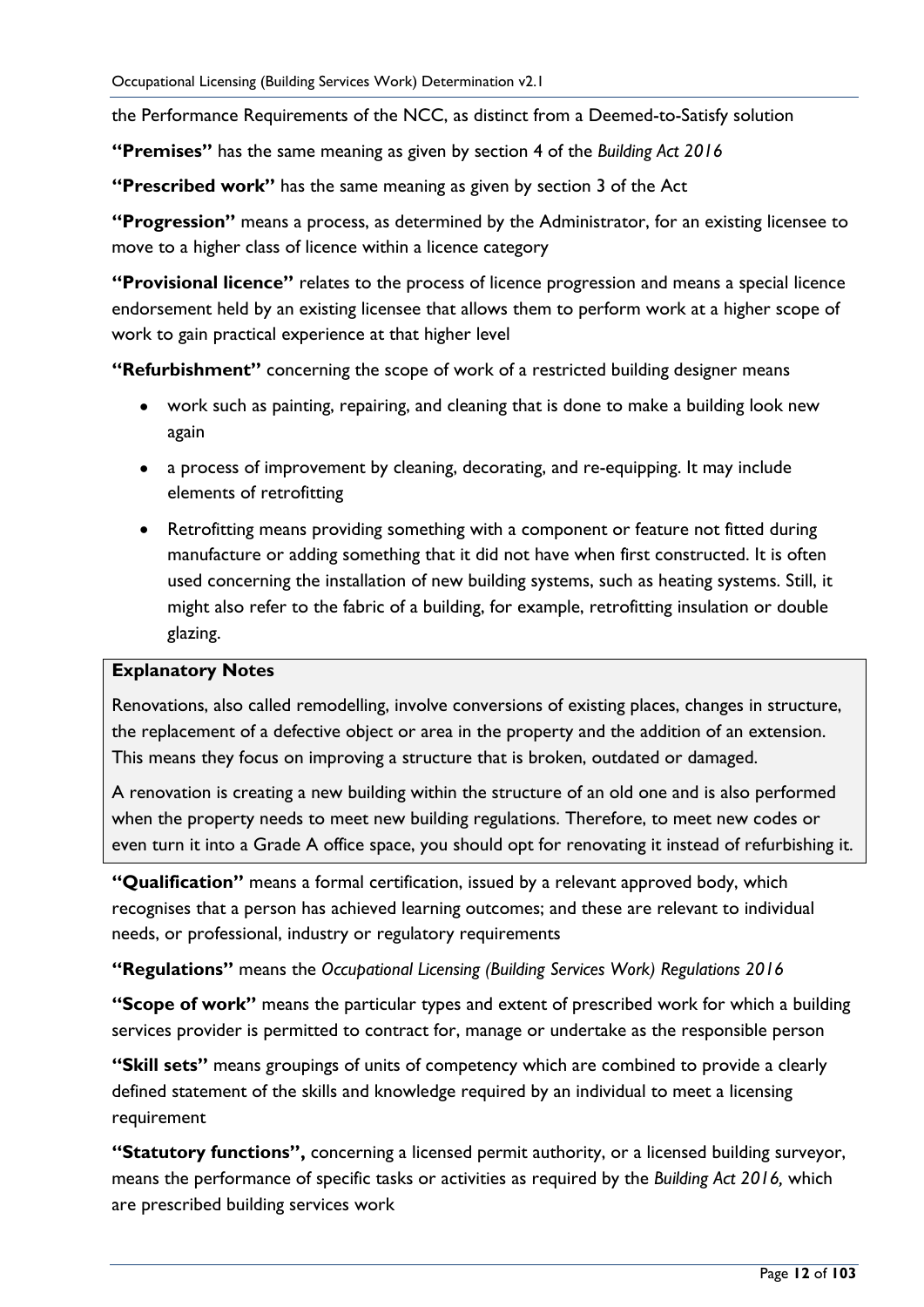**"Storey"** means a space within a building which is situated between one floor level and the floor level next above, or if there is no floor above, the ceiling or roof above, but not:

- (a) a space that contains only:
	- (i) a lift shaft, stairway or meter room; or
	- (ii) a bathroom, shower room, laundry, water closet or other sanitary compartment; or
	- (iii) accommodation intended for not more than three vehicles; or
	- (iv) a combination of the above.
- (b) a mezzanine.

**"Transition"** means provisions in the Determination for the automatic transferral of a building services provider's licence from a superseded:

- Licensing determination, to a replacement Determination in force under the Act; or
- A licence category or class, to an equivalent category or class, included within a **Determination**

**"Type of Construction"** means the types of fire rated construction of buildings that are provided for in the NCC and covers Types A, B, or C, with Type A as the most fire resistant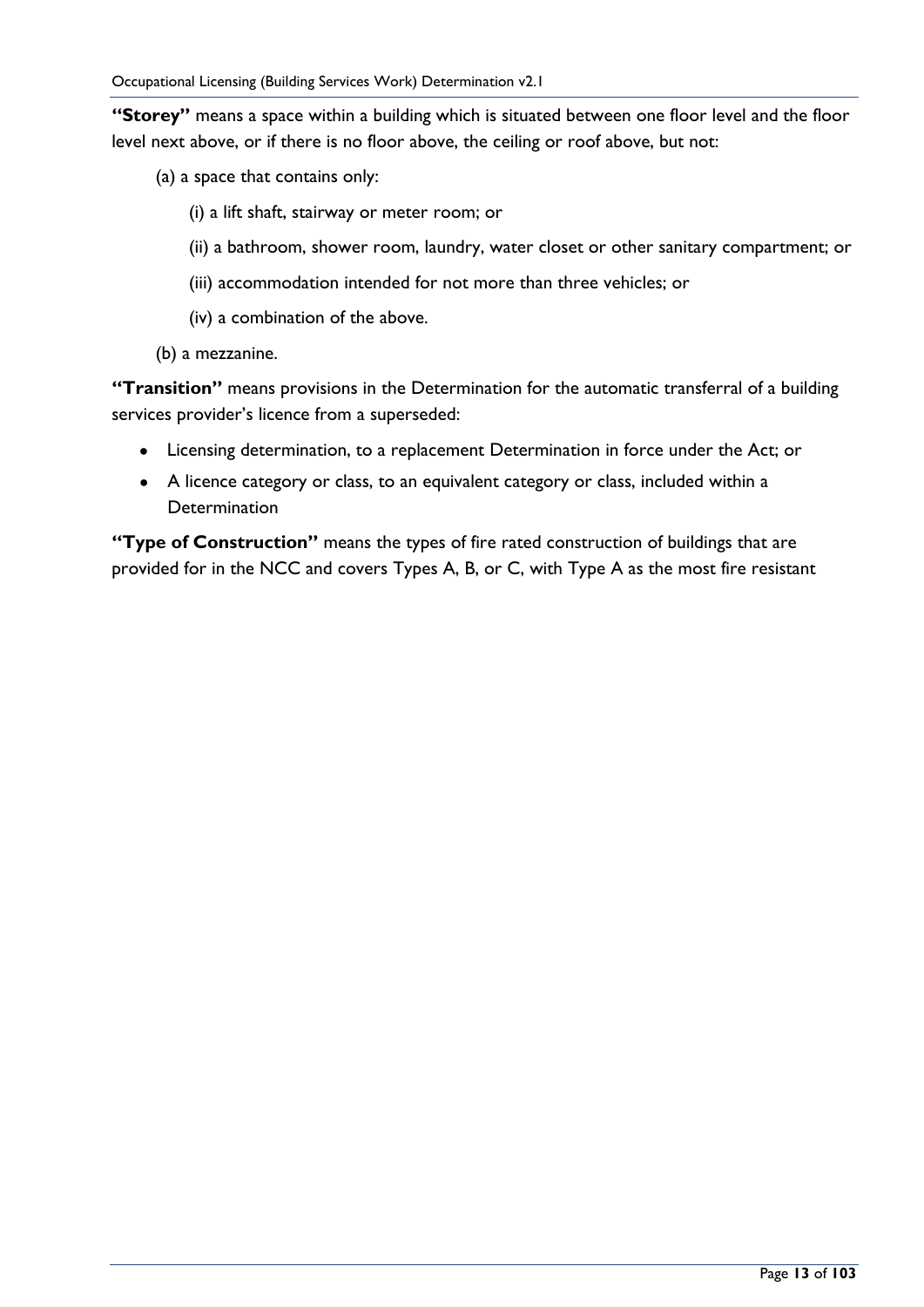# <span id="page-13-0"></span>**Part 1: Determination Scope**

#### **Explanatory Note**

This Determination is to be read in conjunction with the *Occupational Licensing Act 2005* and the *Occupational Licensing (Building Services Work) Regulations 2016.*

The *Occupational Licensing Act 2005* provides for the licensing of building services providers. This Determination establishes mandatory requirements for:

- 1) Categories, classes and scopes of work of licensed building services providers; and
- 2) Minimum qualifications, experience and competence of persons who may be granted a building services provider licence; and
- 3) Endorsements, special conditions or restrictions that may be placed on a licence;
- 4) Licensed Entities that are a building services provider;
- 5) Special licences to perform types of building services work, including owner-builder permits;
- 6) Insurance of licensees and owner-builders;
- 7) Licence renewals and reapplications;
- 8) Regulating the ongoing responsibilities of licensees, and their conduct, including Continuing Professional Development requirements and their compliance with Codes of Practice, approved by the Administrator.

#### **Explanatory Note**

Parts 10 and 11 of this Determination, relating to the conduct of licence holders or persons applying for a licence, apply as Codes of Practice established by the Administrator under section 53 of the Act.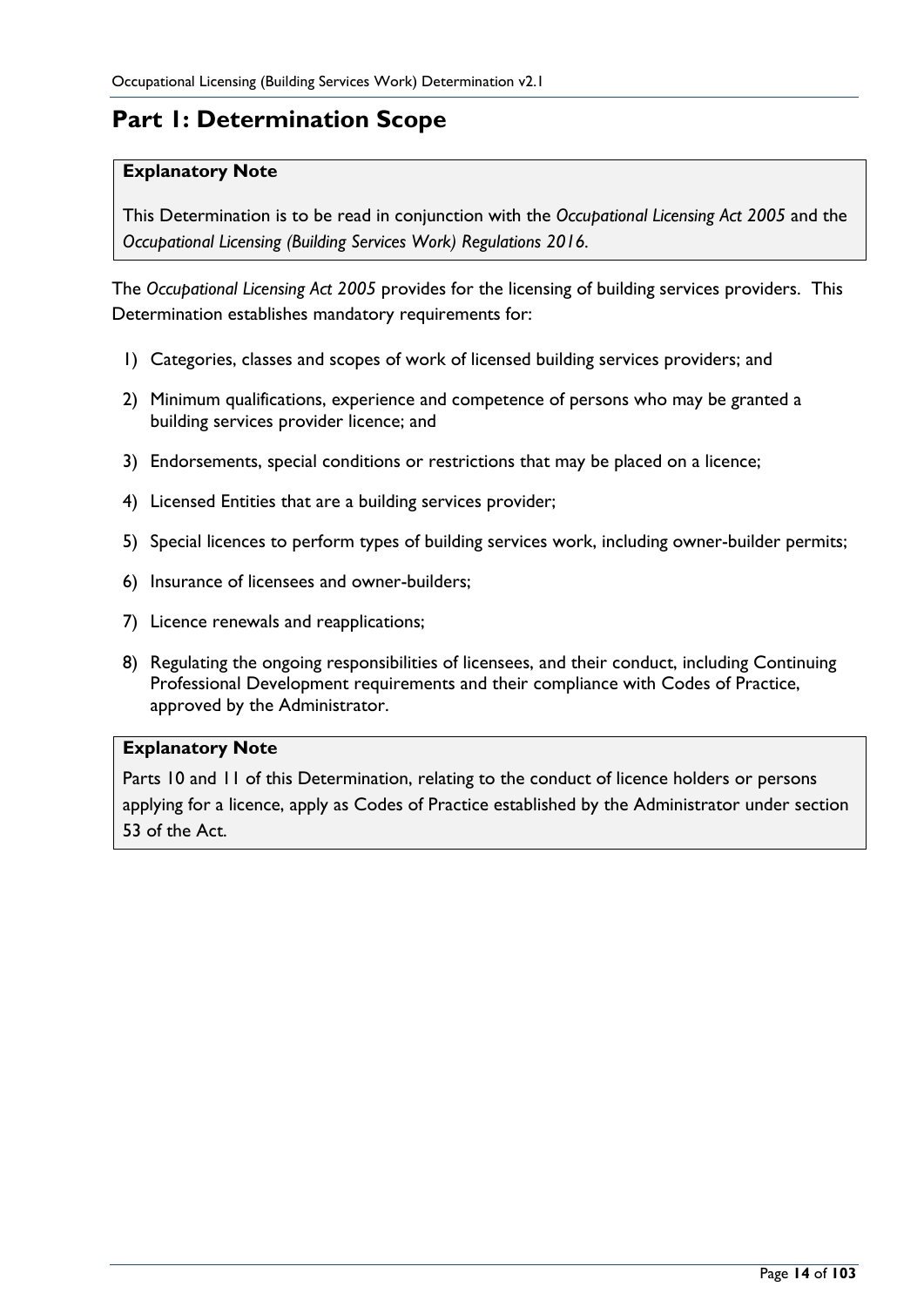# <span id="page-14-0"></span>**Part 2: Transitional requirements for licensing and ownerbuilder permits**

### <span id="page-14-1"></span>**2.1 General transitional provisions**

Upon the commencement of this Determination:

- The licence of any building services provider, or any owner-builder permit, granted under any previous occupational licensing determination, continue to apply on the same terms and conditions as previously in effect (reference: Schedule 5, Part 4, Division 1 Item 1, and Division 2, Item 3 of the Act).
- The status of licensed persons, originally accredited under sections 23 and 25 of the Building Act 2000, who are associated with a body corporate operating as a building services provider, continues to apply on the same terms and conditions previously in effect (reference: Schedule 5, Division 1 of the Act; and the *Occupational Licensing (Building Services Work) Regulations 2016*, regulation 7).

# <span id="page-14-2"></span>**2.2 Superseded occupational licences transitioned to new licence class**

For classes of licence that were specified in a superseded occupational licensing determination but are not specifically included in this Determination, the following arrangements apply:

#### <span id="page-14-3"></span>**Builder - Construction Manager**

For the class of Construction Manager within the category of Builder, an existing licence of the type in column 1 is transitioned into a new licence of the type specified in column 2:

| <b>Column I (existing)</b>             | Column 2 (new)                              |
|----------------------------------------|---------------------------------------------|
| <b>Construction Manager sub-class:</b> | New licence class and sub-class:            |
| Open                                   | Builder (General construction); Open        |
| <b>Medium Rise</b>                     | Builder (General construction); Medium Rise |
| Low Rise                               | Builder (General construction); Low Rise    |

#### **Note 1: Transitioned Scope of Work of former Builder - Construction Managers**

The scope of work of a transitioned licence is the same that applied to each individual licenced Construction Manager before the commencement of this Determination. After commencement, transitioned licensees may:

- manage any building work they contract for that is within their scope of work; and also
- carry out building work within their scope of work, but only if acting within their area of competence.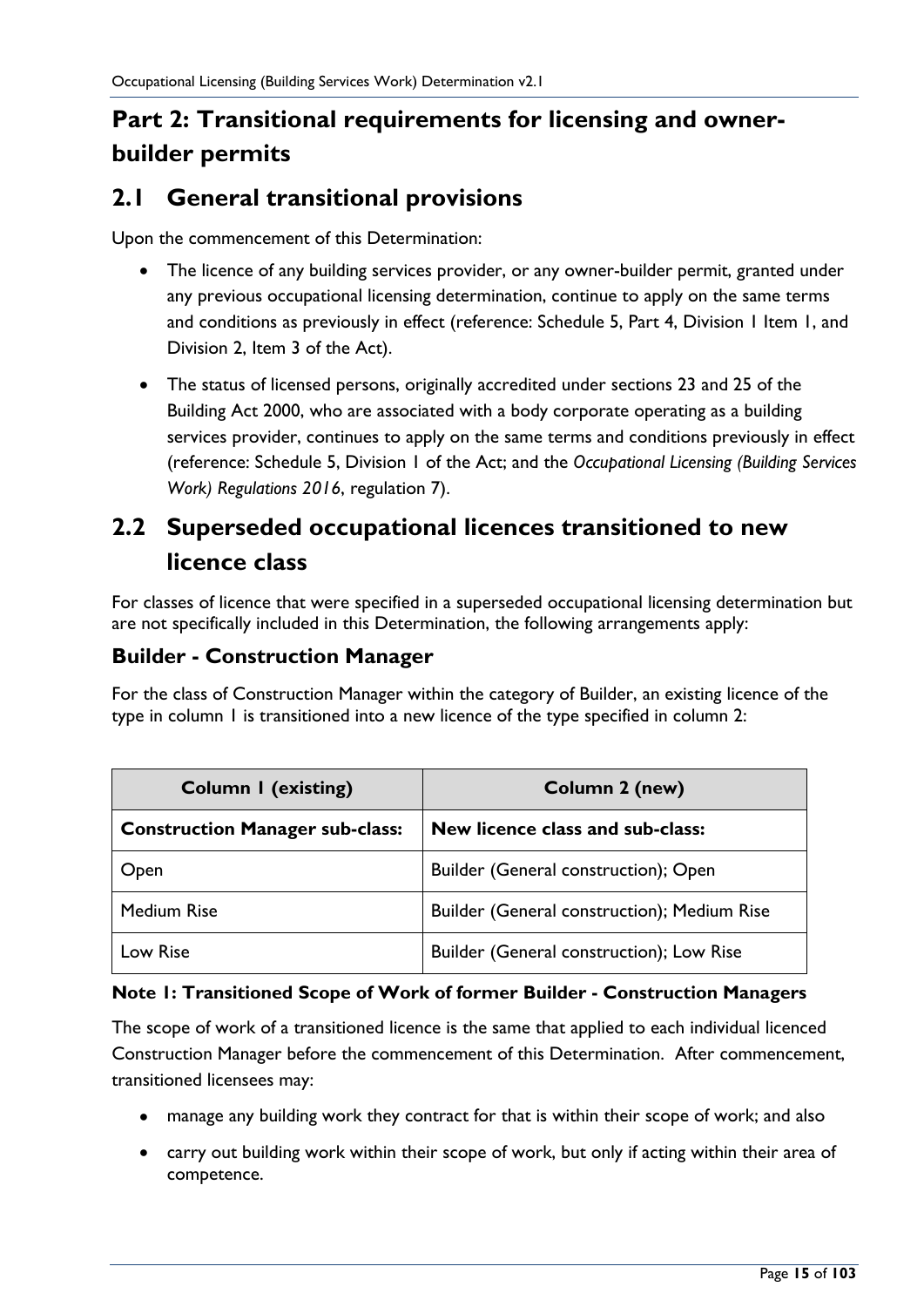#### **Note 2: Insurance for former Builder - Construction Managers**

Licence holders transitioned from Builder – Construction Manager to Builder (General Construction) are required to maintain a policy of Professional Indemnity Insurance to cover projects already contracted for or where construction has already commenced until those projects are completed.

For new projects, the licensee may elect to have that work covered by contract works and public liability insurance policies. To ensure that their exposure to risk from the types of work they undertake is appropriately reflected in the type and amount of insurance they hold, licensees may consider seeking advice from insurance professionals.

#### <span id="page-15-0"></span>**Civil Designer**

For the licence class of Civil Designer within the category of Designer, each existing licence is transitioned into a new licence, either as:

- 1. an Engineer Civil; *alternatively, if requested by the licence holder*
- 2. a Building Designer with an equivalent scope of work.

#### **Note 1: Transitioned Scope of Work of former Civil Designers**

The scope of work of a transitioned licence is the same that applied to each individual licenced Civil Designer before the commencement of this Determination. Importantly, this means that licensees who are transitioned under this provision will continue to be restricted to the development of Deemed-to-Satisfy building solutions only.

#### **Note 2: Progression to unrestricted Engineer - Civil class**

As an incentive to licensees who have been transitioned under this Determination provision, the Administrator will accept applications from those persons to hold an unrestricted licence as an Engineer – Civil. Applications may include:

- the submission of a portfolio of 5 civil and engineering designs for which the licensee was responsible; and
- any other qualification, certificate, authority, experience or examination, that the Administrator considers is, either alone or together, equivalent to the requirement for licensing as an unrestricted engineer - civil.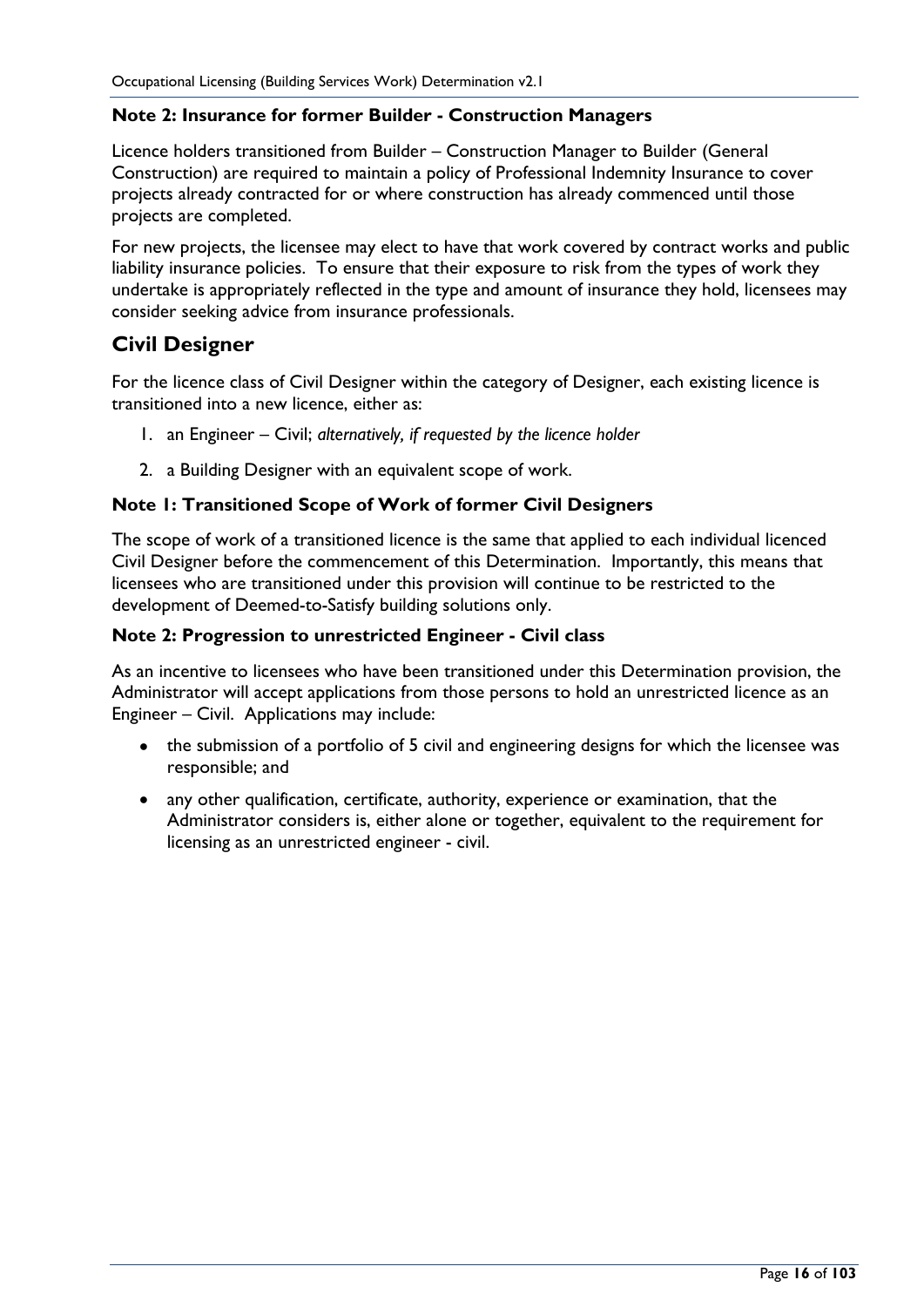# <span id="page-16-0"></span>**Part 3: General licensing requirements (applicable to any licence category or class)**

### <span id="page-16-1"></span>**3.1 Conditional, restricted or provisional licences**

3.1.1 Section 40 of the Act provides for licensing of building services providers with conditions. The Administrator may decide that the combination of qualifications, competencies and experience held by the applicant are sufficient for limited licensing. In such cases, the Administrator may impose restrictions on the Scope of Work of the licensee or grant a licence subject to conditions under section 40.

Section 93 of the Act provides that the Administrator may apply restrictions to a licence as a disciplinary sanction where there has been an adverse finding from disciplinary action taken against a licensee.

3.1.2 The Administrator may also grant a provisional licence as a special licence endorsement held by an existing licensee, which specifically allows them to perform work at a higher scope of work to gain practical experience at that higher level. Provisional licences may be subject to any conditions the Administrator considers are relevant and necessary.

# <span id="page-16-2"></span>**3.2 The administrator may accept applications where the applicant does not meet minimum specified requirements**

Notwithstanding anything in this Determination, the Administrator has the discretion to accept an application for a building services licence that does not meet the minimum requirements specified, if they are satisfied that:

- 1. The information provided by the applicant confirms that they have a combination of relevant knowledge, experience or qualifications that is equivalent to the minimum requirements of this Determination specified for a particular licence category or class; or
- 2. As a condition before granting a building services licence under this clause, the Administrator may require the applicant to demonstrate satisfactory completion of an approved course of training or a competency assessment within a specified period.
- 3. That discretion may also extend to applicants who require gap training or other experience to attain the mandatory qualification, who are granted a conditional licence to perform prescribed building services work. Examples may include:
	- overseas applicants
	- persons who have suffered illness or injury, and their training agreement had expired.

#### **Explanatory Note**

As set out in this Determination, the requirements for attaining specific qualifications and experience are the primary means of persons becoming licenced. The Administrator's discretion under this clause (regarding the granting of a licence or a condition of a licence) is only to be exercised in exceptional circumstances after:

- ascertaining relevant facts that are based on supporting evidence;
- acting in good faith and for a proper purpose (such as where a refusal may amount to unnecessary hardship to an applicant); and
- giving proper consideration to the merits of the applicant's case; and
- deciding it is in the public interest to exercise that discretion.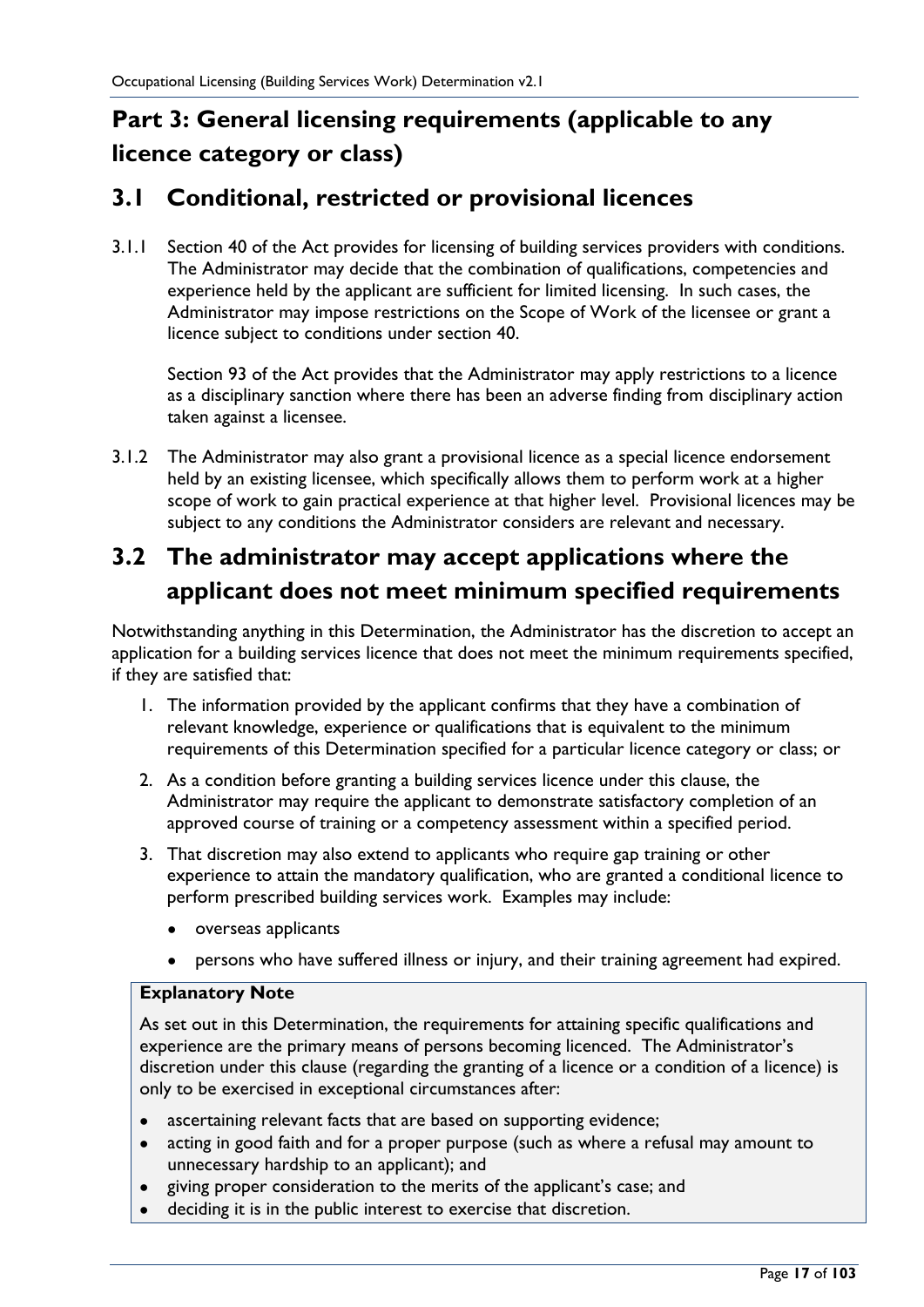### <span id="page-17-0"></span>**3.3 Entity Licences – specific requirements for applications**

The licensing requirements for organisations or bodies that contract for and perform building services work are detailed in Part 7 of this Determination.

#### <span id="page-17-1"></span>**3.4 Endorsements on existing licences**

- The Administrator may accept applications from suitably qualified or experienced licensees to endorse their licence to perform additional types of prescribed building services work or other types of prescribed work under the Act.
- Endorsements may only be granted if the Administrator has made a Determination creating specific endorsements available to a category or class of licensee, who may then make such an application.
- Endorsements may be granted subject to conditions.

#### **Explanatory Note**

An endorsement is a special condition entered onto a licence authorising licensees to perform a specific category of work. It has these characteristics: -

- 1. allowing the performance of a specific class or type of work that is in addition to the usual scope of work of a category or class of licence; and
- 2. it may be voluntarily applied for by any eligible and competent licensee, and is not imposed by the Administrator as a restrictive licencing condition; and
- 3. applicants must provide evidence of their fitness, competence, or suitability to be granted each endorsement.

### <span id="page-17-2"></span>**3.5 Mandatory training requirement as a licence condition**

The Administrator may at any time, by a notice given to a licensee, apply a condition to their licence that requires them to undertake a specific course of training or to help them attain a specified level of knowledge or skill.

- Training includes educational activities or an assessment of their current skills and knowledge to identify information gaps.
- As a condition of the granting of or retaining a building services licence, the administrator may require the applicant to show satisfactory completion of an approved course of training.
- A training requirement imposed as a licence condition may be part of, or in addition to, the licensee's pre-existing requirement to complete certain CPD activities appropriate to their licence category.

Section 93 of the Act also provides that the Administrator may also require additional training as a licence condition where there has been an adverse finding due to disciplinary action against the licensee.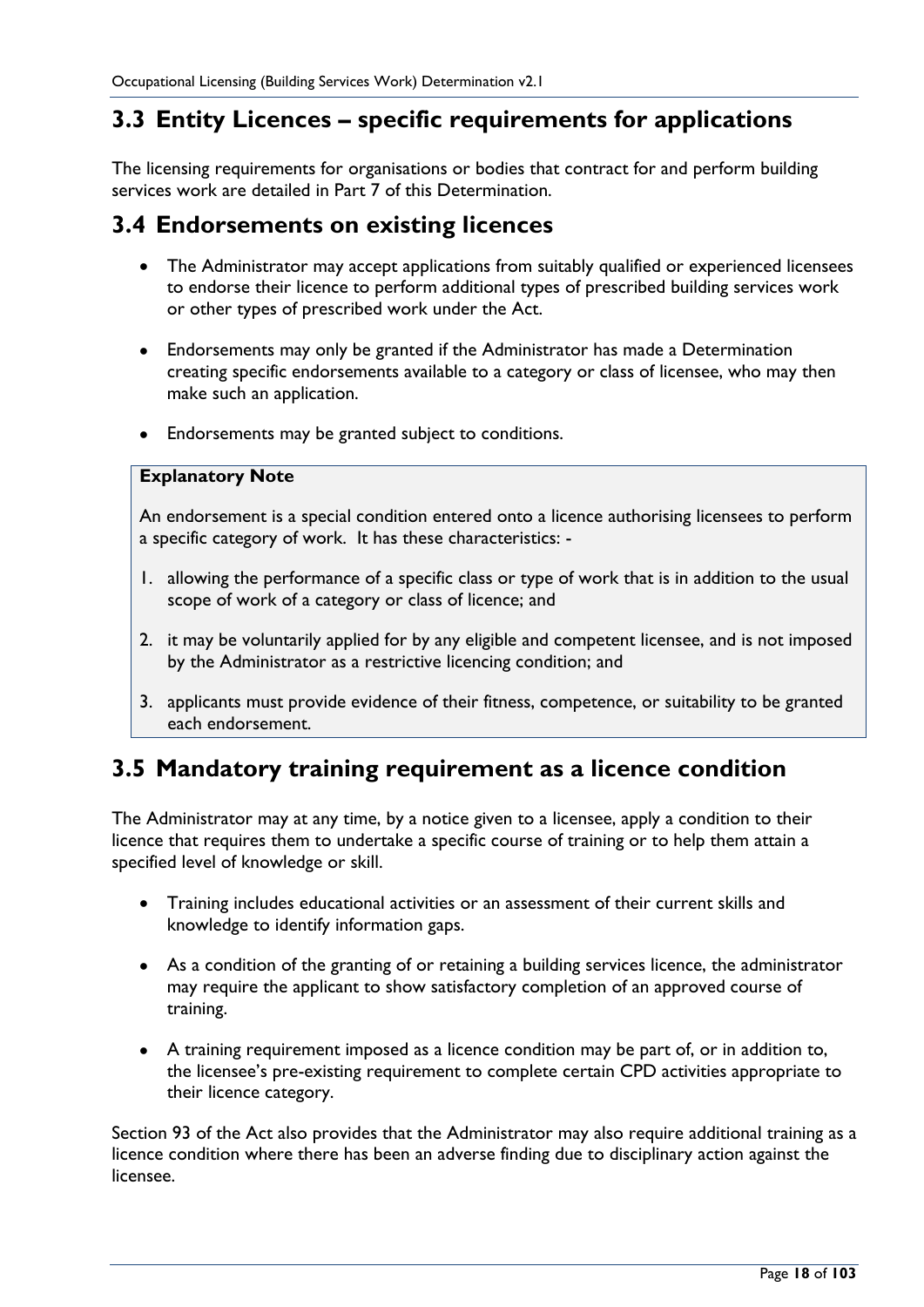### <span id="page-18-0"></span>**3.6 Insurance requirements (types, amounts, coverage etc.)**

- The insurance requirements for each licence category or class are detailed in Part 9 of this Determination.
- Insurance requirements for persons applying for an owner-builder permit are detailed in Part 6.

# <span id="page-18-1"></span>**3.7 Continuing Professional Development (CPD) requirements**

The general requirements for the performance of Continuing Professional Development relevant to each licence category or class are as provided in Part 8 of this Determination.

As the Administrator may also approve specific industry association CPD schemes, those schemes may contain additional or different requirements from what is in this Determination.

## <span id="page-18-2"></span>**3.8 Progression to a higher class of licence**

Provisions for existing licensees to progress to a higher class or level within a licence category are set out in this Determination, as applicable to each class.

Generally, a licensee must have demonstrated that they have attained a mixture of the requisite skills, knowledge and experience appropriate to the complexity of the work required to be performed at the higher level appropriate to a licence class before they may progress to that class. For example, attaining a higher formal qualification, without a period of experience and responsibility of working in an increased scope of work, would not allow progression until the experience requirement had also been satisfied.

# <span id="page-18-3"></span>**3.9 Audit of work or conduct of licensees**

The Administrator may arrange for audits of the work or review the conduct of any licensee.

Codes of Practice established under the Act are relevant to determining whether the work or conduct of licensees meets acceptable standards of conduct and professionalism expected from building services providers in the performance of their work.

## <span id="page-18-4"></span>**3.10 Duties of license holders**

A licensed building services provider who carries out any prescribed work under the licence must ensure that:

- (a) the prescribed work; and
- (b) any other work performed in connection with, or for the prescribed work;

complies with:

- (a) the Act and any relevant Code of Practice made under it; and
- (b) any Determinations made under the Act or the *Building Act 2016* that apply to or relate to the work; and
- (c) the National Construction Code; and
- (d) relevant Australian, or joint Australian New Zealand Standard.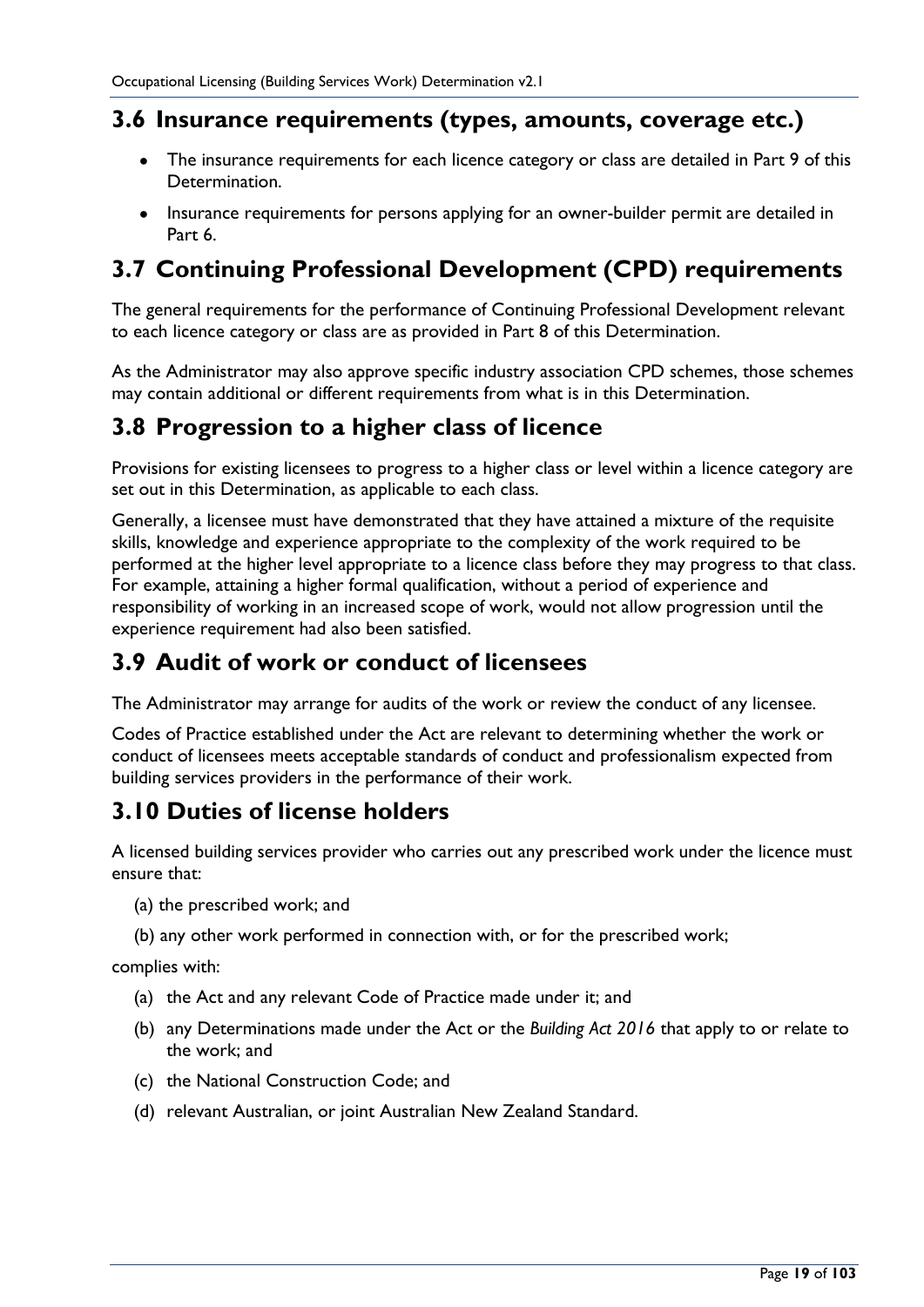## <span id="page-19-0"></span>**3.11 Acting within licensee's area of competence**

The Act requires a licensed building services provider to act only within their area of competence.

#### **Explanatory Note**

Undertaking a building project without adequate experience, resources, or capability may result in circumstances where a person could make a complaint against a building services provider. Investigation into such a complaint may determine incompetence and could result in a finding of unsatisfactory conduct.

## <span id="page-19-1"></span>**3.12 Complaints against licensees**

Licensees must cooperate with the Administrator during an investigation or the resolution of any complaints made against them relating to defective work or a contravention by the licensee of the Act or a Code of Practice.

## <span id="page-19-2"></span>**3.13 Codes of Practice to be complied with by licensees**

Building services providers must comply with any relevant Code of Practice concerning their:

- (i) professional conduct, competence, diligence and integrity; and
- (ii) professional responsibilities of each occupation and class of building services providers; and
- (iii) compliance with legislation related to building services work; and
- (iv) communication with all parties involved in building services work; and
- (v) performance management as the holder of a building services licence; and
- (vi) conduct and behaviour as the holder of a building services licence.

## <span id="page-19-3"></span>**3.14 When a person is no longer licensed as a building services provider:**

- They are no longer covered by the insurance required by the Act, as specified in this **Determination**
- The period of the licence has expired, and it has not been renewed
- They have not paid their fees to the Administrator, and 30 days have elapsed since the due date
- The person has surrendered their licence under s.44 of the Act
- The Administrator has cancelled their licence under s.46 or s.37D(7) of the Act
- A court has suspended or cancelled their licence under s.88 of the Act
- For an organisation that is the holder of a building services licence and:
	- (i) a director of a body corporate; or
	- (ii) a partner in a partnership; or
	- (iii) a permanent employee of a body corporate, partnership or municipal council, who has been nominated as a licensed person of the licensed entity, ceases to hold that licence, dies or has been disqualified under the Corporations Act, and the entity has not nominated their replacement as required under s 37D(6) of the Act.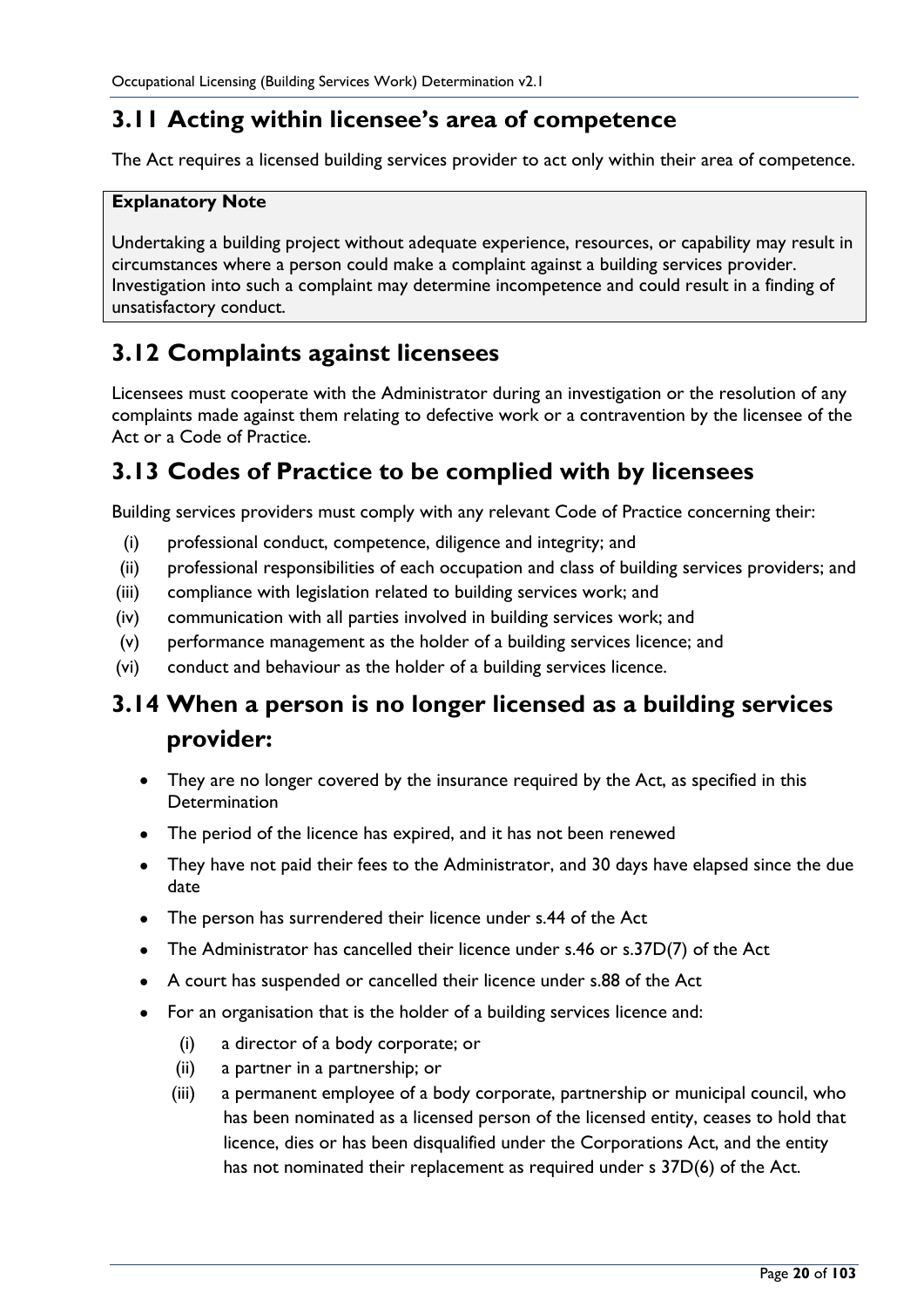# <span id="page-20-0"></span>**Part 4 Administration of Licensing (General provisions)**

### <span id="page-20-1"></span>**4.1 Guidance for applicants or existing licensees**

The Administrator may publish any:

- Approved Forms
- Guidance for applicants seeking a licence, or an owner-builder permit
- Guidelines on licensee's scope of work, conduct or other licensing obligations

Necessary for the efficient administration of licensing under the Act.

## <span id="page-20-2"></span>**4.2 Application of Mutual Recognition laws**

In the assessment of an application for a licence to perform prescribed work under the Act that is dependent on the applicant holding a similar licence in another state, the Administrator is to apply any law relating to mutual recognition of qualifications across jurisdictions.

### <span id="page-20-3"></span>**4.3 Licence fees**

#### <span id="page-20-4"></span>**4.3.1 Fees generally**

- (i) The *Occupational Licensing (Building Services Work) Regulations 2016* sets out the licence fees charged to applicants or licensees.
- (ii) The regulations provide that fees are expressed as fee units. The value of a fee unit automatically increases on 1 July each year. Multiplying the annual dollar value of a fee unit with the number of units specified in the regulations gives the current licence fee in dollars and cents.
- (iii) The Administrator does not have any capacity to increase licence fees. All changes have to be approved by the Governor-in-Council as an amendment of the regulations.
- (iv) The Administrator may waive, remit or refund part or all of a fee payable under this Act. However, that discretion would only be exercised in exceptional circumstances.
- (v) The Administrator is to publish a current scale in dollars of all licensing fees on the Consumer Building and Occupational Services website, converted from the prescribed fee units. These details may also be made available to the public in any manner the Administrator determines.

#### <span id="page-20-5"></span>**4.3.2 Obligation to pay licence fees**

- (i) Applicants for a new licence or renewal are required to pay the fees prescribed in the regulations before they are granted a licence.
- (ii) Applicants for licences in multiple categories or occupations must pay a full licence fee for the first occupation and then the prescribed additional occupation fee for any subsequent occupation included on their licence.
- (iii) A fee payable may be recovered as if it were a judgment of the Magistrates Court (Civil Division) and enforceable under the *Magistrates Court (Civil Division) Act 1992*.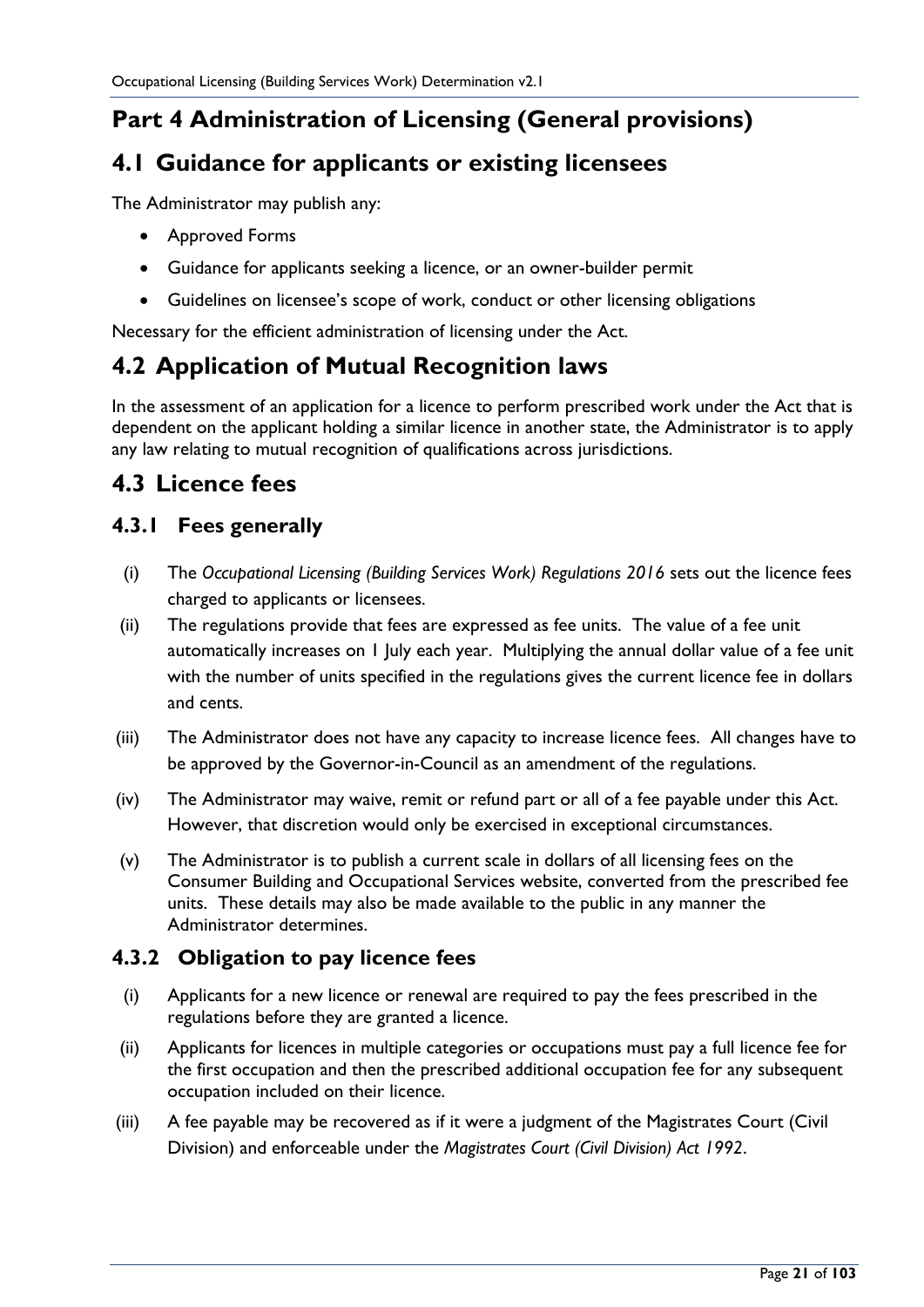### <span id="page-21-0"></span>**4.4 Licensing assessment panel**

Section 11(b) of the Act provides for the Administrator to confer with, or seek advice from, other persons, bodies or organisations engaged in any relevant industry and other interested groups or bodies on matters relating to the administration of the Act.

If required, the Administrator may convene a panel of persons to assist with assessing new licence applications, licence renewals, the imposition of licence conditions, or advise on disciplinary matters.

## <span id="page-21-1"></span>**4.5 Currency of specified qualifications**

- (i) The building industry operates in an environment where continual changes to technology or market requirements may mean that certain techniques and processes may quickly become out of date.
- (ii) The currency of the qualifications of applicants for a licence will depend on the specific occupational area being applied for. However, as a general guide, the Administrator **will not** accept any training qualifications or Statement of Results from applicants who have not been working in the specific occupation or an allied industry sector more than two years after qualification was issued to them by a Registered Training Organisation.
- (iii) This is to ensure that the applicant has the relevant experience or training and knowledge regarding each activity being applied for.
- (iv) For qualifications that are more than two years old, and the applicant has been out of the industry during that time, they will be required to have their training qualifications or Statement of Results assessed by a registered training provider and a new Statement of Results issued to reflect current training requirements.

#### <span id="page-21-2"></span>**4.6 Experience statements**

- (i) The Administrator requires that all applicants for a licence provide evidence of their experience in carrying out or managing the work of a building services provider. A statement of experience must be relevant to the category and class of the licence applied for and the scope of work.
- (ii) Evidence can include a portfolio of documentation including plans, specifications, and descriptions of projects worked on, supervised or managed.
- (iii) The Administrator may prepare guidelines for applicants regarding acceptable standards of work experience for categories of licences.
- (iv) The weight given to any statement submitted is at the discretion of the Administrator.

# <span id="page-21-3"></span>**4.7 Applicant's good character, fitness or personal probity ("fit and proper person test")**

The Administrator may make such enquiries as are necessary to establish the applicant's capacity, competence and fitness, including whether the applicant has a sound and stable financial background, to carry out building services work of the occupation and class applied for.

Part 10 of this Determination applies as a Code of Practice regarding the fit and proper requirements of persons who are, or applying to be, a building services provider.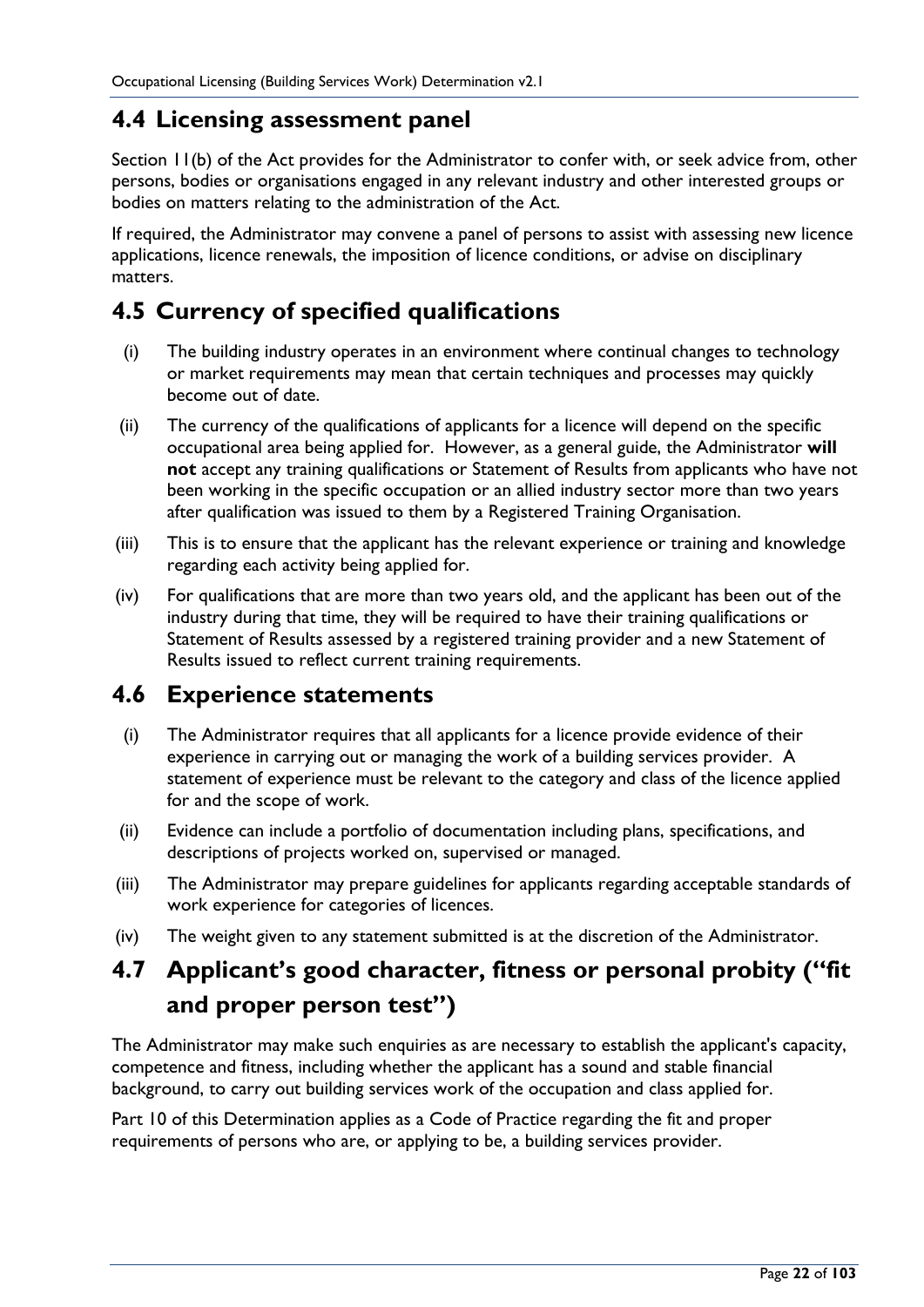### <span id="page-22-0"></span>**4.8 Referee reports**

The Administrator may require that applicants for a licence provide written supporting statements evidence from referees, or the contact details of suitable referees, who may honestly vouch for the applicant's experience of performance of building services work, their qualifications, technical competence or their fitness to be licensed in the licence category and class applied for.

Persons supplying a reference must have either:

- supervised or directed the applicant carrying out the work that is the subject of a referee statement; or
- known and worked with the applicant for at least six months before the application; and
- declare that the applicant has demonstrated a level of knowledge and experience in a wide range of work that would allow them to perform a licensee's roles and responsibilities competently.

For example, a reference may be received from the applicant's building work supervisor verifying the applicant's experience in carrying out the work under relevant standards and codes.

For a licence application received from a person who has taken a prior break (no more than 12 months) from actively working in the building and construction industry, the Administrator may also choose to seek referee reports from any persons working in any relevant capacity who have recently acted as a supervisor of the applicant.

The weight given to any reference is entirely at the discretion of the Administrator.

#### <span id="page-22-1"></span>**4.9 Tests or interviews**

At the Administrator's discretion, an applicant may be required to demonstrate their knowledge or competence in building services work, or awareness of relevant business or legal requirements, or ethics, by their:

- Attendance at an interview; or
- Undertaking a test or an examination.

## <span id="page-22-2"></span>**4.10 Notifications to parties of decisions by Administrator and review rights**

- The Administrator will provide a notice to affected parties (applicants, licensees or ownerbuilders) of decisions made by them concerning:
	- o Refusal of an application for a licence, or an owner-builder permit, or for the renewal of a licence
	- o Conditions or restrictions applicable to licences granted or renewed
	- o The cancellation or suspension of a licence or an owner-builder permit.
- A notification is to be made no later than seven business days after the administrator has made a decision.
- The Administrator provides details of the specific grounds or matters that were relied on for making a decision.
- A notification is to include details of the person's:
	- o right to seek from the Administrator a review of a licensing decision, under section 80 of the Act; alternatively,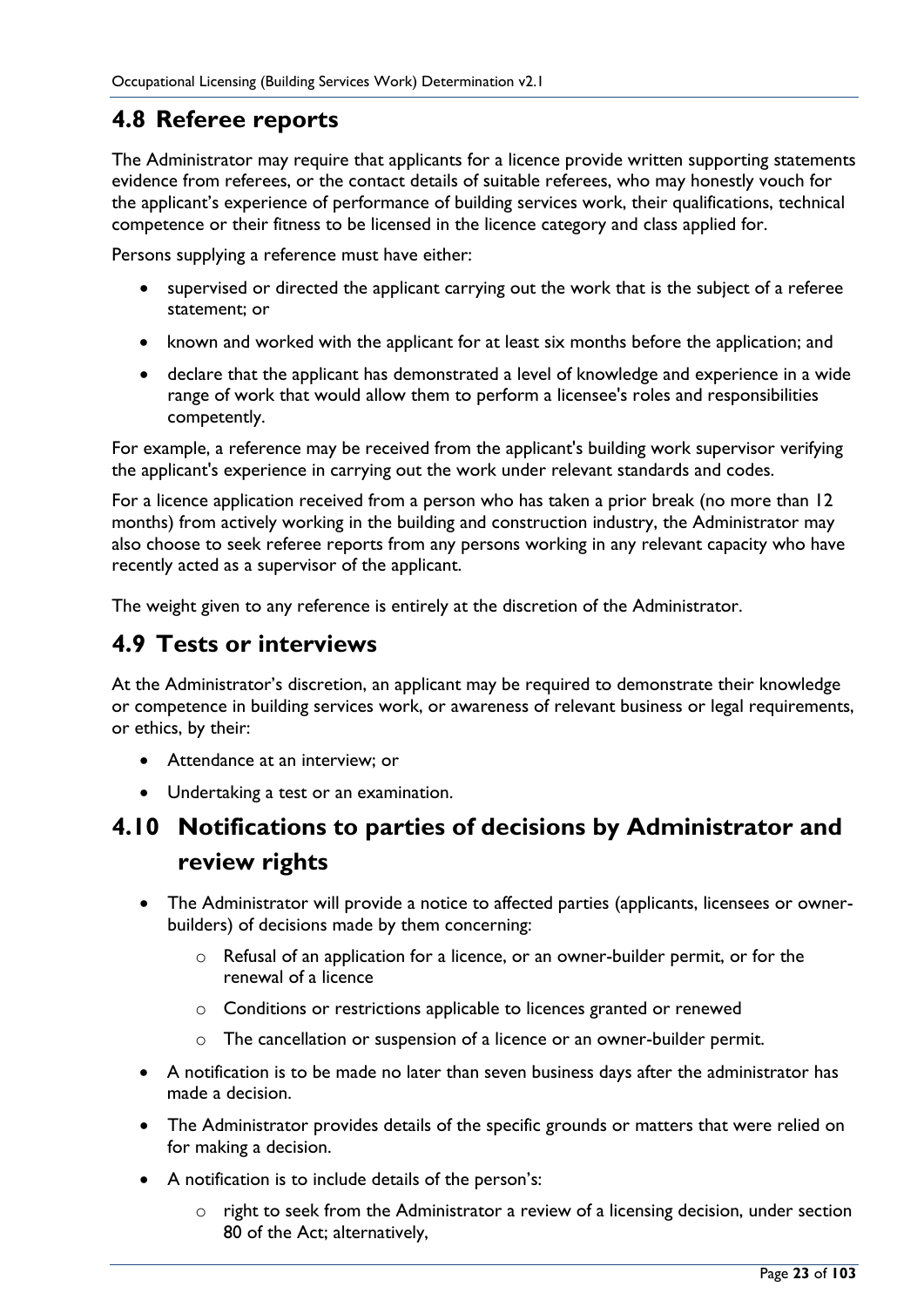o right of appeal to the Magistrates Court (Administrative Appeals Division) regarding a licensing decision, under section 82 of the Act.

### <span id="page-23-0"></span>**4.11 Licence card or certificate of identification to be issued**

Proof of holding a licence will be issued to all successful applicants, in the manner set by the Administrator, including a licence card, certificate, or other similar evidence.

#### <span id="page-23-1"></span>**4.12 Licence renewals**

The Administrator may renew a building services provider licence for a further period (not exceeding three years) on application by the licence holder who can demonstrate:

- satisfactory continuing professional development activities; and
- the required insurance covers them; and
- they have complied with relevant Codes of Practice; and
- are a fit and proper person to hold a licence; and
- their licence is not currently subject to a suspension or pending disciplinary actions that could lead to a suspension or cancellation of the licence.

## <span id="page-23-2"></span>**4.13 Information made public regarding building services provider licensees**

The Administrator will maintain a licensing register and publish relevant information regarding licensed building services providers, including details of their name, business name, category, class, the scope of work, and any limitations on their scope of work.

Details are to be made available to the public as the Administrator determines.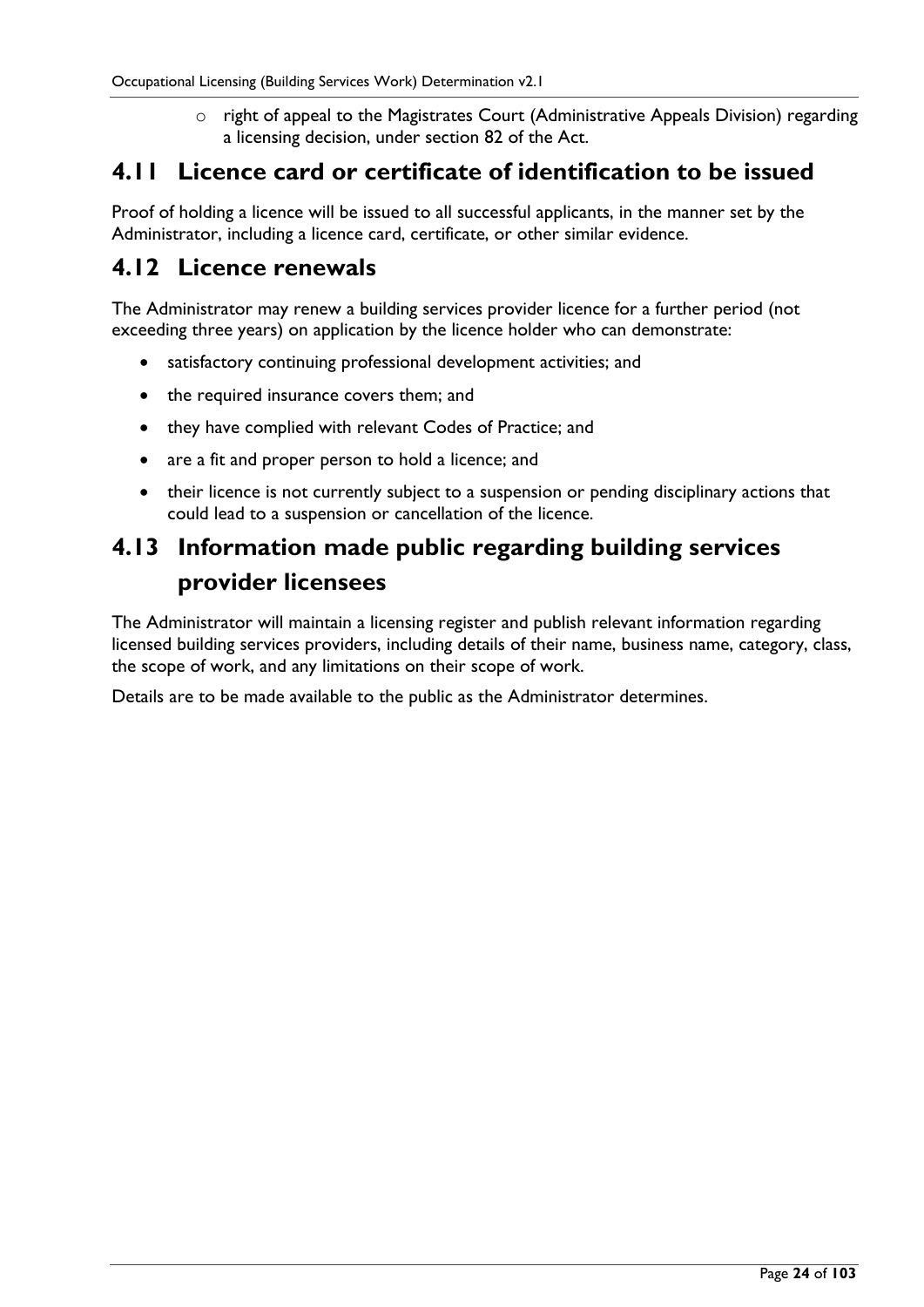## <span id="page-24-0"></span>**Part 5: Categories and Classes of Building Services Providers**

This Part of the Determination specifies the following licence Categories and any Classes, or Subclasses, within each Category:

#### <span id="page-24-1"></span>**Designer category**

- Architect
- Building Services Designer
- Building Designer
- Engineer

#### <span id="page-24-2"></span>**Building Surveyor category**

- Building Surveyor Open
- Building Surveyor Limited

## <span id="page-24-3"></span>**Permit Authority category**

### <span id="page-24-4"></span>**Builder category**

- Builder (General Construction)
- Builder Fire Protection Services
- Builder Demolisher

### <span id="page-24-5"></span>**Private Planning Consultant category**

Specific details and requirements of each class or sub- classes within a specific Category and their scope of work are outlined in the following pages.

#### **Special licences for certain prescribed building work:**

• Owner-builder Permits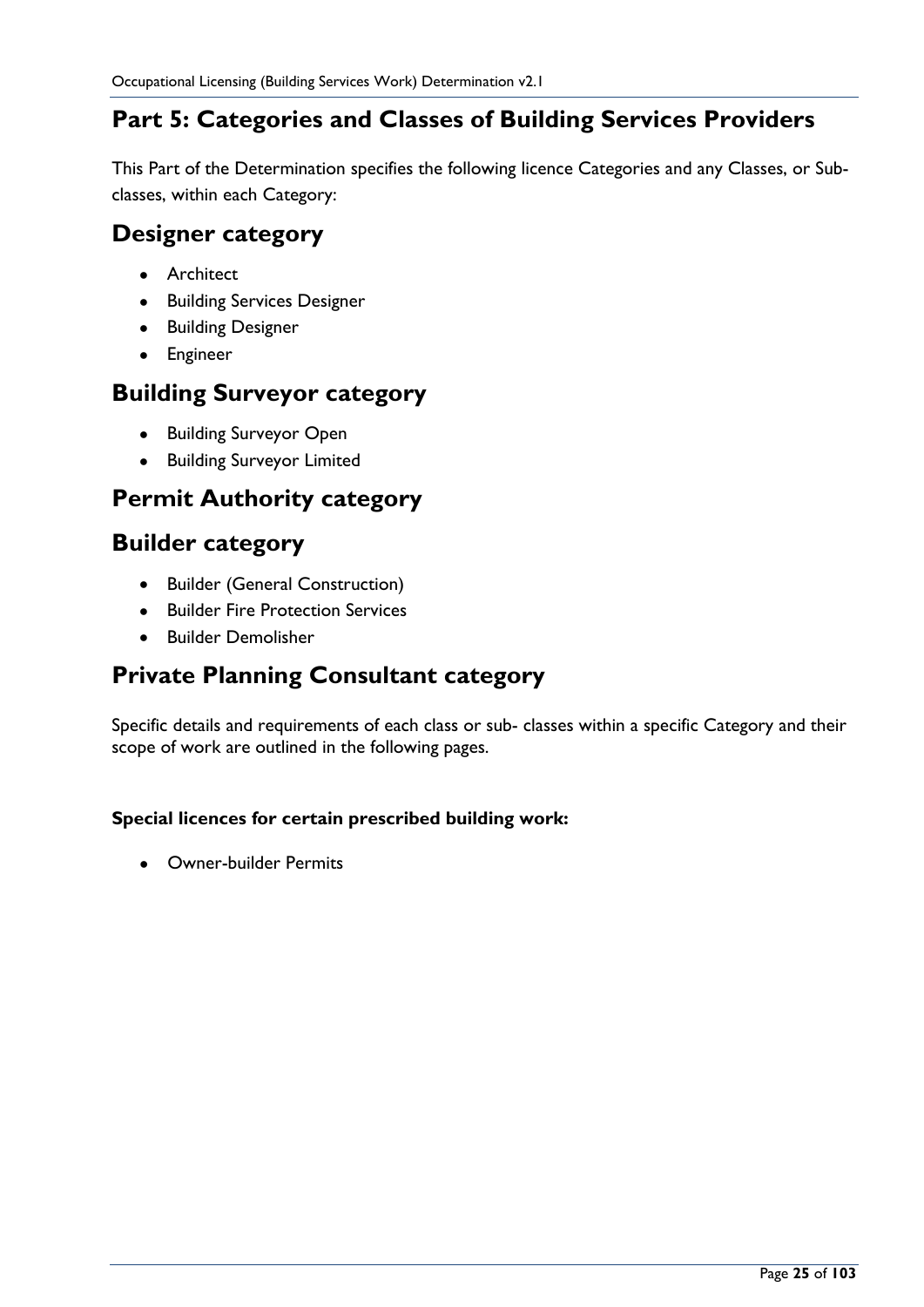# <span id="page-25-0"></span>**Architect**

| <b>Category</b>                                                                                         | <b>Designer</b>                                                                                                                                                                                                        |  |
|---------------------------------------------------------------------------------------------------------|------------------------------------------------------------------------------------------------------------------------------------------------------------------------------------------------------------------------|--|
| <b>Class</b>                                                                                            | <b>Architect</b>                                                                                                                                                                                                       |  |
| Scope of work (1):<br>Standard requirements:                                                            | Design and documentation for buildings of all classes and<br>unrestricted size but only if acting within their area of<br>competence.                                                                                  |  |
| <b>Any Explanatory Notes</b><br>on understanding the<br>scope of work                                   | The scope allows for taking responsibility for all aspects of the<br>design of buildings and preparation of documentation submitted<br>for a Certificate of Likely Compliance.                                         |  |
|                                                                                                         | Projects may include building services design, including plumbing<br>or hydraulic work, but only if acting within their area of<br>competence.                                                                         |  |
| Minimum requirements for new application requirements for this Class (not<br><b>Mutual Recognition)</b> |                                                                                                                                                                                                                        |  |
| Qualifications (all new<br>applicants)                                                                  | Registration as an architect under the Architects Act 1929                                                                                                                                                             |  |
| Experience (all new<br>applicants)                                                                      | None specified in this Determination, as covered by requirements<br>for registration under the Architects Act 1929                                                                                                     |  |
| <b>Insurance</b>                                                                                        | Professional Indemnity;<br>$\bullet$<br>See Part 9 for insurance requirements of licensees<br>$\circ$                                                                                                                  |  |
| Licence application fee                                                                                 | Applicant to pay the fee(s) as prescribed in the regulations made<br>under the Act                                                                                                                                     |  |
| Obligations of every licensee after a licence has been granted:                                         |                                                                                                                                                                                                                        |  |
| <b>Continuing Professional</b><br>Development                                                           | 20 points minimum per annum for this Category;<br>$\bullet$<br>Refer to the CPD Scheme in Part 8 for general details<br>$\circ$<br>or an approved industry association CPD scheme                                      |  |
| Code of Practice                                                                                        | To observe or apply the relevant Code<br>$\bullet$                                                                                                                                                                     |  |
|                                                                                                         | Reference applicable Codes in Parts 10 and 11 for<br>$\circ$<br>details                                                                                                                                                |  |
| Licence Fees (Ongoing)                                                                                  | The licensee is to pay the fee(s) as prescribed in the<br>$\bullet$<br>regulations made under the Act                                                                                                                  |  |
| Insurance (Ongoing)                                                                                     | Professional Indemnity as provided in Part 9 of the<br>$\bullet$<br>Determination                                                                                                                                      |  |
| Any other conditions/<br>requirements applicable<br>to licensees                                        | If an individual licensee has been transitioned into holding a<br>$\bullet$<br>licence under a previous Determination, then those special<br>restrictions are still applicable, and the licensee must observe<br>them. |  |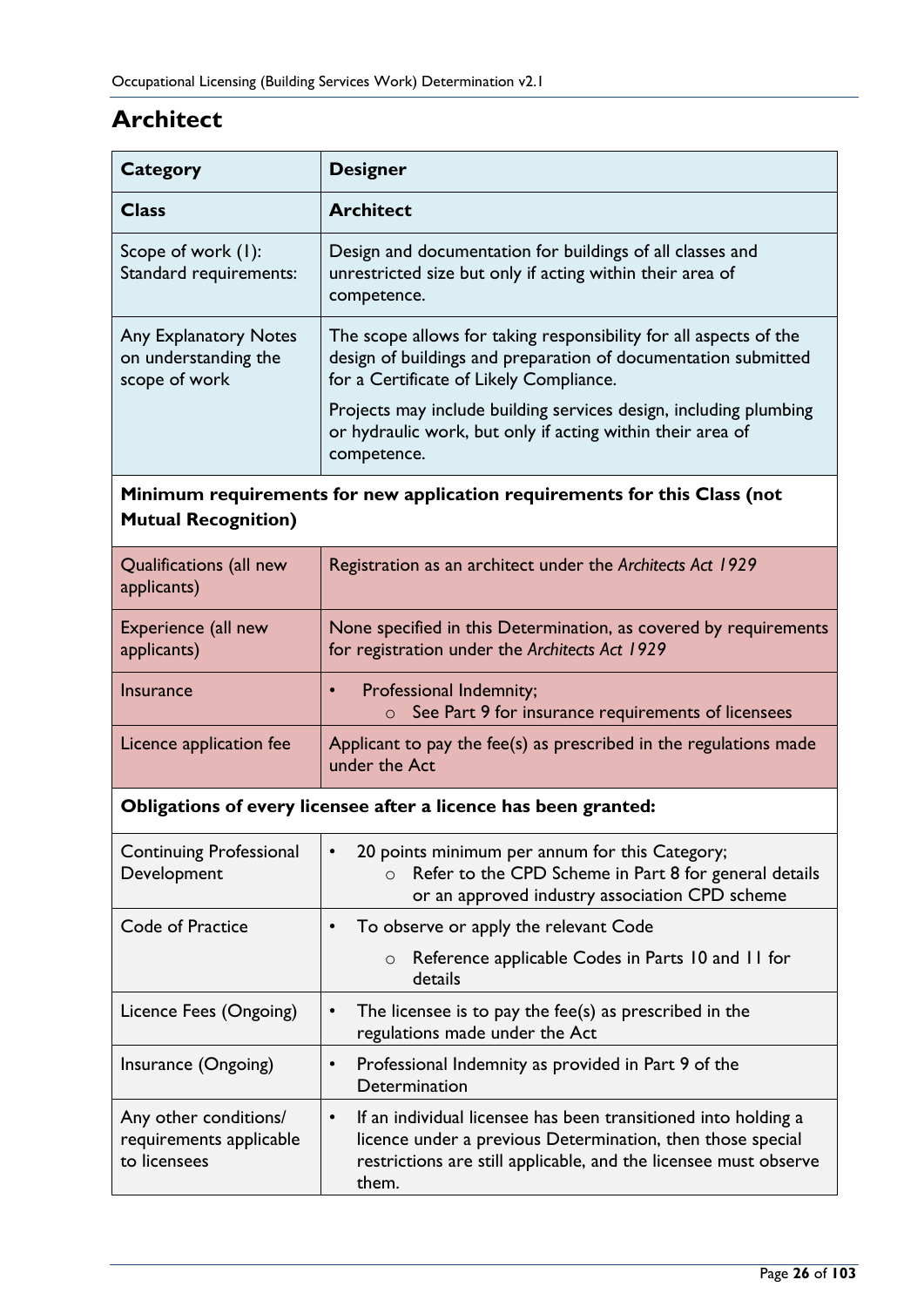# <span id="page-26-0"></span>**Building Designer**

| Category                                                              | <b>Designer</b>                                                                                                                                                                                                                                                                                                           |
|-----------------------------------------------------------------------|---------------------------------------------------------------------------------------------------------------------------------------------------------------------------------------------------------------------------------------------------------------------------------------------------------------------------|
| <b>Class</b>                                                          | <b>Building Designer</b>                                                                                                                                                                                                                                                                                                  |
| <b>Sub-classes</b>                                                    | I. Restricted<br>2. Limited<br>3. Domestic                                                                                                                                                                                                                                                                                |
| Scope of work (1):<br>Standard requirements:                          | <b>Restricted</b><br>Design and documentation of:<br>Classes 1 and 10 buildings; and<br>$\bullet$                                                                                                                                                                                                                         |
|                                                                       | Class 2-9 buildings up to a maximum of three storeys; or a<br>maximum floor area of 2000m <sup>2</sup><br>Includes refurbishments of any storey of a building (including<br>those over three storeys)                                                                                                                     |
|                                                                       | <b>Limited</b>                                                                                                                                                                                                                                                                                                            |
|                                                                       | Design and documentation of:                                                                                                                                                                                                                                                                                              |
|                                                                       | Class 1 or 10 buildings; and                                                                                                                                                                                                                                                                                              |
|                                                                       | Class 2 - 9 buildings of up to a maximum of two storeys in<br>height; or a maximum floor area of 2000 $m2$                                                                                                                                                                                                                |
|                                                                       | <b>Domestic</b>                                                                                                                                                                                                                                                                                                           |
|                                                                       | Design and documentation of Class 1 or 10 buildings of<br>unrestricted sizes (Deemed to Satisfy design solutions only)                                                                                                                                                                                                    |
| <b>Any Explanatory Notes</b><br>on understanding the<br>scope of work | Responsibility for all aspects of the design of building or<br>$\bullet$<br>structure within the Scope of Work, but only if acting within<br>their area of competence; or                                                                                                                                                 |
|                                                                       | The calculation of the maximum building size of $2000m2$<br>includes the existing structure and the proposed additions or<br>alteration (e.g. if a building is already larger than $2000m^2$ , only<br>an architect may perform new design work for that building)                                                        |
|                                                                       | There are no restrictions on the sizes or height of Class 1 or<br>10 buildings).                                                                                                                                                                                                                                          |
|                                                                       | Projects may include building services design, including<br>plumbing or hydraulic work, but only if acting within their<br>area of competence.                                                                                                                                                                            |
|                                                                       | Licensees must only work within their scope of work and their<br>area of competency. For example, a Building Designer cannot<br>design a sprinkler system (a fire protection system) unless<br>licensed as a Fire Protection Services Designer and have<br>appropriate qualifications for designing fire protection work. |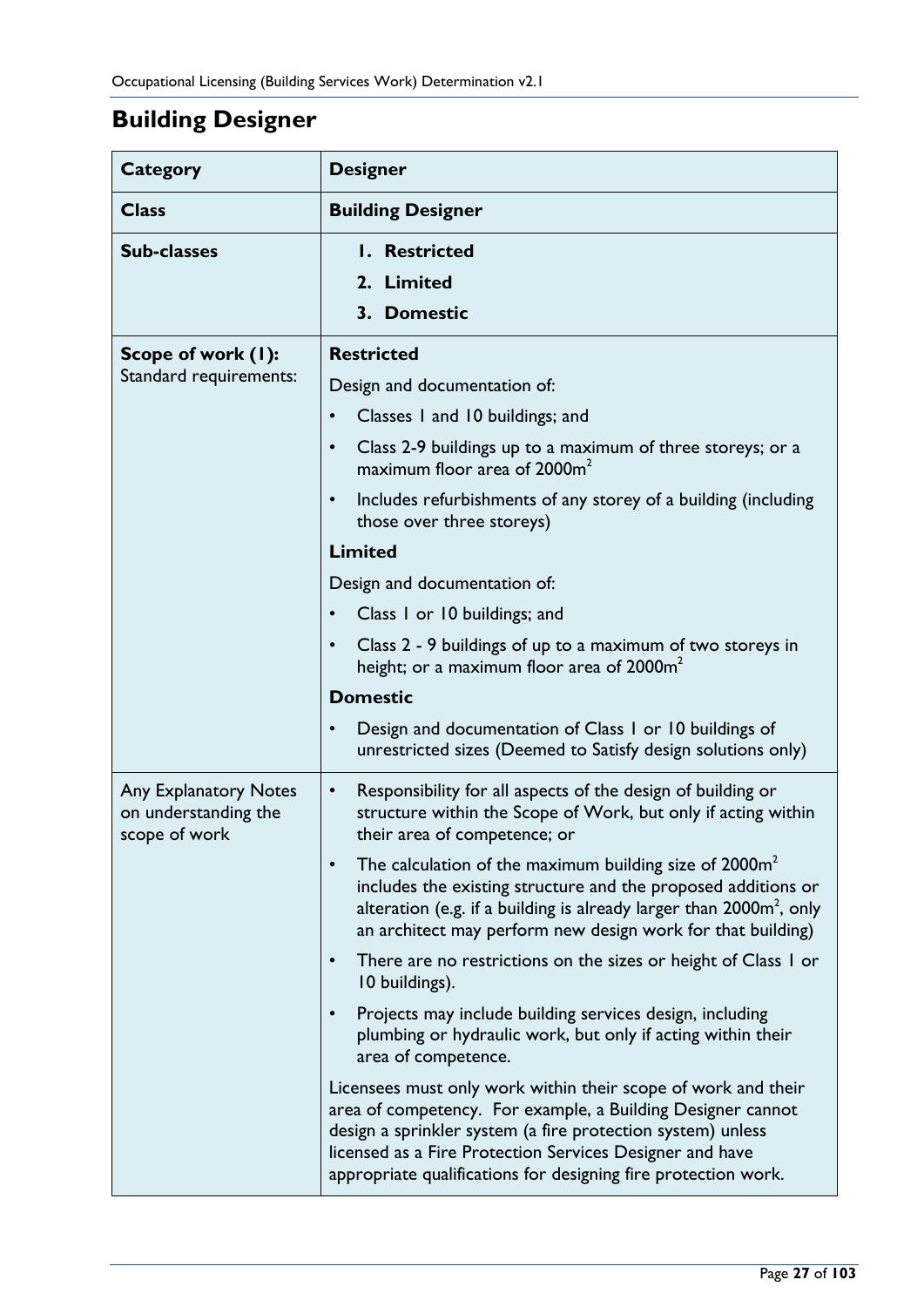| Scope of work (2):                                                                                                                                    | "Refurbishment" is defined in the definition section.                                                                                                                                                                                                   |  |
|-------------------------------------------------------------------------------------------------------------------------------------------------------|---------------------------------------------------------------------------------------------------------------------------------------------------------------------------------------------------------------------------------------------------------|--|
| Any circumstances<br>where work on a larger/<br>higher building (e.g. high<br>rise) may be permitted<br>that is outside the<br>standard Scope of Work | Design of "refurbishments" (including shop or office fit-outs, or<br>"like for like" replacements) in commercial buildings of a larger<br>size than $2000m^2$ (if Determined by the Director as being a type<br>of Low Risk Work - Categories 1 and 2). |  |
| Individual licence                                                                                                                                    | Upon application, the Administrator may allow a licensee to:                                                                                                                                                                                            |  |
| restrictions/conditions                                                                                                                               | only work on a particular building project; or<br>$\bullet$                                                                                                                                                                                             |  |
|                                                                                                                                                       | only work on certain building classes; or<br>$\bullet$                                                                                                                                                                                                  |  |
|                                                                                                                                                       | Domestic or Limited Designers may perform refurbishments<br>$\bullet$<br>of other Classes of (Class 5 or 6 buildings) of no more than<br>two storeys in height if that work is larger than permitted as<br>Low Risk Work (Categories 1 or 2).           |  |
| Minimum requirements for new application requirements for this Class (not<br><b>Mutual Recognition)</b>                                               |                                                                                                                                                                                                                                                         |  |
| Qualifications (all new                                                                                                                               | <b>Restricted</b>                                                                                                                                                                                                                                       |  |
| applicants)                                                                                                                                           | Associate Degree of Building Design (CC01 - Qld); or<br>$\bullet$                                                                                                                                                                                       |  |
|                                                                                                                                                       | Graduate Diploma of Building Design (AQF 8); or<br>$\bullet$                                                                                                                                                                                            |  |
|                                                                                                                                                       | Graduate Certificate in Building Design (AQF 8); or<br>$\bullet$                                                                                                                                                                                        |  |
|                                                                                                                                                       | Advanced Diploma in Building Design (AQF 6).<br>$\bullet$                                                                                                                                                                                               |  |
|                                                                                                                                                       | <b>Limited</b>                                                                                                                                                                                                                                          |  |
|                                                                                                                                                       | Diploma in Building Design (AQF 5) plus any additional skill<br>sets as determined by the Administrator are required for this<br>class                                                                                                                  |  |
|                                                                                                                                                       | <b>Domestic</b>                                                                                                                                                                                                                                         |  |
|                                                                                                                                                       | Certificate IV in Residential Drafting; or<br>$\bullet$                                                                                                                                                                                                 |  |
|                                                                                                                                                       | Certificate IV in Building Design Drafting; or<br>$\bullet$                                                                                                                                                                                             |  |
|                                                                                                                                                       | Relevant skill sets derived from the Diploma in Building<br>$\bullet$<br>Design (AQF 5) and units derived from related training<br>packages, as determined by the Administrator.                                                                        |  |
| Experience (all new                                                                                                                                   | <b>Restricted</b>                                                                                                                                                                                                                                       |  |
| applicants)                                                                                                                                           | Three years' experience in building design within the scope of<br>$\bullet$<br>work for this class                                                                                                                                                      |  |
|                                                                                                                                                       | <b>Limited</b>                                                                                                                                                                                                                                          |  |
|                                                                                                                                                       | Two years' experience in building design within the scope of<br>$\bullet$<br>work for this class                                                                                                                                                        |  |
|                                                                                                                                                       | <b>Domestic</b>                                                                                                                                                                                                                                         |  |
|                                                                                                                                                       | Two years' experience in building design within the scope of<br>$\bullet$<br>work for this class                                                                                                                                                        |  |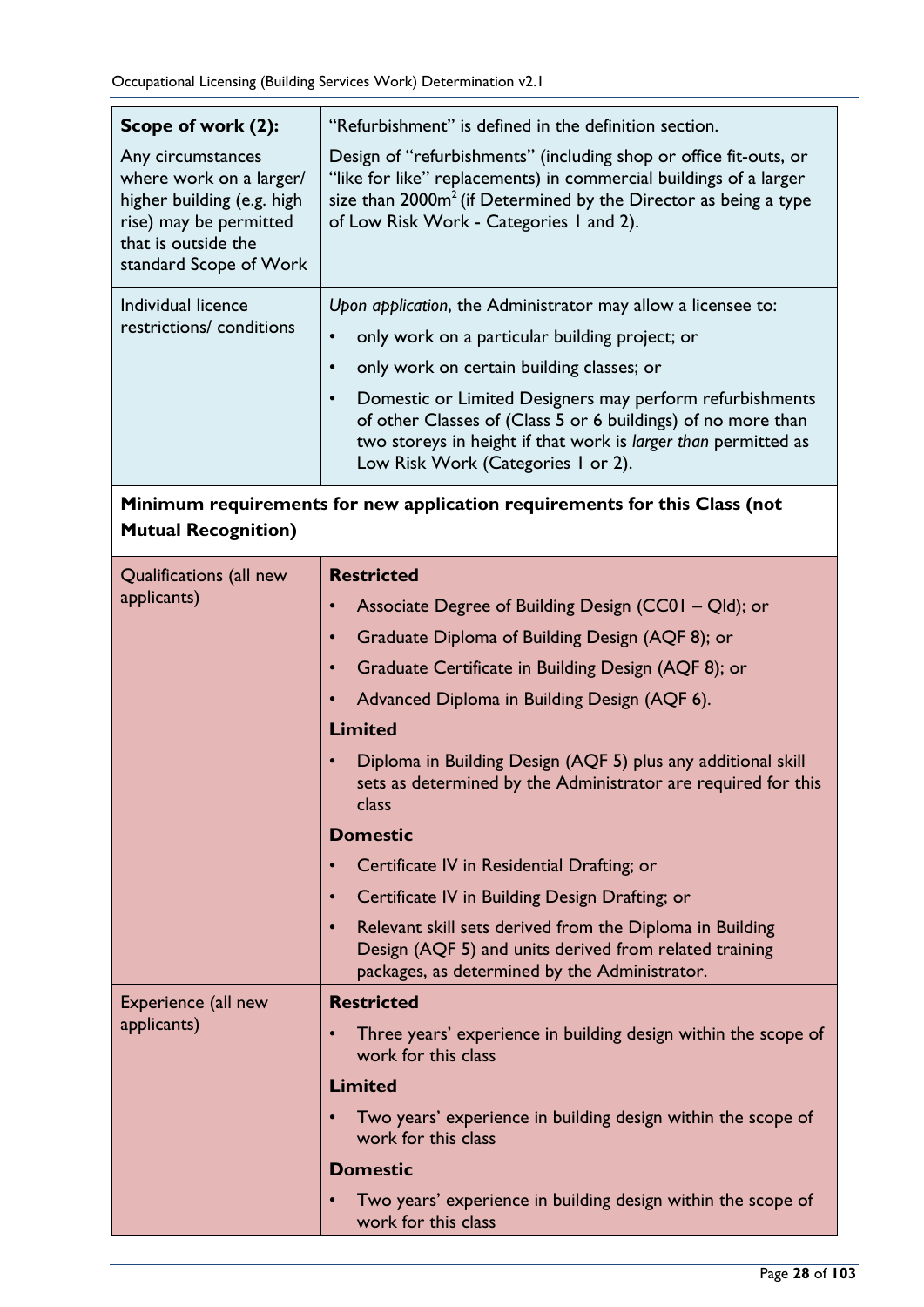| <b>Insurance</b>                                                 | Professional Indemnity;<br>$\bullet$                                                                                                                                                                                                                           |
|------------------------------------------------------------------|----------------------------------------------------------------------------------------------------------------------------------------------------------------------------------------------------------------------------------------------------------------|
|                                                                  | See Part 9 for insurance requirements of licensees                                                                                                                                                                                                             |
| Licence application fee                                          | Applicant to pay the fee(s) as prescribed in the regulations made<br>under the Act.                                                                                                                                                                            |
|                                                                  | Obligations of every licensee after a licence has been granted:                                                                                                                                                                                                |
| <b>Continuing Professional</b>                                   | 20 points minimum per annum for this Category;<br>$\bullet$                                                                                                                                                                                                    |
| Development                                                      | Refer to the CPD scheme in Part 8 for general details<br>$\circ$<br>or an approved industry association CPD scheme                                                                                                                                             |
| Code of Practice                                                 | To observe or apply the relevant Code<br>$\bullet$                                                                                                                                                                                                             |
|                                                                  | Reference applicable Codes in Parts 10 and 11 for<br>$\circ$<br>details                                                                                                                                                                                        |
| Licence Fees (Ongoing)                                           | The licensee is to pay the fee(s) as prescribed in the<br>$\bullet$<br>regulations made under the Act.                                                                                                                                                         |
| Insurance (Ongoing)                                              | Professional Indemnity as provided in Part 9 of the<br>$\bullet$<br>Determination                                                                                                                                                                              |
| Any other conditions/<br>requirements applicable<br>to licensees | If an individual licensee has been transitioned into holding a<br>$\bullet$<br>licence under a previous Determination, then those special<br>restrictions are still applicable, and the licensee must observe<br>them                                          |
|                                                                  | Licensees who have undergone a process of assessment of a<br>$\bullet$<br>Mutual Recognition application may also be subject to special<br>licensing conditions/ restrictions that reflects the alignment of<br>the scope of work with the interstate licence. |
| Progression to a higher<br>licence level/ class for              | The Administrator may grant a provisional licence to upgrade<br>$\bullet$<br>a licence from another class of Building Designer.                                                                                                                                |
| licensees                                                        | The Administrator may impose requirements for that<br>$\bullet$<br>provisional licence to enable progression, including working<br>under supervision for a period to gain experience at the<br>higher level.                                                   |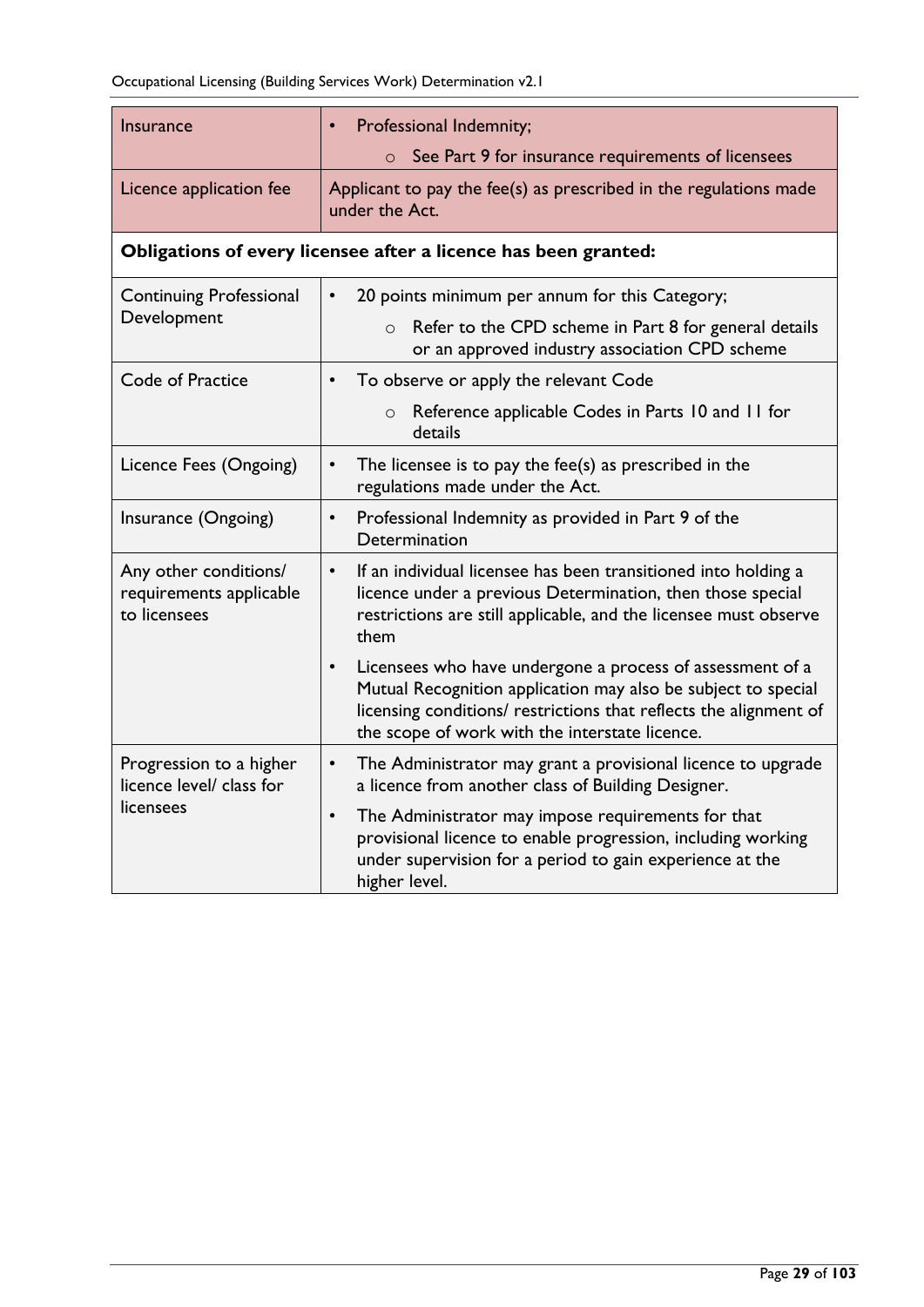# <span id="page-29-0"></span>**Engineer**

| Category                                     | <b>Designer</b>                                                                                                                                                                                                                                                                                                                                                                                                                                                                                                                                                                                                                                                                                                                                                                                                                                                                                                                                                                                                                                                                                                                                                                                                                                                                                                                                                                                                                                                                                                                                                                                                                                                                                                                            |
|----------------------------------------------|--------------------------------------------------------------------------------------------------------------------------------------------------------------------------------------------------------------------------------------------------------------------------------------------------------------------------------------------------------------------------------------------------------------------------------------------------------------------------------------------------------------------------------------------------------------------------------------------------------------------------------------------------------------------------------------------------------------------------------------------------------------------------------------------------------------------------------------------------------------------------------------------------------------------------------------------------------------------------------------------------------------------------------------------------------------------------------------------------------------------------------------------------------------------------------------------------------------------------------------------------------------------------------------------------------------------------------------------------------------------------------------------------------------------------------------------------------------------------------------------------------------------------------------------------------------------------------------------------------------------------------------------------------------------------------------------------------------------------------------------|
| <b>Class</b>                                 | <b>Engineer</b>                                                                                                                                                                                                                                                                                                                                                                                                                                                                                                                                                                                                                                                                                                                                                                                                                                                                                                                                                                                                                                                                                                                                                                                                                                                                                                                                                                                                                                                                                                                                                                                                                                                                                                                            |
| <b>Sub-classes</b>                           | <b>Civil</b><br>$\bullet$<br><b>Building Services</b><br>$\bullet$<br><b>Fire Safety</b><br>$\bullet$                                                                                                                                                                                                                                                                                                                                                                                                                                                                                                                                                                                                                                                                                                                                                                                                                                                                                                                                                                                                                                                                                                                                                                                                                                                                                                                                                                                                                                                                                                                                                                                                                                      |
| Scope of work (1):<br>Standard requirements: | <b>Civil</b><br>Unrestricted in the field of civil engineering design. Includes<br>building solutions (Deemed-to-Satisfy or Performance Solutions)<br>for any engineering that fall within the individual's area of<br>competence. Civil engineering may include:<br>civil<br>structural<br>$\bullet$<br>geotechnical<br>$\bullet$<br>environmental engineering<br><b>Building Services</b><br>Unrestricted in the field of building services design. Includes<br>building solutions (Deemed-to-Satisfy or Performance Solutions)<br>for any engineering designs that fall within the individual's area of<br>competence. Building services in buildings may include:<br>mechanical building services<br>$\bullet$<br>hydraulic building services<br>$\bullet$<br>electrical building services<br>$\bullet$<br>fire safety systems<br>$\bullet$<br>building acoustics<br>energy management<br><b>Fire Safety</b><br>Unrestricted in the field of fire safety engineering. Includes<br>building solutions (Deemed-to-Satisfy Solutions or Performance<br>Solutions) for any fire safety engineering designs that fall within<br>the individual's area of competence.<br>Fire Safety Engineering is the application of engineering principles,<br>rules and expert judgement based on a scientific appreciation of<br>fire and its effects and of the reaction and behaviour of people in<br>the event of a fire to:<br>save life, protect property and preserve the environment and<br>$\bullet$<br>heritage from destructive fire;<br>quantify the hazards and risk of fire and its effects;<br>$\bullet$<br>mitigate fire damage by proper design, construction,<br>$\bullet$<br>arrangement and use of buildings, materials, structures, |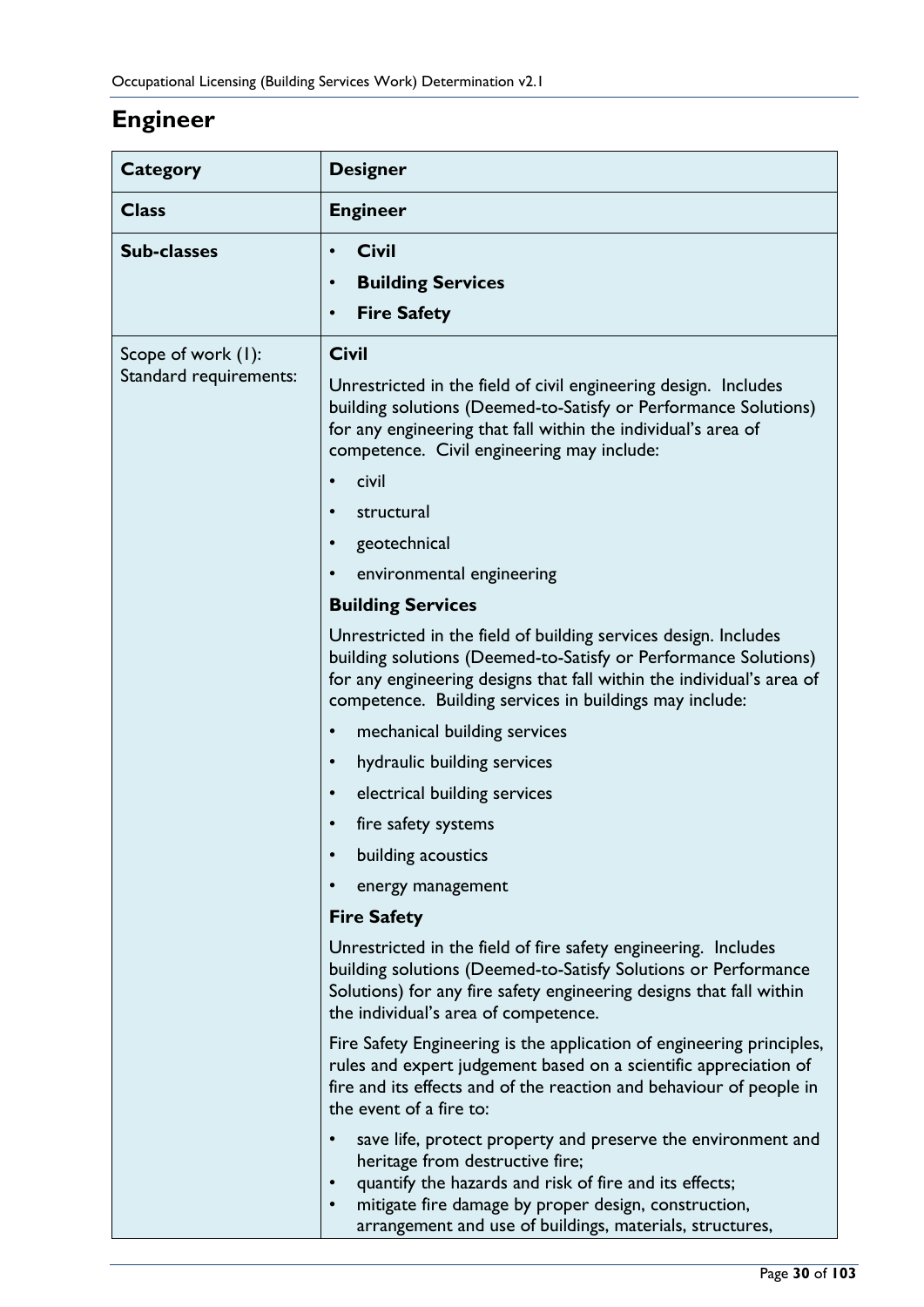|                                                                                                         | industrial processes and transportation systems;<br>evaluate analytically the optimum protective and preventive<br>measures, including design, installation and maintenance of<br>active and passive fire and life safety systems, necessary to<br>limit, within prescribed levels, the consequences of fire.                                                                                                                                                                                                                                                                                                                                           |  |  |
|---------------------------------------------------------------------------------------------------------|---------------------------------------------------------------------------------------------------------------------------------------------------------------------------------------------------------------------------------------------------------------------------------------------------------------------------------------------------------------------------------------------------------------------------------------------------------------------------------------------------------------------------------------------------------------------------------------------------------------------------------------------------------|--|--|
| <b>Any Explanatory Notes</b><br>on understanding the<br>scope of work                                   | Responsibility for design and certification of the engineering<br>$\bullet$<br>aspects of buildings or structures within the Scope of Work.<br>For non-habitable structures (Class 10, or 7b Farm Buildings),<br>$\bullet$<br>an Engineer Civil may be responsible for all design elements of<br>the structure required to comply with the NCC.<br>For all habitable structures, engineers may only be responsible<br>$\bullet$<br>for designing structures, components, services, or fire safety<br>elements; an architect or building designer must take<br>responsibility for the overall design of the building required to<br>comply with the NCC. |  |  |
| Minimum requirements for new application requirements for this Class (not<br><b>Mutual Recognition)</b> |                                                                                                                                                                                                                                                                                                                                                                                                                                                                                                                                                                                                                                                         |  |  |
| Qualifications (all new                                                                                 | <b>Civil</b>                                                                                                                                                                                                                                                                                                                                                                                                                                                                                                                                                                                                                                            |  |  |
| applicants)                                                                                             | Listing on the National Engineers Register (NER) with the<br>general areas of practice of Civil, Structural or Environmental<br>Engineering; or                                                                                                                                                                                                                                                                                                                                                                                                                                                                                                         |  |  |
|                                                                                                         | Recognition by Engineers Australia as a Chartered<br>$\bullet$<br>Professional Engineer in the general areas of practice of Civil,<br>Structural or Environmental Engineering; or                                                                                                                                                                                                                                                                                                                                                                                                                                                                       |  |  |
|                                                                                                         | A degree in engineering (AQF 7) and a graduate certificate (or<br>$\bullet$<br>higher post graduate qualification) in civil, structural,<br>geotechnical or environmental engineering, or soil science,<br>and three years' experience practising as a design engineer<br>within the scope of work for Engineer-Civil; or                                                                                                                                                                                                                                                                                                                               |  |  |
|                                                                                                         | A degree in engineering (AQF 7) and five years' experience<br>$\bullet$<br>practising as a design engineer within the scope of work for<br>Engineer-Civil attested to by a senior engineer within civil,<br>structural, geotechnical practice or environmental<br>engineering.                                                                                                                                                                                                                                                                                                                                                                          |  |  |
|                                                                                                         | <b>Building Services</b>                                                                                                                                                                                                                                                                                                                                                                                                                                                                                                                                                                                                                                |  |  |
|                                                                                                         | Listing on the National Engineers Register (NER) with the<br>general areas of practice of Building Services; or                                                                                                                                                                                                                                                                                                                                                                                                                                                                                                                                         |  |  |
|                                                                                                         | Recognition by Engineers Australia as a Chartered<br>Professional Engineer in the general areas of practice of<br><b>Building Services; or</b>                                                                                                                                                                                                                                                                                                                                                                                                                                                                                                          |  |  |
|                                                                                                         | A degree in engineering (AQF 7) with a graduate certificate<br>$\bullet$<br>(or higher post graduate qualification) in building services,<br>building mechanical services, air conditioning, building<br>electrical services, building hydraulic services, fire safety<br>systems, building acoustics or energy management in buildings,                                                                                                                                                                                                                                                                                                                |  |  |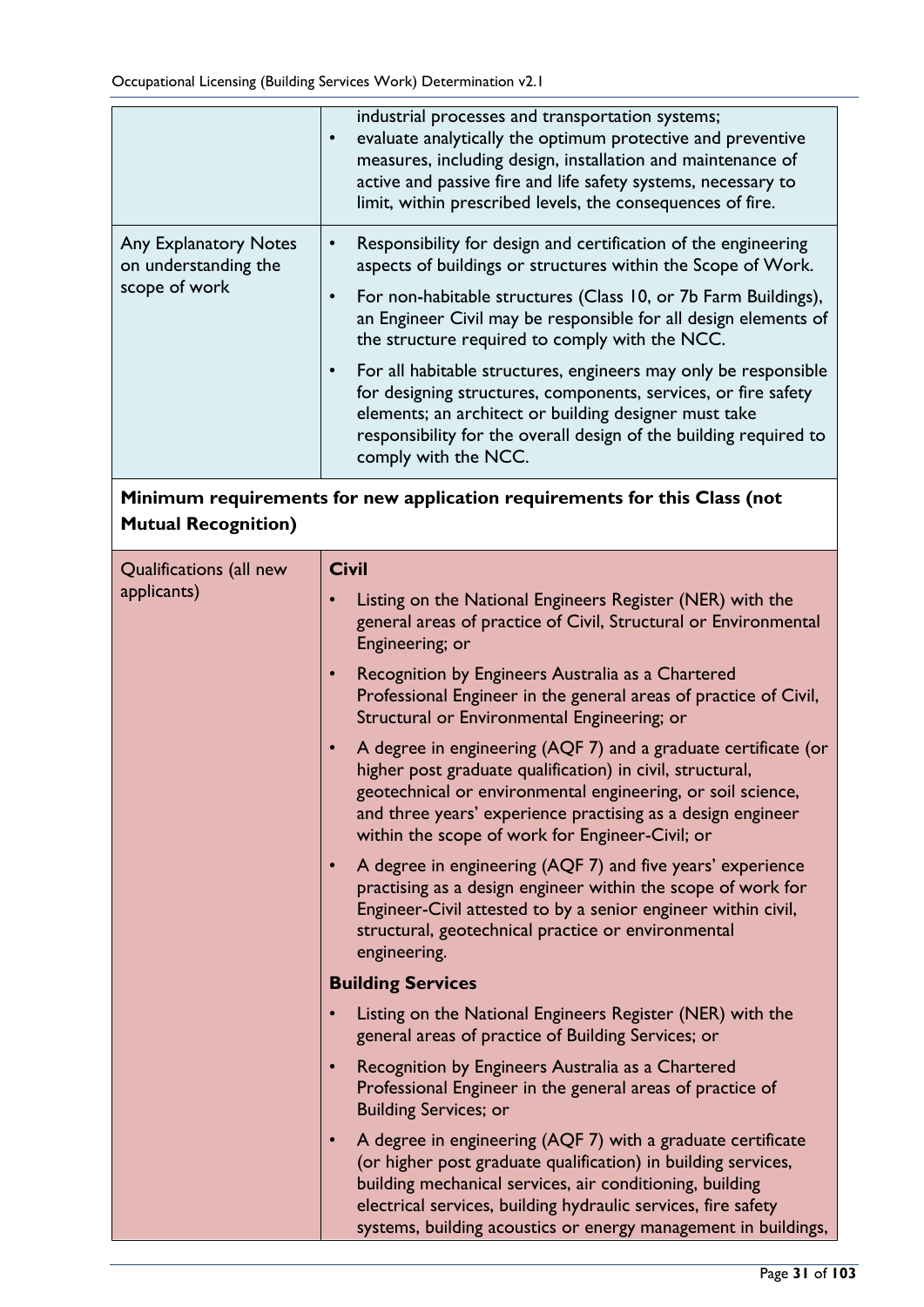|                                                                 | and three years' experience practising as a design engineer<br>within the scope of work for Engineer - Building Services; or                                                                                                                                                                                                                                                                                                                       |  |
|-----------------------------------------------------------------|----------------------------------------------------------------------------------------------------------------------------------------------------------------------------------------------------------------------------------------------------------------------------------------------------------------------------------------------------------------------------------------------------------------------------------------------------|--|
|                                                                 | A degree in engineering (AQF 7) and five years' experience<br>practising as a design engineer within the scope of work for<br>Engineer - Building Services attested to by a senior engineer<br>within the area of practice of Building Services.                                                                                                                                                                                                   |  |
|                                                                 | <b>Fire Safety</b>                                                                                                                                                                                                                                                                                                                                                                                                                                 |  |
|                                                                 | Listing on the National Engineers Register (NER) with the<br>specific area of practice of Fire Safety; or                                                                                                                                                                                                                                                                                                                                          |  |
|                                                                 | Recognition by Engineers Australia as a Chartered<br>Professional Engineer in the specific area of practice of Fire<br>Safety; or                                                                                                                                                                                                                                                                                                                  |  |
|                                                                 | an appropriate degree (AQF 7) with a Graduate Diploma or<br>higher qualification in Fire Safety such as the Graduate Diploma<br>of Building Fire Safety and Risk Engineering from Victoria<br>University or Master of Fire Safety Engineering from the<br>University of Western Sydney and three years design<br>experience in the area of fire safety engineering attested to by<br>a senior engineer within the area of practice of Fire Safety. |  |
|                                                                 | In addition to engineering degrees, 'an appropriate degree' may<br>include degrees in Architecture or Building Surveying.                                                                                                                                                                                                                                                                                                                          |  |
| Experience (all new<br>applicants)                              | As stated in the qualifications section, plus any additional<br>competency assessment required by the Administrator.                                                                                                                                                                                                                                                                                                                               |  |
| <b>Insurance</b>                                                | <b>Professional Indemnity;</b><br>$\bullet$                                                                                                                                                                                                                                                                                                                                                                                                        |  |
|                                                                 | See Part 9 for insurance requirements of licensees<br>$\circ$                                                                                                                                                                                                                                                                                                                                                                                      |  |
| Licence application fee                                         | Applicant to pay the fee(s) as prescribed in the regulations made<br>under the Act.                                                                                                                                                                                                                                                                                                                                                                |  |
| Obligations of every licensee after a licence has been granted: |                                                                                                                                                                                                                                                                                                                                                                                                                                                    |  |
| <b>Continuing Professional</b>                                  | 30 points minimum per annum for this Category; or                                                                                                                                                                                                                                                                                                                                                                                                  |  |
| Development                                                     | The requirements of the NER, or requirements of maintaining<br>$\bullet$<br><b>Chartered Engineer status;</b>                                                                                                                                                                                                                                                                                                                                      |  |
|                                                                 | Refer to the CPD scheme in Part 8 for general details<br>$\circ$<br>or an approved industry association CPD scheme                                                                                                                                                                                                                                                                                                                                 |  |
| Code of Practice                                                | To observe or apply the relevant Code                                                                                                                                                                                                                                                                                                                                                                                                              |  |
|                                                                 | Reference applicable Codes in Parts 10 and 11 for<br>$\circ$<br>details                                                                                                                                                                                                                                                                                                                                                                            |  |
| Licence Fees (Ongoing)                                          | The licensee is to pay the fee(s) as prescribed in the<br>regulations made under the Act                                                                                                                                                                                                                                                                                                                                                           |  |
| Insurance (Ongoing)                                             | Professional Indemnity as provided in Part 9 of the<br>Determination                                                                                                                                                                                                                                                                                                                                                                               |  |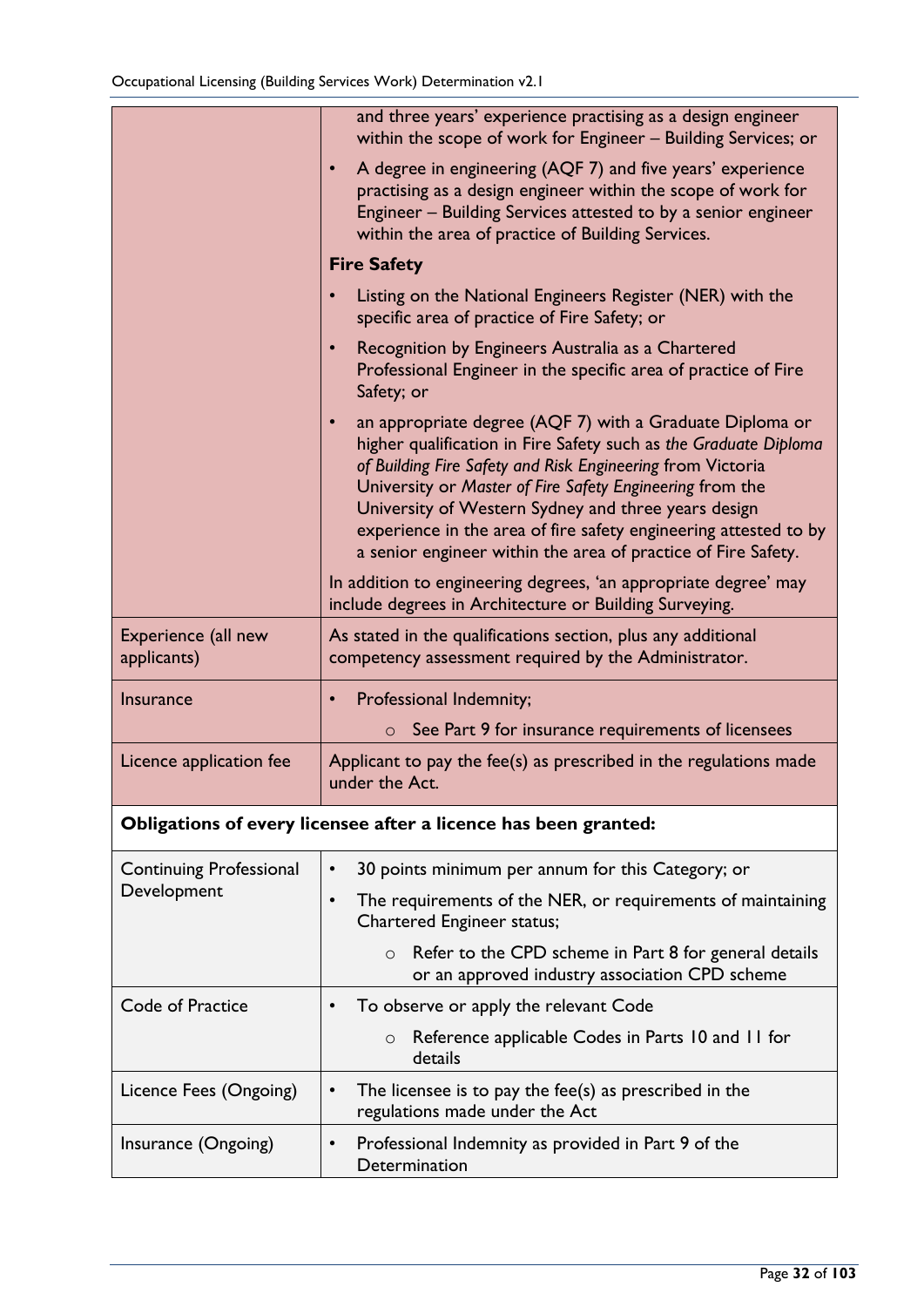| Any other conditions/<br>requirements applicable<br>to licensees | If an individual licensee has been transitioned into holding a<br>licence under a previous Determination, then those special<br>restrictions are still applicable, and the licensee must observe<br>them                                          |
|------------------------------------------------------------------|---------------------------------------------------------------------------------------------------------------------------------------------------------------------------------------------------------------------------------------------------|
|                                                                  | Licensees who have undergone a process of assessment of a<br>Mutual Recognition application may also be subject to special<br>licensing conditions/ restrictions that reflects the alignment of<br>the scope of work with the interstate licence. |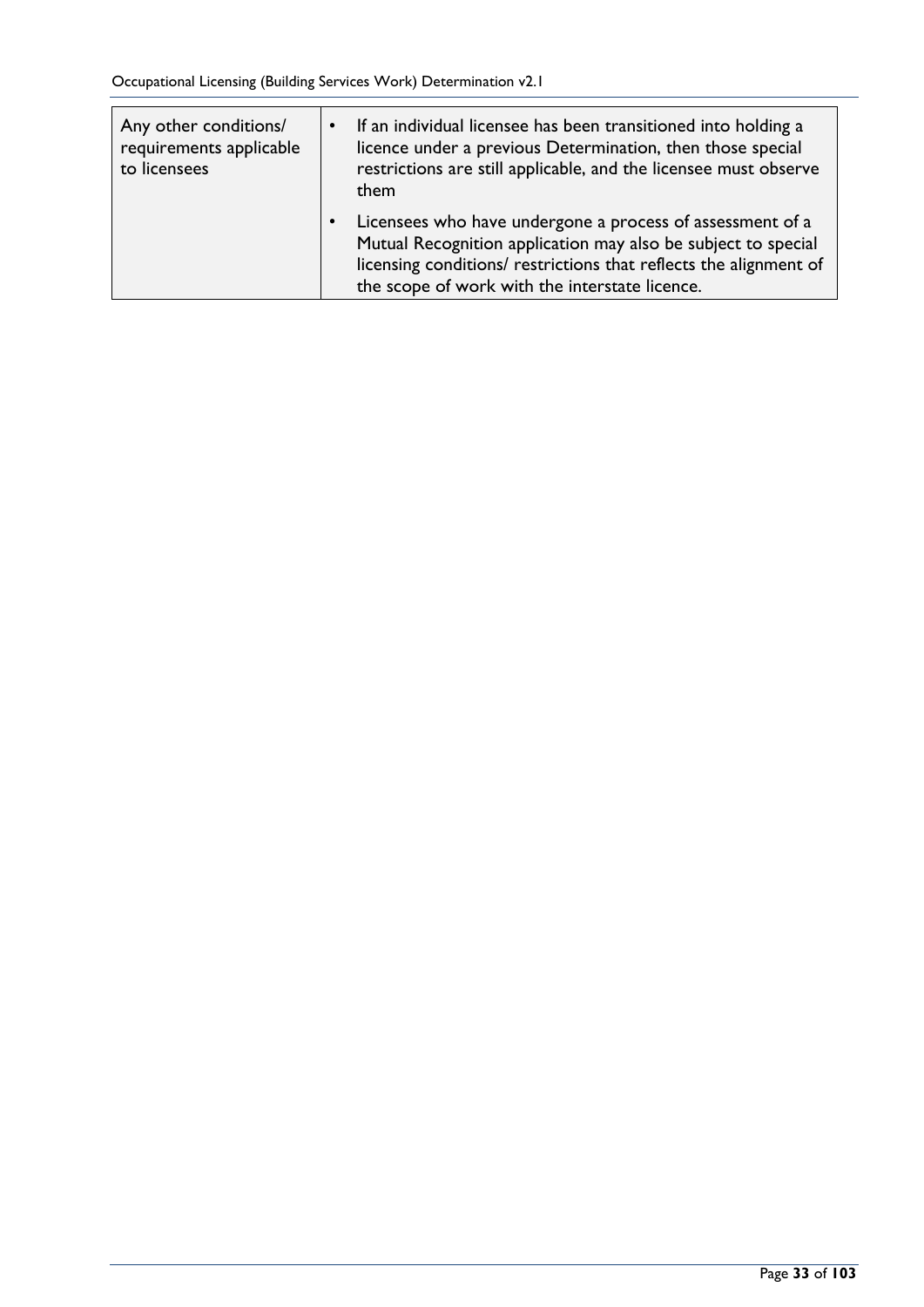# <span id="page-33-0"></span>**Building Services Designer**

| <b>Category</b>                 | <b>Designer</b>                                                                                                                                                                               |  |
|---------------------------------|-----------------------------------------------------------------------------------------------------------------------------------------------------------------------------------------------|--|
| <b>Class</b>                    | <b>Building Services Designer</b>                                                                                                                                                             |  |
| <b>Sub-classes</b>              | <b>Mechanical</b>                                                                                                                                                                             |  |
|                                 | <b>Restricted</b><br>$\bullet$                                                                                                                                                                |  |
|                                 | Limited<br>$\bullet$                                                                                                                                                                          |  |
|                                 | Domestic<br>$\bullet$                                                                                                                                                                         |  |
|                                 | <b>Electrical</b>                                                                                                                                                                             |  |
|                                 | <b>Restricted</b><br>$\bullet$                                                                                                                                                                |  |
|                                 | Limited<br>$\bullet$                                                                                                                                                                          |  |
|                                 | Domestic<br>$\bullet$                                                                                                                                                                         |  |
|                                 | <b>Hydraulic</b>                                                                                                                                                                              |  |
|                                 | <b>Restricted</b>                                                                                                                                                                             |  |
|                                 | Limited<br>$\bullet$                                                                                                                                                                          |  |
|                                 | Domestic<br>$\bullet$                                                                                                                                                                         |  |
|                                 | <b>Fire</b>                                                                                                                                                                                   |  |
|                                 | <b>Restricted</b><br>$\bullet$                                                                                                                                                                |  |
|                                 | Limited<br>$\bullet$                                                                                                                                                                          |  |
|                                 | Domestic<br>$\bullet$                                                                                                                                                                         |  |
| <b>Mechanical: Scope of</b>     | <b>Restricted</b>                                                                                                                                                                             |  |
| work (Standard<br>requirements) | Deemed-to-Satisfy design solutions only for mechanical building<br>services in buildings of all classes and unrestricted size.                                                                |  |
|                                 | <b>Limited</b>                                                                                                                                                                                |  |
|                                 | Deemed to Satisfy design solutions for mechanical building services<br>in all Class 1 and 10 buildings and Class 2 - 9 buildings of up to two<br>storeys with a maximum floor area of 2000m2. |  |
|                                 | <b>Domestic</b>                                                                                                                                                                               |  |
|                                 | Deemed to Satisfy design solutions only for mechanical building<br>services in Class 1 and 10 buildings                                                                                       |  |
| <b>Electrical: Scope of</b>     | <b>Restricted</b>                                                                                                                                                                             |  |
| work (Standard<br>requirements) | Deemed to Satisfy design solutions for electrical building services<br>in buildings of all classes and unrestricted size.                                                                     |  |
|                                 |                                                                                                                                                                                               |  |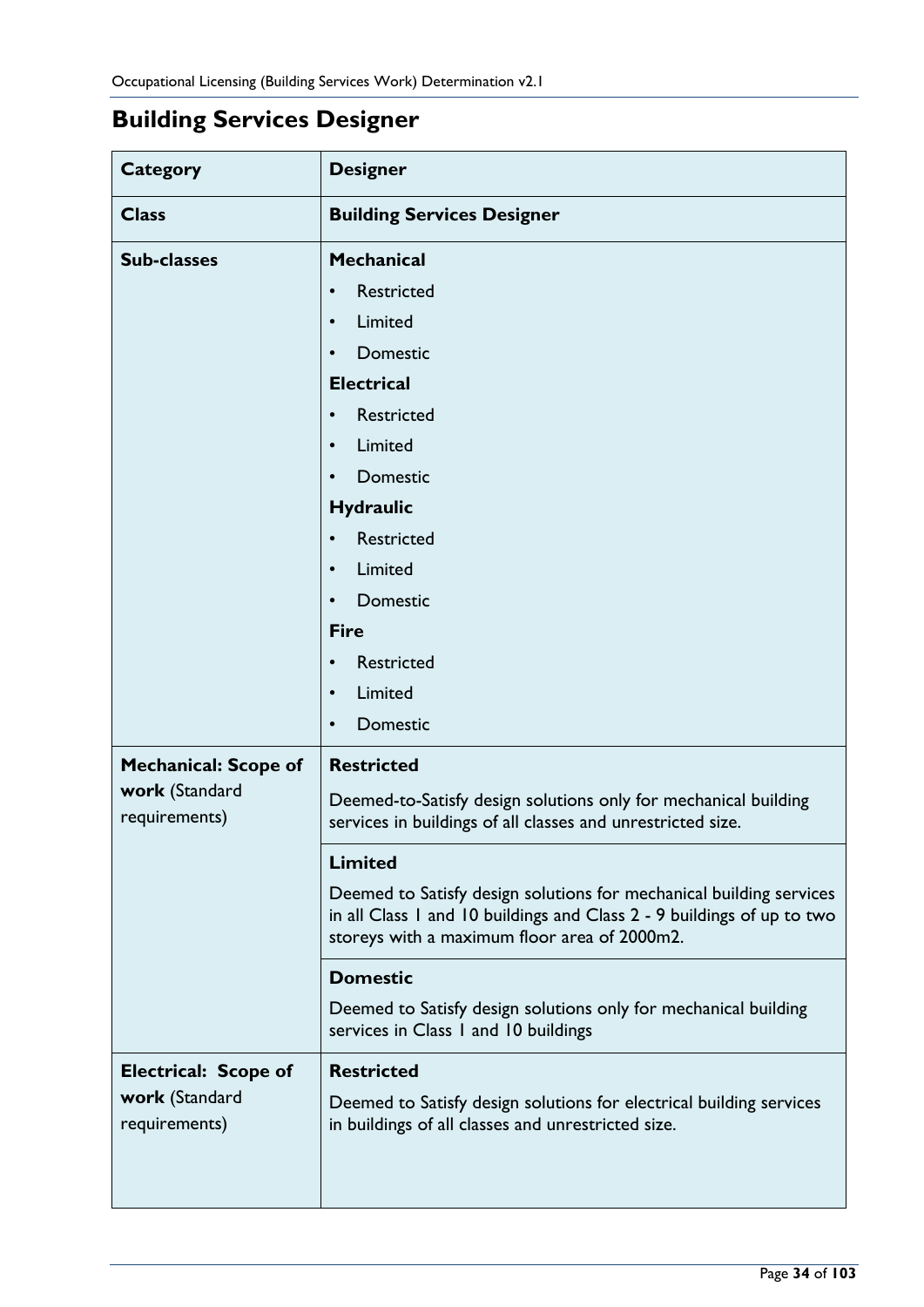|                                                 | <b>Limited</b>                                                                                                                                                                                                                                                                                                                      |
|-------------------------------------------------|-------------------------------------------------------------------------------------------------------------------------------------------------------------------------------------------------------------------------------------------------------------------------------------------------------------------------------------|
|                                                 | Deemed to Satisfy design solutions for electrical building services<br>in all Class I and 10 buildings, and Class 2 - 9 buildings of up to<br>two storeys with a maximum floor area of 2000m <sup>2</sup>                                                                                                                           |
|                                                 | <b>Domestic</b>                                                                                                                                                                                                                                                                                                                     |
|                                                 | Deemed to Satisfy design solutions for electrical building services<br>in Class I and 10 buildings                                                                                                                                                                                                                                  |
| <b>Hydraulic: Scope of</b>                      | <b>Restricted</b>                                                                                                                                                                                                                                                                                                                   |
| work (Standard<br>requirements)                 | Deemed to Satisfy design solutions for hydraulic building services<br>in buildings of all classes and unrestricted size.                                                                                                                                                                                                            |
|                                                 | <b>Limited</b>                                                                                                                                                                                                                                                                                                                      |
|                                                 | Deemed to Satisfy design solutions for hydraulic building services<br>in all Class I and 10 buildings, and Class 2 - 9 buildings of up to<br>two storeys with a maximum floor area of 2000m <sup>2</sup>                                                                                                                            |
|                                                 | <b>Domestic</b>                                                                                                                                                                                                                                                                                                                     |
|                                                 | Deemed to Satisfy design solutions for hydraulic building services<br>in Class I and 10 buildings.                                                                                                                                                                                                                                  |
| <b>Fire Protection:</b>                         | <b>Restricted</b>                                                                                                                                                                                                                                                                                                                   |
| <b>Scope of work</b><br>(Standard requirements) | Deemed to Satisfy design solutions for fire protection-related<br>building services in all classes and unrestricted size.                                                                                                                                                                                                           |
|                                                 | <b>Limited</b>                                                                                                                                                                                                                                                                                                                      |
|                                                 | Deemed to Satisfy design solutions for fire protection related<br>building services in all Class 1 and 10 buildings, and Class 2 - 9<br>buildings of up to two storeys with a maximum floor area of<br>2000m <sup>2</sup>                                                                                                           |
|                                                 | <b>Domestic</b>                                                                                                                                                                                                                                                                                                                     |
|                                                 | Deemed to Satisfy design solutions for fire protection related<br>building services in Class 1 and 10 buildings.                                                                                                                                                                                                                    |
| <b>Explanatory Notes</b>                        | Licensees must only work within their scope of work and their<br>area of competency. For example, a Hydraulic Services Designer<br>cannot design a sprinkler system (a fire protection system) unless<br>licensed as a Fire Protection Services Designer and have<br>appropriate qualifications for designing fire protection work. |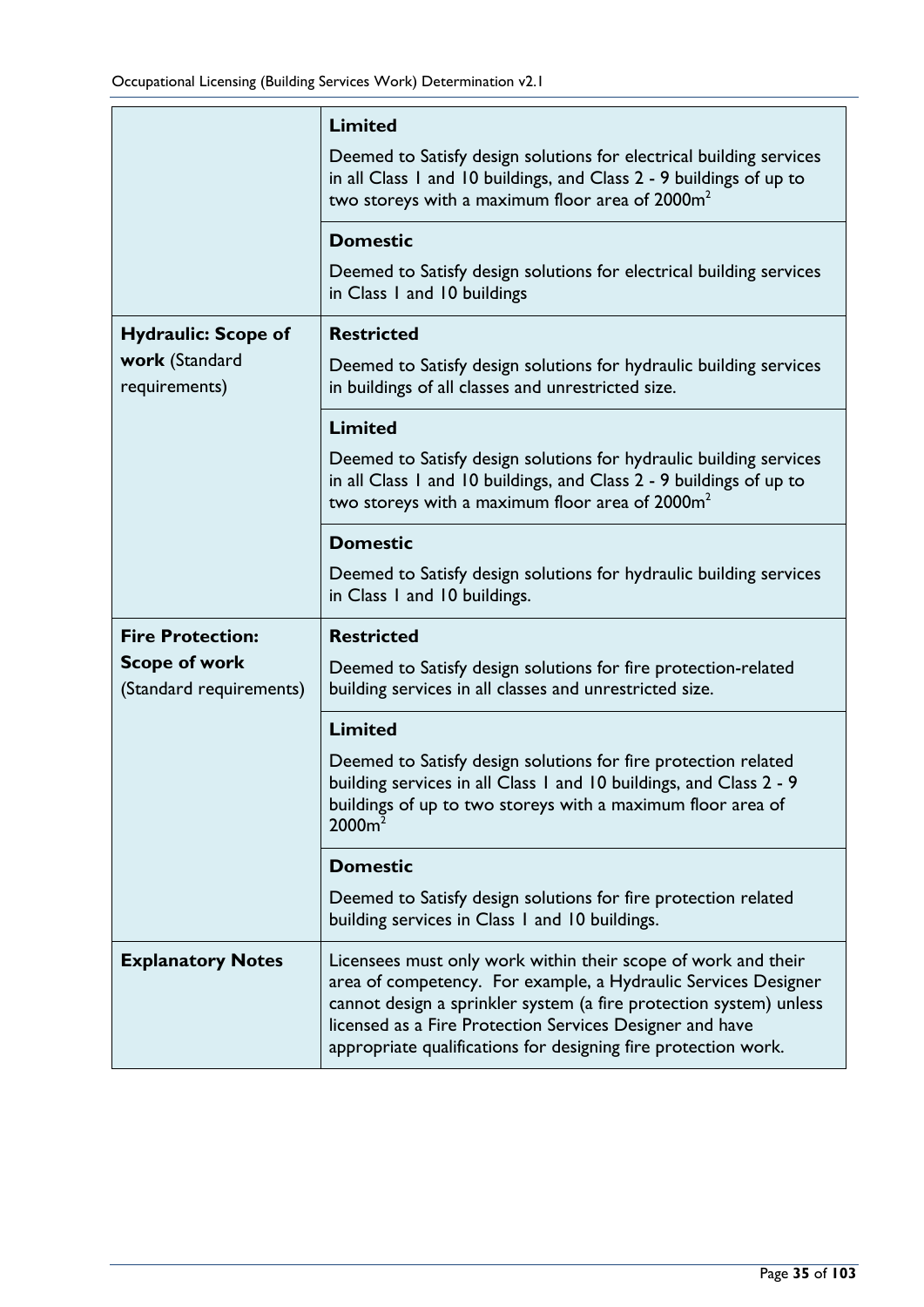| <b>Mutual Recognition)</b> |                                                                                                 |  |  |  |
|----------------------------|-------------------------------------------------------------------------------------------------|--|--|--|
|                            | <b>Qualifications and Experience</b> (all new applicants)                                       |  |  |  |
| <b>Mechanical</b>          | <b>Restricted</b>                                                                               |  |  |  |
|                            | An appropriate Advanced Diploma (AQF 6)                                                         |  |  |  |
|                            | (Suitable qualifications may include MEM60112- Advanced Diploma<br>of Engineering):             |  |  |  |
|                            | and                                                                                             |  |  |  |
|                            | Three years' experience in building services design within the scope<br>of work for this class. |  |  |  |
|                            | Limited                                                                                         |  |  |  |
|                            | An appropriate Diploma (AQF 5)                                                                  |  |  |  |
|                            | Suitable qualifications may include:                                                            |  |  |  |
|                            | MEM50212 Diploma of Engineering - Technical (Mechanical)<br>$\bullet$                           |  |  |  |
|                            | Diploma of Engineering Technology 22229 VIC                                                     |  |  |  |
|                            | UEE50311- Diploma of Electrical and Refrigeration and Air-<br>conditioning                      |  |  |  |
|                            | CPC50412- Diploma of Plumbing and Services                                                      |  |  |  |
|                            | MEM80112- Graduate Diploma of Engineering                                                       |  |  |  |
|                            | and                                                                                             |  |  |  |
|                            | Two years' experience in building services design within the scope<br>of work for this class.   |  |  |  |
|                            | <b>Domestic</b>                                                                                 |  |  |  |
|                            | An appropriate Certificate (AQF 4)                                                              |  |  |  |
|                            | (Suitable qualifications may include MEM40105- Certificate IV in<br>Engineering); and           |  |  |  |
|                            | Two years' experience in building services design within the scope<br>of work for this class.   |  |  |  |
| <b>Electrical</b>          | <b>Restricted</b>                                                                               |  |  |  |
|                            | An appropriate Advanced Diploma (AQF 6)                                                         |  |  |  |
|                            | Suitable qualifications may include:                                                            |  |  |  |
|                            | UEE62111 Advanced Diploma of Engineering Technology -<br>$\bullet$<br>Electrical                |  |  |  |
|                            | UEE63011- Advanced Diploma of Electrical Systems Engineering;<br>and                            |  |  |  |
|                            | Three years' experience in building services design within the scope<br>of work for this class. |  |  |  |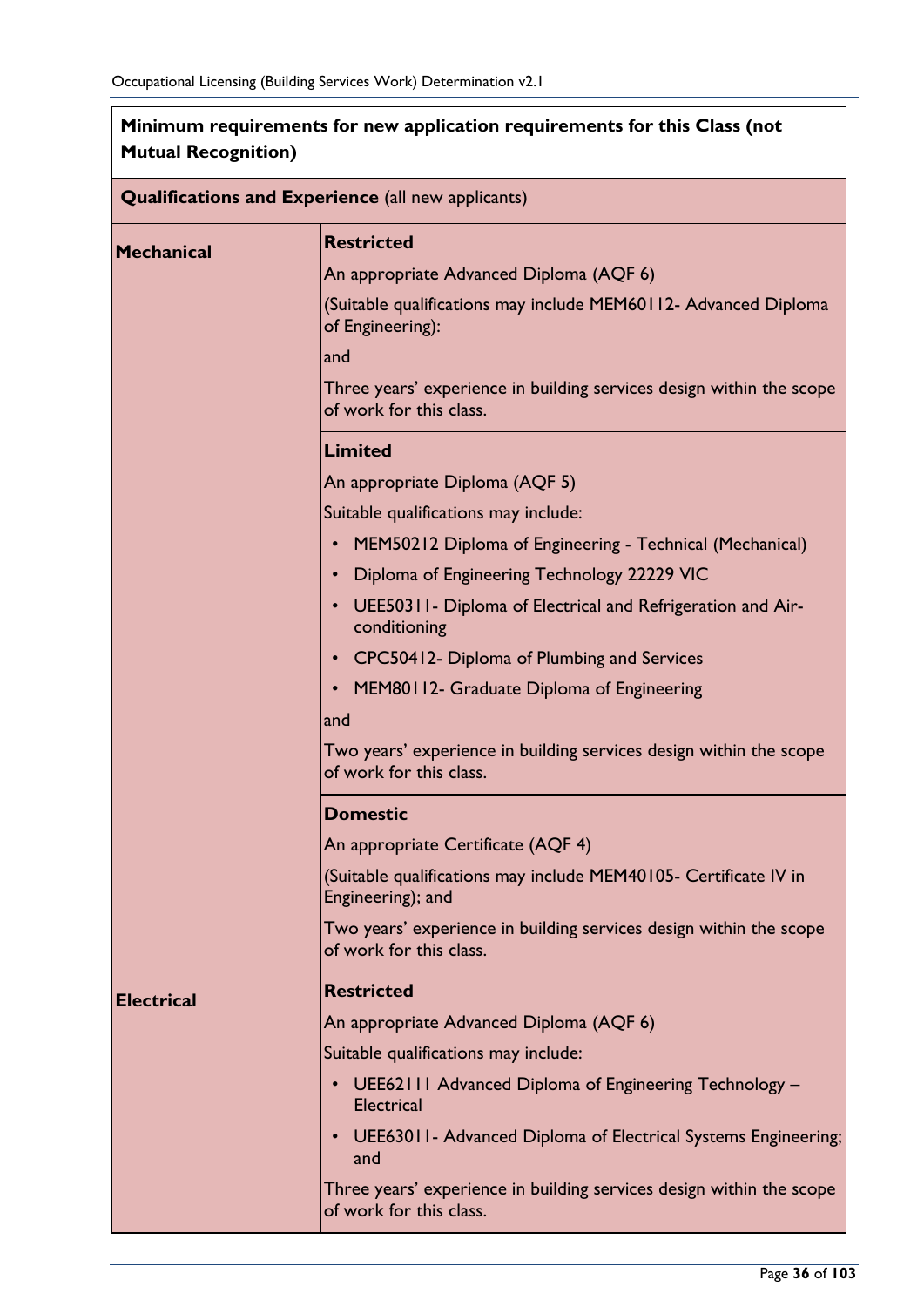|                        | <b>Limited</b>                                                                                   |
|------------------------|--------------------------------------------------------------------------------------------------|
|                        | An appropriate Diploma (AQF 5); and                                                              |
|                        | Two years' experience in building services design within the scope<br>of work for this class.    |
|                        | <b>Domestic</b>                                                                                  |
|                        | An appropriate Certificate (AQF 4)                                                               |
|                        | Suitable qualifications may include:                                                             |
|                        | • UEE43011- Certificate IV in Electrical Equipment and Systems                                   |
|                        | MEM40105- Certificate IV in Engineering Certificate IV in<br>Engineering; and                    |
|                        | Two years' experience in building services design within the scope<br>of work for this class.    |
| <b>Hydraulic</b>       | <b>Restricted</b>                                                                                |
|                        | An appropriate Advanced Diploma (AQF 6); and                                                     |
|                        | Three years' experience in building services design within the scope<br>of work for this class.  |
|                        | Limited                                                                                          |
|                        | An appropriate Diploma (AQF 5)                                                                   |
|                        | Suitable qualifications may include:                                                             |
|                        | CPC50612 - Diploma of Hydraulic Services Design                                                  |
|                        | CPC50412 - Diploma of Plumbing and Services; and                                                 |
|                        | Two years' experience in building services design within the scope<br>of work for this class.    |
|                        | <b>Domestic</b>                                                                                  |
|                        | An appropriate Certificate (AQF 4)                                                               |
|                        | (Suitable qualifications may include CPC40911 - Certificate IV in<br>Plumbing and Services); and |
|                        | Two years' experience in building services design within the scope<br>of work for this class     |
| <b>Fire protection</b> | <b>Restricted</b>                                                                                |
|                        | An appropriate Advanced Diploma (AQF 6) and                                                      |
|                        | Three years' experience in building services design within the scope<br>of work for this class.  |
|                        | Limited                                                                                          |
|                        | An appropriate Diploma (AQF 5).                                                                  |
|                        | Suitable qualifications may include:                                                             |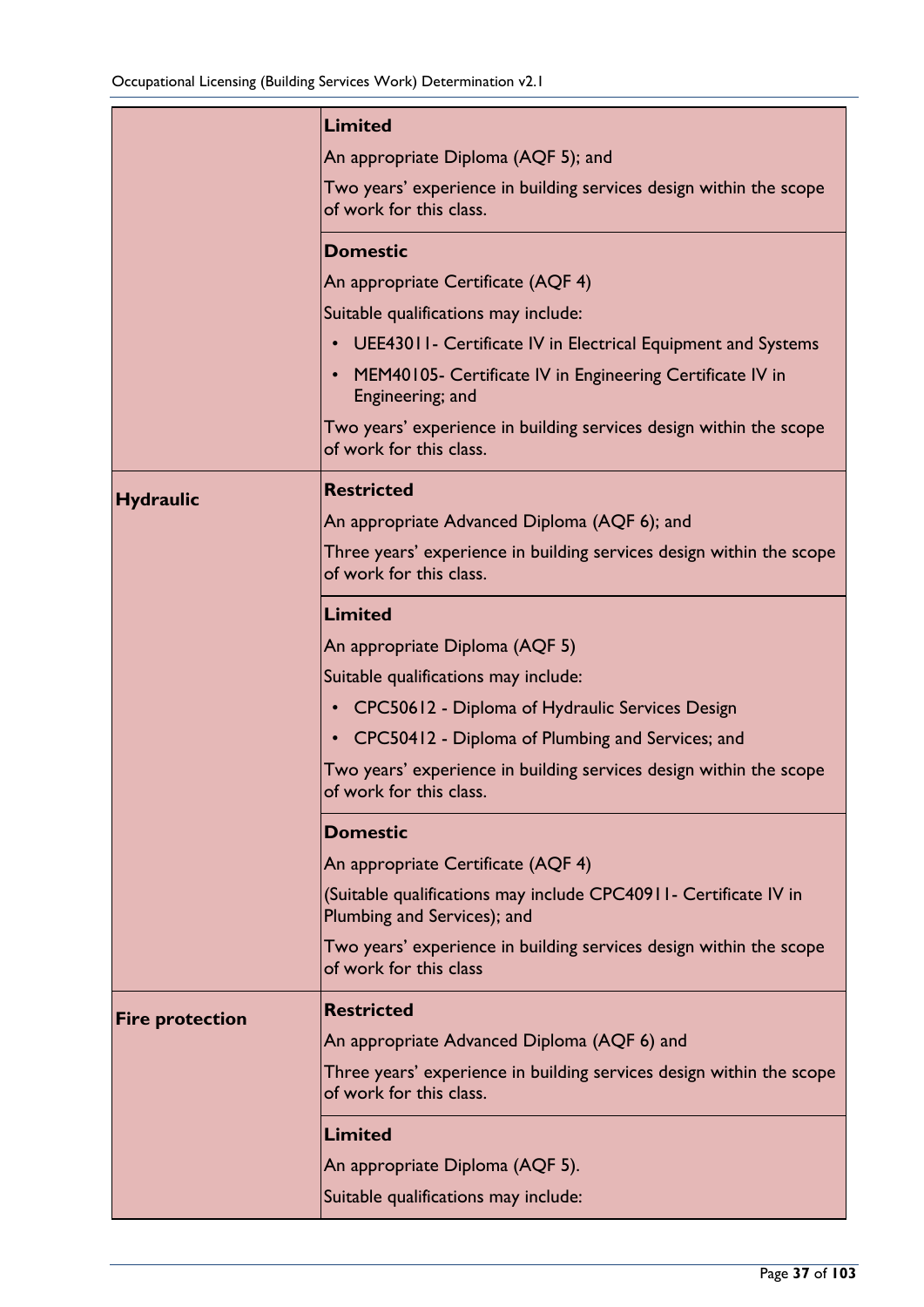|                                                                  | CPC50509 - Diploma of Fire Systems Design                                                                                                                                                                                                                      |
|------------------------------------------------------------------|----------------------------------------------------------------------------------------------------------------------------------------------------------------------------------------------------------------------------------------------------------------|
|                                                                  | CPC50412 - Diploma of Plumbing and Services                                                                                                                                                                                                                    |
|                                                                  | Two years' experience in building services design within the scope<br>of work for this class.                                                                                                                                                                  |
|                                                                  | <b>Domestic</b>                                                                                                                                                                                                                                                |
|                                                                  | An appropriate Certificate (AQF 4); and                                                                                                                                                                                                                        |
|                                                                  | Two years' experience in building services design within the scope<br>of work for this class                                                                                                                                                                   |
| <b>Insurance</b>                                                 | Professional Indemnity;<br>$\bullet$                                                                                                                                                                                                                           |
|                                                                  | see Part 9 for insurance requirements for licensees<br>$\circ$                                                                                                                                                                                                 |
| <b>Licence application</b><br>fee                                | Applicant to pay the fee(s) as prescribed in the regulations made<br>under the Act                                                                                                                                                                             |
|                                                                  | Obligations of every licensee after a licence has been granted:                                                                                                                                                                                                |
| <b>Continuing Professional</b>                                   | 20 points minimum per annum;<br>$\bullet$                                                                                                                                                                                                                      |
| Development                                                      | Refer to the CPD scheme in Part 8 for general details<br>$\circ$<br>or an approved industry association CPD scheme                                                                                                                                             |
| Code of Practice                                                 | To observe or apply the relevant Codes<br>$\bullet$                                                                                                                                                                                                            |
|                                                                  | Reference applicable Codes in Parts 10 and 11 for<br>$\circ$<br>details                                                                                                                                                                                        |
| Licence Fees (Ongoing)                                           | The licensee is to pay the fee(s) as prescribed in the<br>$\bullet$<br>regulations made under the Act                                                                                                                                                          |
| Insurance (Ongoing)                                              | Professional Indemnity as provided in Part 9 of the<br>$\bullet$<br>Determination                                                                                                                                                                              |
| Any other conditions/<br>requirements applicable<br>to licensees | If an individual licensee has been transitioned into holding a<br>$\bullet$<br>licence under a previous Determination, then those special<br>restrictions are still applicable, and the licensee must observe<br>them                                          |
|                                                                  | Licensees who have undergone a process of assessment of a<br>$\bullet$<br>Mutual Recognition application may also be subject to special<br>licensing conditions/ restrictions that reflects the alignment of<br>the scope of work with the interstate licence. |
|                                                                  | The Administrator may grant a provisional licence to upgrade a<br>$\bullet$<br>licence from another class of Building Services Designer.                                                                                                                       |
|                                                                  | The Administrator may impose requirements for that<br>$\bullet$<br>provisional licence to enable progression, including working<br>under supervision for a period to gain experience at the higher<br>level.                                                   |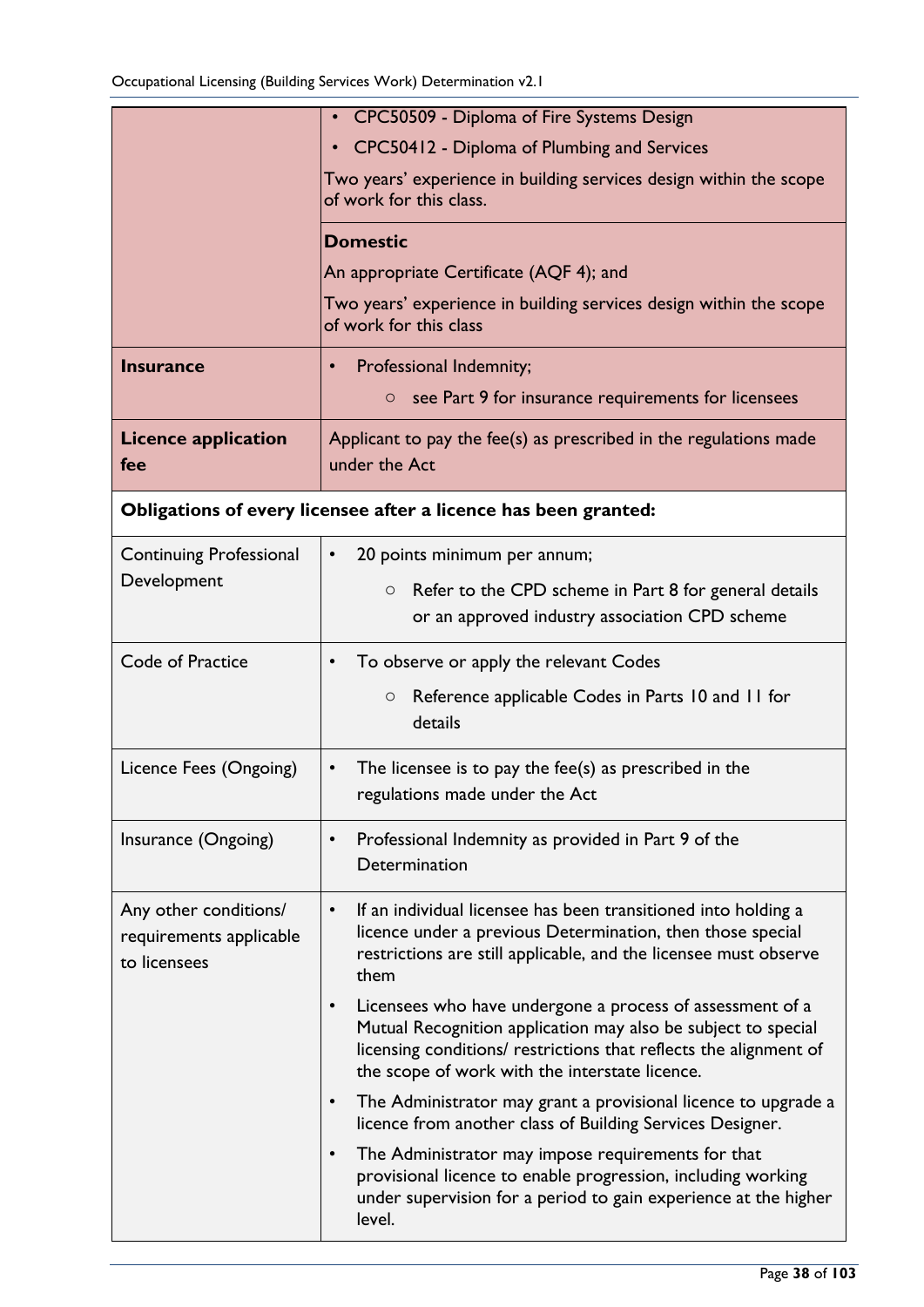# **Building Surveyor**

| <b>Category</b>                                                    | <b>Building Surveyor</b>                                                                                                                                                               |
|--------------------------------------------------------------------|----------------------------------------------------------------------------------------------------------------------------------------------------------------------------------------|
| <b>Classes</b>                                                     | Open<br>$\bullet$                                                                                                                                                                      |
|                                                                    | <b>Limited</b>                                                                                                                                                                         |
| <b>Scope of work</b>                                               | Open                                                                                                                                                                                   |
| (Standard requirements):                                           | Statutory functions of a building surveyor under the Building Act<br>2016 concerning:                                                                                                  |
|                                                                    | (1) All classes of buildings of unrestricted size; and                                                                                                                                 |
|                                                                    | (2) Temporary structures of unrestricted size                                                                                                                                          |
|                                                                    | <b>Limited</b>                                                                                                                                                                         |
|                                                                    | Statutory functions of a building surveyor under the Building Act<br>2016 concerning:                                                                                                  |
|                                                                    | (1) Class I and 10 buildings of unrestricted size; and                                                                                                                                 |
|                                                                    | (2) Class $2 - 9$ buildings, up to a maximum of three storeys in<br>height; or a maximum floor area of 2000m <sup>2</sup> ; and                                                        |
|                                                                    | (3) Temporary structures of unrestricted size                                                                                                                                          |
| <b>Explanatory Notes on</b><br>understanding this Scope<br>of work | I. For new work on an existing building, calculating the maximum<br>floor area is by addition of the existing building's floor area with<br>any new work that will increase that area. |
|                                                                    | 2. Statutory functions of a building surveyor under the Building<br>Act include:                                                                                                       |
|                                                                    | Assessment of designs and associated documentation for<br>$\bullet$<br>likely compliance with the Act                                                                                  |
|                                                                    | Granting authorisations to commence work<br>$\bullet$                                                                                                                                  |
|                                                                    | Inspection of buildings, building work or demolition work,<br>or temporary structures                                                                                                  |
|                                                                    | Certification of buildings, building work and demolition<br>$\bullet$<br>work or temporary structures                                                                                  |
|                                                                    | <b>Issuing Occupancy Permits</b><br>$\bullet$                                                                                                                                          |
|                                                                    | Assessing requirements for Essential Building Services and<br>$\bullet$<br>creation of Maintenance Schedules                                                                           |
|                                                                    | Assessing requirements for work associated with building<br>$\bullet$<br>work, including protection work.                                                                              |
|                                                                    | Liaison with permit authorities, reporting authorities and<br>$\bullet$<br>function control authorities as part of their functions                                                     |
|                                                                    | Compliance and enforcement functions                                                                                                                                                   |
| Individual licence                                                 | The Administrator may restrict a licensee to only work on:                                                                                                                             |
| restrictions/ conditions?                                          | Certain classes or types of buildings; or                                                                                                                                              |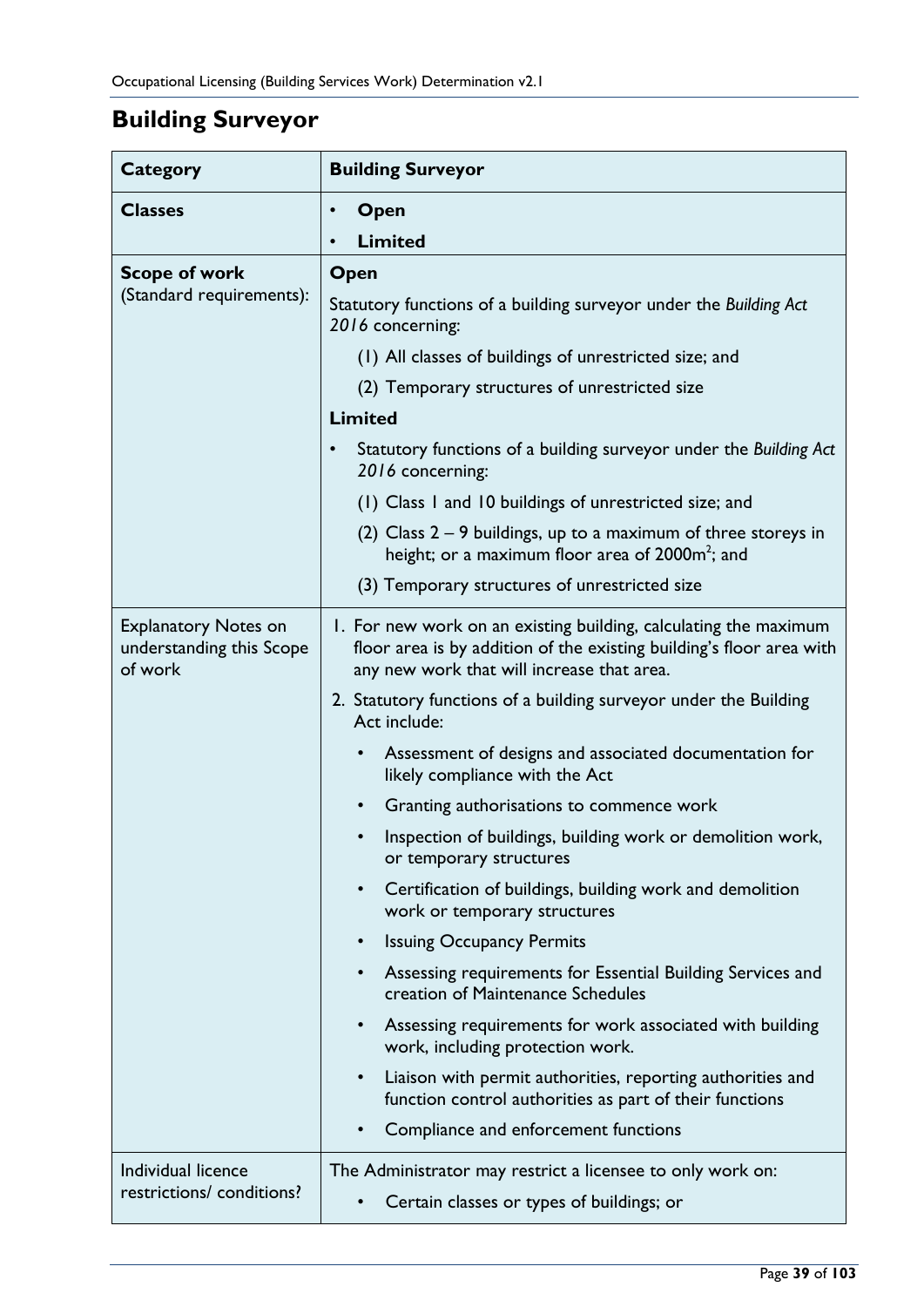|                                               | The preparation of Maintenance Schedules and inspection<br>of Essential Building Services for existing buildings (and not<br>new building work has been performed); or<br>For a specific class of employer (e.g. working for a<br>$\bullet$<br>municipal council).                                                                           |
|-----------------------------------------------|----------------------------------------------------------------------------------------------------------------------------------------------------------------------------------------------------------------------------------------------------------------------------------------------------------------------------------------------|
| <b>Mutual Recognition)</b>                    | Minimum requirements for new application requirements for this Class (not                                                                                                                                                                                                                                                                    |
| Qualifications (all new<br>applicants)        | Open<br>• A degree (AQF 7) in Building Surveying;<br><b>Limited</b><br>An Advanced Diploma (AQF 6) in Building Surveying; and<br>$\bullet$<br>Additionally, for both classes, knowledge and understanding of the<br>requirements for building and construction in Tasmania, as<br>evidenced by completing the Pointsbuild course: "Tasmanian |
| Experience (all new<br>applicants)            | <b>Building Approvals Process."</b><br><b>Open and Limited</b><br>• A minimum of three years' experience working within an<br>equivalent scope of work for this category                                                                                                                                                                     |
| <b>Insurance</b>                              | <b>Open and Limited</b><br>Professional Indemnity;<br>$\circ$ see Part 9 for insurance requirements of licensees                                                                                                                                                                                                                             |
| Licence application fee                       | Applicant to pay the fee(s) as prescribed in the regulations made<br>under the Act                                                                                                                                                                                                                                                           |
|                                               | Obligations of every licensee after a licence has been granted:                                                                                                                                                                                                                                                                              |
| <b>Continuing Professional</b><br>Development | 30 points minimum per annum for this Category;<br>$\bullet$<br>Refer to the CPD scheme in Part 8 for general details<br>$\circ$<br>or an approved industry association CPD scheme                                                                                                                                                            |
| Code of Practice                              | To observe or apply the relevant Code<br>$\bullet$<br>Reference applicable Codes in Parts 10 and 11 for<br>$\circ$<br>details                                                                                                                                                                                                                |
| Licence Fees (Ongoing)                        | The licensee is to pay the fee(s) as prescribed in the<br>$\bullet$<br>regulations made under the Act                                                                                                                                                                                                                                        |
| Insurance (Ongoing)                           | Professional Indemnity as provided in Part 9 of the<br>$\bullet$<br>Determination                                                                                                                                                                                                                                                            |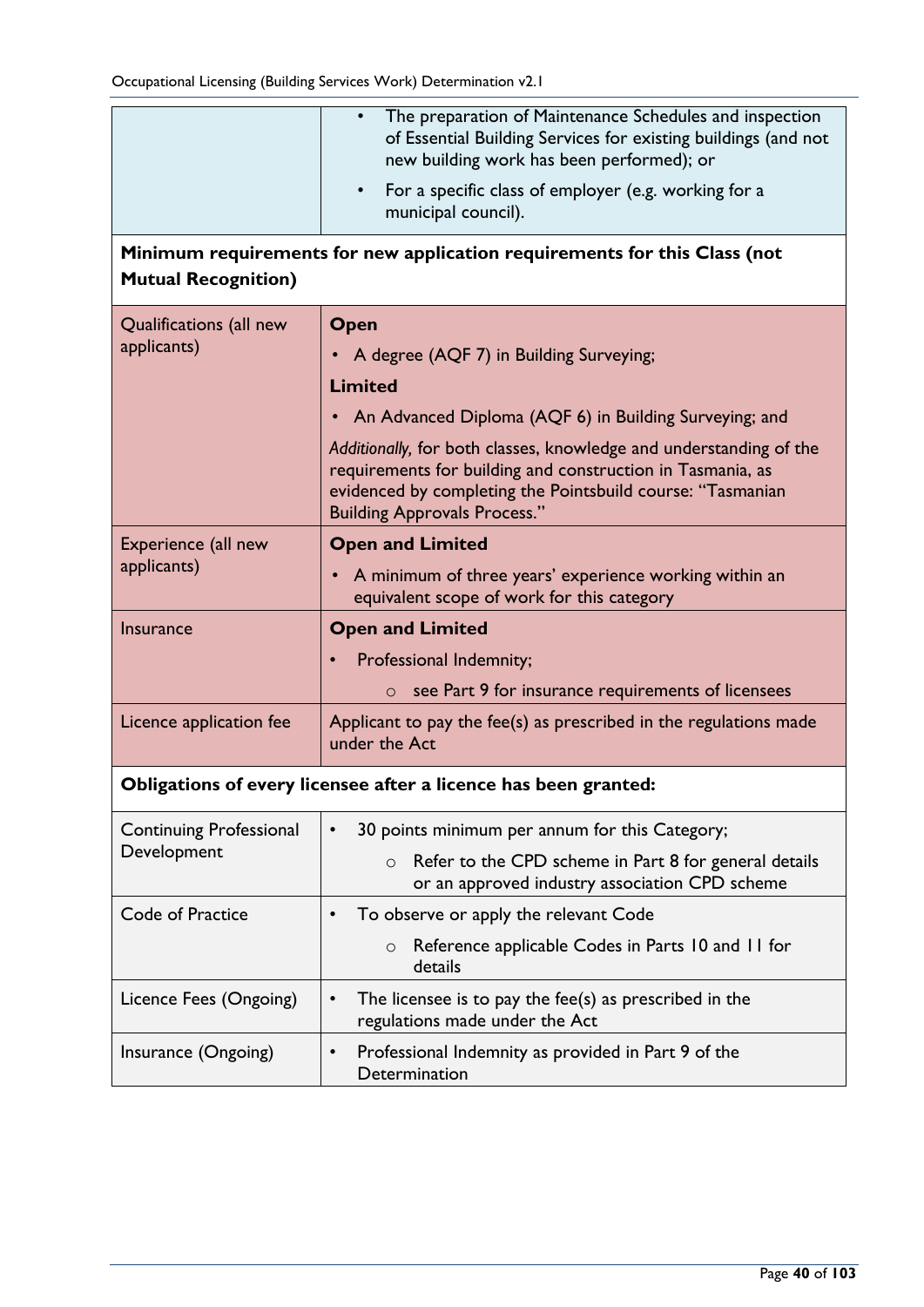Occupational Licensing (Building Services Work) Determination v2.1

| Any other conditions/<br>requirements applicable<br>to licensees | If an individual licensee has been transitioned into holding a<br>$\bullet$<br>licence under a previous Determination, then those special<br>restrictions are still applicable, and the licensee must observe<br>them                             |
|------------------------------------------------------------------|---------------------------------------------------------------------------------------------------------------------------------------------------------------------------------------------------------------------------------------------------|
|                                                                  | Licensees who have undergone a process of assessment of a<br>Mutual Recognition application may also be subject to special<br>licensing conditions/ restrictions that reflects the alignment of<br>the scope of work with the interstate licence. |
| Progression from<br>Limited to Open                              | The Administrator may grant a provisional licence to upgrade a<br>٠<br>licence from Building Surveyor Limited to Open.                                                                                                                            |
|                                                                  | The Administrator may impose requirements for that<br>$\bullet$<br>provisional licence to enable progression, including working<br>under supervision for a period to gain experience at the higher<br>Open level.                                 |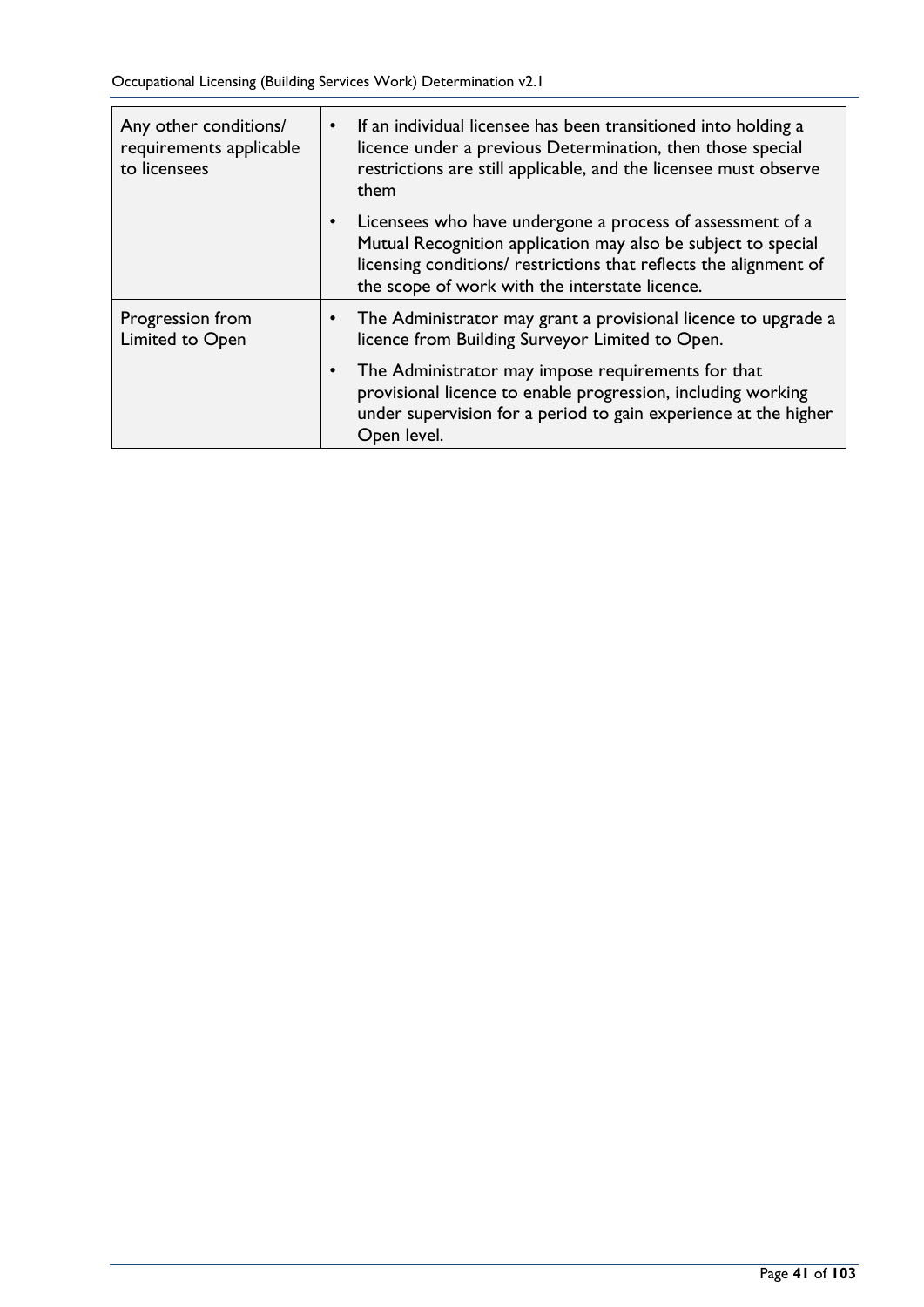# **Permit Authority**

| <b>Category</b>                                       | <b>Permit Authority</b>                                                                                                                                                                                                                          |
|-------------------------------------------------------|--------------------------------------------------------------------------------------------------------------------------------------------------------------------------------------------------------------------------------------------------|
| <b>Classes</b>                                        | N/A                                                                                                                                                                                                                                              |
| <b>Scope of work:</b><br>(Standard requirements)      | The licence allows the holder to perform all the statutory<br>functions of a Permit Authority as provided for in the Building Act<br>2016, in particular Division 2 of Part 1, and the duties of a council<br>under s.41 of that Act, including: |
|                                                       | Providing authorisations or approvals to perform building<br>work, demolition work or plumbing work, on-premises,<br>buildings, structures or plumbing installations; and                                                                        |
|                                                       | Inspection, testing, assessment or certification of premises,<br>buildings, building work, demolition work, plumbing work or<br>plumbing installations; and                                                                                      |
|                                                       | All associated functions necessary to regulate that work or<br>ensure its compliance with the Building Act.                                                                                                                                      |
|                                                       | Note I: For clarification, a Permit Authority's scope of work does<br>not include those statutory functions normally within the scope of<br>work of a licensed building surveyor.                                                                |
|                                                       | Note 2: If requested to do so, or where appropriate, the<br>Administrator may conditionally licence a person to perform the<br>functions of a permit authority, concerning only;                                                                 |
|                                                       | plumbing work; or                                                                                                                                                                                                                                |
|                                                       | building or demolition work; or                                                                                                                                                                                                                  |
|                                                       | for specific Classes or types of buildings.                                                                                                                                                                                                      |
| <b>Licence restrictions/</b><br>conditions applicable | 1. At all times, licensees must remain employed by a municipal<br>council while performing the functions of a permit authority.                                                                                                                  |
|                                                       | 2. Licence holders must notify the Administrator upon a change<br>to, or the cessation, of their:                                                                                                                                                |
|                                                       | employment by a council; or                                                                                                                                                                                                                      |
|                                                       | appointment by a council as a permit authority.                                                                                                                                                                                                  |
|                                                       | Note 3: Councils may appoint more than one person to perform<br>the functions of a permit authority within their municipality.                                                                                                                   |
|                                                       | Note 4: A licensed permit authority may perform their functions<br>on behalf of more than one municipal council on the terms as<br>agreed by the relevant general managers of those councils.                                                    |
|                                                       | Minimum requirements for new application requirements for this Class                                                                                                                                                                             |
| <b>Licence pre-requisite</b>                          | Applicants must have been appointed by the general manager<br>of a council under s.24 of the Building Act 2016 as a permit<br>authority and have evidence of such an appointment.                                                                |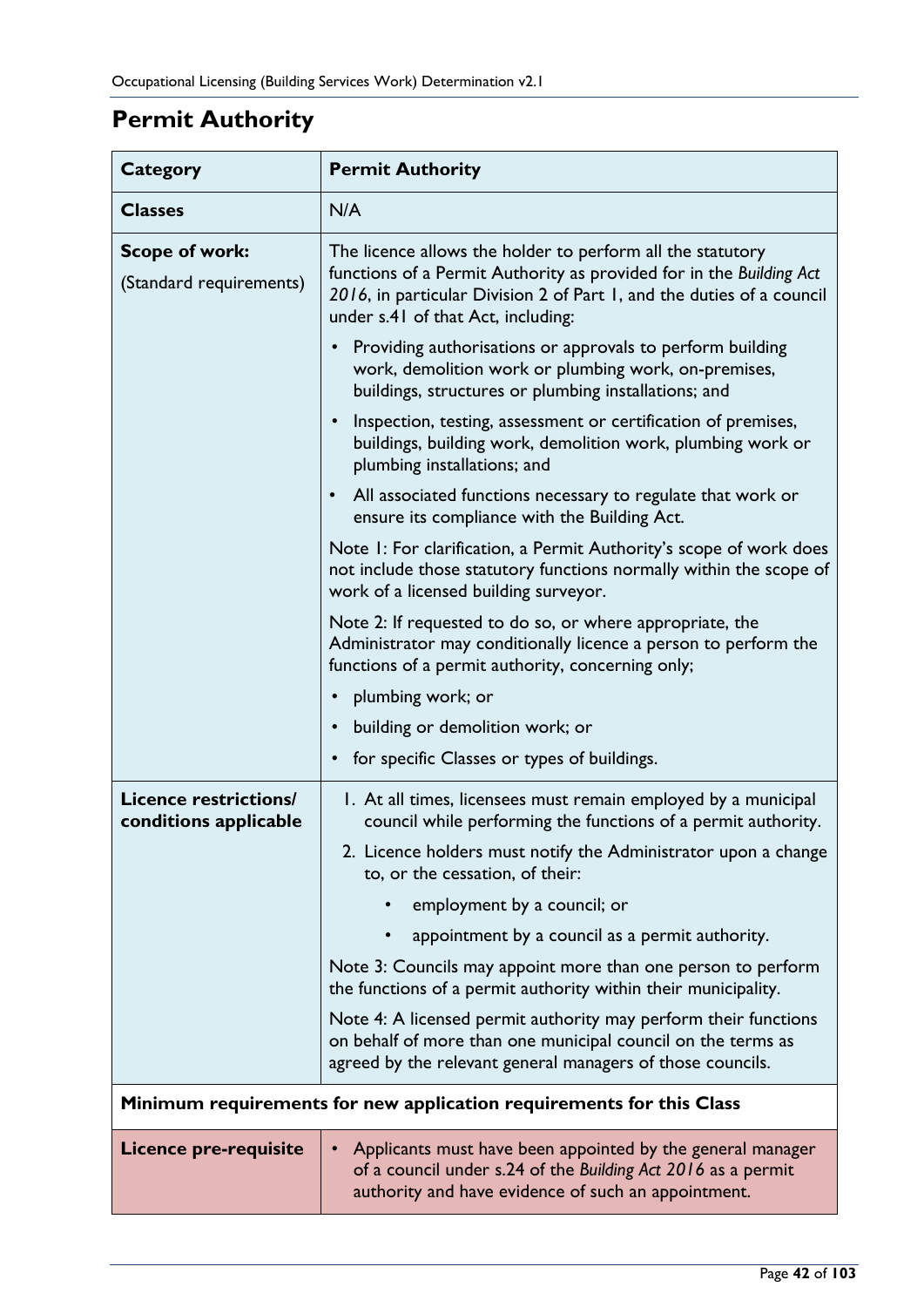|                                                        | For this licence category, the Administrator will only accept an<br>$\bullet$<br>application from a natural person under section 22A and will<br>not grant a licence to a Licenced Entity under s.37C of the<br>Act.                          |
|--------------------------------------------------------|-----------------------------------------------------------------------------------------------------------------------------------------------------------------------------------------------------------------------------------------------|
| <b>Minimum</b><br>qualifications<br>completed (all new | Certificate IV in Government Investigations (Regulatory<br>I.<br>Compliance); or                                                                                                                                                              |
| applicants)                                            | Certificate IV in Government (Statutory Compliance); or<br>2.                                                                                                                                                                                 |
|                                                        | 3.<br>A qualification equivalent to the minimum qualification in $(1)$<br>or (2) above, including any of the following: -                                                                                                                     |
|                                                        | <b>Planning qualifications</b><br>$\circ$                                                                                                                                                                                                     |
|                                                        | Certificate IV in Local Government (Planning)                                                                                                                                                                                                 |
|                                                        | Diploma of Local Government (Planning)<br>ш                                                                                                                                                                                                   |
|                                                        | <b>Graduate Diploma of Planning</b>                                                                                                                                                                                                           |
|                                                        | Building surveying qualifications<br>$\circ$                                                                                                                                                                                                  |
|                                                        | <b>Advanced Diploma of Building Surveying</b><br>п                                                                                                                                                                                            |
|                                                        | Graduate Diploma of Building Surveying                                                                                                                                                                                                        |
|                                                        | Diploma of Building Surveying                                                                                                                                                                                                                 |
|                                                        | <b>Associate Diploma of Building Surveying</b>                                                                                                                                                                                                |
|                                                        | Are, or have been, accredited or licensed in<br>Tasmania as a Building Surveyor or a Building<br><b>Surveyor Limited</b>                                                                                                                      |
|                                                        | • Accreditation by the AIBS under their accreditation<br>scheme as a Building Surveyor, Building Surveyor<br>Limited; or Assistant Building Surveyor                                                                                          |
|                                                        | Are, or have been, accredited or licensed in Tasmania as<br>$\circ$<br>a Building Designer, Engineer, Architect, Builder or a<br>Plumber                                                                                                      |
|                                                        | Local government qualifications<br>$\circ$                                                                                                                                                                                                    |
|                                                        | • Certificate IV in Local Government (Regulatory<br>Services)                                                                                                                                                                                 |
|                                                        | <b>Graduate Certificate in Local Government</b><br>٠<br>Management                                                                                                                                                                            |
|                                                        | Diploma in Local Government Management                                                                                                                                                                                                        |
|                                                        | Has been appointed by the council General Manager as<br>$\circ$<br>an EHO and has performed that role for at least I year;<br>or                                                                                                              |
|                                                        | Is no longer appointed but has previously performed the<br>$\circ$<br>statutory EHO role for a council for at least I year; or                                                                                                                |
|                                                        | Holds qualifications as approved by Director of Health<br>$\circ$<br>to be appointed by a General Manager as an EHO, and<br>has worked for a council in an allied environmental<br>health or plumbing inspection role for at least two years. |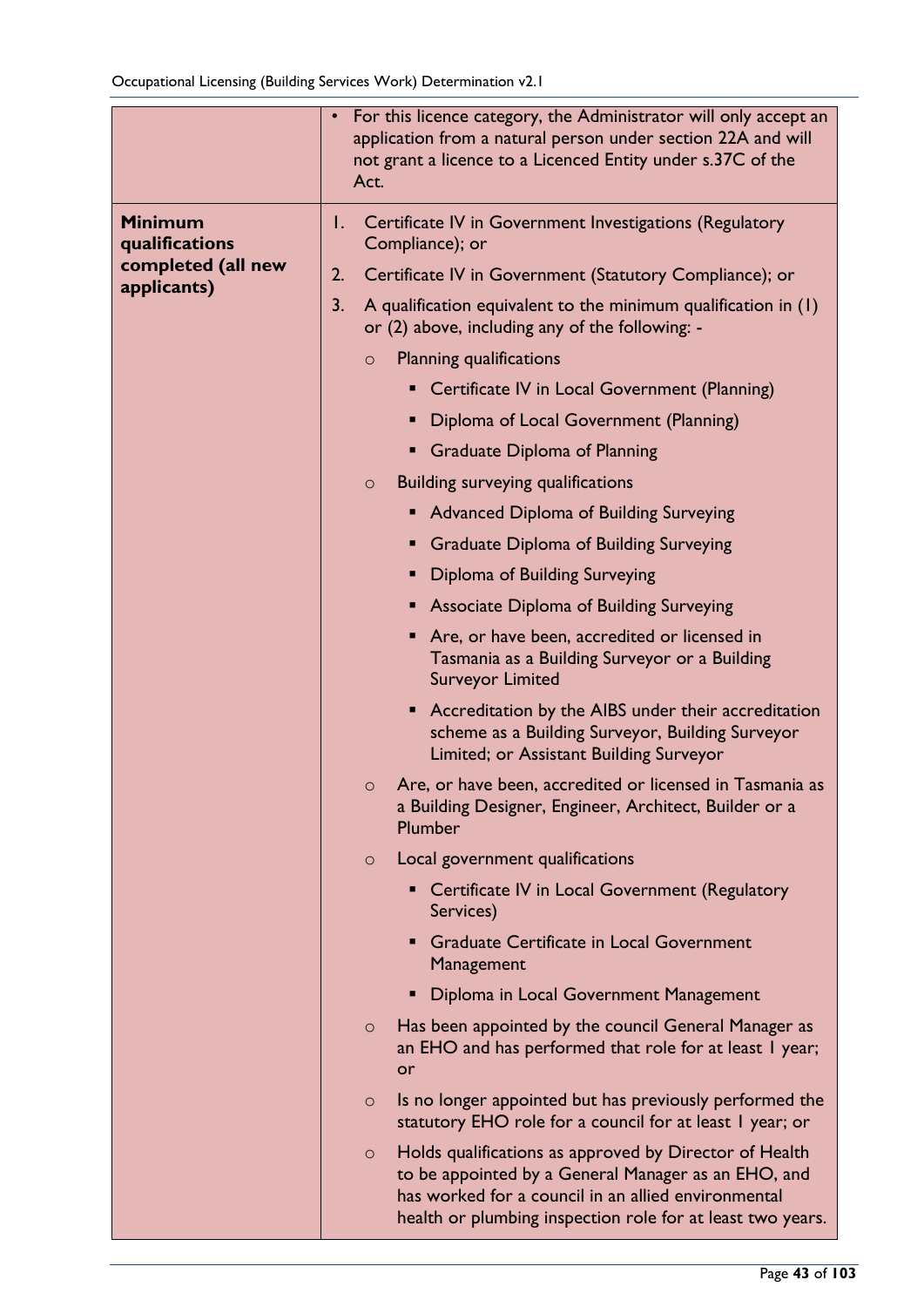|                                                                            | A bachelor degree or a graduate diploma in:<br>$\circ$                                                                                                                                                                                                                                                                               |
|----------------------------------------------------------------------------|--------------------------------------------------------------------------------------------------------------------------------------------------------------------------------------------------------------------------------------------------------------------------------------------------------------------------------------|
|                                                                            | Law, public administration or similar disciplines.                                                                                                                                                                                                                                                                                   |
|                                                                            | Note 2: the Administrator has a discretion to accept an<br>application from a person appointed by a council general manager<br>under s.24, who does not hold one the minimum qualifications<br>specified in (1) or (2) above, but who has a mix of qualifications<br>and experience that together are deemed equivalent skills sets. |
| <b>Experience (all new</b><br>applicants)                                  | None specified.                                                                                                                                                                                                                                                                                                                      |
| Insurance                                                                  | Professional Indemnity as per Part 9 of the Determination<br>$\bullet$                                                                                                                                                                                                                                                               |
| <b>Licence application</b><br>fee                                          | An applicant is to pay the fee(s) as prescribed in the<br>regulations made under the Act                                                                                                                                                                                                                                             |
| Any other conditions/<br>requirements<br>applicable to<br><b>licensees</b> | Upon application, persons who have started not yet fully<br>$\bullet$<br>completed the Certificate IV in Government (Statutory)<br>Compliance course may be licensed on condition of their<br>completion of that course (or a similar course) within a<br>specified period.                                                          |
|                                                                            | Obligations of every licensee after a licence has been granted:                                                                                                                                                                                                                                                                      |
| <b>Continuing</b>                                                          | 12 points minimum per year;<br>$\bullet$                                                                                                                                                                                                                                                                                             |
| <b>Professional</b><br><b>Development</b>                                  | refer to the CPD scheme in Part 8 for details<br>$\Omega$                                                                                                                                                                                                                                                                            |
| <b>Code of Practice</b>                                                    | To observe or apply the relevant Codes<br>$\bullet$                                                                                                                                                                                                                                                                                  |
|                                                                            | Reference applicable Codes in Parts 10 and 11 for<br>$\circ$<br>details                                                                                                                                                                                                                                                              |
| <b>Licence Fees</b><br>(Ongoing)                                           | To be paid at the prescribed rate as per the regulations<br>$\bullet$                                                                                                                                                                                                                                                                |
| <b>Insurance (Ongoing)</b>                                                 | Professional Indemnity as per Part 9 of the Determination<br>$\bullet$                                                                                                                                                                                                                                                               |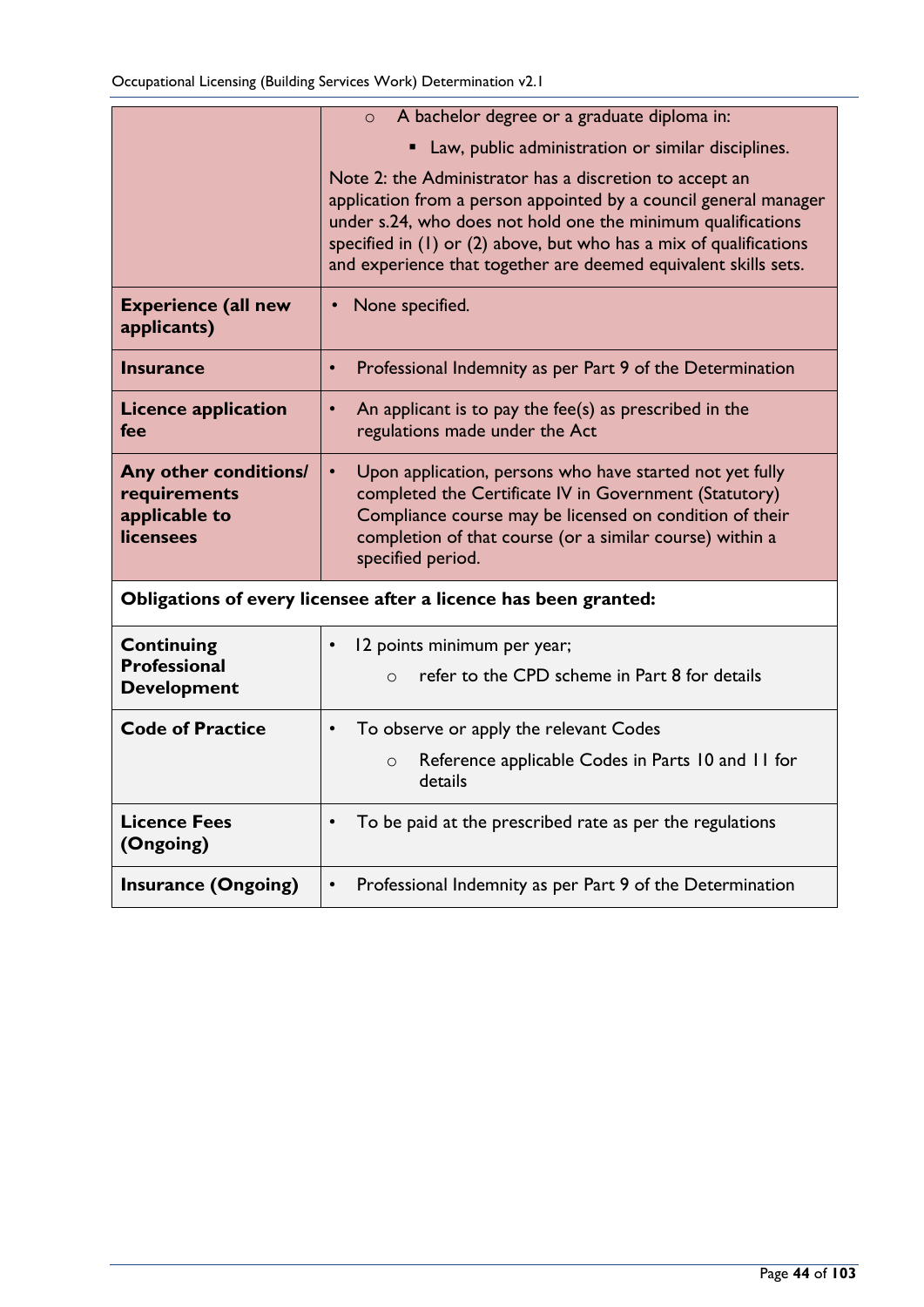# **Builder - General construction**

| <b>Category</b>                                 | <b>Builder</b>                                                                                                                                                                                                                                                                                                                                                                                                |
|-------------------------------------------------|---------------------------------------------------------------------------------------------------------------------------------------------------------------------------------------------------------------------------------------------------------------------------------------------------------------------------------------------------------------------------------------------------------------|
| <b>Classes</b>                                  | <b>General construction</b>                                                                                                                                                                                                                                                                                                                                                                                   |
| <b>Sub-classes</b>                              | <b>Open</b><br>Ι.<br><b>Medium Rise</b><br>2.<br><b>Low Rise</b><br>3.<br>4.<br><b>Domestic</b>                                                                                                                                                                                                                                                                                                               |
| Scope of work (1):<br>Standard requirements     | <b>Builder - Open</b><br>Building work or demolition work on all classes of buildings of                                                                                                                                                                                                                                                                                                                      |
|                                                 | unrestricted sizes<br><b>Medium Rise</b><br>(1) Building work or demolition work on Class 1 and Class 10                                                                                                                                                                                                                                                                                                      |
|                                                 | buildings, and<br>(2) Building work or demolition work to a maximum of three<br>storeys in height, but not including Type A construction on<br>classes 5 to 9 buildings                                                                                                                                                                                                                                       |
|                                                 | <b>Builder - Low Rise</b>                                                                                                                                                                                                                                                                                                                                                                                     |
|                                                 | (1) Building work or demolition work on Class 1 and Class 10<br>buildings and Class 7b or 8 Farm buildings, and                                                                                                                                                                                                                                                                                               |
|                                                 | (2) Building work or demolition work on Classes 2 to 9<br>buildings of Type C construction only with a maximum floor<br>area not exceeding $2,000$ m <sup>2</sup> .                                                                                                                                                                                                                                           |
|                                                 | <b>Builder - Domestic</b>                                                                                                                                                                                                                                                                                                                                                                                     |
|                                                 | Building work or demolition work on                                                                                                                                                                                                                                                                                                                                                                           |
|                                                 | Class I or Class 10 buildings (of unrestricted size and<br>number of storeys); and                                                                                                                                                                                                                                                                                                                            |
|                                                 | Class 2 buildings up to two storeys of Type C construction<br>only, with a maximum floor area not exceeding $2,000m^2$                                                                                                                                                                                                                                                                                        |
| <b>Explanatory Notes on</b><br>Scope of work    | A Builder, Domestic, or Low Rise, or Builder-Medium Rise<br>$\bullet$<br>may not construct additions or extensions on an existing<br>building that will result in the entire building exceeding the<br>maximum size of the permitted Scope of Work.<br>A builder cannot design any building work (except for types<br>$\bullet$<br>of Low Risk Work) unless they are also licensed in a<br>designer category. |
| Scope of work (2):<br>Work on a larger building | The holder of a Builder Low Rise or Builder Medium Rise<br>licence can perform work in an existing building of a size greater<br>than their level of licensing would allow them to construct,<br>provided the work undertaken does not alter or affect or is not<br>likely to alter or affect, the structure, access or fire safety of the                                                                    |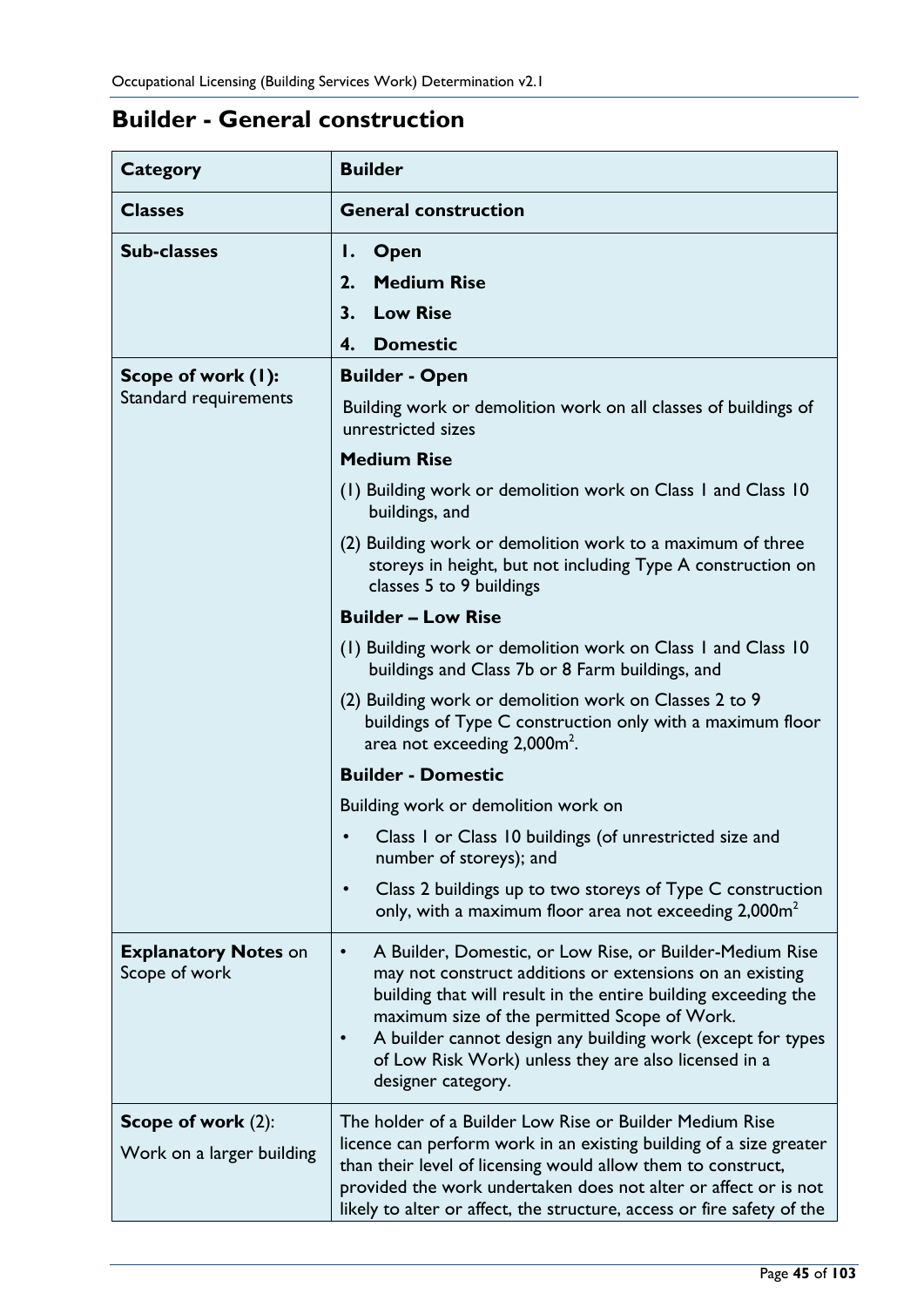|                                                | building. However, examples of work prohibited under this<br>provision include, but are not limited to:                                                                                                                                                                                                                                                                                                                                                                                                                                                                                                                                                                                                             |
|------------------------------------------------|---------------------------------------------------------------------------------------------------------------------------------------------------------------------------------------------------------------------------------------------------------------------------------------------------------------------------------------------------------------------------------------------------------------------------------------------------------------------------------------------------------------------------------------------------------------------------------------------------------------------------------------------------------------------------------------------------------------------|
|                                                | Structural changes or changes to floor load;<br>$\bullet$<br>Access for people with disabilities;<br>Provisions for escape - fire exits and travel distances;<br>$\bullet$<br>Firefighting systems - mains, valves, boosters, hydrants and<br>$\bullet$<br>hose reels:<br>Fire detection and alarm systems – heat and smoke<br>$\bullet$<br>detectors, alarms, EWIS, sprinklers;<br>Emergency lighting and exit signs;<br>$\bullet$<br>Compartmentation and fire separation issues - penetration<br>$\bullet$<br>of fire compartments, fire and smoke walls, fire and smoke<br>doors;<br>Fire control centres and emergency lifts;<br>$\bullet$<br>Smoke exhaust systems and stairwell pressurisation.<br>$\bullet$ |
| Individual licence<br>restrictions/ conditions | The Administrator may licence individuals with restrictions to<br>be only able to perform building work on certain classes or<br>types of buildings: examples include:                                                                                                                                                                                                                                                                                                                                                                                                                                                                                                                                              |
|                                                | Non-habitable structures (large Class 10, large Class 7b<br>Farm Buildings)<br>Swimming pools and pool fencing<br>Retaining walls<br>Shop fit-outs<br><b>Kitchens</b>                                                                                                                                                                                                                                                                                                                                                                                                                                                                                                                                               |
| <b>Endorsements</b>                            | Any that may apply to that class of licence and how to apply for<br>them                                                                                                                                                                                                                                                                                                                                                                                                                                                                                                                                                                                                                                            |
|                                                | Roof Drainage Work endorsement (refer to the Directors<br>$\bullet$<br>Determination - Occupational Licensing - Restricted roof<br>drainage endorsement 2018, which specifies requirements<br>applying and holding a building licence endorsed to perform<br>restricted roof drainage work.                                                                                                                                                                                                                                                                                                                                                                                                                         |
| <b>Mutual Recognition)</b>                     | Minimum requirements for new application requirements for this Class (not                                                                                                                                                                                                                                                                                                                                                                                                                                                                                                                                                                                                                                           |
| Qualifications (all new                        | Open:                                                                                                                                                                                                                                                                                                                                                                                                                                                                                                                                                                                                                                                                                                               |
| applicants)                                    | <b>Building Degree; or</b>                                                                                                                                                                                                                                                                                                                                                                                                                                                                                                                                                                                                                                                                                          |
|                                                | Advanced Diploma in Building and Construction (Building)                                                                                                                                                                                                                                                                                                                                                                                                                                                                                                                                                                                                                                                            |
|                                                | <b>Medium Rise:</b>                                                                                                                                                                                                                                                                                                                                                                                                                                                                                                                                                                                                                                                                                                 |
|                                                | Diploma in Building and Construction (Building), e.g.<br><b>CPC50210</b>                                                                                                                                                                                                                                                                                                                                                                                                                                                                                                                                                                                                                                            |
|                                                | <b>Low Rise or Domestic:</b>                                                                                                                                                                                                                                                                                                                                                                                                                                                                                                                                                                                                                                                                                        |
|                                                | Certificate IV in Building and Construction (Building); or                                                                                                                                                                                                                                                                                                                                                                                                                                                                                                                                                                                                                                                          |
|                                                | Successful completion of a course, or units of competency<br>$\bullet$<br>of a course, the Administrator has determined is equivalent                                                                                                                                                                                                                                                                                                                                                                                                                                                                                                                                                                               |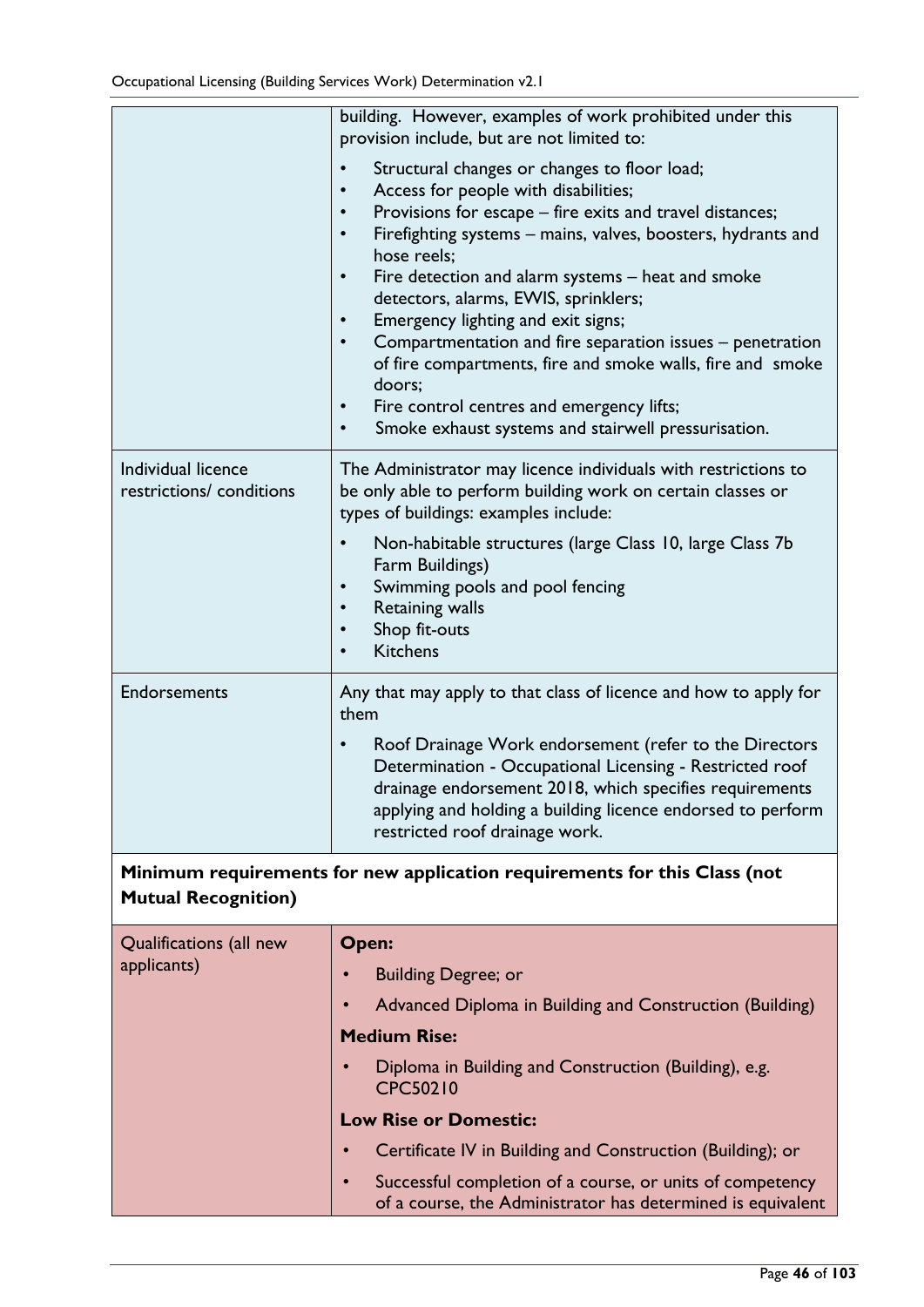|                     | to the units of competency required for the Certificate IV.                                                                                                                                                                                                                                                                                    |
|---------------------|------------------------------------------------------------------------------------------------------------------------------------------------------------------------------------------------------------------------------------------------------------------------------------------------------------------------------------------------|
|                     | For builders with a restricted scope of work to<br>$\circ$<br>only perform building work on certain classes or<br>types of buildings, successful completion of a<br>course or units of competency relevant to the<br>specific work to be undertaken by the licensee.<br>The Administrator may determine what relevant<br>courses or units are. |
| Experience (all new | Open:                                                                                                                                                                                                                                                                                                                                          |
| applicants)         | Three years in the scope of work for applicants with a<br>building trade qualification                                                                                                                                                                                                                                                         |
|                     | Six years in the scope of work for applicants who do not<br>$\bullet$<br>have a building trade qualification                                                                                                                                                                                                                                   |
|                     | <b>Medium, Low Rise or Domestic:</b>                                                                                                                                                                                                                                                                                                           |
|                     | Two years in the scope of work for applicants with a trade<br>qualification                                                                                                                                                                                                                                                                    |
|                     | Four years in the scope of work for applicants who do not<br>$\bullet$<br>have a trade background                                                                                                                                                                                                                                              |
|                     | <b>Explanatory Note: "Building trade qualification" means</b><br>attainment of at least a Certificate III qualification in either:                                                                                                                                                                                                             |
|                     | Carpentry/ joinery                                                                                                                                                                                                                                                                                                                             |
|                     | Bricklaying/ block laying                                                                                                                                                                                                                                                                                                                      |
|                     | Shop-fitting<br>$\bullet$                                                                                                                                                                                                                                                                                                                      |
|                     | Concreting.                                                                                                                                                                                                                                                                                                                                    |
|                     | If a qualification was achieved more than three years before an<br>application for a licence, and the applicant does not have<br>evidence of experience of that trade gained in the past five<br>years, the Administrator may require an additional competency<br>assessment.                                                                  |
|                     | <b>Explanatory Note: "Experience in the scope of work"</b><br>includes the following where the applicant was the responsible<br>person, and the Administrator can confirm that role:                                                                                                                                                           |
|                     | Work on different NCC Classes of buildings                                                                                                                                                                                                                                                                                                     |
|                     | Work on different stages of the building (footings, base,<br>frame, cladding, completion etc.)                                                                                                                                                                                                                                                 |
|                     | Supervision and management of the different trades working<br>on site;                                                                                                                                                                                                                                                                         |
|                     | Projects where the applicant has coordinated and scheduled<br>work                                                                                                                                                                                                                                                                             |
|                     | Different types of building work (new build, extensions,<br>$\bullet$<br>renovations)                                                                                                                                                                                                                                                          |
|                     | Examples of tendering for work, dealing with clients and<br>٠<br>administering building contracts, including managing                                                                                                                                                                                                                          |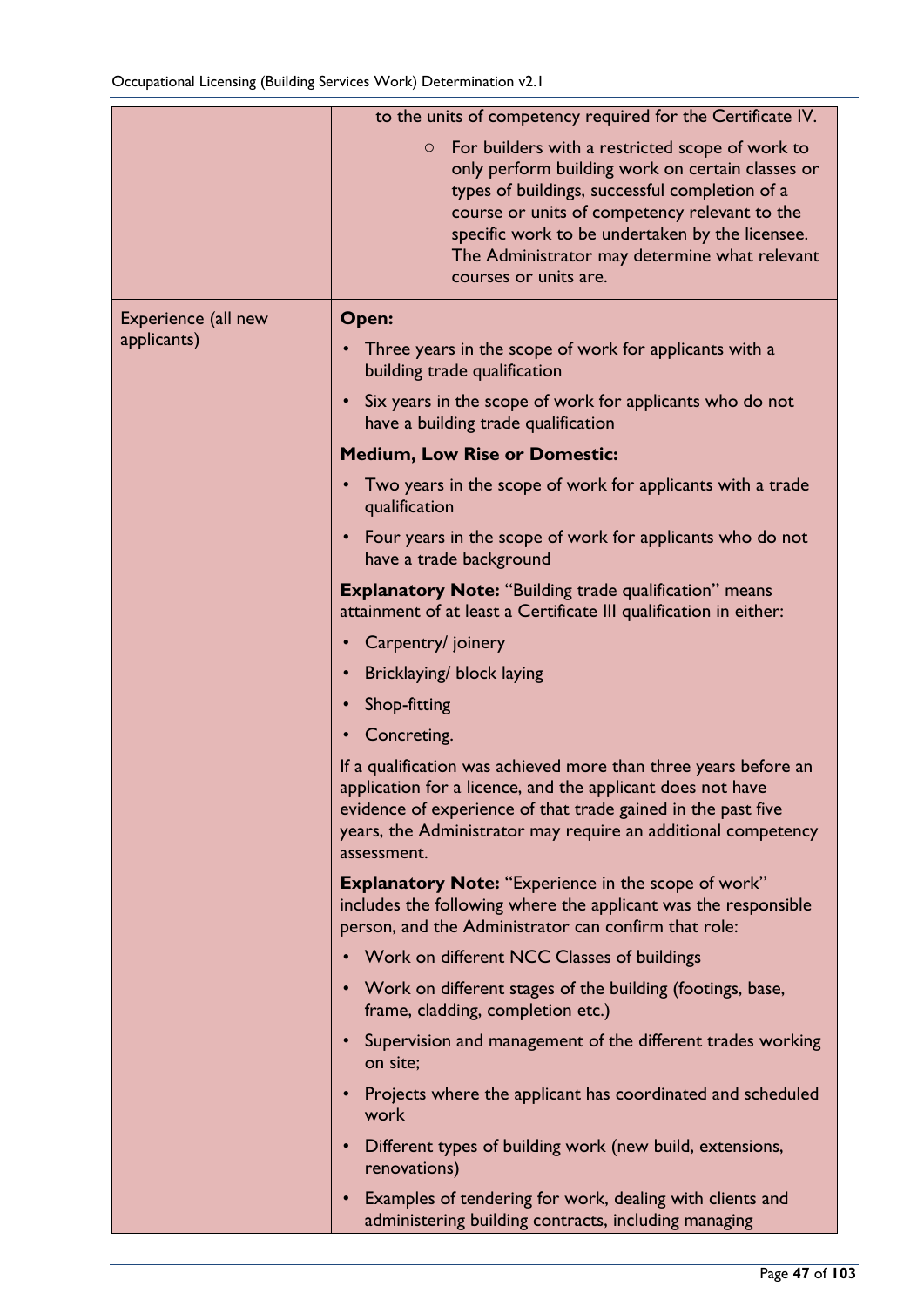|                                                                  | variations of contracted work                                                                                                                                                                                                            |
|------------------------------------------------------------------|------------------------------------------------------------------------------------------------------------------------------------------------------------------------------------------------------------------------------------------|
|                                                                  | Management of building project finances, including the<br>payment of subcontractors                                                                                                                                                      |
|                                                                  | Liaison with councils, designers, building surveyors and<br>consultants to make application for permission to build,<br>interpret approved plans, and carry out practical problem-<br>solving activities before and during construction. |
|                                                                  | Applicant's capacity to undertaking work within the scope<br>applied for should be clearly supported by their referees.                                                                                                                  |
|                                                                  | Examples of work experience:                                                                                                                                                                                                             |
|                                                                  | where the applicant was only performing trades work; or                                                                                                                                                                                  |
|                                                                  | was not working within the technical scope of the licence<br>they have applied for; or                                                                                                                                                   |
|                                                                  | as an owner-builder, that cannot be confirmed by an suitably<br>qualified independent person -                                                                                                                                           |
|                                                                  | should be avoided, as the Administrator may decide the<br>standard and breadth of that type of experience is inadequate or<br>its value cannot be verified.                                                                              |
| Insurance (all classes)                                          | • Public Liability and Contract Works;                                                                                                                                                                                                   |
|                                                                  | See Part 9 for general insurance requirements for<br>$\circ$<br>licensees                                                                                                                                                                |
| Licence application fee                                          | Applicant to pay the fee(s) as prescribed in the regulations made                                                                                                                                                                        |
|                                                                  | under the Act                                                                                                                                                                                                                            |
|                                                                  | Obligations of every licensee after a licence has been granted:                                                                                                                                                                          |
| <b>Continuing Professional</b>                                   | 12 points minimum per annum for this Category;                                                                                                                                                                                           |
| Development (all Classes)                                        | Refer to the CPD Scheme in Part 8 for general<br>$\circ$<br>details or an approved industry association CPD<br>scheme.                                                                                                                   |
| Code of Practice                                                 | To observe or apply the relevant Code                                                                                                                                                                                                    |
|                                                                  | Reference applicable Codes in Parts 10 and 11 for<br>$\circ$<br>details                                                                                                                                                                  |
| Licence Fees (Ongoing)                                           | The licensee is to pay the fee(s) as prescribed in the<br>regulations made under the Act                                                                                                                                                 |
| Insurance (Ongoing)                                              | Public Liability and Contract Works as provided in Part 9 of<br>$\bullet$<br>the Determination                                                                                                                                           |
| Any other conditions/<br>requirements applicable to<br>licensees | If an individual licensee has been transitioned under a<br>$\bullet$<br>previous Determination into holding a conditional licence,<br>then those special restrictions are still applicable, and the<br>licensee must observe them        |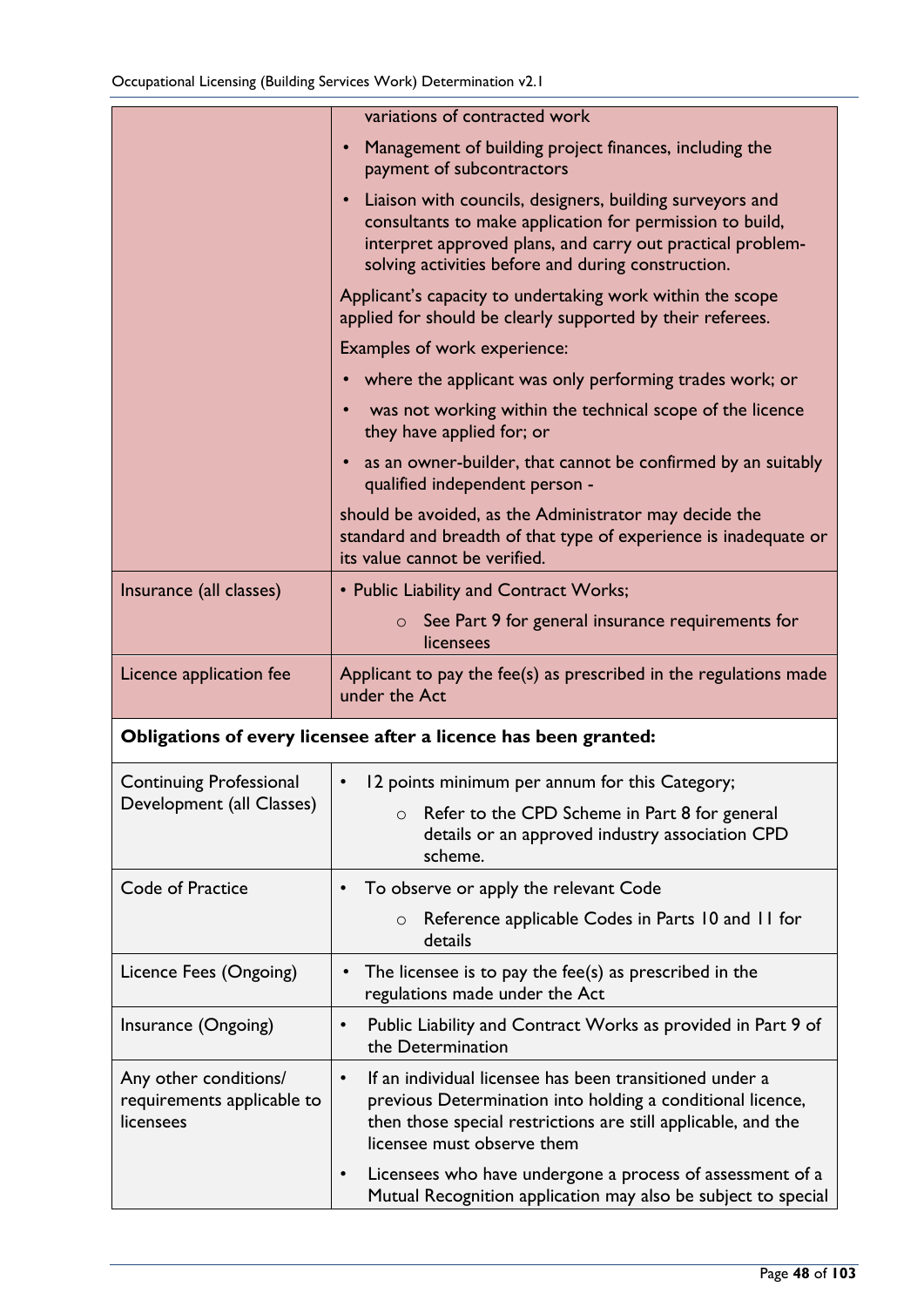Occupational Licensing (Building Services Work) Determination v2.1

|                                                                  | licensing conditions/ restrictions that reflects the alignment<br>of the scope of work with the interstate licence.                                                                                                                                                                                                                                                                                                                                                                                                                                                                        |
|------------------------------------------------------------------|--------------------------------------------------------------------------------------------------------------------------------------------------------------------------------------------------------------------------------------------------------------------------------------------------------------------------------------------------------------------------------------------------------------------------------------------------------------------------------------------------------------------------------------------------------------------------------------------|
| Progression to a higher<br>licence level/ class for<br>licensees | The Administrator may grant a provisional licence to<br>٠<br>upgrade a licence from another class of Builder.                                                                                                                                                                                                                                                                                                                                                                                                                                                                              |
|                                                                  | The Administrator may impose requirements for that<br>provisional licence to enable progression, including working<br>under supervision for a period to gain experience at the<br>higher level.                                                                                                                                                                                                                                                                                                                                                                                            |
|                                                                  | In recognition of the traditional progression of builders from<br>smaller, less complicated building projects to more<br>complicated projects, a licensed builder who demonstrates<br>the achievement of 60% of the required competencies for<br>the next highest category (Medium Rise or Open) and who<br>has five or more years' experience as a responsible builder,<br>may be granted an additional Provisional Licence at the level<br>above their current licence. Provisionally licensed<br>practitioners may be subject to increased levels of audits and<br>compliance checking. |
|                                                                  | Provisional licensing is not transferable to another State<br>under Mutual Recognition. The building services provider<br>will revert to the substantive level of licensing if the full<br>qualification is not obtained within two years.                                                                                                                                                                                                                                                                                                                                                 |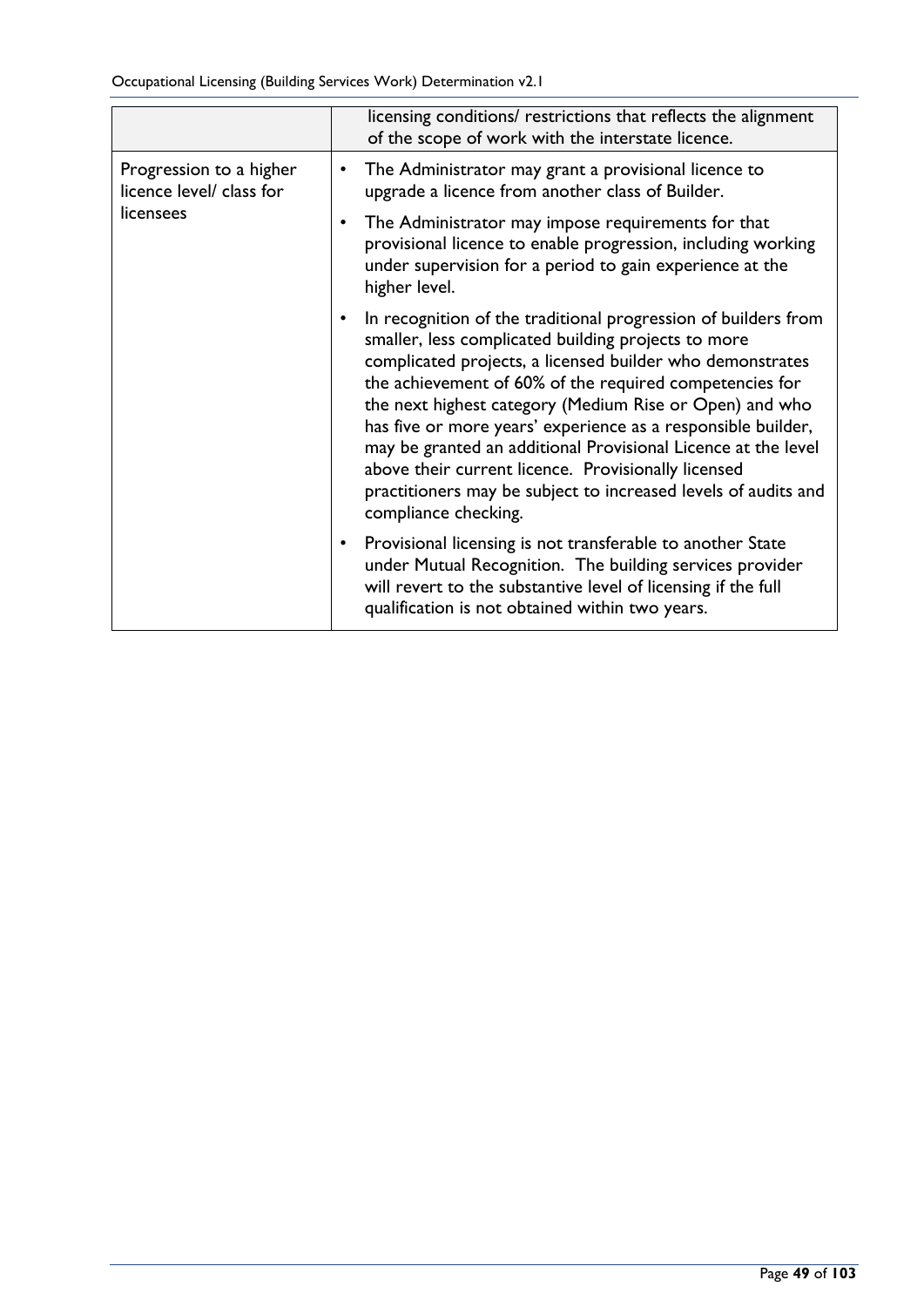# **Builder - Fire Protection Services**

| <b>Category</b>                                                       | <b>Builder</b>                                                                                                                                                                                                                                                                                                                                                                                       |
|-----------------------------------------------------------------------|------------------------------------------------------------------------------------------------------------------------------------------------------------------------------------------------------------------------------------------------------------------------------------------------------------------------------------------------------------------------------------------------------|
| <b>Class</b>                                                          | <b>Fire Protection Services</b>                                                                                                                                                                                                                                                                                                                                                                      |
| <b>Sub-classes</b>                                                    | I. Open                                                                                                                                                                                                                                                                                                                                                                                              |
|                                                                       | 2. Medium Rise                                                                                                                                                                                                                                                                                                                                                                                       |
|                                                                       | 3. Low Rise                                                                                                                                                                                                                                                                                                                                                                                          |
| Scope of work (1):                                                    | <b>Fire Protection Services Builder - Open</b>                                                                                                                                                                                                                                                                                                                                                       |
| Standard requirements:                                                | Fire Protection Services building work on all classes of buildings<br>or unrestricted size.                                                                                                                                                                                                                                                                                                          |
|                                                                       | <b>Fire Protection Services Builder – Medium Rise</b>                                                                                                                                                                                                                                                                                                                                                |
|                                                                       | (1) Fire Protection Services building work on Class 1 and Class 10<br>building; and                                                                                                                                                                                                                                                                                                                  |
|                                                                       | (2) Fire Protection Services building work up to a maximum of<br>three storeys in height, but not including Type A construction<br>on Class 5 to 9 buildings.                                                                                                                                                                                                                                        |
|                                                                       | <b>Fire Protection Services Builder - Low Rise</b>                                                                                                                                                                                                                                                                                                                                                   |
|                                                                       | (1) Fire Protection Services building work on Class 1 or Class 10<br>buildings; and                                                                                                                                                                                                                                                                                                                  |
|                                                                       | (2) Fire Protection Services building work on Class 2 to 9<br>buildings of Type C construction with a maximum floor area<br>not exceeding 2,000m <sup>2</sup> .                                                                                                                                                                                                                                      |
| <b>Any Explanatory Notes</b><br>on understanding the<br>scope of work | Fire protection services building work means work conducted<br>concerning installing, alteration, addition, relocation or repair of<br>any fire protection services in a building.                                                                                                                                                                                                                   |
|                                                                       | A licensed Fire Protection Services Builder means the person<br>responsible for installing or managing fire protection services<br>building work performed on the premises.                                                                                                                                                                                                                          |
|                                                                       | Licensees must only work within their scope of work and their<br>area of competency. For example, a Builder-Fire Protection,<br>qualified in a mechanical services stream, managing installation of<br>a sprinkler system, may be working outside their area of<br>competence unless they have an appropriate qualification or<br>experience of sprinkler fitting installation fire protection work. |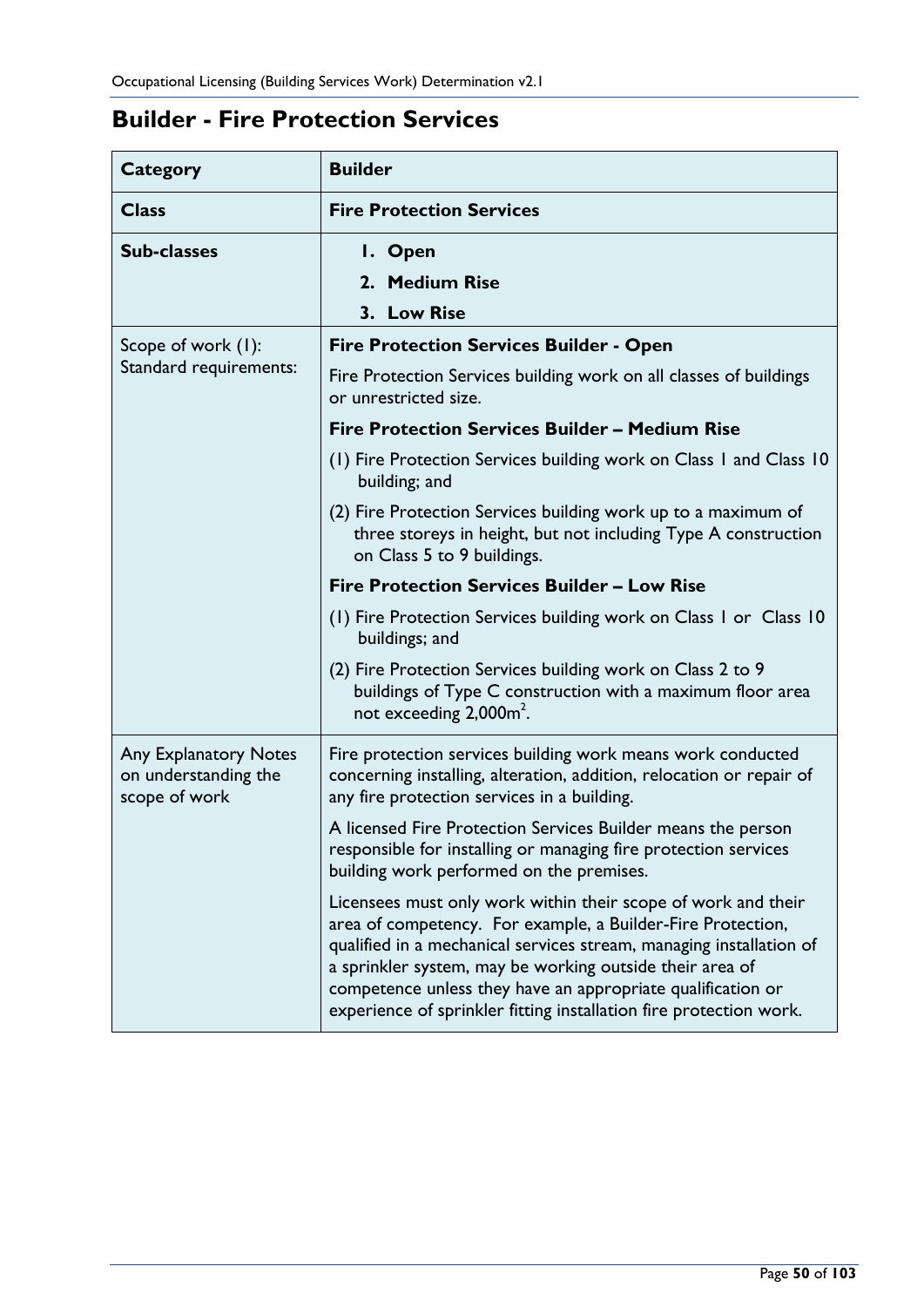| Minimum requirements for new application requirements for this Class (not<br><b>Mutual Recognition)</b> |                                                                                                                                                                                                                    |  |
|---------------------------------------------------------------------------------------------------------|--------------------------------------------------------------------------------------------------------------------------------------------------------------------------------------------------------------------|--|
| Qualifications (all new<br>applicants)                                                                  | Open<br>• Advanced Diploma - (Building Fire Protection Services)<br><b>Medium Rise</b><br>Diploma - (Building Fire Protection Services)<br><b>Low Rise</b><br>Certificate IV - (Building Fire Protection Services) |  |
| Experience (all new                                                                                     | <b>Fire Protection Services Builder - Open</b>                                                                                                                                                                     |  |
| applicants)                                                                                             | Three years in the scope of work for those applicants with a<br>$\bullet$<br>building trade qualification; or                                                                                                      |  |
|                                                                                                         | • Six years in the scope of work for those applicants without a<br>trade qualification.                                                                                                                            |  |
|                                                                                                         | Fire Protection Services Builder - Medium Rise and Low<br><b>Rise</b>                                                                                                                                              |  |
|                                                                                                         | Two years in the scope of work for those applicants with a<br>$\bullet$<br>building trade qualification (plumbing, electrical, sprinkler fitter<br>$etc.$ )                                                        |  |
|                                                                                                         | • Four years in the scope of work for those applicants without a<br>trade qualification.                                                                                                                           |  |
|                                                                                                         | <b>Explanatory Note: "Building trade qualification" means</b><br>$\bullet$<br>attainment of at least a Certificate III qualification relevant to<br>Fire Protection Services in either:                            |  |
|                                                                                                         | $\circ$ plumbing services                                                                                                                                                                                          |  |
|                                                                                                         | mechanical services<br>$\bigcirc$                                                                                                                                                                                  |  |
|                                                                                                         | electrical services<br>$\circ$                                                                                                                                                                                     |  |
|                                                                                                         | sprinkler fitting.<br>$\circ$                                                                                                                                                                                      |  |
| <b>Insurance</b>                                                                                        | <b>Public Liability and Contract Works;</b>                                                                                                                                                                        |  |
|                                                                                                         | See Part 9 for insurance requirements for licensees<br>$\circ$                                                                                                                                                     |  |
| Licence application fee                                                                                 | Applicant to pay the fee(s) as prescribed in the regulations made<br>under the Act                                                                                                                                 |  |
| Obligations of every licensee after a licence has been granted:                                         |                                                                                                                                                                                                                    |  |
| <b>Continuing Professional</b>                                                                          | 12 points minimum per annum for this Category;                                                                                                                                                                     |  |
| Development                                                                                             | Refer to the CPD Scheme in Part 8 for general details<br>$\circ$<br>or an approved industry association CPD scheme                                                                                                 |  |
| Code of Practice                                                                                        | To observe or apply the relevant Code                                                                                                                                                                              |  |
|                                                                                                         | Reference applicable Codes in Part Z for details<br>$\circ$                                                                                                                                                        |  |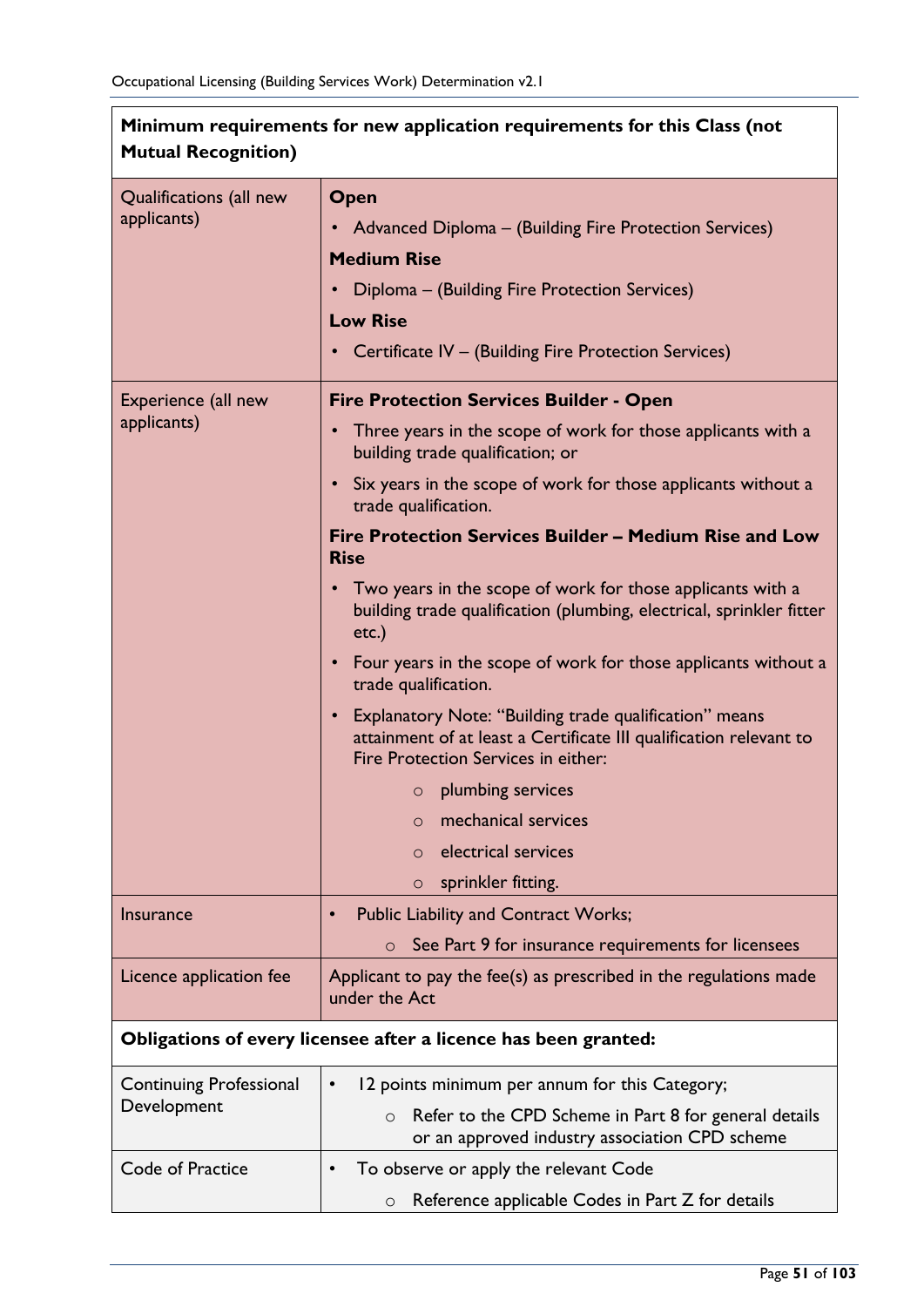| Licence Fees (Ongoing)                                           | The licensee is to pay the fee(s) as prescribed in the<br>$\bullet$<br>regulations made under the Act.                                                                                                                                                                                                                                                                                                                                                                                                                                                                                                                                              |
|------------------------------------------------------------------|-----------------------------------------------------------------------------------------------------------------------------------------------------------------------------------------------------------------------------------------------------------------------------------------------------------------------------------------------------------------------------------------------------------------------------------------------------------------------------------------------------------------------------------------------------------------------------------------------------------------------------------------------------|
| Insurance (Ongoing)                                              | Public Liability and Contract Works as provided in Part 9 of<br>$\bullet$<br>the Determination                                                                                                                                                                                                                                                                                                                                                                                                                                                                                                                                                      |
| Any other conditions/<br>requirements applicable<br>to licensees | If an individual licensee has been transitioned into holding a<br>$\bullet$<br>licence under a previous Determination, then those special<br>restrictions are still applicable, and the licensee must observe<br>them                                                                                                                                                                                                                                                                                                                                                                                                                               |
|                                                                  | Licensees who have undergone a process of assessment of a<br>$\bullet$<br>Mutual Recognition application may also be subject to special<br>licensing conditions/ restrictions that reflects the alignment of<br>the scope of work with the interstate licence.                                                                                                                                                                                                                                                                                                                                                                                      |
| Progression to a higher<br>licence level/ class for<br>licensees | The Administrator may grant a provisional licence to upgrade<br>$\bullet$<br>a licence from another class of Building Services Designer                                                                                                                                                                                                                                                                                                                                                                                                                                                                                                             |
|                                                                  | The Administrator may impose requirements for that<br>٠<br>provisional licence to enable progression, including working<br>under supervision for a period to gain experience at the higher<br>level.                                                                                                                                                                                                                                                                                                                                                                                                                                                |
|                                                                  | • In recognition of the traditional progression of Fire Protection<br>Services Builders from smaller, less complicated building<br>projects to more complicated projects, a licensed Fire<br>Protection Services Builder who demonstrates the<br>achievement of 60% of the required competencies for the next<br>highest category (Medium Rise or Open) and who has five or<br>more years' experience as a responsible builder, may be<br>granted an additional Provisional Licence at the level above<br>their current licensing. Provisionally licensed practitioners<br>may be subject to increased levels of audits and compliance<br>checking. |
|                                                                  | • Provisional licensing is not transferable to another State under<br>Mutual Recognition. The building services provider will revert<br>to the substantive level of licensing if the full qualification is not<br>obtained within two years.                                                                                                                                                                                                                                                                                                                                                                                                        |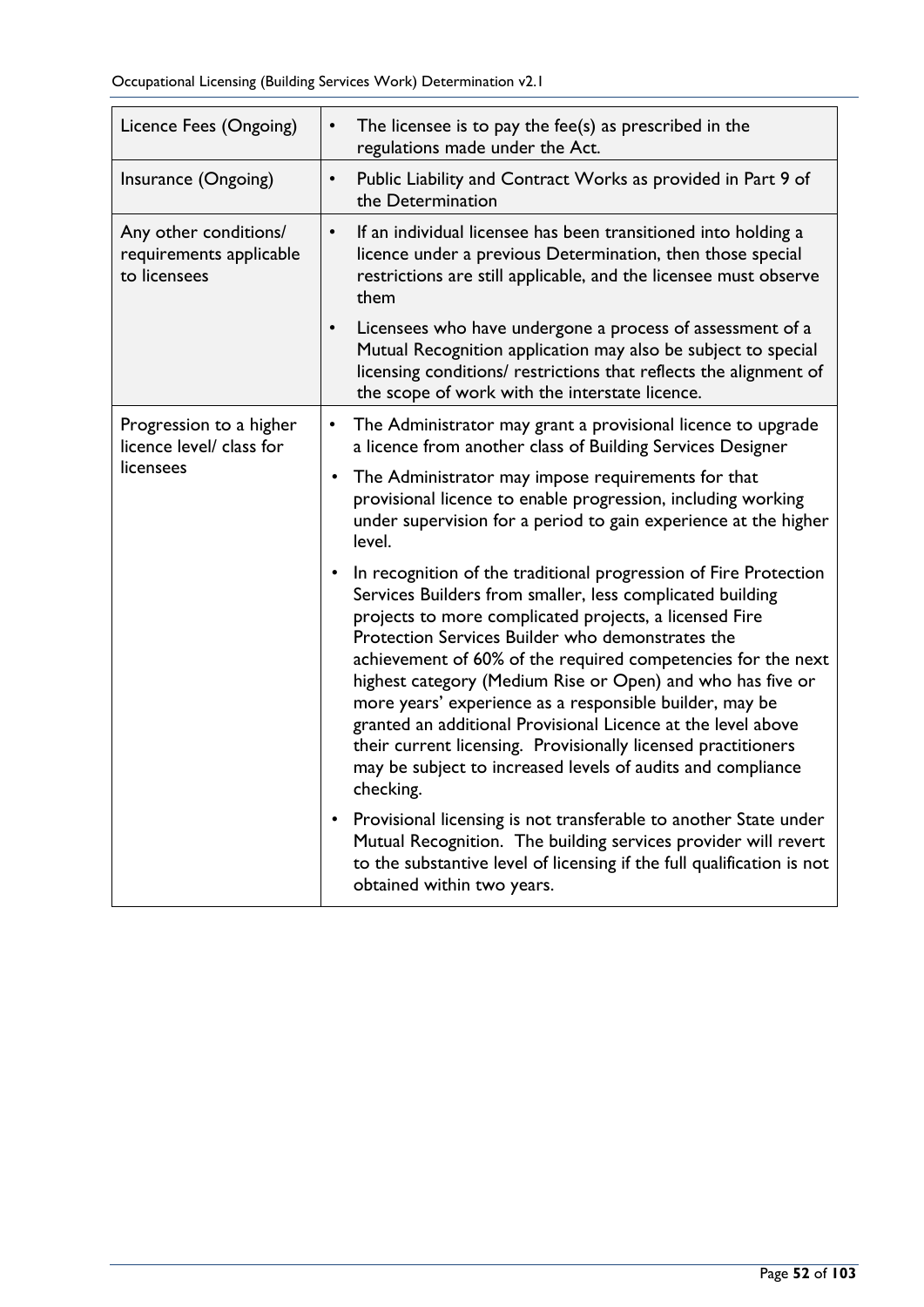# **Builder - Demolisher**

| <b>Category</b>                                                                                                                                         | <b>Builder</b>                                                                                                                                                                                                                                                                                                                                                                                                                                                                                                                                                                                                                                                                                                                          |
|---------------------------------------------------------------------------------------------------------------------------------------------------------|-----------------------------------------------------------------------------------------------------------------------------------------------------------------------------------------------------------------------------------------------------------------------------------------------------------------------------------------------------------------------------------------------------------------------------------------------------------------------------------------------------------------------------------------------------------------------------------------------------------------------------------------------------------------------------------------------------------------------------------------|
| <b>Class</b>                                                                                                                                            | <b>Builder - Demolisher</b>                                                                                                                                                                                                                                                                                                                                                                                                                                                                                                                                                                                                                                                                                                             |
| <b>Sub-classes</b>                                                                                                                                      | I. Open<br>2. Medium Rise<br>3. Low Rise                                                                                                                                                                                                                                                                                                                                                                                                                                                                                                                                                                                                                                                                                                |
| <b>Scope of work (1):</b><br>Standard requirements:                                                                                                     | <b>Builder Demolisher- Open</b><br>Demolition work on all classes of buildings or structures of<br>$\bullet$<br>unrestricted size.<br><b>Builder Demolisher - Medium Rise</b><br>Demolition work on all classes of buildings or structures up to<br>$\bullet$<br>a maximum of five storeys in height and of unrestricted floor<br>area<br><b>Builder Demolisher - Low Rise</b><br>Demolition work on all classes of buildings or structures up<br>$\bullet$<br>to a maximum of two storeys in height and unrestricted floor                                                                                                                                                                                                             |
| <b>Any Explanatory Notes</b><br>on understanding the<br>scope of work                                                                                   | area.<br>A licensed demolisher means the person responsible for<br>$\bullet$<br>demolition building work conducted on a building site.<br>A licensed builder (general construction) with an unrestricted<br>$\bullet$<br>Scope of Work may also perform demolition work and does<br>not need to apply for this specialist licence. This does not<br>apply to licensed builders subject to individual licence<br>restrictions or conditions, such as the construction of<br>swimming pools, shop fit-outs or similar limitations.<br>Scope of work includes:<br>complete or partial dismantling of buildings, including load-<br>bearing elements<br>stripping of internal fittings, fixtures, services and non-load<br>bearing elements |
| Scope of work (2):<br>Circumstances where<br>work on a larger/ higher<br>building may be<br>permitted that is outside<br>the standard Scope of<br>Work: | A Demolisher - Medium Rise can perform stripping of internal<br>fittings and non-load bearing elements in buildings up to five<br>storeys                                                                                                                                                                                                                                                                                                                                                                                                                                                                                                                                                                                               |
| Individual licence<br>restrictions/ conditions                                                                                                          | The Administrator may allow individual licensees to only work on<br>certain building classes                                                                                                                                                                                                                                                                                                                                                                                                                                                                                                                                                                                                                                            |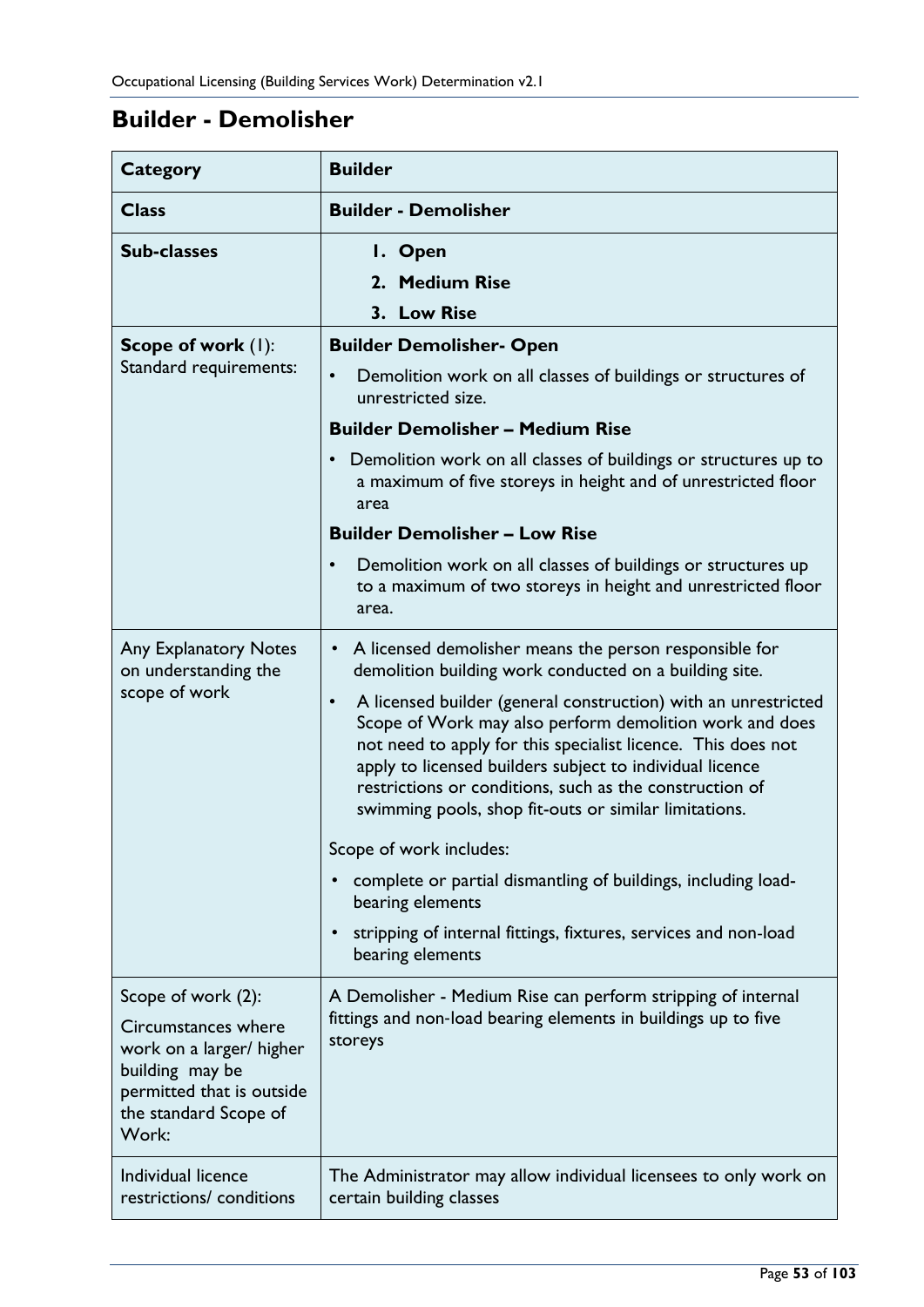| Minimum requirements for new application requirements for this Class (not<br><b>Mutual Recognition)</b> |                                                                                                                                                       |
|---------------------------------------------------------------------------------------------------------|-------------------------------------------------------------------------------------------------------------------------------------------------------|
| Qualifications (all new                                                                                 | Open                                                                                                                                                  |
| applicants)                                                                                             | Certificate IV in Demolition; or                                                                                                                      |
|                                                                                                         | equivalent competence in performing demolition work as                                                                                                |
|                                                                                                         | evidenced by experience                                                                                                                               |
|                                                                                                         | <b>Medium Rise</b>                                                                                                                                    |
|                                                                                                         | Certificate III in Demolition; or                                                                                                                     |
|                                                                                                         | equivalent competence in performing demolition work as                                                                                                |
|                                                                                                         | evidenced by experience                                                                                                                               |
|                                                                                                         | <b>Low Rise</b>                                                                                                                                       |
|                                                                                                         | Appropriate experience of performing demolition work for<br>buildings of no more than two storeys.                                                    |
| Experience (all new                                                                                     | Open                                                                                                                                                  |
| applicants)                                                                                             | Evidence of having carried out, managed and arranged demolition<br>works for at least five different projects.                                        |
|                                                                                                         | At least three of these projects must have required the<br>$\bullet$<br>complete demolition of a commercial building over five<br>storeys in height.  |
|                                                                                                         | <b>Medium Rise</b>                                                                                                                                    |
|                                                                                                         | Evidence of having carried out, managed and arranged demolition<br>works for at least five different projects, each up to three storeys<br>in height: |
|                                                                                                         | • At least one of these projects must have related to<br>demolishing the whole building                                                               |
|                                                                                                         | • At least two of these buildings must have been commercial<br>buildings (Class 2-9 buildings)                                                        |
|                                                                                                         | <b>Low Rise</b>                                                                                                                                       |
|                                                                                                         | Evidence of having carried out, managed and arranged demolition<br>works for at least five different projects, each up to two storeys<br>in height:   |
|                                                                                                         | At least one project must have been for demolition of the<br>whole building                                                                           |
|                                                                                                         | At least two of these buildings must have been commercial<br>buildings (Class 2-9 buildings)                                                          |
| <b>Insurance</b>                                                                                        | <b>Public Liability and Contract Works;</b><br>$\bullet$                                                                                              |
|                                                                                                         | See Part 9 for general insurance requirements for licensees<br>$\bullet$                                                                              |
| Licence application fee                                                                                 | Applicant to pay the fee(s) as prescribed in the regulations made<br>under the Act                                                                    |

 $\overline{\phantom{a}}$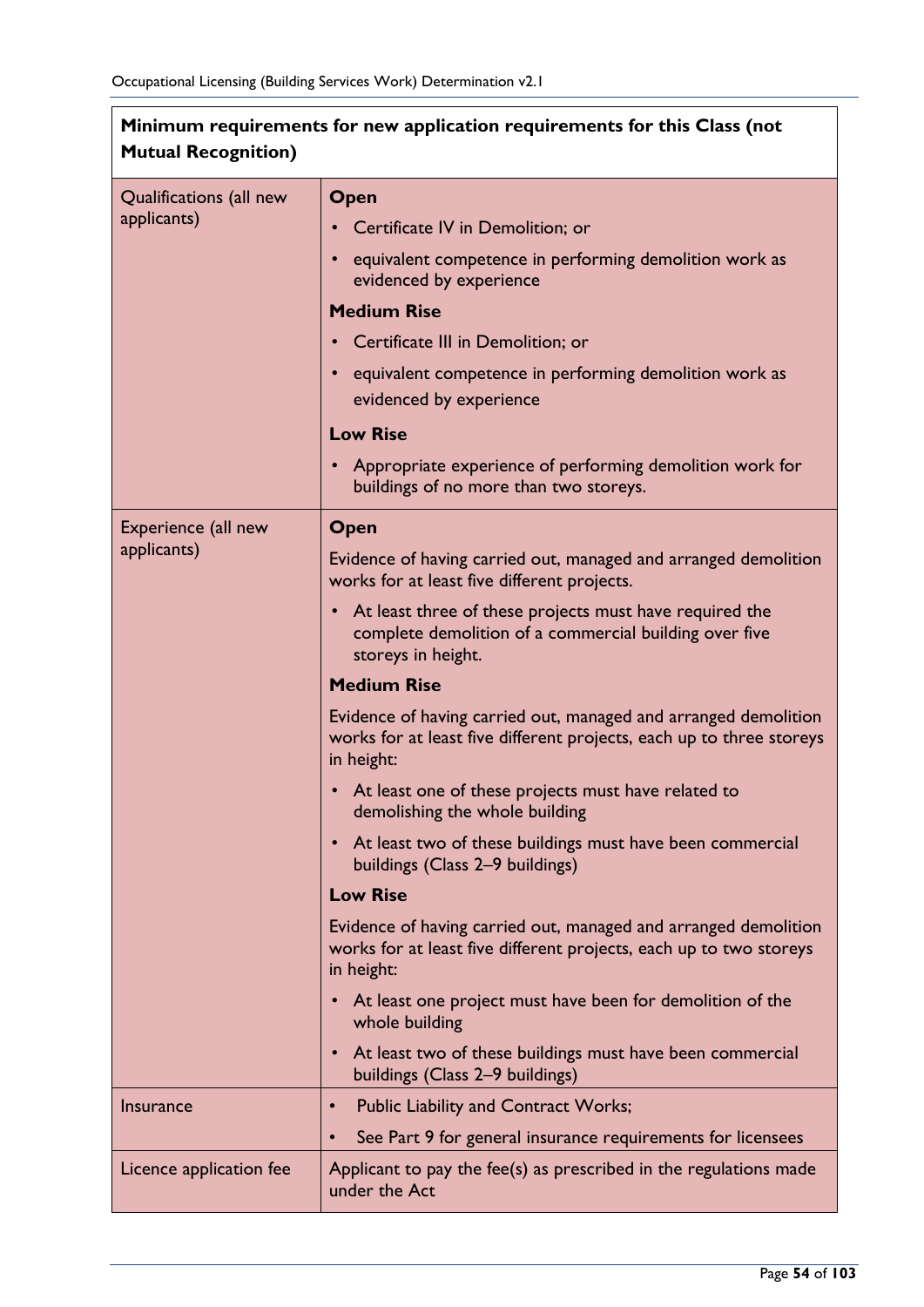| Obligations of every licensee after a licence has been granted:  |                                                                                                                                                                                                                                                   |
|------------------------------------------------------------------|---------------------------------------------------------------------------------------------------------------------------------------------------------------------------------------------------------------------------------------------------|
| <b>CPD Continuing</b><br>Professional<br>Development             | 12 points minimum per annum for this Category;<br>refer to the CPD scheme in Part 8 for details<br>$\bigcap$                                                                                                                                      |
| Code of Practice                                                 | To observe or apply the relevant Code                                                                                                                                                                                                             |
|                                                                  | Reference applicable Codes in Parts 10 and 11 for<br>$\circ$<br>details                                                                                                                                                                           |
| Licence Fees (Ongoing)                                           | The licensee is to pay the fee(s) as prescribed in the<br>regulations made under the Act                                                                                                                                                          |
| Insurance (Ongoing)                                              | Public Liability and Contract Works as provided in Part 9 of<br>the Determination                                                                                                                                                                 |
| Any other conditions/<br>requirements applicable<br>to licensees | If an individual licensee has been transitioned into holding a<br>$\bullet$<br>licence under a previous Determination, then those special<br>restrictions are still applicable, and the licensee must observe<br>them                             |
|                                                                  | Licensees who have undergone a process of assessment of a<br>Mutual Recognition application may also be subject to special<br>licensing conditions/ restrictions that reflects the alignment of<br>the scope of work with the interstate licence. |
| Progression to a higher<br>licence level/ class for<br>licensees | The Administrator may grant a provisional licence to upgrade<br>a licence from another class of Building Services Designer                                                                                                                        |
|                                                                  | The Administrator may impose requirements for that<br>provisional licence to enable progression, including working<br>under supervision for a period to gain experience at the higher<br>level.                                                   |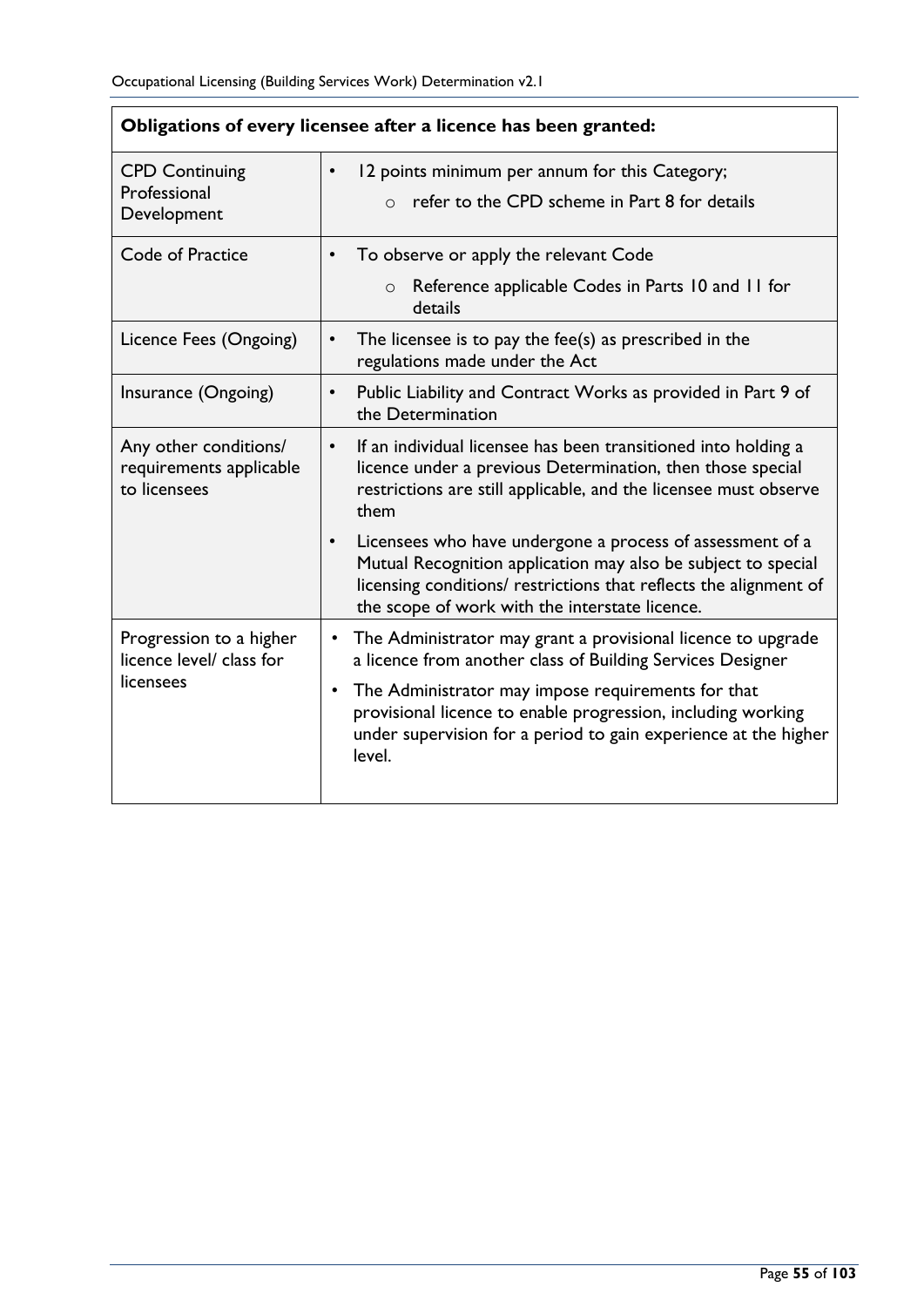# **Planning Consultant**

| <b>Category</b>                                                       | <b>Planning Consultant</b>                                                                                                                                                                                                                                                                                                                                                                                                                                                                                                    |  |
|-----------------------------------------------------------------------|-------------------------------------------------------------------------------------------------------------------------------------------------------------------------------------------------------------------------------------------------------------------------------------------------------------------------------------------------------------------------------------------------------------------------------------------------------------------------------------------------------------------------------|--|
| <b>Classes</b>                                                        | N/A                                                                                                                                                                                                                                                                                                                                                                                                                                                                                                                           |  |
| <b>Scope of work:</b><br>(Standard requirements)                      | The licence allows the holder to assess and certify the proposed<br>building or demolition work against relevant planning legislation<br>and provide, if appropriate to do so, a statement of 'No Planning<br>Approval Required'.<br>The relevant building surveyor and/or permit authority may<br>then rely on this certification from the Planning Consultant<br>when considering consents or permits required under the<br>Land Use Planning Approvals Act 1993.                                                           |  |
| <b>Licence restrictions/</b><br>conditions applicable                 | Planning Consultants, licensed as building services providers<br>under the Occupational Licensing Act 2005, are restricted to<br>provide solely the statement of No Planning Approval Required<br>and are not permitted to perform the Planning Authority<br>functions under the Land Use Planning and Approvals Act 1993.                                                                                                                                                                                                    |  |
| Minimum requirements for new application requirements for this Class  |                                                                                                                                                                                                                                                                                                                                                                                                                                                                                                                               |  |
| <b>Minimum</b><br>qualifications<br>completed (all new<br>applicants) | An appropriate qualification (AQF 7 or higher) in Planning,<br>submitted to the satisfaction of the Administrator, or<br>Membership with the Planning Institute of Australia in the<br>category of 'Full Member'.<br>NOTE: Appropriate minimum qualifications include, but are not<br>limited to Bachelor of Planning & Design, Bachelor of Urban<br>Planning & Development, Bachelor of International Urban and<br>Environmental Management, Bachelor of Arts (Planning & Design),<br>Bachelor of Applied Science (Planning) |  |
| <b>Experience (all new</b><br>applicants)                             | Five years' experience as a town planner at local government<br>$\bullet$<br>or in a private planning consultancy including two years'<br>minimum experience in the assessment of development<br>applications.                                                                                                                                                                                                                                                                                                                |  |
| <b>Insurance</b>                                                      | Professional Indemnity as per Part 9 of the Determination<br>$\bullet$                                                                                                                                                                                                                                                                                                                                                                                                                                                        |  |
| <b>Licence application</b><br>fee                                     | An applicant is to pay the fee(s) as prescribed in the<br>$\bullet$<br>regulations made under the Act                                                                                                                                                                                                                                                                                                                                                                                                                         |  |
|                                                                       | Obligations of every licensee after a licence has been granted:                                                                                                                                                                                                                                                                                                                                                                                                                                                               |  |
| <b>Continuing</b><br><b>Professional</b><br><b>Development</b>        | 12 points minimum per year;<br>$\bullet$<br>refer to the CPD scheme in Part 8 for details<br>$\circ$                                                                                                                                                                                                                                                                                                                                                                                                                          |  |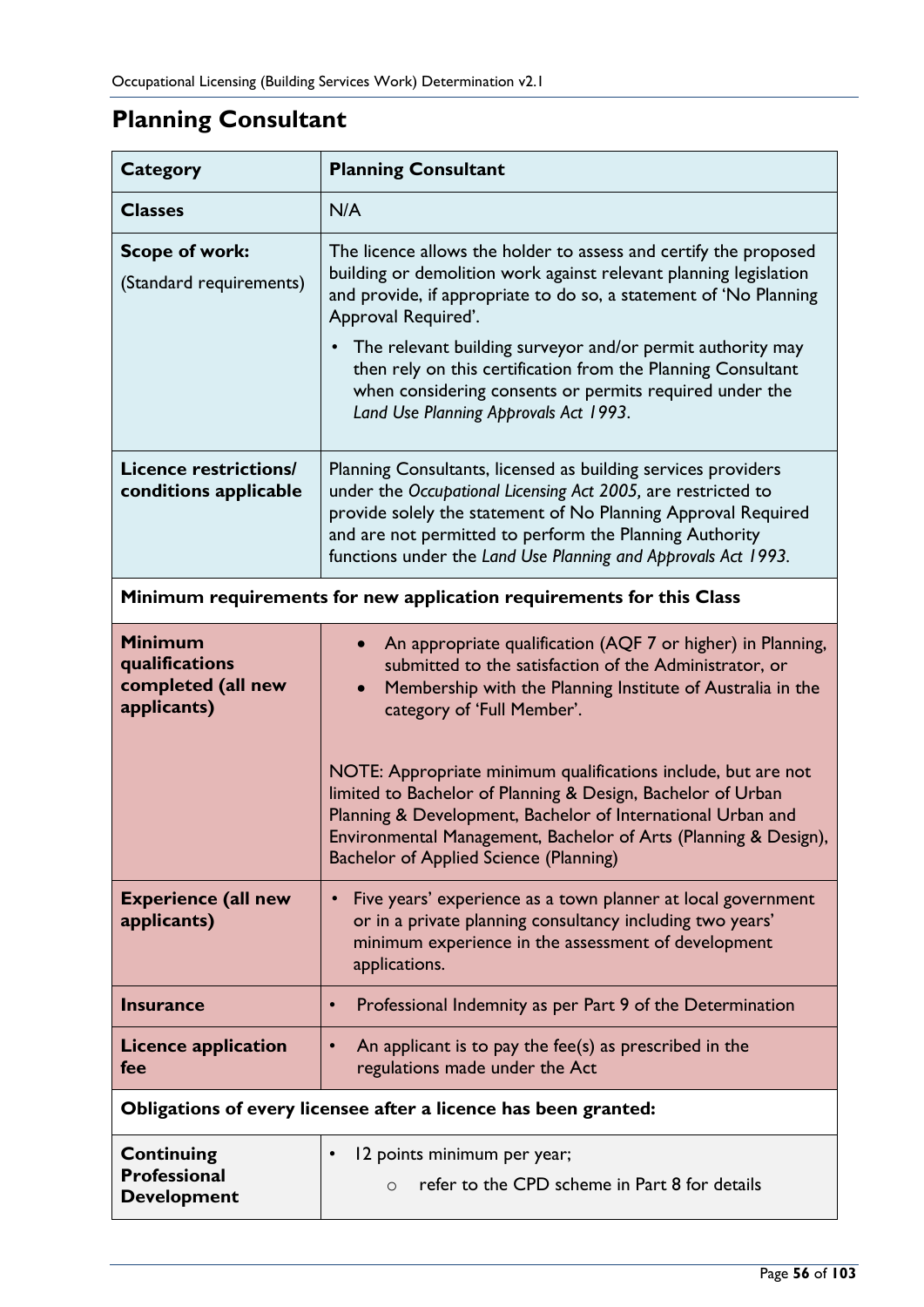| <b>Code of Practice</b>          |           | To observe or apply the relevant Codes                                  |
|----------------------------------|-----------|-------------------------------------------------------------------------|
|                                  |           | Reference applicable Codes in Parts 10 and 11 for<br>$\circ$<br>details |
| <b>Licence Fees</b><br>(Ongoing) |           | To be paid at the prescribed rate as per the regulations                |
| <b>Insurance (Ongoing)</b>       | $\bullet$ | Professional Indemnity as per Part 9 of the Determination               |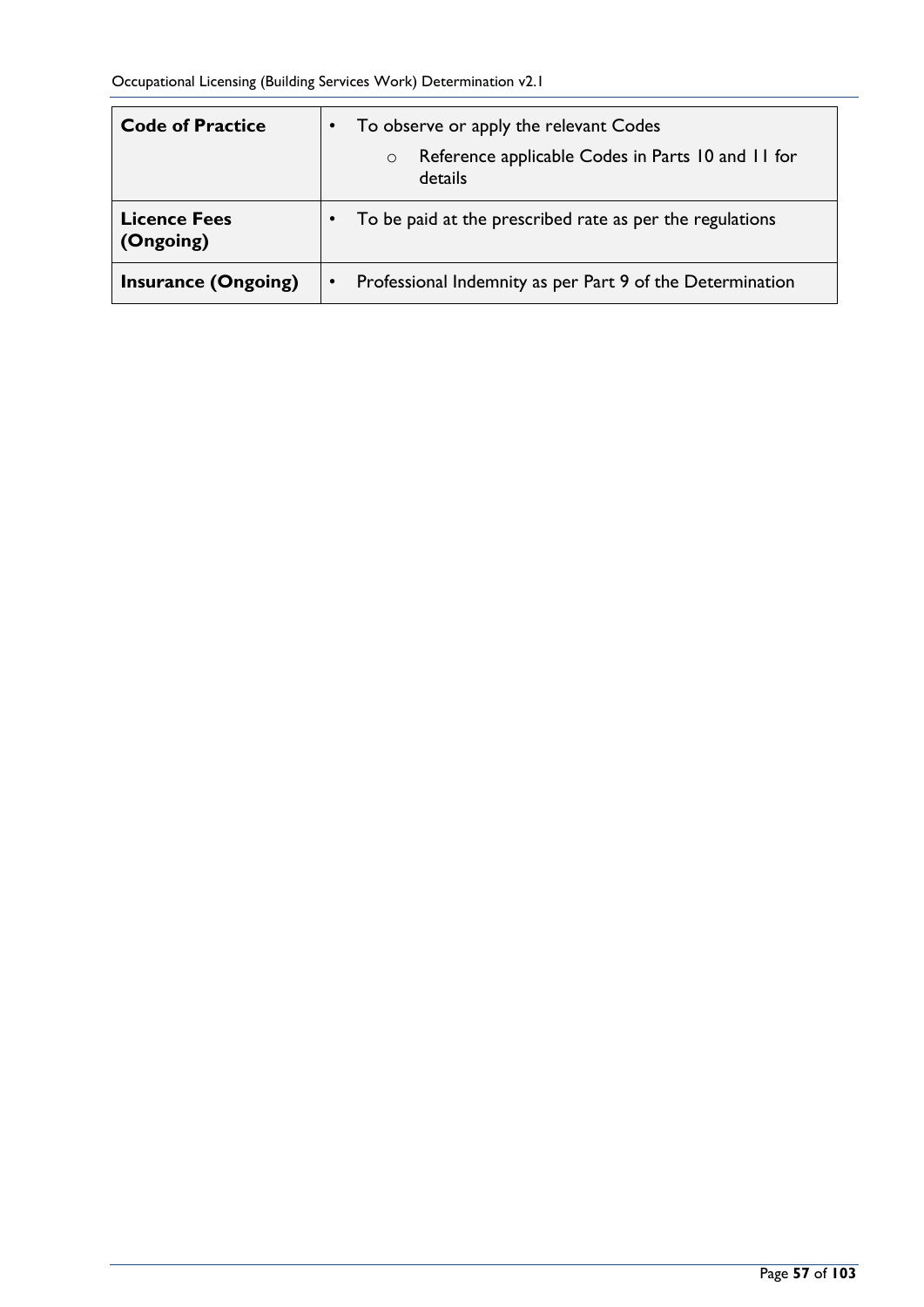## **Part 6: Owner-builder permits and insurance**

## **6.1 Approval of Owner-builder Training Course**

Under section 29B(3) of the Act, the following owner-builder training courses are approved.

- All prospective owner-builders**\*** *(except* where the owner-builder is applying solely to build a Class 10a or 10b building) must complete a course from Category A and Category B.
	- o Prospective owner-builders applying only to build a 10a or 10b building must successfully complete the Category B course.

(**\***If the land is owned jointly, only one applicant for an owner-builder permit must complete both required Owner-builder Training Courses).

### **Category A: (Owner-builder Responsibilities)**

**Provider Delivery methods Contact details** ABE Education Pty Ltd RTO No. 91794 On-line Ph. (02) 9798 5000 E-mail [info@abeeducation.com.au](mailto:info@abeeducation.com.au) [www.abeeducation.edu.au](http://www.abeeducation.edu.au/) Absolute Education Pty Ltd On-line Ph. 1800 427 407 Mobile 0418 181 815 E-mail [admin@abed.com.au](mailto:admin@abed.com.au) [www.abed.com.au](http://www.abed.com.au/) Whetstone Pty Ltd Face-to-Face **Correspondence** On-line 79 Melville Street **Hobart** Ph. (03) 6231 9095 E-mail ownerbuilder@whetstone.net.au www.whetstone.net.au

An approved Tasmanian owner-builder course delivered by one of the following providers:

## **Category B: (Construction Industry Workplace Health and Safety Induction)**

Any Construction Induction Course delivered by a Registered Training Organisation containing the national training unit CPCCWHS1001 "Prepare to Work Safely in the Construction Industry" (Release 1).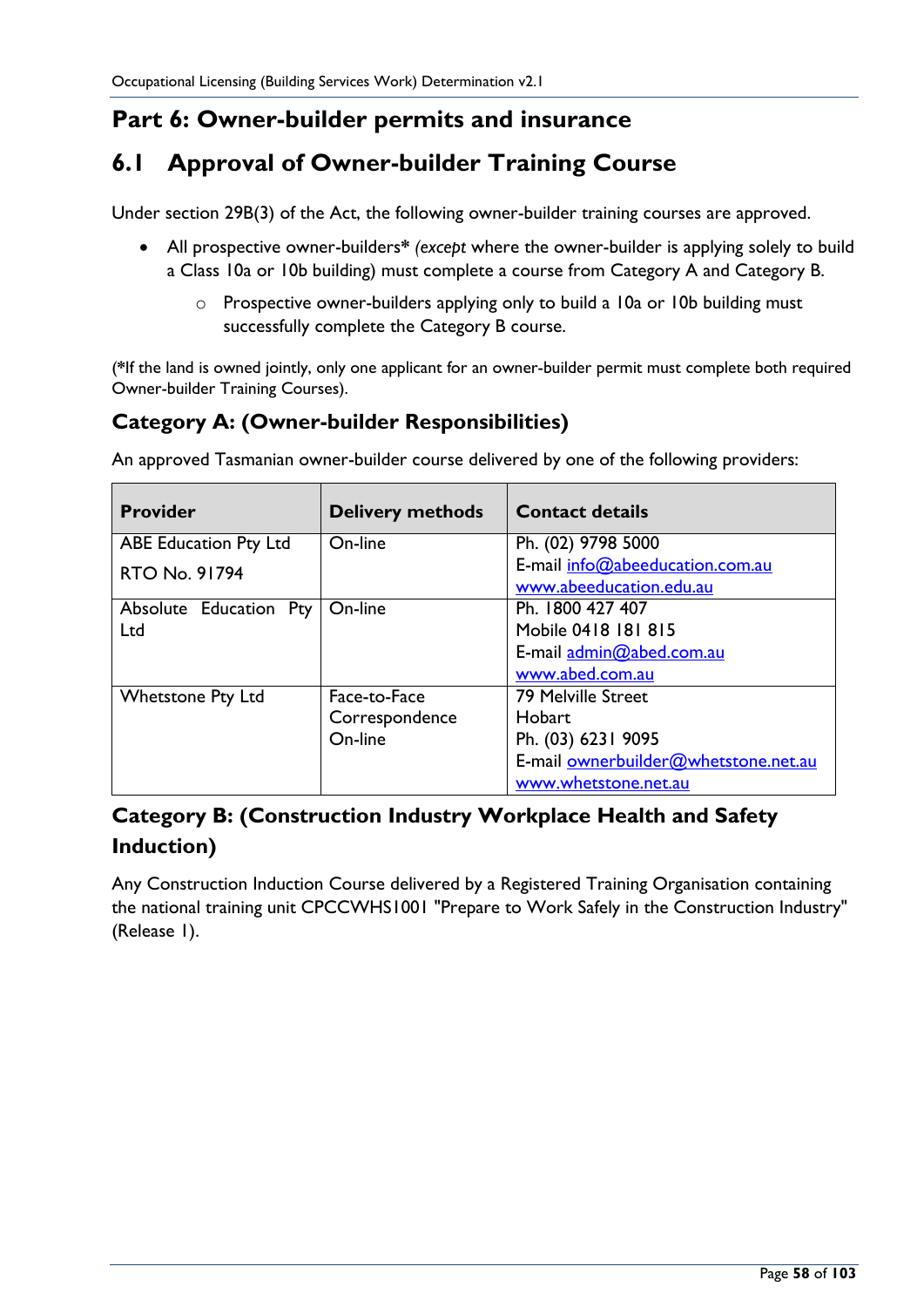# **6.2 Owner-builder Permits – eligibility of applicants and scope of work permitted**

| <b>Scope of work</b>                                                                                                                                                                                                                            | All aspects of carrying out or management of building work on:<br>Class Ia buildings; or<br>$\bullet$<br>Class 10a and 10b buildings or structures; or<br>$\bullet$<br>Class 8 Farm Sheds (see the definition in this Determination)<br>$\bullet$<br>But does not include any:<br>Demolition work (not associated with other building work<br>$\bullet$<br>that would require approval either as Notifiable or Permit<br>Demolition Work); or<br>Prescribed electrical, plumbing or gas-fitting work that<br>$\bullet$<br>requires an occupational licence under the Act, or to remove |
|-------------------------------------------------------------------------------------------------------------------------------------------------------------------------------------------------------------------------------------------------|----------------------------------------------------------------------------------------------------------------------------------------------------------------------------------------------------------------------------------------------------------------------------------------------------------------------------------------------------------------------------------------------------------------------------------------------------------------------------------------------------------------------------------------------------------------------------------------|
|                                                                                                                                                                                                                                                 | any asbestos-containing materials that would require a licence<br>under the Work Health and Safety Act 2012; or<br>Design of any building or demolition work.<br>$\bullet$                                                                                                                                                                                                                                                                                                                                                                                                             |
| <b>Explanatory Notes</b><br>regarding work on<br>commercial buildings:<br>Certain Class 10 may have<br>either domestic or<br>commercial uses<br>Class 7b Farm Sheds have<br>been exempted from an<br>owner-builder permit by<br>the Regulations | Owners may not perform any building work on commercial<br>buildings (meaning inclusive of Class 1b - 9 buildings) except for:<br>work on non-habitable Class 8 Farm sheds; or<br>$\bullet$<br>work on a type of building exempt from requiring an Owner-<br>$\bullet$<br>builder Permit; or<br>Low Risk Work (as Determined by the Director of Building<br>$\bullet$<br>Control) that an owner or a competent person may perform.                                                                                                                                                      |
| <b>Number of building</b><br>work projects permitted                                                                                                                                                                                            | An owner may only apply for an owner-builder permit(s) for a<br>maximum of two building work projects on Class I a buildings, or<br>Class 8 Farm Sheds, in each ten years.                                                                                                                                                                                                                                                                                                                                                                                                             |
| <b>Eligibility and application requirements</b>                                                                                                                                                                                                 |                                                                                                                                                                                                                                                                                                                                                                                                                                                                                                                                                                                        |
| <b>Prescribed prerequisites</b><br>for making an Owner-<br>builder Permit application<br>(Parts A and B must both<br>be fulfilled)                                                                                                              | Part (A)<br>The person making the application:<br>Ι.<br>is a natural person<br>2.<br>is an owner or a joint owner of particular premises the<br>subject of the application (under s.3A(a) of the Act)<br>is carrying out or managing, or is intending to carry out or<br>3.<br>manage, building work, on the premises; or                                                                                                                                                                                                                                                              |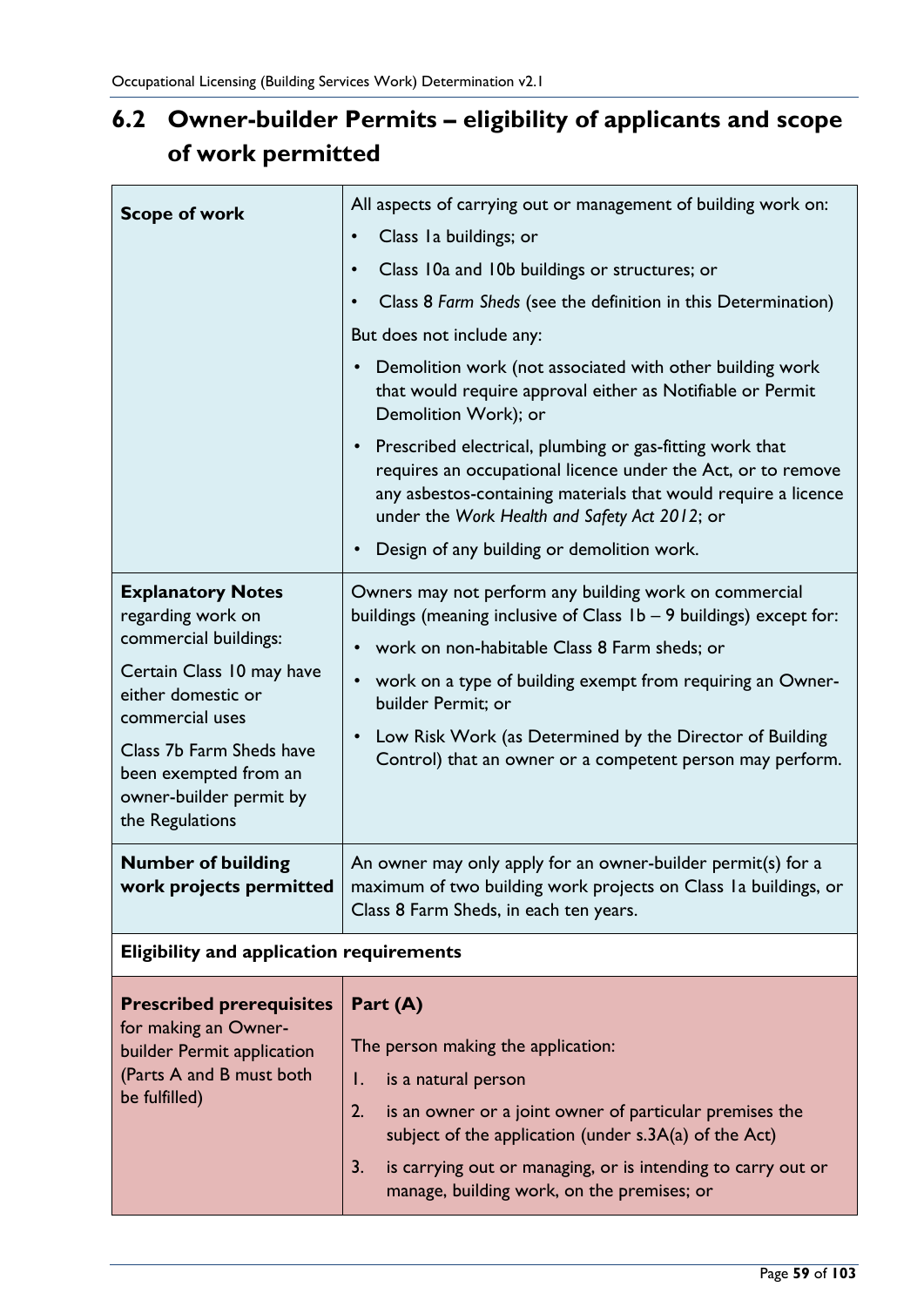|                                                   | is intending to have that building work carried out or<br>4.<br>managed on their behalf by another joint owner of the<br>premises                                                                                                                                 |
|---------------------------------------------------|-------------------------------------------------------------------------------------------------------------------------------------------------------------------------------------------------------------------------------------------------------------------|
|                                                   | 5.<br>the applicant (other than as a licensed builder) has not<br>already carried out or managed building work under an<br>authorisation as an owner-builder in the ten years<br>immediately before they have made an application for an<br>owner-builder permit; |
|                                                   | has successfully completed the approved training course(s)<br>6.<br>within the 12 months immediately before they made an<br>application for an owner-builder permit;                                                                                              |
|                                                   | (Note: if an application is made by more than one person (joint<br>owners) $s.29B(1)(c)$ of the Act is complied with if one of the<br>applicants has successfully completed an approved owner-builder<br>training course).                                        |
|                                                   | Part (B)                                                                                                                                                                                                                                                          |
|                                                   | The building works the subject of the application:                                                                                                                                                                                                                |
|                                                   | 1. is on a building of the following Classes:                                                                                                                                                                                                                     |
|                                                   | $(a)$ la; or                                                                                                                                                                                                                                                      |
|                                                   | $(b)$ $10a$ or $10b$ ; or                                                                                                                                                                                                                                         |
|                                                   | (c) 8 Farm Shed; and                                                                                                                                                                                                                                              |
|                                                   | 2. is not the performance of Low Risk Work on those<br>buildings, as Determined by the Director under the<br>Building Act 2016; and                                                                                                                               |
|                                                   | 3. that work will require an application for a Certificate of<br>Likely Compliance (Permit Building Work) from a licensed<br><b>Building Surveyor.</b>                                                                                                            |
| <b>Eligibility</b> for granting an                | A person is eligible to be granted an owner-builder permit if they:                                                                                                                                                                                               |
| Owner-builder Permit:<br>(reference: Section 29B) | meet all the prescribed prerequisites of Parts A and B;<br>$\mathsf{I}$<br>and                                                                                                                                                                                    |
|                                                   | is, or will be, covered by the insurance required under<br>2)<br>section 29F(1); and                                                                                                                                                                              |
|                                                   | has engaged a building surveyor regarding the work to be<br>3)<br>performed as an owner-builder as required under the<br>Building Act 2016.                                                                                                                       |
| <b>Insurance</b>                                  | Public Liability insurance as provided in this Determination. It is a<br>condition of applying for a Permit that evidence is provided that<br>applicants are or will be covered by insurance while performing<br>building work.                                   |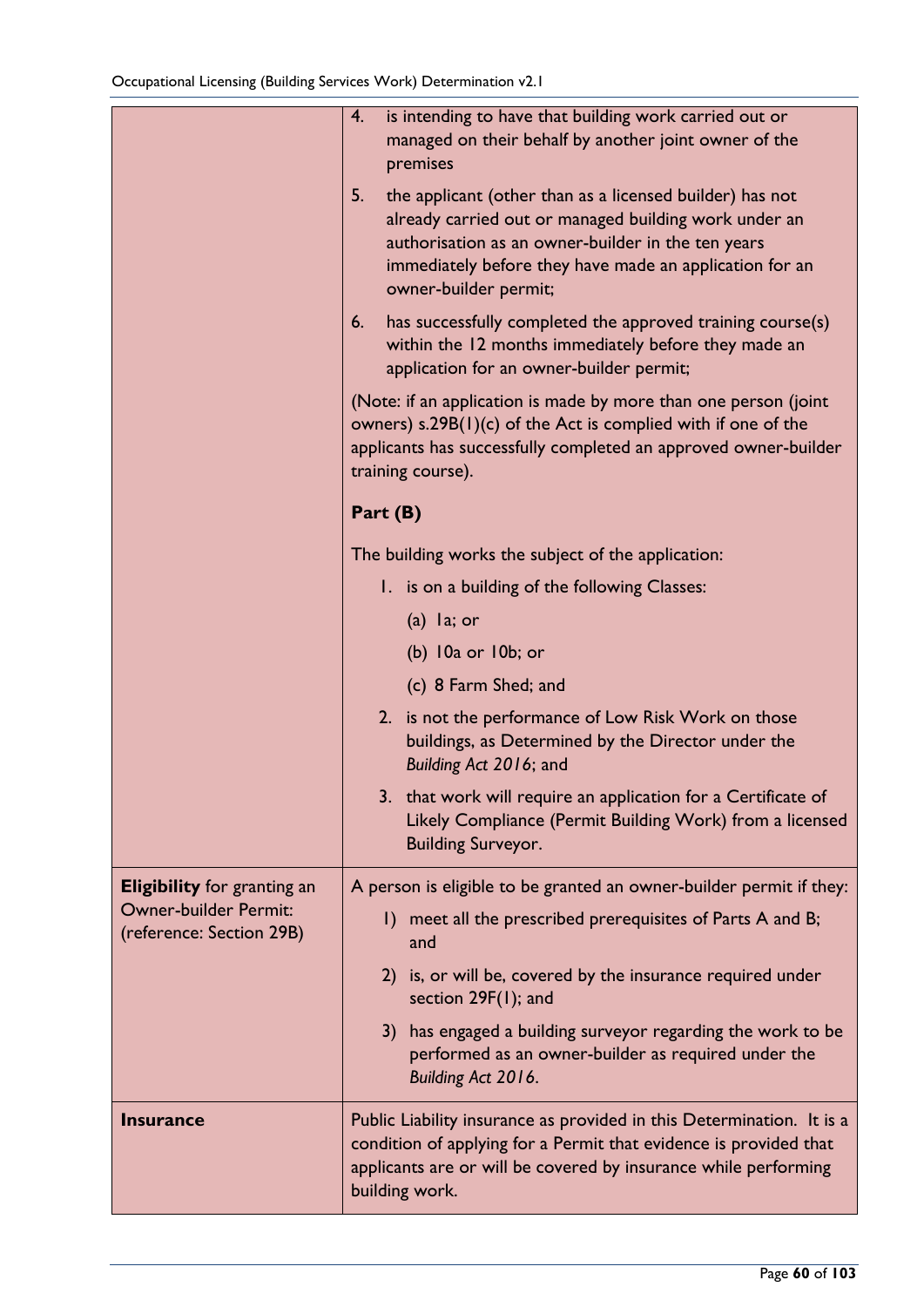| <b>Owner-builder Permit</b><br>fee                                   | An applicant is to pay the permit fee as prescribed in the<br>Regulations made under the Act as a condition of making an<br>application for a Permit.                                                                                                                                               |
|----------------------------------------------------------------------|-----------------------------------------------------------------------------------------------------------------------------------------------------------------------------------------------------------------------------------------------------------------------------------------------------|
|                                                                      | Obligations of every owner, after an owner-builder permit, has been granted:                                                                                                                                                                                                                        |
| <b>Owner's obligations</b><br>while permit in effect                 | Owners observe and apply the conditions of the relevant owner-<br>builder permit and the council building permit granted for the<br>work.                                                                                                                                                           |
| <b>Insurance</b> (during the<br>period of the permit)                | Public Liability insurance as provided in this Determination and is<br>to be maintained until a Certificate of Completion of Building<br>Work is issued.                                                                                                                                            |
| Any other conditions/<br>requirements applicable<br>to owner-builder | On a case by case basis, the Administrator may grant an owner-<br>builder permit subject to special conditions or restrictions. The<br>owner-builder must observe these while the permit is in effect<br>for that work.                                                                             |
| <b>Special Circumstances</b>                                         | The Administrator may issue a permit under subsection<br>$29D(1)(a)$ to a person who is not eligible under section 29B to<br>hold an owner-builder permit if the Administrator considers that<br>"special circumstances" exist.<br>See the Explanatory Notes in Part 6.4 for additional information |
|                                                                      | on these circumstances.                                                                                                                                                                                                                                                                             |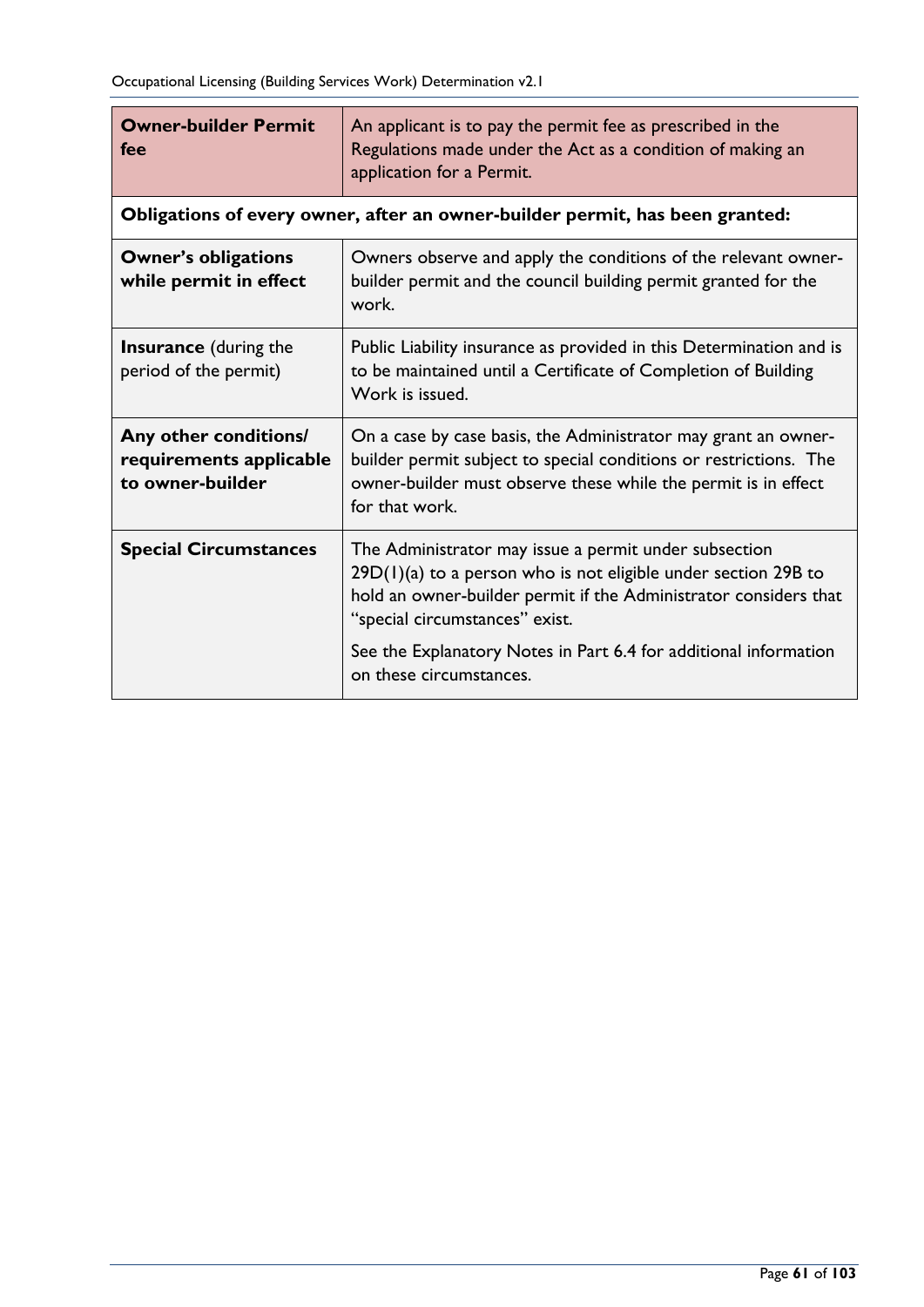### **6.3 Owner-builder Insurance requirements**

#### **6.3.1 Liability to be covered**

- (i) The policy is required to provide indemnity in respect of all claims that the owner-builder becomes legally liable to pay compensation (excluding punitive or exemplary damages) regarding personal injury or property damage caused by an occurrence connected with the building work.
- (ii) The policy includes construction liability cover for damage to existing property where the owner-builder has physical or legal control.

#### **6.3.2 Amount and Period of Insurance**

- (i) The policy can limit indemnity for any one claim during any one period of insurance to not less than \$5 million.
- (ii) The policy shall include, in addition to the limit of indemnity, payment of the costs and expenses incurred by the insured with the consent of the insurer in defending or settling any claim and in respect of any one claim the policy may limit this to 20% of the limit of indemnity.

#### **6.3.3 Mandatory Provisions**

The policy is to name the insured owners to whom an owner-builder permit has been granted as being the responsible builder for the building work permitted

### **6.3.4 Standard Exclusions**

Nothing in this Determination prevents an approved public liability policy from containing exceptions and exclusions (not inconsistent with this Determination) of a kind that, in accordance with standard practice, are generally included in policies of the same kind provided always that the policy shall not contain any terms which exclude cover because of claims in respect of personal injury or property damage has arisen directly or indirectly from or having been caused by or in connection with the erection, demolition, alteration of and/or addition to buildings by or on behalf of the insured, or any vibration, or any removal or weakening of support caused thereby.

#### **6.3.5 Other Matters**

- (i) This Determination shall not apply to an owner-builder covered by a public liability insurance policy that was current before the date upon which this Determination takes effect, which substantially complies with Parts 4.1 and 4.2 of this Determination.
- (ii) To comply with this Determination, it is not necessary that the insurance is provided by one policy only or that the insurance be provided by one insurer only, provided that this Determination is complied with.
- (iii) The policy may provide a greater insurance cover than that required by this Determination.
- (iv) The indemnification of officers and servants of the State of Tasmania provided under the *State Service Act 2000* in the Employment Direction No.16 titled "Policy and Guidelines for the Grant of Indemnities and Legal Assistance to Public Officers of the State of Tasmania" dated 1 January 2016, satisfies the requirements of this Determination.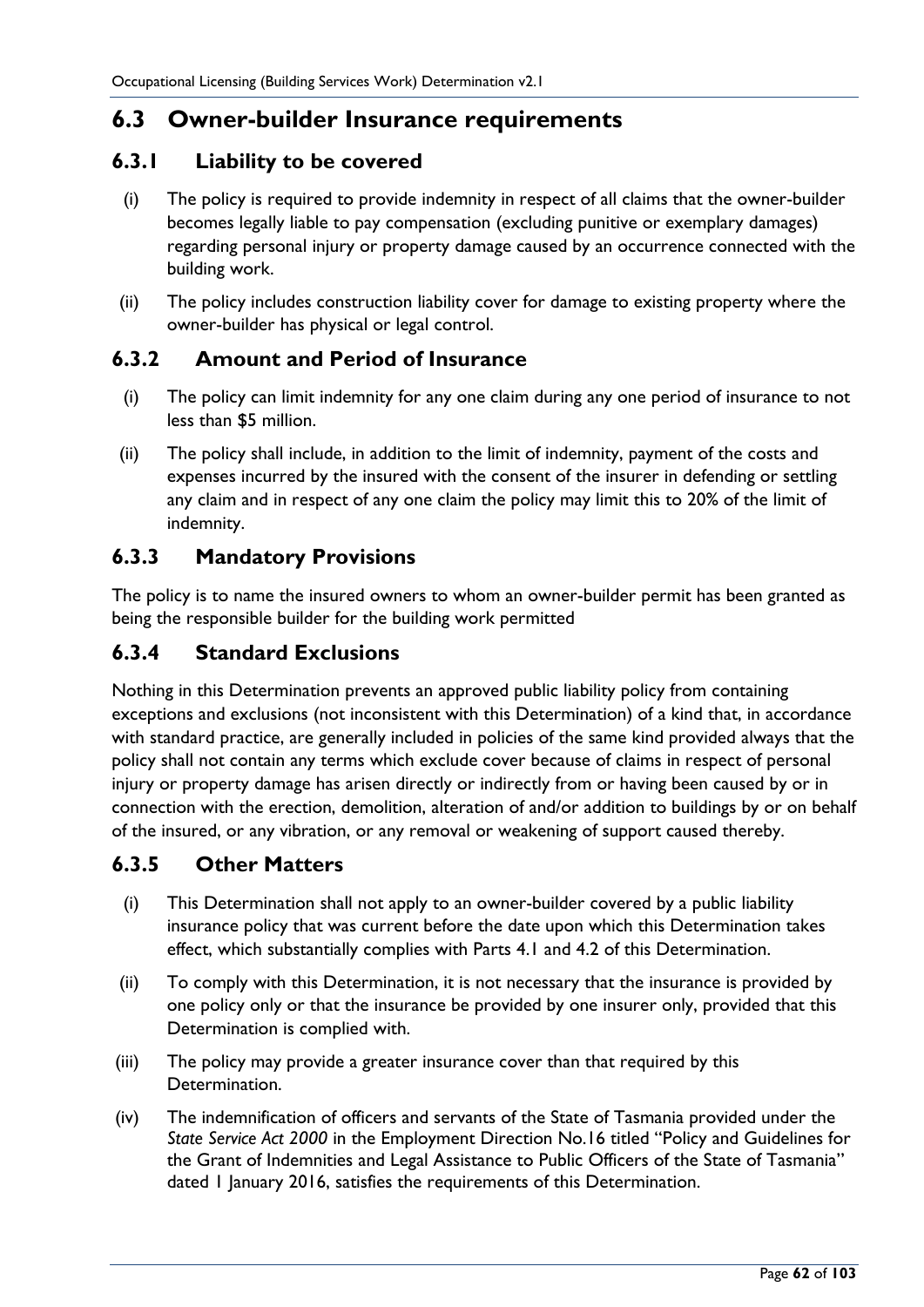## **6.4 Explanatory notes regarding owner-builder permits**

### **6.4.1 Applications for an owner-builder permit**

Applications are made to Consumer Building and Occupational Services (CBOS) by the building surveyor engaged by the applicants.

There is an Approved Form completed by the Building Surveyor and sent to CBOS – see the CBOS website [www.cbos.tas.gov.au](http://www.cbos.tas.gov.au/)

#### **6.4.2 Purchasers of land deemed to be owners**

The definition of an owner in the Act includes purchasers, so persons who have entered a contract to buy land or a building may apply for an owner-builder permit before the transfer into their name by Land Titles Office.

A copy of the signed contract to buy the land should be included with the permit application.

#### **6.4.3 Work on Classes for owner-builder permit application**

Under s.29A(1) of the Act, the Administrator may grant an owner-builder permit for building work projects on the following classes of buildings:

- Class 1a buildings (examples: house or unit)
- Class 10 buildings or structures (examples: non-habitable sheds, pools, retaining walls)
- Class 8 Farm Sheds (large non-habitable structures used for farming activities as defined in this Determination)

and that work is outside the scope of work permitted for an owner or a competent person to perform as Low Risk Work (Category 1) as Determined by the Director of Building Control under the *Building Act 2016*.

#### **Note:**

Class 7b Farm Sheds are exempt from the requirement for an application for an Owner-builder Permit. If a proposed Farm Shed is larger than is permitted to be constructed as Low Risk Work, the owner must then engage a building surveyor, as it requires a Certificate of Likely Compliance as Notifiable Work.

## **6.5 Where an owner has performed illegal works (built with no approval)**

#### **Incomplete, illegal works**

If an owner has commenced building work without approval (a Notifiable Work or a Building Permit), the relevant council may require them to make that work legal by obtaining a Certificate and Permit of Substantial Compliance.

If that work is incomplete and additional work is required, then the owner may apply to be an owner-builder (alternatively, they can choose to engage a licensed builder to finish it).

In this case, the owner has to apply for an owner-builder permit in the same way as any other applicant, including completing the owner-builder course.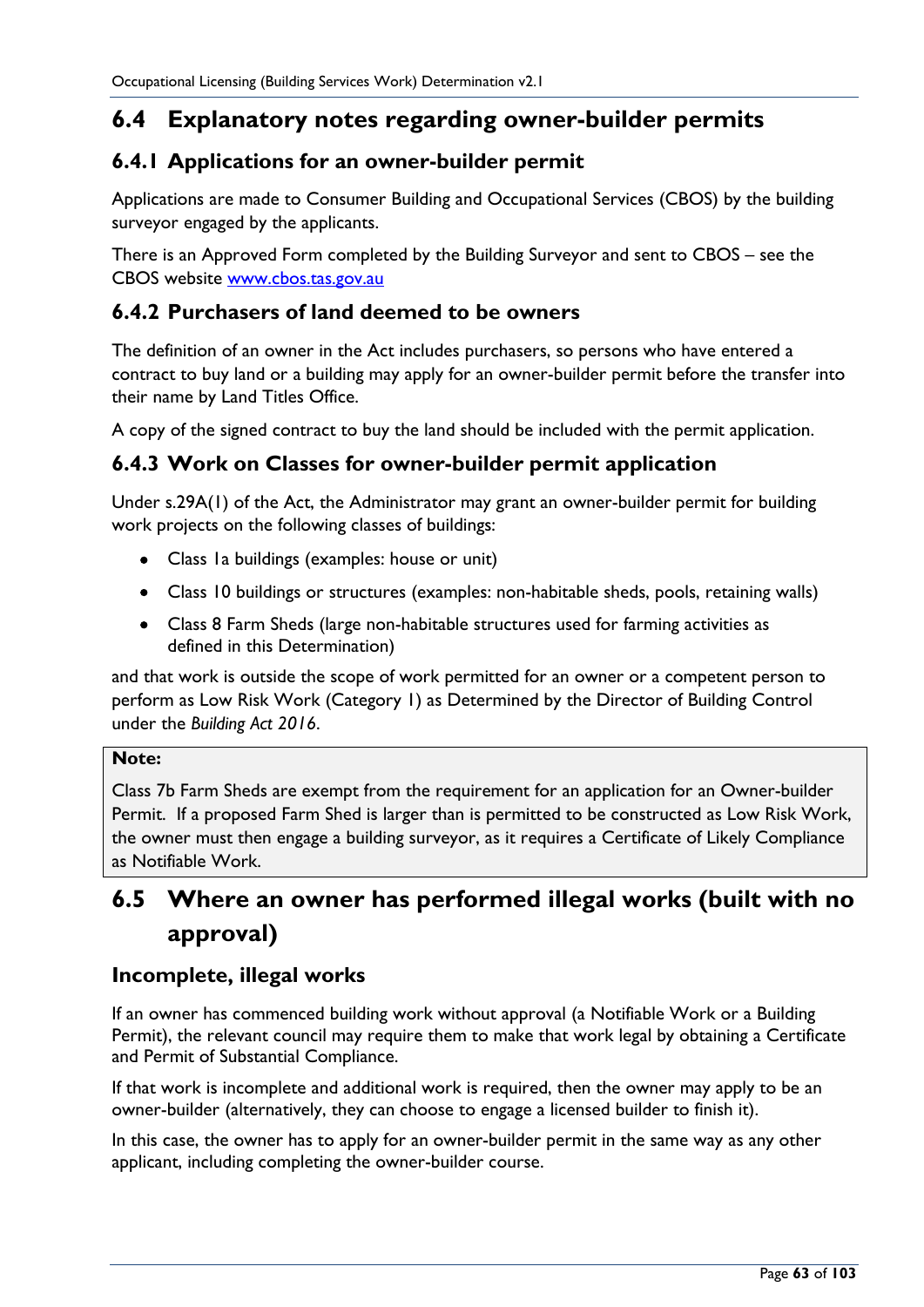### **Completed illegal works**

If an owner has performed and building work without approval (a Notification or a Building permit) and finished the building, the relevant council may require them to make that work legal by obtaining a Certificate and Permit of Substantial Compliance to "regularise" the work.

As the building work has already been completed, making an application for permission to build as an owner-builder is inappropriate. However, that owner-builder will still be entered on the owner-builder register as having breached the Act, and they should not be able to gain any advantage by their illegal actions.

Therefore the building surveyor should forward a copy of the Certificate of Substantial Compliance directly to the Administrator of Occupational licence. The Administrator will need all the same information as if the owner-builder had applied to be an owner-builder, (i.e. title, classification, owner-builder names, current address and building work address).

The name(s) of that owner-builder will go on the Owner-builder Register as having built that project as an owner-builder and be bound by the same restriction on the number of buildings they can build as any other owner-builder.

#### **Note: 1:**

If any *additional building work* is required to comply with current NCC standards – then the work is not completed – and the owner will have to apply for a Certificate of Substantial Compliance.

#### **Note 2:**

- Regularisation is at the discretion of the Permit Authority. Other alternatives to deal with illegal works, such as demolition, may instead be specified in the Building Order.
- Regularisation of illegal works is not an alternative to obtaining a building permit.
- The regularisation process allows for "illegal" building work to be brought to a standard that is significantly in conformance with that required for a building permit concerning all the current standards.
- A person may only apply to the Permit Authority for regularisation of illegal building if **ordered** by the permit authority by issuing a prior Building Order.

### **Change from a licensed builder to owner-builder (without Owner-builder Permit) after work approved**

Where a building permit was granted (as the builder was not selected at the time) and the owner then performs work as the builder (*without Owner-builder Permit*), the same procedures apply as above:

• If work has started but is incomplete – the owner applies for Owner-builder Registration through their building surveyor; or

If work is now complete and was performed by the owner as an owner-builder, their building surveyor is to forward details of the owner(s) to the Administrator, and they will be recorded as having built that building.

#### **Where the builder of illegal works is not known**

Owners sometimes buy premises where it is later discovered that buildings, or parts of it, were built without approval.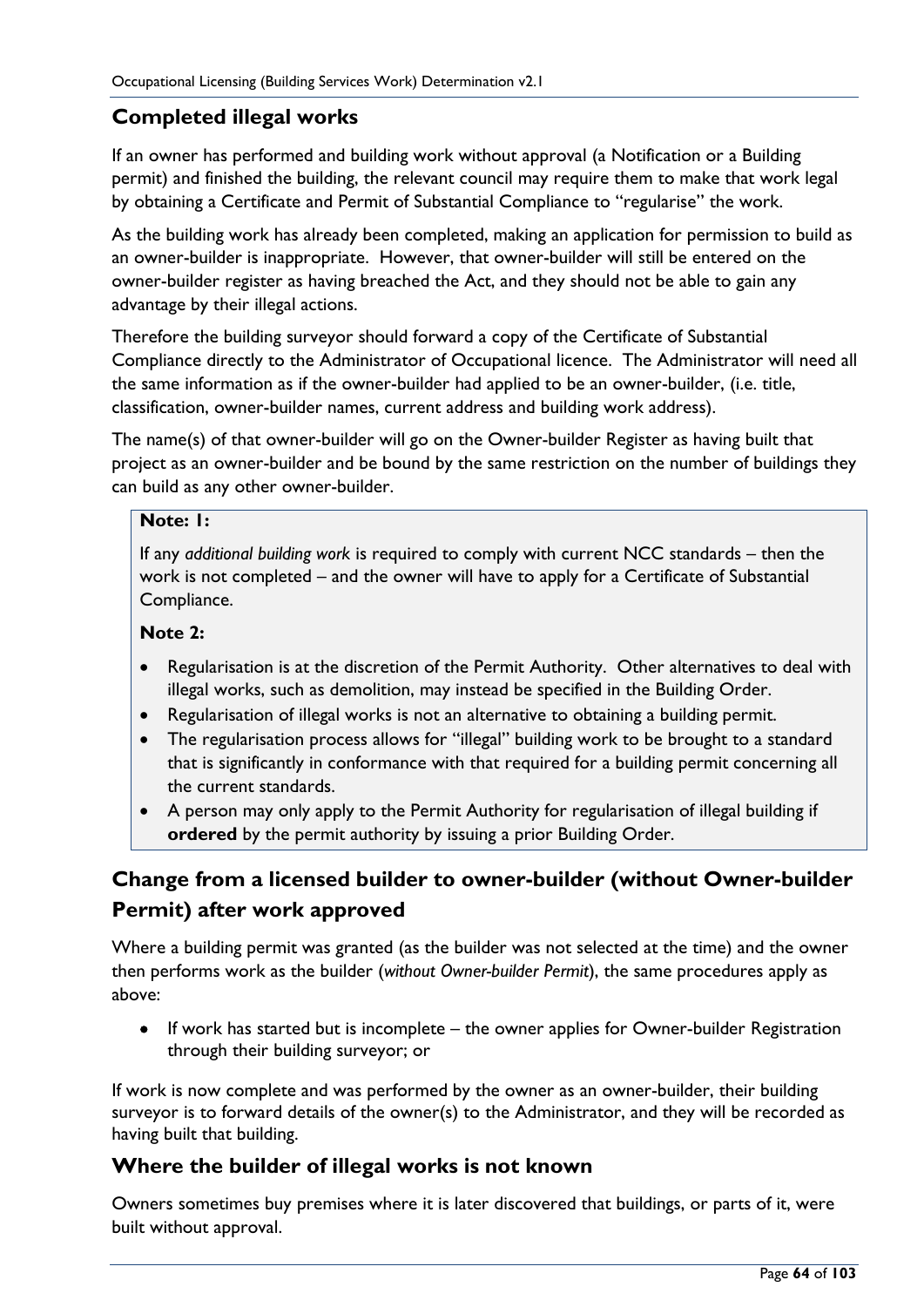If the council requires that any illegal work needs to be "regularised" (e.g. through a Permit of Substantial Compliance) and additional work is required to make it comply with current standards, the owner may either engage a licensed builder to do that work or apply to be an owner-builder. As the landowner, the title holder is responsible for complying with a Building Order and a Permit of Substantial Compliance.

However, the Administrator has discretion as to whether that owner's name is entered on the owner-builder register, as they may have been forced to rectify illegal work performed by others and may not be known.

## **6.6 Number of building work projects for which an ownerbuilder permit may be granted**

- The maximum number of building work that an owner may apply for an owner-builder permit is two in 10 years.
- At the time of application, the applicants (other than while working as a licensed builder) must have not already carried out or managed building work projects on two such buildings in the past ten years.
- Each ten year period commences from the date that the owner applied to the Administrator for their first owner-builder permit.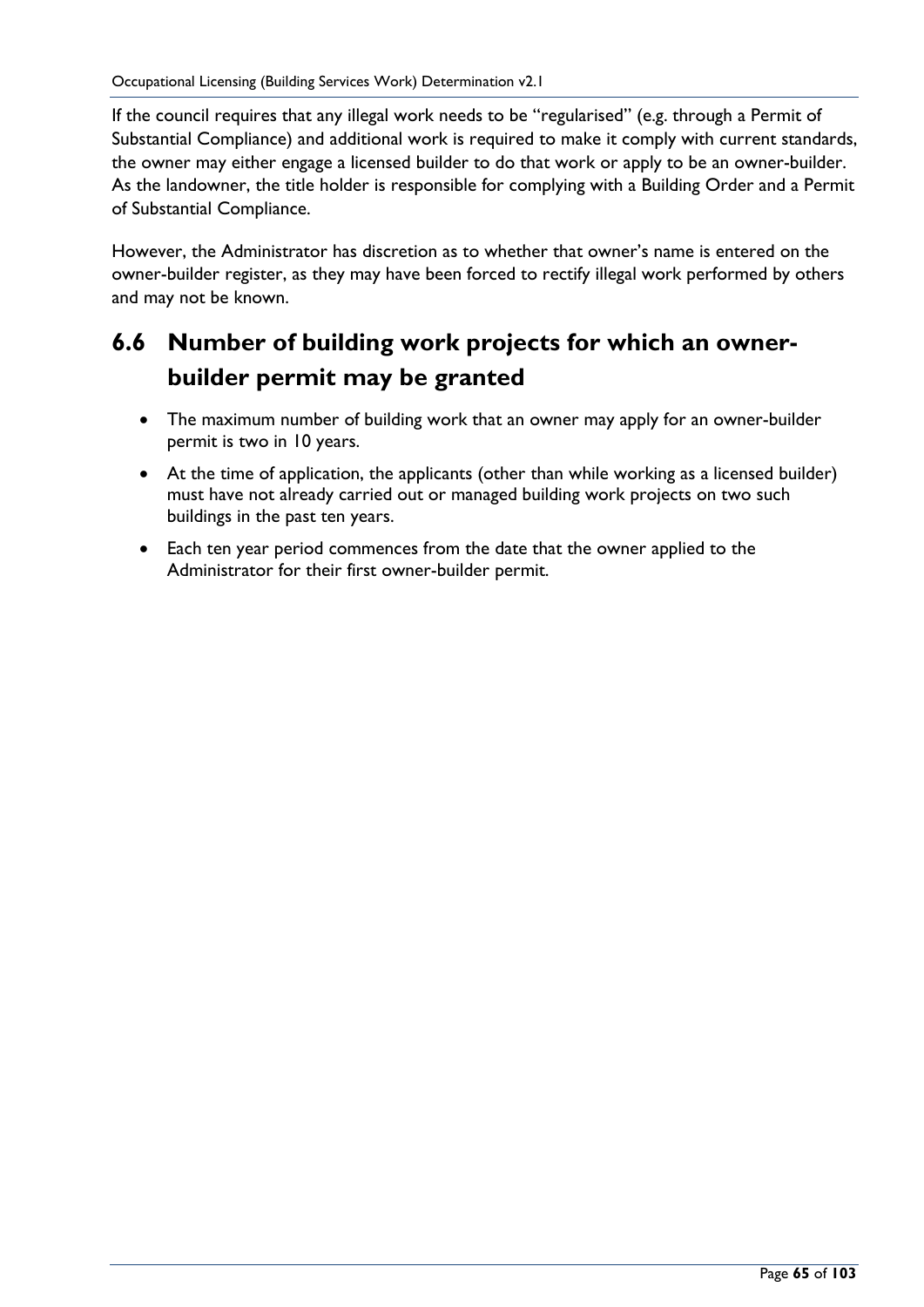#### **Explanatory Note**

A "Building Work Project" means:

- Construction of a new building; or
- Building Work performed on an existing building, comprising:
	- o alterations
	- o additions or extensions
	- o conversion of a space to a habitable room
	- o repairs or alterations greater than are allowed as Low Risk Work by a home owner;

that requires a building surveyor to grant a Certificate of Likely Compliance (Permit Building Work) and a Permit Authority to grant a building permit.

- Work on non-habitable buildings (sheds, garages or similar) is not counted as building projects to which this " two in ten years" rule applies.
- Note that for a row of units separated by fire-resistant walls, each is a separate Class Ia building. Therefore if an owner wanted to build four such units, they could only build two of them as an owner-builder as the "two in ten years" rule applies. The owner will have to engage a licensed builder to construct the remaining two units.
- Owner-builders cannot construct any multi-occupancy buildings, such as attached dwellings, one above the other (known as Class 2 buildings).
- One owner-builder permit may be granted simultaneously for work on two entire buildings (e.g. as the owner wants to build both of them in the next 12 months). But that means the owner has used up both their owner-builder permits at once. They have to wait ten years before performing any more building work as an owner-builder.

## **6.7 Owner-builder training**

"Approved Training Course" means successful completion of:

- 1. an owner-builder awareness course, as specified in this Determination; and/or
- 2. the Construction Induction Course for Workplace Health and Safety issues on a construction site (commonly called the requirement to obtain a "White Card").

For an owner-builder permit application to be accepted, at least one owner must have completed an approved owner-builder awareness course and a White Card (Construction Induction) course.

The application is solely for a Class 10a building or Class 10b structure; then, the applicant only has to do the Construction Induction course.

### **6.8 Approval to commence owner-builder work**

An Owner-builder Permit only relates to permission for *who* can do the work. A building permit from the councils is required to start work on site.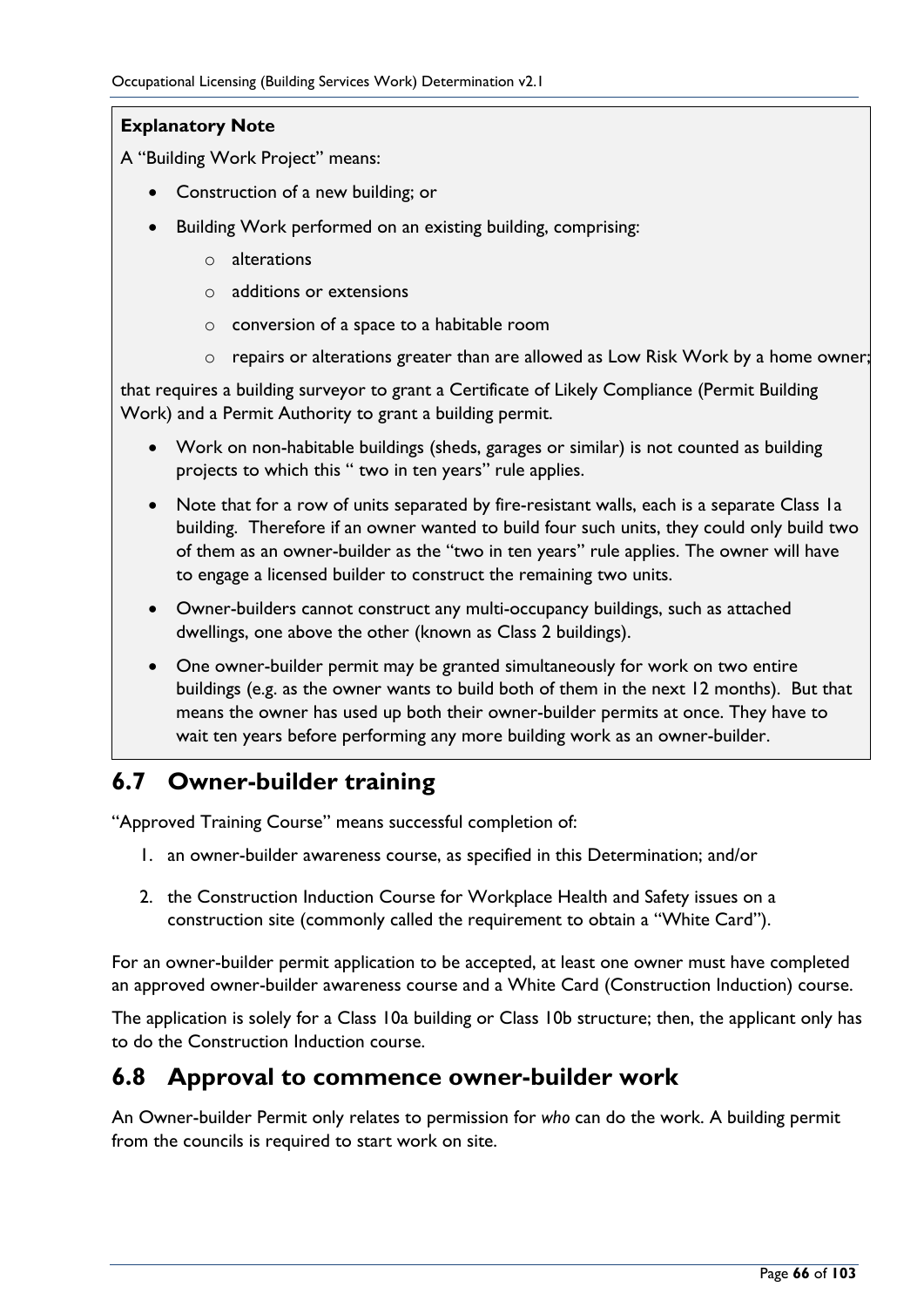# **6.9 Special circumstances for granting an owner-builder permit**

The administrator has discretion as to what constitutes special circumstances to grant an ownerbuilder permit under s29D of the Act. This provision applies to persons who otherwise would not meet the Act's requirements to be registered as an owner-builder.

#### **Explanatory Note**

As general guidance only, for an application to be successful, owners must provide details of any "special" justification for the exercise of this discretion, such as the following examples:

- The owner has already completed a similar owner-builder training course in another jurisdiction; or
- The owner is a municipal council, and the building work is for the maintenance, repair or refurbishment of community or public facilities for which the public will benefit; or
- The intended nature and use of a privately owned building is for a public, charitable or community purpose for which the public will benefit; or
- The owner intends to replace a similar building, damaged or destroyed as the result of a natural disaster or event such as a flood or bushfire; or
- A licensed builder wishes to construct a building for their use as a workshop or business premises to advance their business interests or professional development as a licensee. That project is outside their scope of work as a builder.

## **6.10 Refusal of application for an owner-builder permit**

If the Administrator refuses to grant an owner-builder permit under section 29D of the Act, the Administrator is to give the applicant a notice setting out the reasons for the refusal.

## **6.11 Compliance by owner-builders with permit**

All owners must comply with an owner-builder permit and any conditions attached to it. Noncompliance may lead to the cancellation of the permit.

## **6.12 Audit of work or conduct of owner-builders**

The Administrator may arrange for audits of the standard of work or review the conduct of any persons granted an owner-builder permit.

## **6.13 Cancellation of permit**

At any time, the Administrator may cancel an owner-builder permit if satisfied that–

- the owner-builder permit was obtained by fraud or by making a false or misleading statement; or
- the holder of the owner-builder permit did not manage or carry out the building work to which that permit-related; or
- the holder of the owner-builder permit did not obtain a building permit under the *Building Act 2016*, concerning the building work to be performed under the owner-builder permit, within 12 months of the owner-builder permit being issued; or
- a building permit obtained under the *Building Act 2016*, for building work to be performed under the owner-builder permit, has expired or has been cancelled; or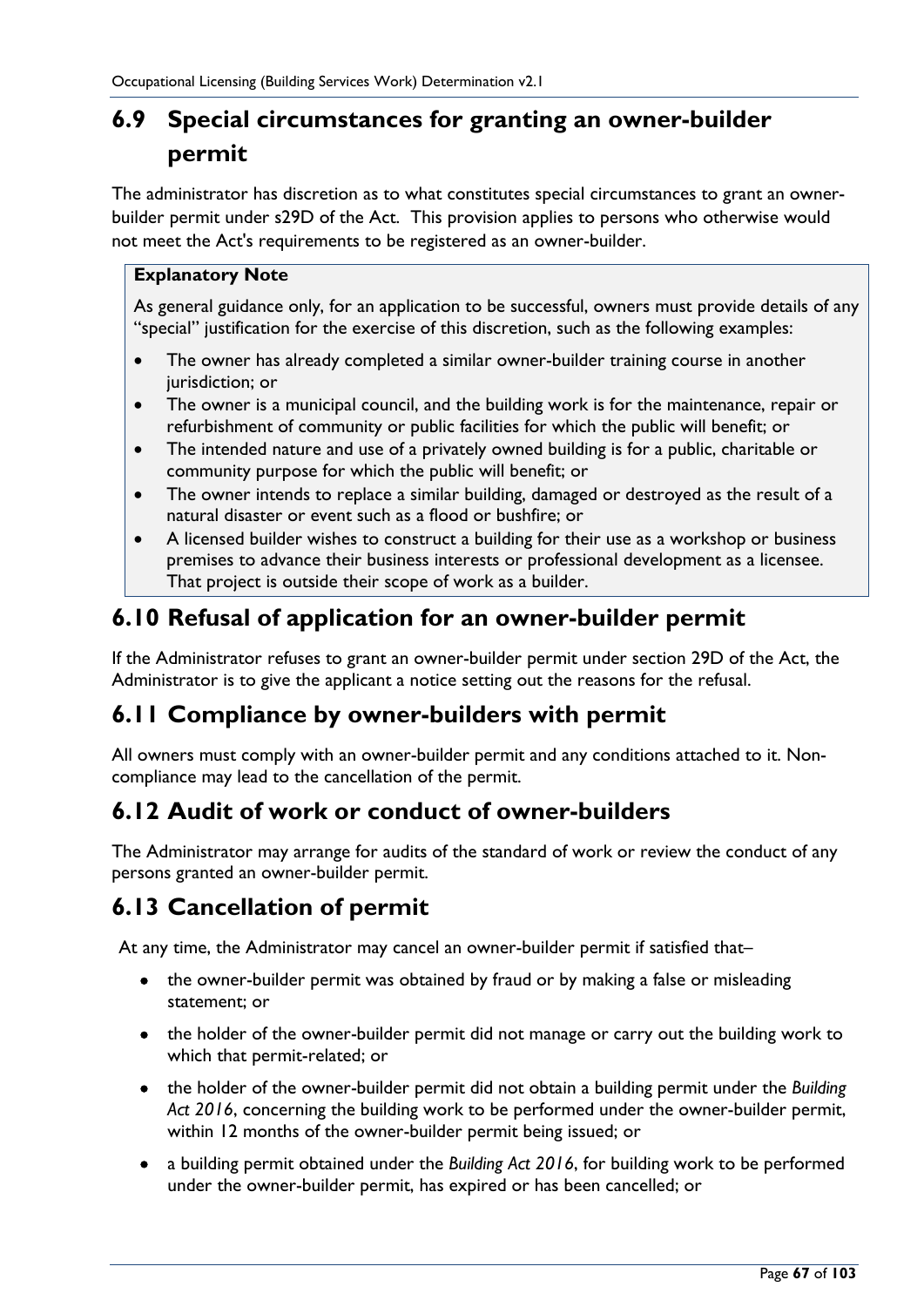- the building work performed under the owner-builder permit is detrimental to public safety; or
- the holder of the owner-builder permit does not hold the insurance required under section 29F of the Act; or
- the holder of the owner-builder permit has committed an offence under
	- i. the Act; or
	- ii. the *Building Act 2016.*

### **6.14 When an owner-builder permit is in effect**

An owner-builder permit granted under the Act remains in effect:

- while a council building permit is in effect for that work; and
- while building work is being performed on the premises;

until a Certificate of Completion of that building work is granted.

If a council building permit has expired through a lapse of time, an owner applicant is to make a re-application to the Administrator for a renewed owner-builder permit to complete that work.

### **6.15 When an owner-builder permit is no longer in effect**

- The holder of the owner-builder permit has not obtained a building permit under the *Building Act 2016*, concerning the building work to be performed under that owner-builder permit, within 12 months of the owner-builder permit being issued; or
- No building work was commenced on site within 12 months after a council building permit was granted for that work; or
- The owners have performed building work on more than two building projects in a ten year period, otherwise than as a licensed builder; or
- The owners, under the authority of that owner-builder permit, have solely carried out permit demolition work or notifiable demolition work, and no new building work on the premises; or
- The owners or the owner-builder work to be performed are no longer covered by the insurance required by the Act and specified in this Determination; or
- The persons granted the owner-builder permit no longer own the specified premises (Owner-builder Permits are not transferrable);
- The work, for which the owner-builder permit has been issued, has been completed (e.g. a Certificate of Completion under the *Building Act 2016* has been granted); or
- The persons granted that permit have ceased to be the responsible builder and have instead engaged a licensed builder to be responsible for the building work; or
- The Administrator has cancelled the permit under s.29E of the Act.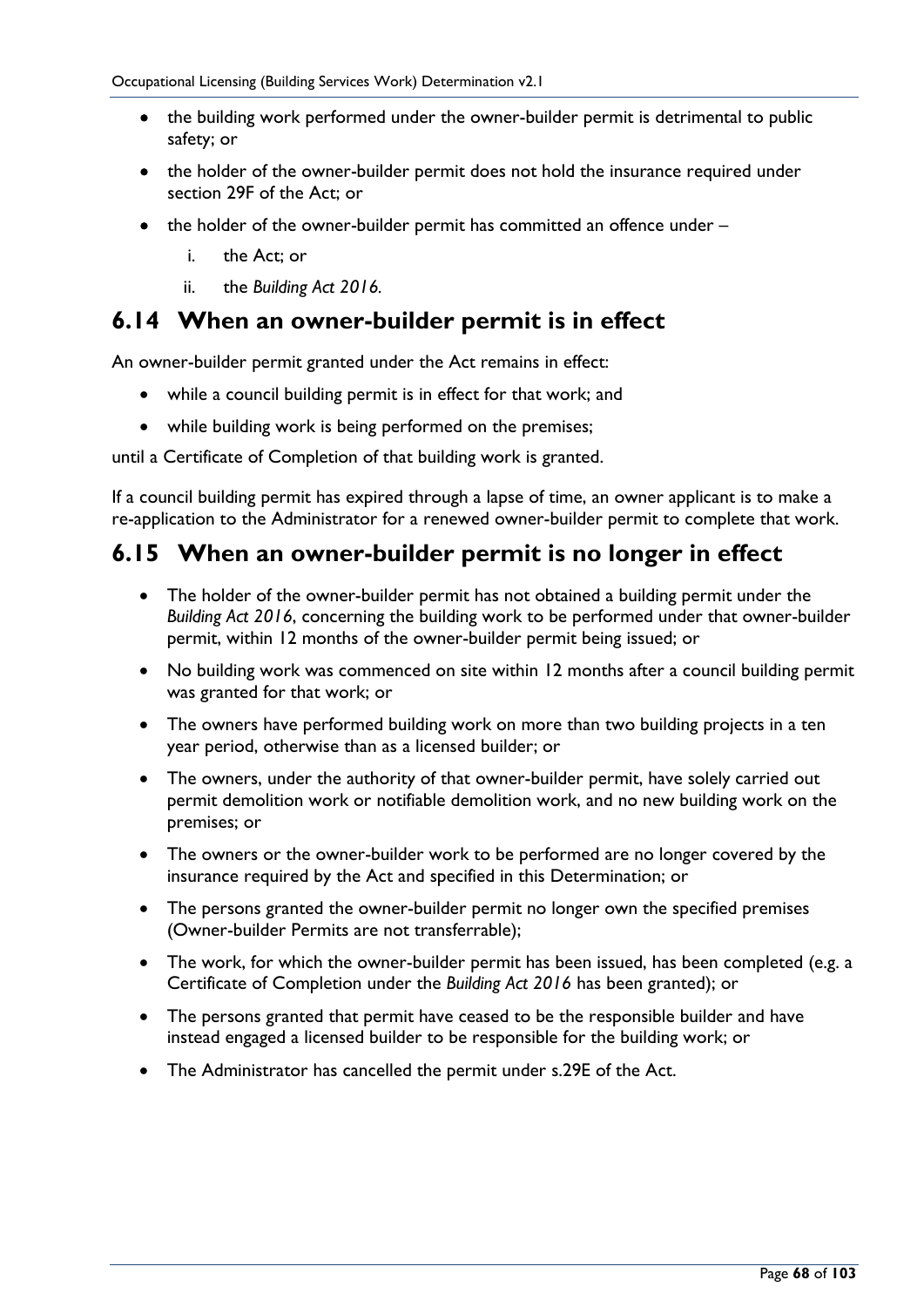# **Part 7: Building Services Providers that are a Licensed Entity**

# **7.1 Applications for a building services licence from an entity**

An organisation, whether incorporated or unincorporated, including a:

- company
- partnership
- statutory authority or body (including a municipal council); or
- the Crown

that intends to contract for, manage or carry out building services work, may make an application under s.37C of the Act for a licence as a building services provider, as a licensed entity, in the appropriate category or class.

## **7.2 Entity licence is optional**

Nothing in the Act or this Determination requires that an organisation contracting for, or performing building services work, must apply for or hold an entity licence if:

- 1. a natural person, associated with the organisation, has applied for and been granted a building services licence under s.37B of the Act, to be the responsible builder for that work; or
- 2. section 22A(2) of the Act provides that the organisation is exempt from being required to hold an entity licence; or
- 3. transitional provisions of the Act or its regulations apply to an existing licence, and they do not require an entity licence to be applied for or held.

## **7.3 Application may be made for entity licence**

An entity licence may be applied for any category or class of building services provider, except the category of Permit Authority.

## **7.4 Requirement for a licensed person of an entity**

The Administrator may only accept applications under s.37C of the Act for a building services licence to be held by an organisation, where a person has been nominated by the organisation, which is:

- (a) in the case of a body corporate, a nominated director of the body corporate who holds a building services licence as an individual; or
- (b) in the case of a partnership, a nominated partner of the partnership who holds a building services licence as an individual; or
- (c) in the case of a municipal council, or the Crown, a nominated person employed or engaged holds a building services licence as an individual.

The Administrator is to:

- (a) only issue a building services licence to an organisation if the Administrator accepts the nominated person as the licensed person of the licensed entity;
- (b) otherwise, deal with an application made under the Act as if a natural person made the application.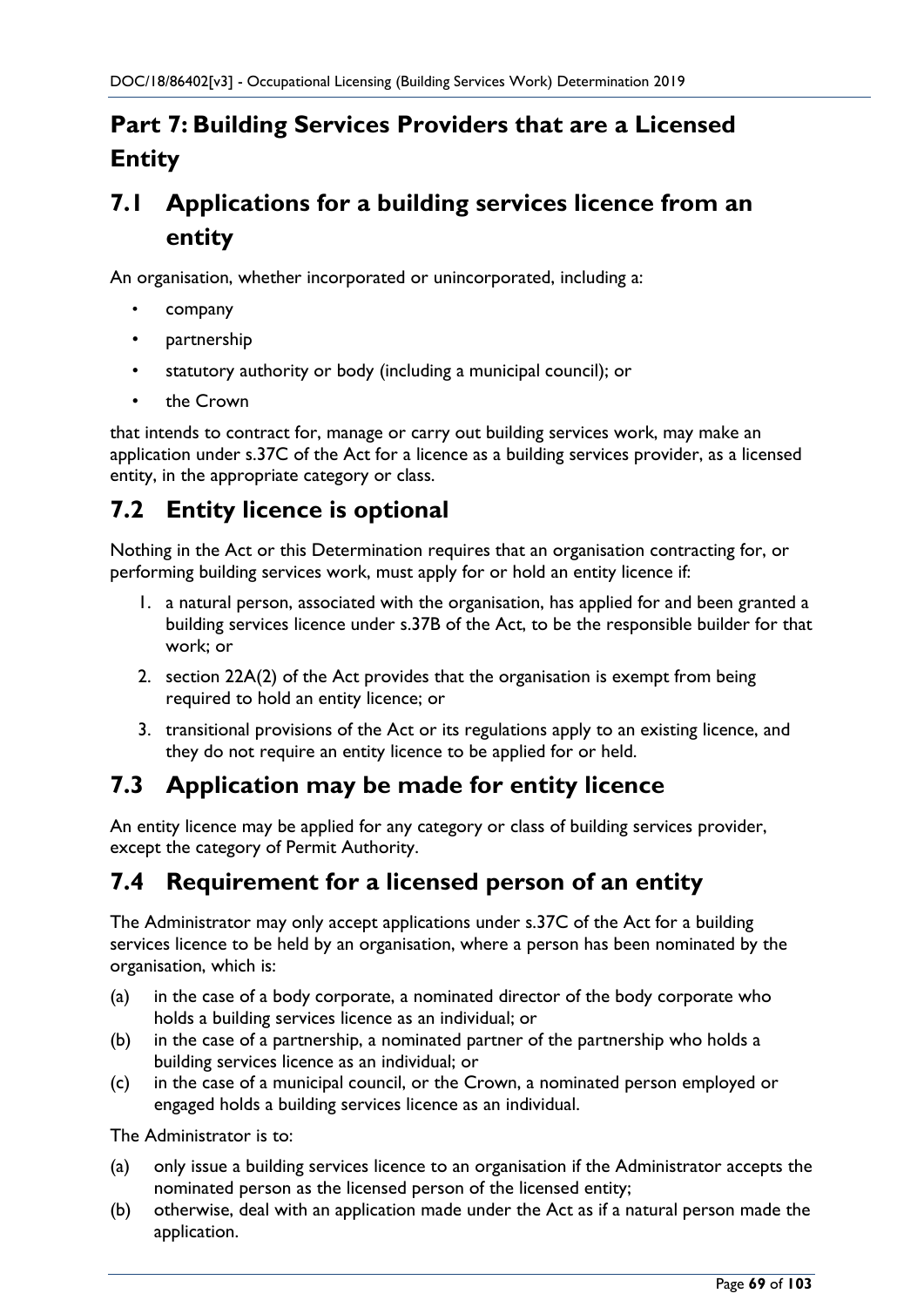## **7.5 Entity's scope of work**

The scope of work of a licensed entity is the same as the licensed person who was nominated by the entity.

#### **Example:**

Derwent and Tamar Builders Pty Ltd has an entity licensed as a builder. Its director, Mr Ralph Derwent, holds a licence as a Builder–Open. Therefore, the scope of work of the company is the same as the nominated director, as the organisation can only work through the efforts of responsible and qualified individual persons.

## **7.6 Insurance requirements of the licensed entity**

The type and amount of insurance required for a licensed entity is the same as for the licensed person who was nominated by the entity.

One insurance policy may cover both the licensed entity and the licensed individual.

The insurance requirements are in Part 9 of this Determination.

## **7.7 Cancellation of entity licence**

Under s.37C(5) of the Act, the Administrator may cancel an entity licence if the nominated individual person: -

- (a) ceases, or is to cease, to be the licensed person of the licensed entity; or
- (b) dies; or
- (c) has been disqualified from managing corporations under Part 2D.6 of the Corporations Act.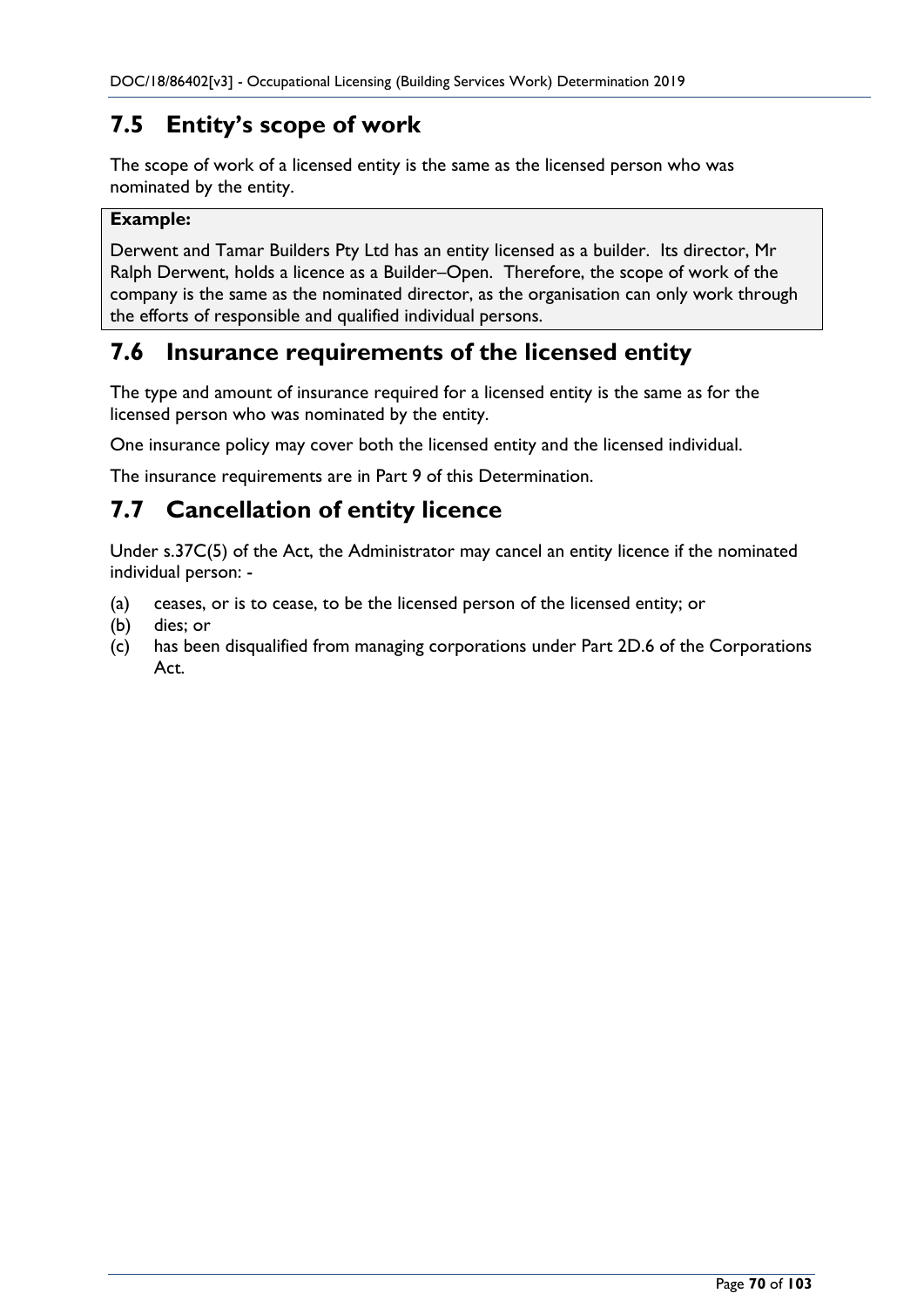# **Part 8: Continuing Professional Development of building services providers**

# **8.1 The objective of Continuing Professional Development (CPD)**

Professional development is a matter specific to an individual's needs for maintaining awareness, knowledge and skills of the industry, technology, products and practices related to the category for which they are accredited.

The Act requires that a licence renewal application from a natural person is supported by evidence that the licensee has undertaken acceptable professional development activities. This is called Continuing Professional Development (CPD).

CPD consists of various learning activities and must be relevant to the practitioner's area of practice. CPD may include any activity that enables the practitioner to:

- Extend or update their knowledge, skill or judgment
- Become more productive
- Understand and apply advances in technology
- Face changes in the industry
- Improve their career paths and opportunities for advancement
- Better serve the community.

It includes, but is not restricted to:

- Formal education and training activities
- Informal learning activities
- Conferences and meetings
- Presentations and papers
- Service activities for their occupation or profession.

### **8.2 Minimum CPD requirements of licensees**

The minimum requirements of licensees are set out in the table below. All classes or subclasses of a particular category of licence have the same CPD requirements:

| <b>Category of building</b><br>services provider | <b>Classes of building</b><br>services provider | <b>Required CPD points per</b><br>year: |
|--------------------------------------------------|-------------------------------------------------|-----------------------------------------|
| <b>Building Surveyor</b>                         | Open<br>Limited                                 | 30 for both classes                     |
| <b>Permit Authority</b>                          | -                                               | 12                                      |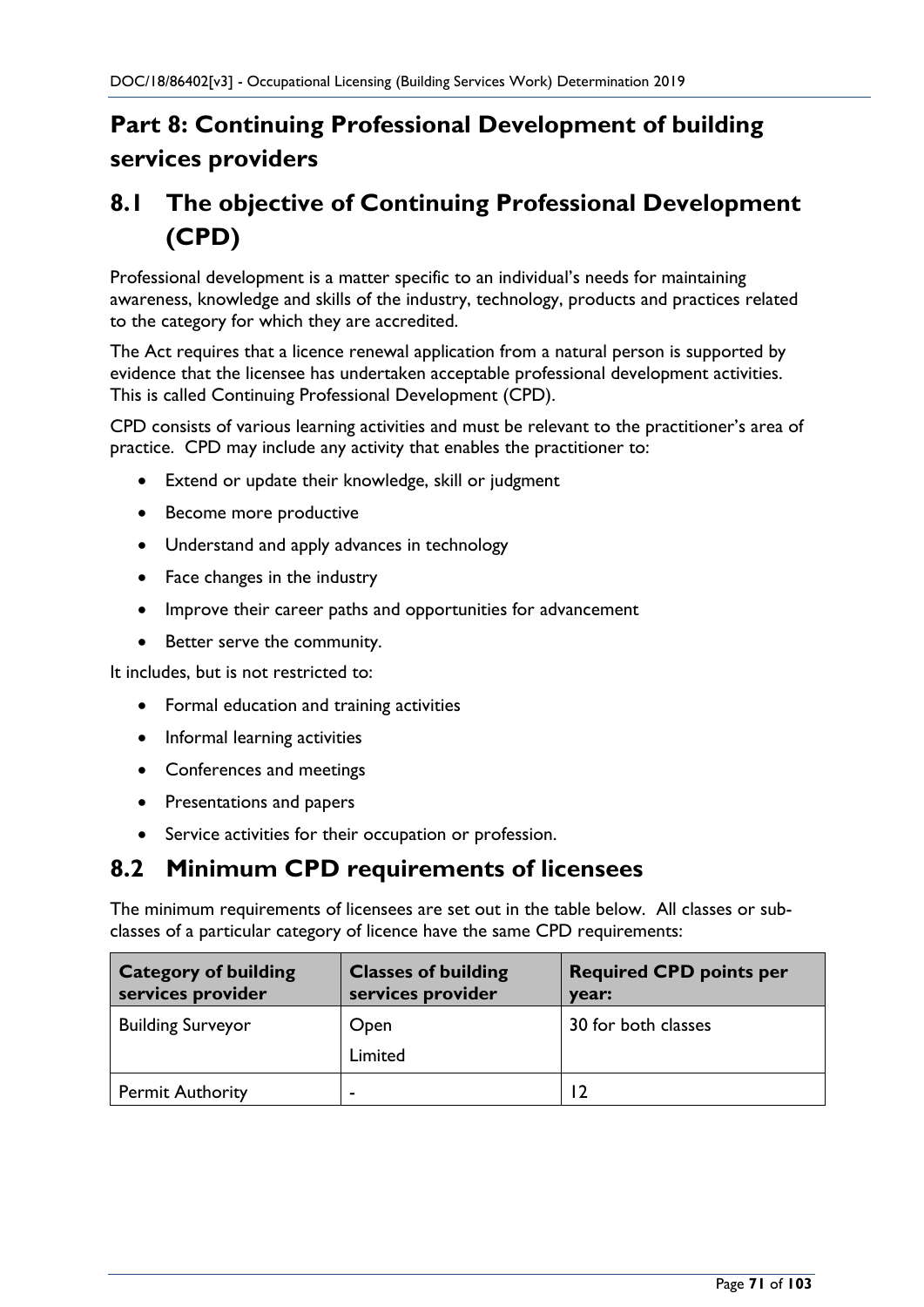| <b>Category of building</b><br>services provider | <b>Classes of building</b><br>services provider | <b>Required CPD points per</b><br>year:                                       |
|--------------------------------------------------|-------------------------------------------------|-------------------------------------------------------------------------------|
| <b>Builder</b>                                   | <b>General Construction</b>                     | 12 for all classes                                                            |
|                                                  | <b>Fire Protection Services</b>                 |                                                                               |
|                                                  | Demolisher                                      |                                                                               |
| Architect                                        |                                                 | 20                                                                            |
| <b>Building Designer</b>                         | -                                               | 20                                                                            |
| Engineer                                         | Civil                                           | 30 for all classes; or<br>$\bullet$                                           |
|                                                  | <b>Building Services</b>                        | The requirements of the<br>$\bullet$<br>National Engineers Register;<br>or    |
|                                                  | <b>Fire Safety</b>                              |                                                                               |
|                                                  |                                                 | The requirements of<br>$\bullet$<br>maintaining Chartered<br>Engineer status. |
| <b>Building Services Designer</b>                | Mechanical                                      | 20 for all classes                                                            |
|                                                  | Electrical                                      |                                                                               |
|                                                  | <b>Hydraulic</b>                                |                                                                               |
|                                                  | <b>Fire Protection</b>                          |                                                                               |

Note: persons holding licences in several categories have a cap on their CPD points – see details in paragraph 8.7.

## **8.3 CPD relevant to licence endorsements**

Where a licensee holds specific licence endorsements, they must undertake, as part of the specified minimum number of CPD points for their licence class, activities relevant to their particular licence endorsement.

## **8.4 Acceptable CPD activities**

The following are examples of the types of acceptable learning and development activities that may count towards the performance of CPD and the accumulation of points:

- (a) Technical courses
- (b) Application of technical skills and knowledge
- (c) Business management, including finance and information technology
- (d) Workplace health and safety

(e) Personal development activities of a licensee, relevant to activities of a licensed occupation or the deriving of income from the building and construction industry

(f) Mentoring of others in the industry.

Table 1 in clause 8.5 below has more details or examples of the acceptable types of CPD activities.

## **8.5 Accrual of CPD points**

Generally, each hour of a learning or development activity equates to one CPD point.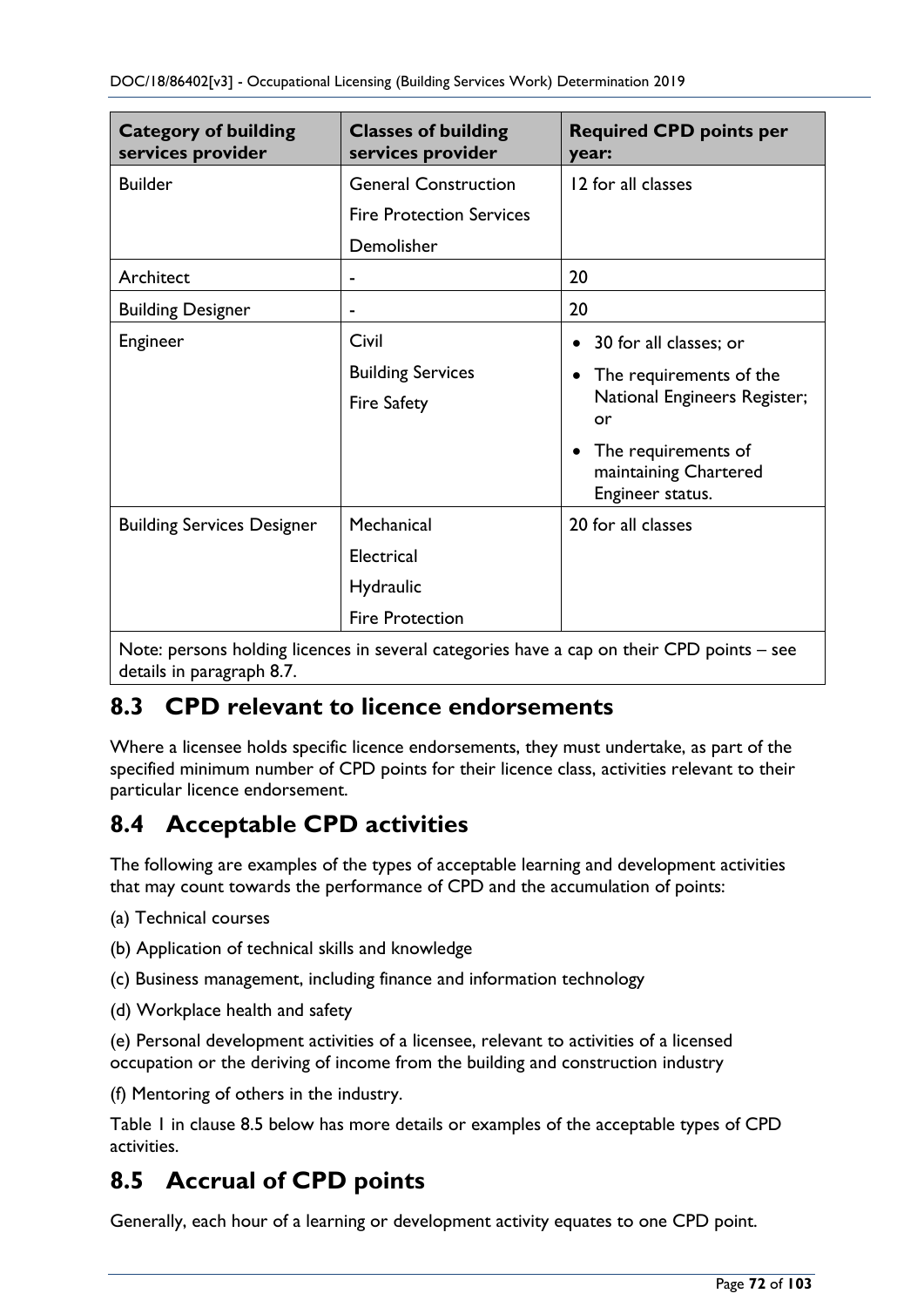There is a limit on the number of CPD points that can be accumulated per day for some types of activities. Some activities are limited to a maximum number of points that can be accumulated in a year.

For a particular activity, the Administrator, at their discretion, may allow each hourly period to be "weighted" to provide for the earning of additional CPD points during that activity period (e.g. two points per hour instead of one).

Table 1 below provides guidance on the accrual of CPD points for various types of training or development activities:

| Type of activity                                                         | <b>Points value or limits</b>                                                 | <b>Explanatory Notes</b>                                                                                                                                                                                           |  |
|--------------------------------------------------------------------------|-------------------------------------------------------------------------------|--------------------------------------------------------------------------------------------------------------------------------------------------------------------------------------------------------------------|--|
| Training or briefing delivered by<br>or on behalf of the Administrator   | I point per hour                                                              | Government sanctioned training<br>or briefings may attract double<br>points if specific learning<br>outcomes are a priority.                                                                                       |  |
| Nationally accredited training<br>delivered by an RTO                    | I point per hour (maximum 6<br>points per day)                                |                                                                                                                                                                                                                    |  |
| Reading trade or professional<br>journals                                | I point per journal (maximum of   Includes reading CBOS<br>3 points per year) | Connections magazine                                                                                                                                                                                               |  |
| Membership of an industry<br>association                                 | I point per organisation<br>(maximum of 2 points per year)                    |                                                                                                                                                                                                                    |  |
| Approved on-line courses                                                 | I point per hour                                                              | Approved by the Administrator.<br>Examples of these online courses<br>include those provided by the<br>ABCB, Pointsbuild, the<br>Australian Institute of Architects<br>and nationally accredited online<br>courses |  |
| Approved face to face training<br>provided by an industry<br>association | I point per hour (maximum 6<br>points per day)                                | Industry associations are<br>required to seek approval before<br>the delivery of the training.                                                                                                                     |  |
| Approved face to face training<br>provided by an employer                | point per hour (maximum 6<br>points per day)                                  | Employers are to seek approval<br>before the delivery of training.                                                                                                                                                 |  |
| WorkSafe Tasmania activities                                             | I point per hour (maximum 6<br>points per year)                               | Includes WorkSafe Month<br>sessions                                                                                                                                                                                |  |
| Approved trade events                                                    | Points allocated at the time of<br>approval (maximum of 3 points<br>per year) | Organisers of an event must<br>seek approval before the delivery<br>of training.                                                                                                                                   |  |
| Research to update skills                                                | I point per hour (maximum 3<br>points per year)                               | Licensee is to keep a record of<br>the issue researched, the<br>research method (e.g. websites                                                                                                                     |  |

### **TABLE 1- Continuing Professional Development**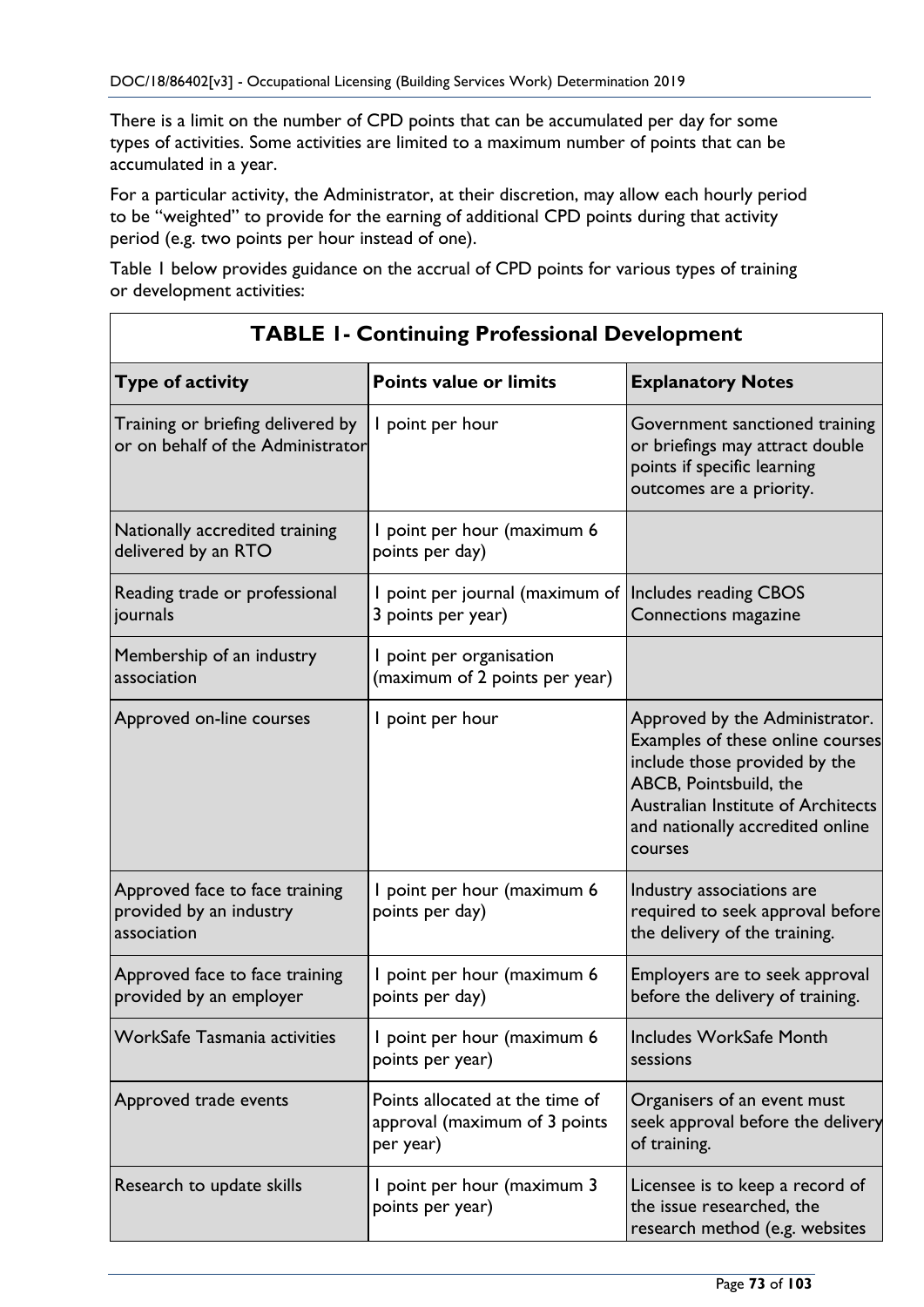| <b>TABLE 1- Continuing Professional Development</b>                                                                   |                                                    |                                                                                                         |  |
|-----------------------------------------------------------------------------------------------------------------------|----------------------------------------------------|---------------------------------------------------------------------------------------------------------|--|
| <b>Type of activity</b>                                                                                               | <b>Points value or limits</b>                      | <b>Explanatory Notes</b>                                                                                |  |
|                                                                                                                       |                                                    | visited, journals consulted, etc.)<br>and the time spent                                                |  |
| Formal membership briefings by<br>industry associations (e.g.<br>quarterly update meetings)                           | I point per hour (maximum 4<br>points per year)    |                                                                                                         |  |
| Preparing responses to<br>government legislation or policy<br>relating to building industry<br>issues                 | 2 points per hour                                  | Responding either as an<br>individual or on behalf of an<br>industry association                        |  |
| Mentoring of students, graduates,<br>trainees or other licensees                                                      | point per hour (maximum 4<br>L<br>points per year) |                                                                                                         |  |
| Acting as an industry association<br>representative on committees<br>and working groups                               | point per hour (maximum 4<br>points per year)      |                                                                                                         |  |
| Writing of publications covering<br>building industry practice or<br>issues                                           | I point per hour (maximum 4<br>points per year)    |                                                                                                         |  |
| Preparation and revision of<br>content for CPD programs or<br>learning activities offered by<br>industry associations | point per hour (maximum 4<br>points per year)      |                                                                                                         |  |
| Other approved training                                                                                               | I point per hour                                   | Providers must seek approval of<br>training before its delivery and<br>issue an attendance certificate. |  |

## **TABLE 1- Continuing Professional Development**

# **8.6 Administrator's approval of specific CPD activities and allocation of points per activity**

**8.6.1** Providers of learning or training events that are to be offered to licensees as acceptable activities, and therefore may be eligible for participants' gaining CPD points, are required to seek the Administrator's approval before their delivery.

Providers must make this request for approval via email to [CBOS.info@justice.tas.gov.au](mailto:CBOS.info@justice.tas.gov.au) providing the details of the event or training, including these details:

- a) title and subject matter
- b) outline of the training or activity
- c) primary target audience (e.g. occupational group or licensee category)
- d) method of delivery
- e) the training provider or presenter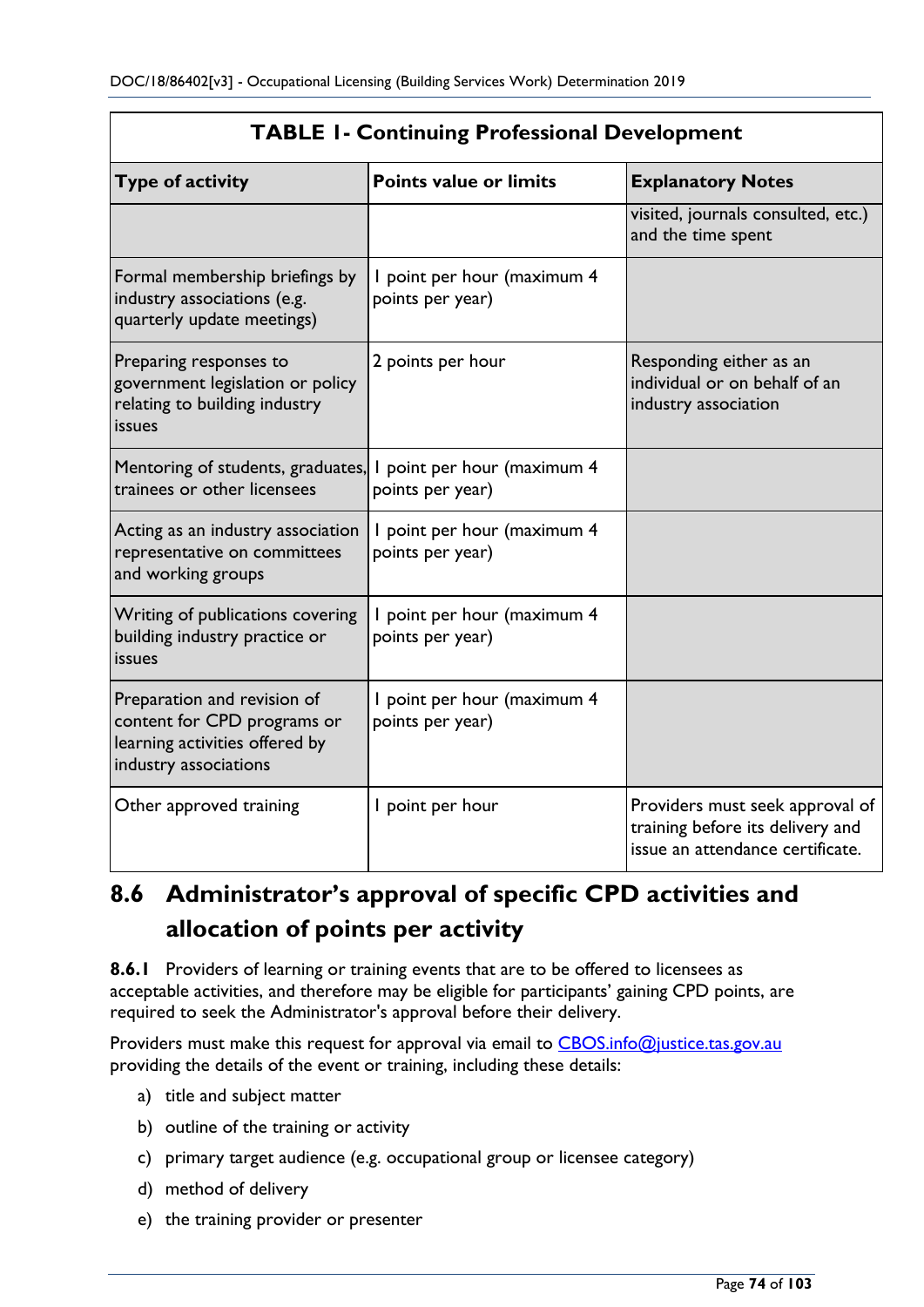- f) duration of the training or activity
- g) expected learning outcomes.

**8.6.2** Where the Administrator has approved an industry association or body to manage and deliver CPD on behalf of its members, including the approval of courses and content delivered under the agreement.

## **8.7 Approval of industry association CPD schemes**

In addition to, or as an alternative to the CPD requirements of this Determination, the Administrator may approve specific CPD schemes operated by industry associations or bodies managed and delivered on behalf of their members and associates.

Such approval may extend to the:

- Selection of and delivery of courses or training materials;
- Auditing of licensees' participation in CPD activities; and
- Reporting to the Administrator regarding activities performed under an approved scheme to comply with the Act.

## **8.8 CPD requirements for multiple licence categories**

Where a building services provider is licensed in multiple licence categories:

- CPD activities relevant to one licence category may be counted towards any other relevant category; and
- the total number of CPD points necessary to be accrued by a licensee in a year shall be capped after they attain the minimum for the category with the highest CPD points requirement;

### **Explanatory Example**

A person licensed as a builder (minimum of 12 CPD points) and as a building designer (minimum 20 CPD points) only needs to achieve a minimum of 20 CPD points per year (and not a total of 32). However, at least some of those 20 points gained should specifically be relevant to their work as a builder.

## **8.9 Record-keeping obligations of licensees**

A licensed building services provider must retain a record of proof for the CPD activities they have undertaken and: -

(a) it may be required to be produced when renewing their licence to validate and report on their CPD activities; and

(b) if requested, should be made readily available for an audit of CPD activities.

Professional institutes, associations or industry bodies may, with the written approval of the Administrator, undertake to collate CPD points and maintain a record of CPD activities on behalf of their members.

## **8.10 Record-keeping obligations of employers of licensees**

The employer of a licensed building services provider must maintain a register of all employees that undertake continuing professional development. That includes recording of CPD points gained by those employees. This register can be subject to audit by the Administrator and must be made available when requested.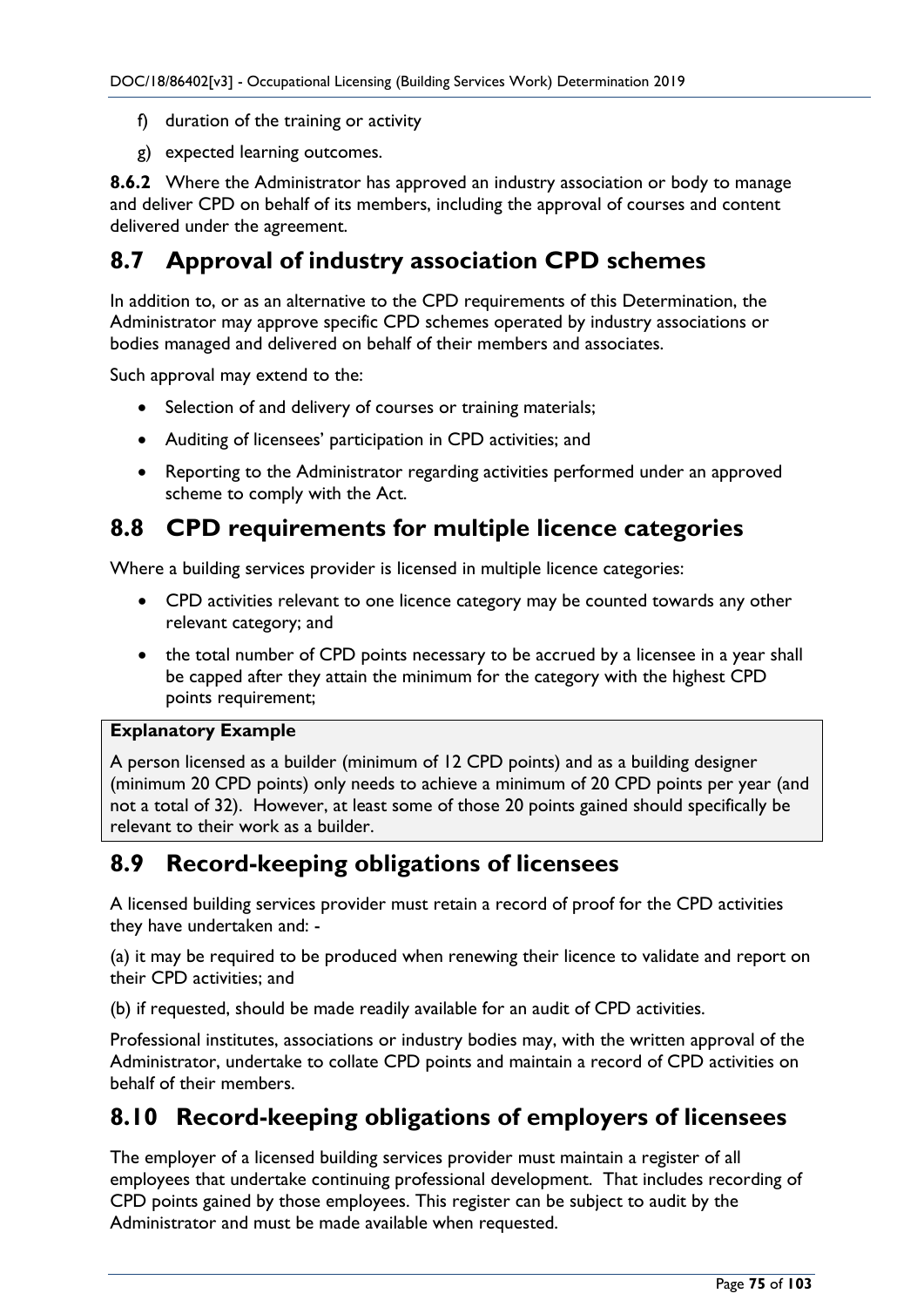The register should also be made available to licensed employees to assist them in completing the CPD certification component as part of their licence renewal.

## **8.11 CPD administration generally**

The Administrator may:

- recognise existing CPD requirements of industry associations (inclusive of professional institutes, associations or bodies) as meeting the requirements of the Act for CPD, and they may be applied instead of the general CPD provisions of this **Determination**
- develop CPD Models for categories of licensed building services providers
- develop a register of approved CPD training activities, or the providers of such activities, and publish that information
- if specific learning outcomes are a priority, require particular categories of licensed building services providers to undertake prescribed CPD activities, that may also be in addition to the minimum requirements for the attainment of points in a period
- require licensees found guilty of disciplinary matters to undertake particular CPD activities or to attain additional CPD points in a specified period as a condition on their licence.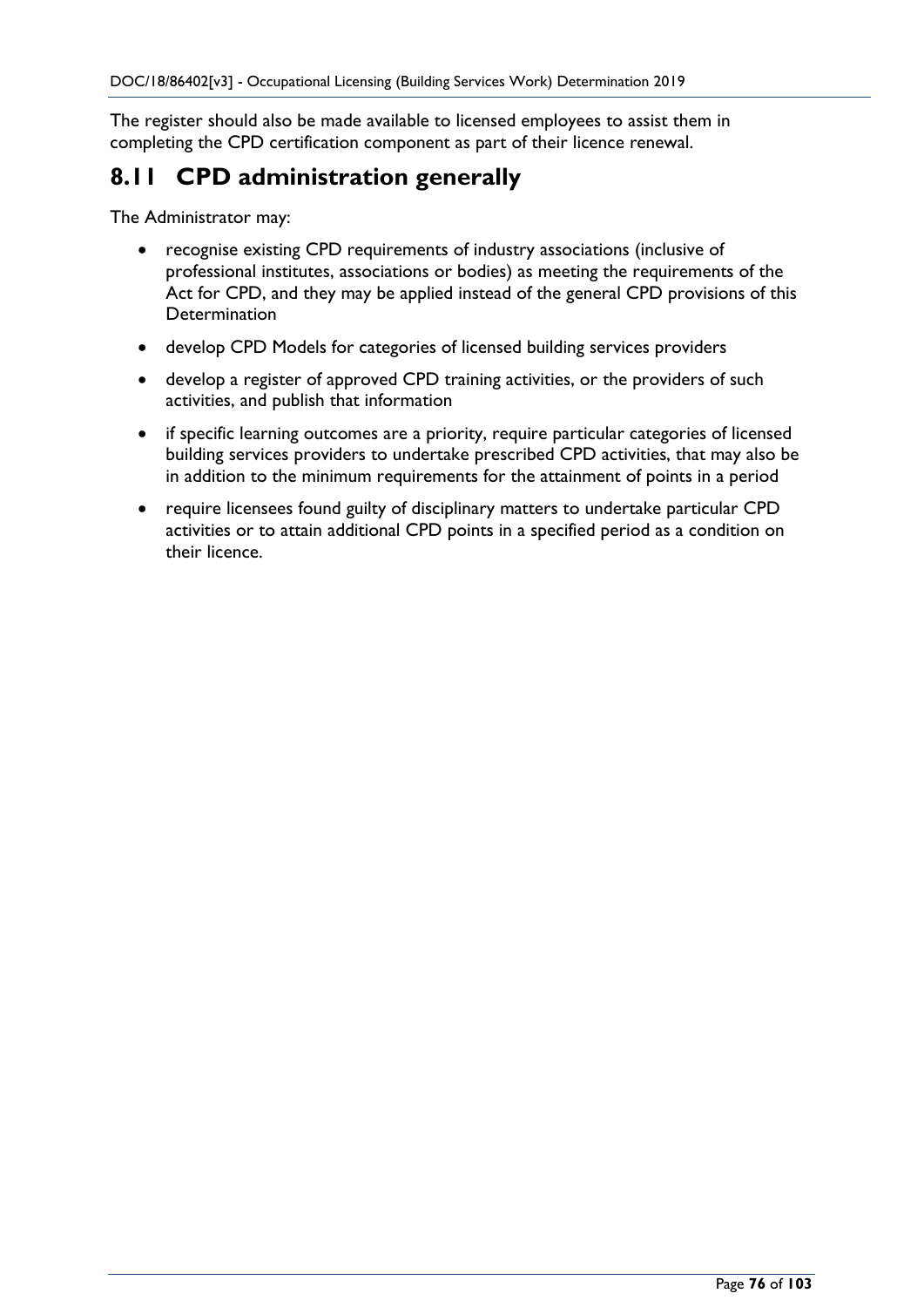# **Part 9: Required Insurance for Licensed Building Services Providers**

Note: Insurance of owner-builders is contained in Part 6 of this Determination.

## **9.1 Insurance requirements – type and amount for building services providers**

### **9.1.1 Interpretation**

In this Part of the Determination:

"Company, firm or authority" includes a

- company
- partnership
- municipal council, or other statutory authority or body
- an agency or department of the Crown:
	- $\circ$  that is associated with, or employs, a person who has been granted a building services provider licence under s.37B of the Act; or
- an organisation that has been granted an entity licensed as a building services provider under s.37C of the Act.

### **9.1.2 Requirement to be covered by insurance**

- (i) To comply with section 27 of the Act, a licensed building services provider must be covered by a policy of insurance of the kind and in the amounts specified in the Table in this clause of the Determination and also comply with Parts A-C of Part 9 of this Determination.
- (ii) To comply with section 27 of the Act, a licensed building services provider is covered by the required insurance if they:
	- (a) hold the required insurance; or
	- (b) the prescribed work carried out by or on the licensee's behalf is covered by the required insurance.

Under section 27 of the Act:

- Licensed building services providers in the categories in Column 1 of the Table below are required to be covered by insurance; and
- Specified in Column 2 of the Table is the type of insurance by which those licensees are required to be covered: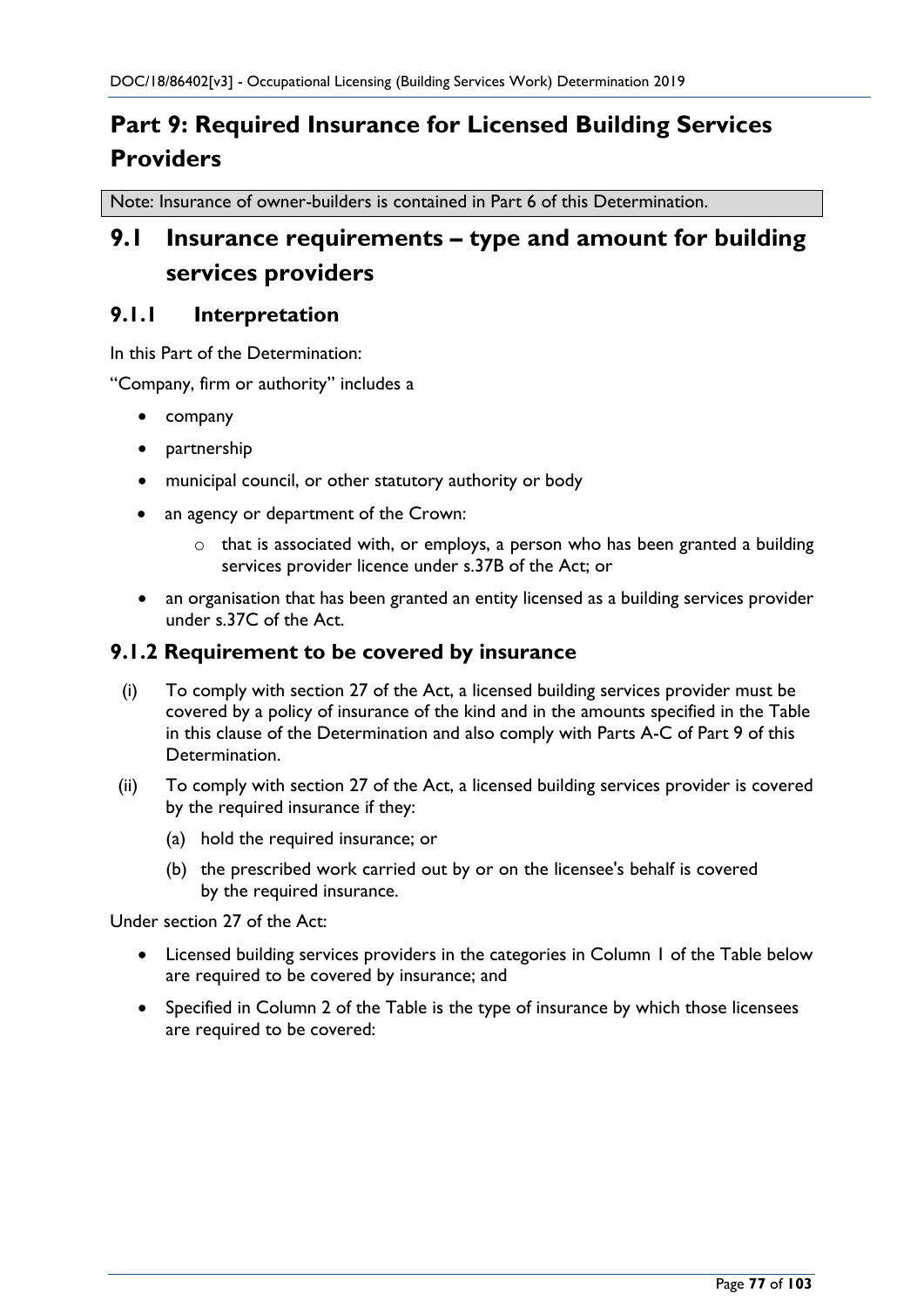| <b>Table of required insurance</b>                        |                                                                          |  |  |
|-----------------------------------------------------------|--------------------------------------------------------------------------|--|--|
| Column I                                                  | Column <sub>2</sub>                                                      |  |  |
| <b>Category or class of building</b><br>services provider | Type of required insurance                                               |  |  |
| <b>Architect</b>                                          | Professional Indemnity in Part A                                         |  |  |
| <b>Building Surveyor</b>                                  | Professional Indemnity in Part A                                         |  |  |
| <b>Engineer</b>                                           | <b>Professional Indemnity in Part A</b>                                  |  |  |
| <b>Permit Authority</b>                                   | Professional Indemnity in Part A                                         |  |  |
| <b>Planning Consultant</b>                                | Professional Indemnity in Part A                                         |  |  |
| <b>Building Designer</b>                                  | Professional Indemnity in Part A;                                        |  |  |
|                                                           | or only <sup>(1)</sup> Contract Works as specified in<br>Part C          |  |  |
| <b>Building Services Designer</b>                         | Professional Indemnity in Part A                                         |  |  |
| <b>Builder (General construction)</b>                     | <b>Contract Works in Part C and Public</b><br><b>Liability in Part B</b> |  |  |
| <b>Builder Fire Protection Services</b>                   | <b>Contract Works in Part C and Public</b><br><b>Liability in Part B</b> |  |  |
| <b>Builder - Demolisher</b>                               | <b>Public Liability in Part B</b>                                        |  |  |

**(1)** A Building Designer (Restricted, Limited or Domestic) whose licence is limited to designs for works which are to be built by that person as a licensed Builder (Low Rise, Medium Rise or Open) is not required to have Professional Indemnity Insurance.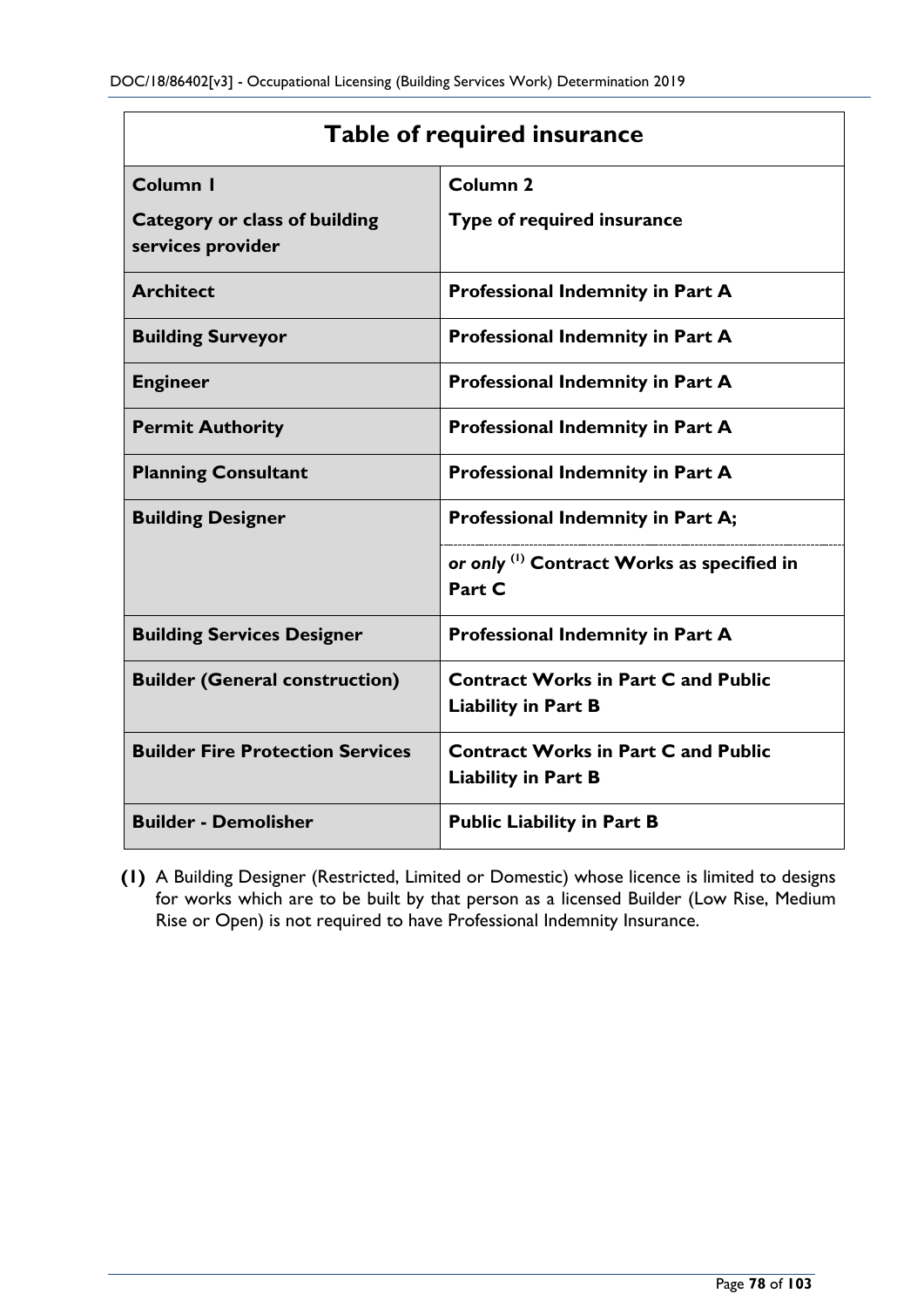## **Part A – Professional Indemnity Insurance**

## **A.1 Liability to be covered**

- A.1.1 The policy shall indemnify the licensed building services provider against legal liability resulting from any claim or claims first made against the building services provider during the period of insurance and first notified to the insurer during such a period and arising out of any act, error or omission on the part of the building services provider in the conduct of the licensed building services provider's business as a building services provider, or concerning a company, firm or authority conducting the business of a building services provider of which the licensed building services provider is a director, partner or employee.
- A.1.2 The policy is required to provide indemnity against legal liability in respect of claims for damages or compensation made against the building services provider from misleading or deceptive conduct or conduct which is likely to mislead or deceive under sections 18, 29, 60 and 61 of Schedule 2 of the Competition and Consumer Act 2010 (Commonwealth) but excluding any claims arising from dishonest, fraudulent, malicious or criminal conduct.

## **A.2 Amount and Period of Insurance**

A.2.1 The policy can specify a limit for any one claim and in the aggregate for any one period of insurance for building services providers licensed in the categories in the table below of not less than the amount listed:

| <b>Category or class of licensed Building Services</b> | Minimum amount |
|--------------------------------------------------------|----------------|
| provider                                               | of cover       |
| Architect                                              | \$1 million    |
| <b>Building Surveyor - Open</b>                        | \$1 million    |
| <b>Building Surveyor - Limited</b>                     | \$1 million    |
| Engineer (Civil, Building Services, Fire Safety)       | \$1 million    |
| <b>Permit Authority</b>                                | \$1 million    |
| <b>Planning Consultant</b>                             | \$1 million    |
| <b>Building Designer - Restricted</b>                  | \$1 million    |
| <b>Building Designer - Limited</b>                     | \$750,000      |
| <b>Building Designer - Domestic</b>                    | \$500,000      |
| <b>Building Services Designer - Restricted</b>         | \$1 million    |
| <b>Building Services Designer - Limited</b>            | \$750,000      |
| <b>Building Services Designer - Domestic</b>           | \$500,000      |

A.2.2 If a licensed building services provider in one of the categories listed in A.2.1 is an individual person employed or appointed by a company, firm or authority, they shall be deemed to comply with this Determination, to the extent that their work is carried out under such employment or appointment, if the company, firm or authority's professional indemnity policy specifically extends to that category of building services provider.

## **A.3 Mandatory Provisions**

A.3.1 The policy may name the insured, either the licensed building services provider or the company, firm or authority of which the licensed building services provider is a director, partner or employee, or the nominated person of a licensed entity.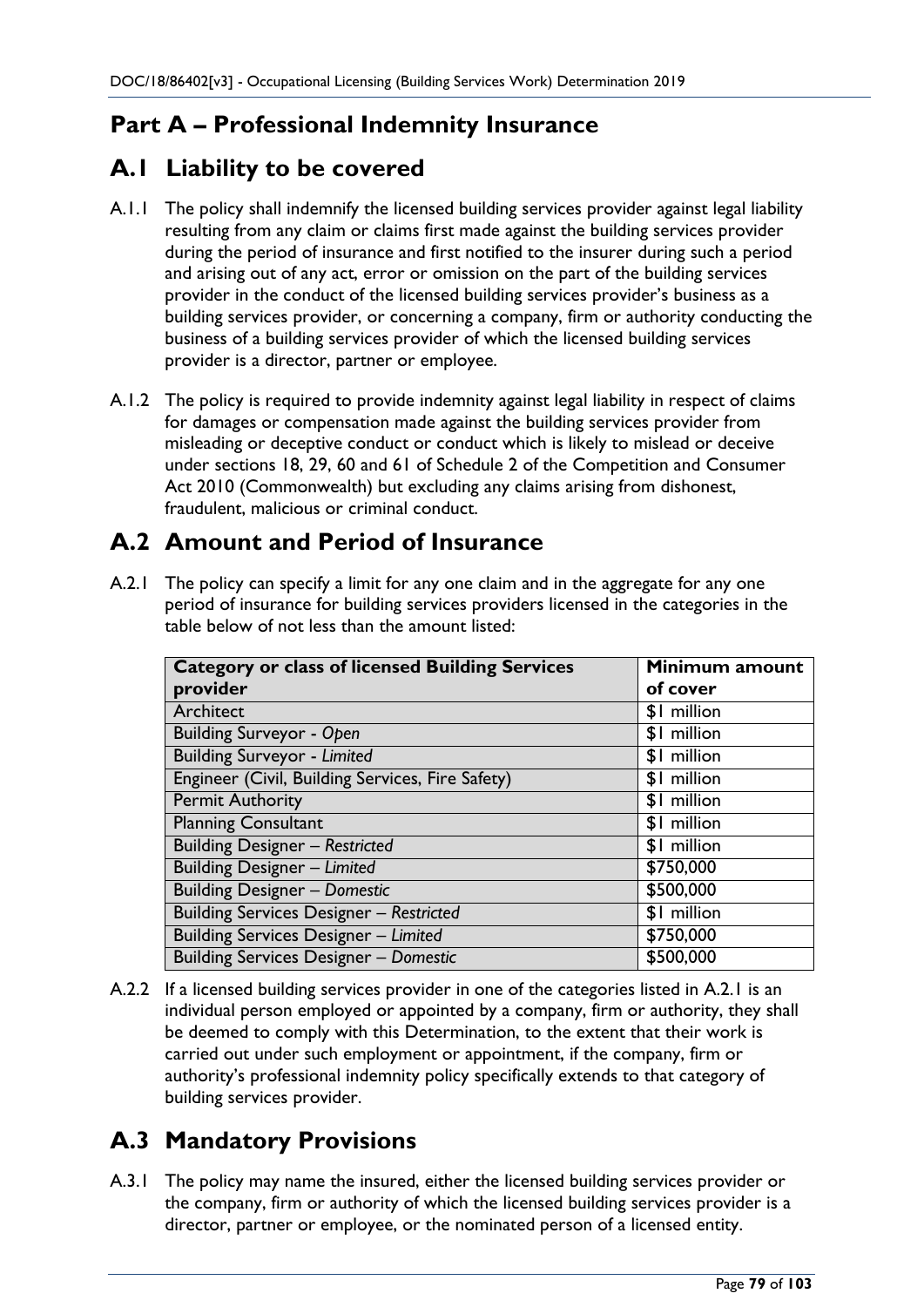If the insured is a company, firm or authority, the policy must provide indemnity to:

- (a) persons who are at the commencement of or become during the period of insurance, directors, partners or employees of the company, firm or authority and are building services providers in categories to which Part A applies.
- (b) persons who are former directors, partners or employees of the company, firm or authority and who are or have been building services providers in categories to which Part A applies, in respect of acts, errors or omissions committed or allegedly committed whilst they were directors, partners or employees of the company, firm or authority.
- A.3.2 The policy is required to contain at least one automatic reinstatement extension.

## **A.4 Standard Exclusions**

A.4.1 Nothing in this Determination prevents an approved professional indemnity policy from containing exceptions and exclusions (not inconsistent with this Determination) of a kind that, following standard practice, are generally included in policies of the same kind.

## **A.5 Allowable Limitations**

A.5.1 The policy can impose a limitation on claims under section 327 of the *Building Act 2016*, which provides that a building action cannot be brought after ten years starting on the date on which the cause of the action first accrues.

## **A.6 Other Matters**

- A.6.1 The policy is required to be compatible with section 27 of the *Occupational Licensing Act 2005* and sections 20, 48, 49 and 51 of the *Insurance Contracts Act 1984* (Cth).
- A.6.2 The requirements of this Part of this Determination shall not apply to a building services provider who is covered by a policy that was current before the date upon which this Determination takes effect, which substantially complies with Part A2 of this Part of the Determination.
- A.6.3 To comply with this Part of the Determination, it is not necessary that the insurance is provided by one policy only or that the insurance be provided by one insurer only, provided that this Determination is complied with.
- A.6.4 The policy may provide a greater insurance cover than that required by this Determination.
- A.6.5 The indemnification of officers and servants of the State of Tasmania provided under the *State Service Act 2000* in the Employment Direction No. 16 titled "Policy and Guidelines for the Grant of Indemnities and Legal Assistance to Public Officers of the State of Tasmania" dated 1 January 2016, satisfies the requirements of this Part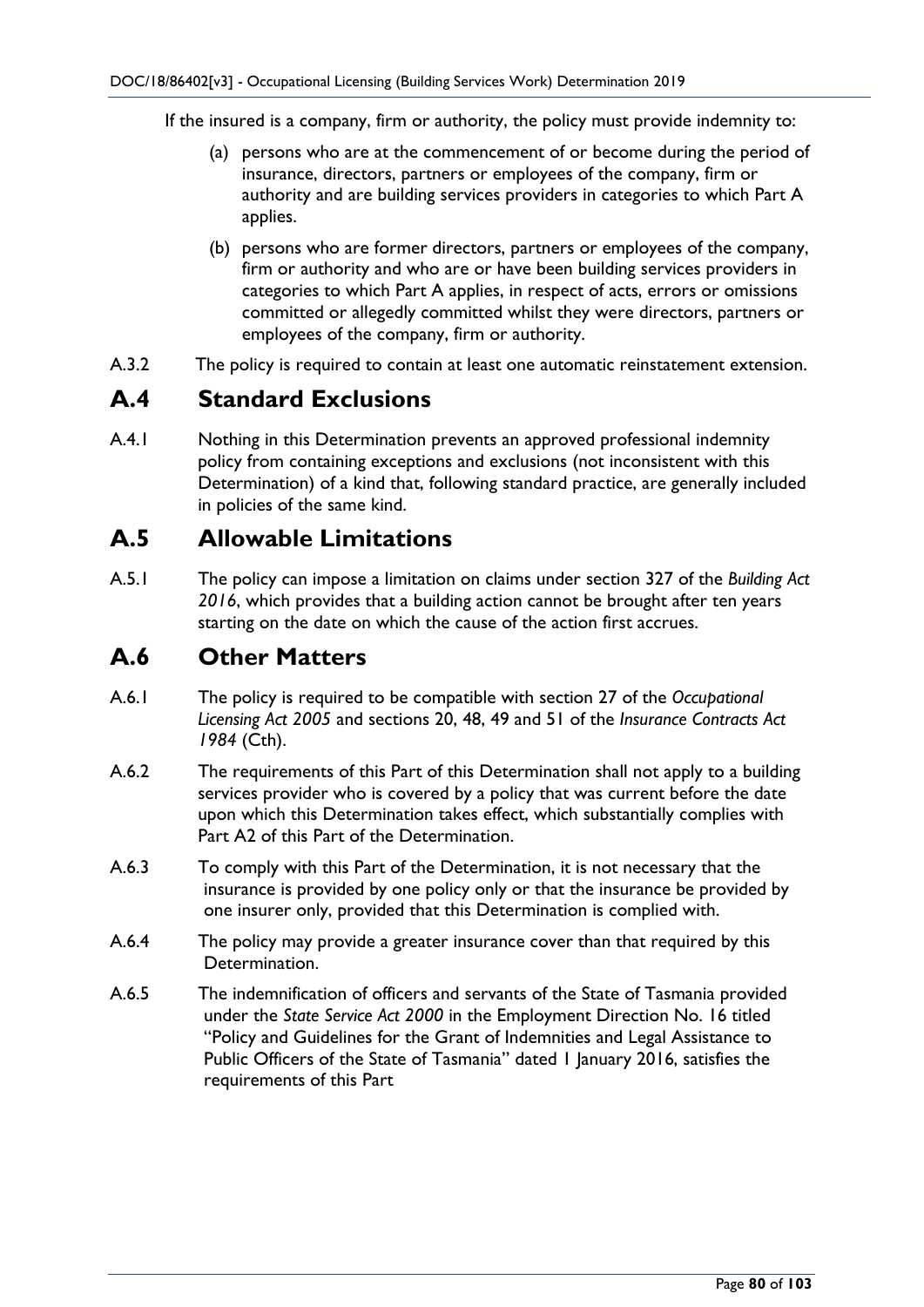## **Part B - Public Liability Insurance**

## **B.1 Liability to be Covered**

- B.1.1 The policy is required to provide indemnity in respect of all claims which the building services provider becomes legally liable to pay compensation (excluding punitive or exemplary damages) in respect of personal injury or property damage caused by an occurrence in connection with the building services provider's business, or as a building services provider of company, firm or authority of which the licensee is a director, partner or employee, or who is the nominated person of a licensed entity.
- B.1.2 The policy is to include construction liability cover for damage to existing property where the building services provider has physical or legal control.

## **B.2 Amount and Period of Insurance**

- B.2.1 The policy can limit indemnity for any one claim during any one period of insurance to not less than \$5 million.
- B.2.2 The policy shall include, in addition to the limit of indemnity, payment of the costs and expenses incurred by the insured with the consent of the insurer in defending or settling any claim and in respect of any one claim the policy may limit this to 20% of the limit of indemnity.

## **B.3 Mandatory Provisions**

- B.3.1 The policy may name as the insured, either the building services provider or the company, firm or authority of which the building services provider is a director, partner or employee; provided that where the insured is a company, firm or authority, or who is the nominated person of a licensed entity the policy must provide indemnity to:
	- (a) persons who are, at the commencement or who become during the period of insurance, directors, partners or employees of the company, firm or authority and are licensed building services providers in categories to which Part B applies;
	- (b) persons who are former directors, partners or employees of the company, firm or authority and who are or have been building services providers in categories to which Part B applies, in respect of acts, errors or omissions committed or allegedly committed whilst they were directors, partners or employees of the company, firm or authority.

## **B.4 Standard Exclusions**

B.4.1 Nothing in this Determination prevents an approved public liability policy from containing exceptions and exclusions (not inconsistent with this Determination) of a kind that, in accordance with standard practice, are generally included in policies of the same kind; provided always that the policy shall not contain any terms which exclude cover because of claims in respect of personal injury or property damage has arisen directly or indirectly from or having been caused by or in connection with the erection, demolition, alteration of and/or addition to buildings by or on behalf of the insured, or any vibration, or any removal or weakening of support caused thereby.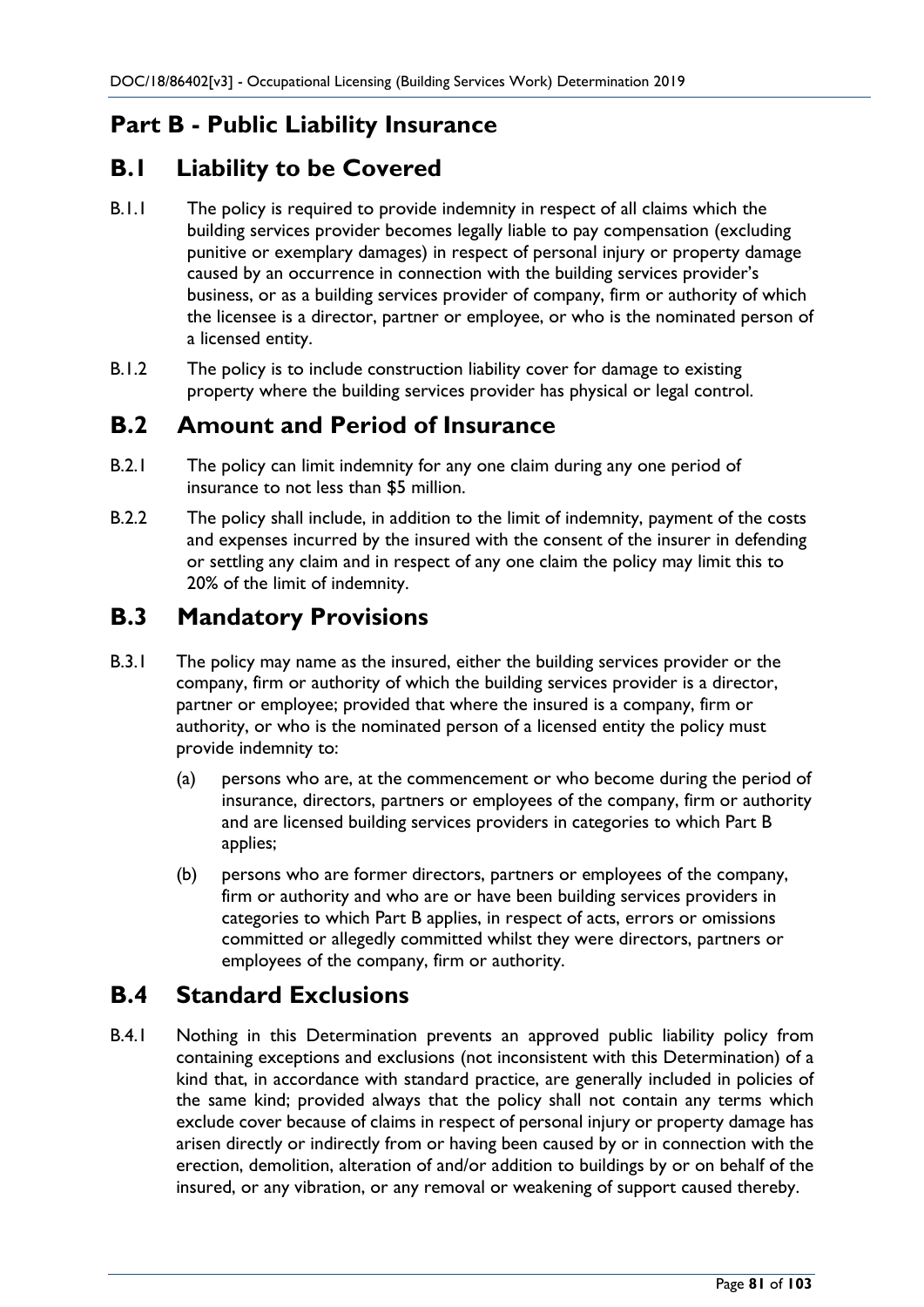## **B.5 Other Matters**

- B.5.1 This Determination shall not apply to a building services provider covered by a public liability insurance policy that was current before the date upon which this Determination takes effect, which substantially complies with Parts B.1 and B.2 of this Determination.
- B.5.2 To comply with this Determination, it is not necessary that the insurance is provided by one policy only or that the insurance be provided by one insurer only, provided that this Determination is complied with.
- B.5.3 The policy may provide a greater insurance cover than that required by this Determination.
- B.5.4 The indemnification of officers and servants of the State of Tasmania provided under the *State Service Act 2000* in the Employment Direction No.16 titled "Policy and Guidelines for the Grant of Indemnities and Legal Assistance to Public Officers of the State of Tasmania" dated 1 January 2016, satisfies the requirements of this Part.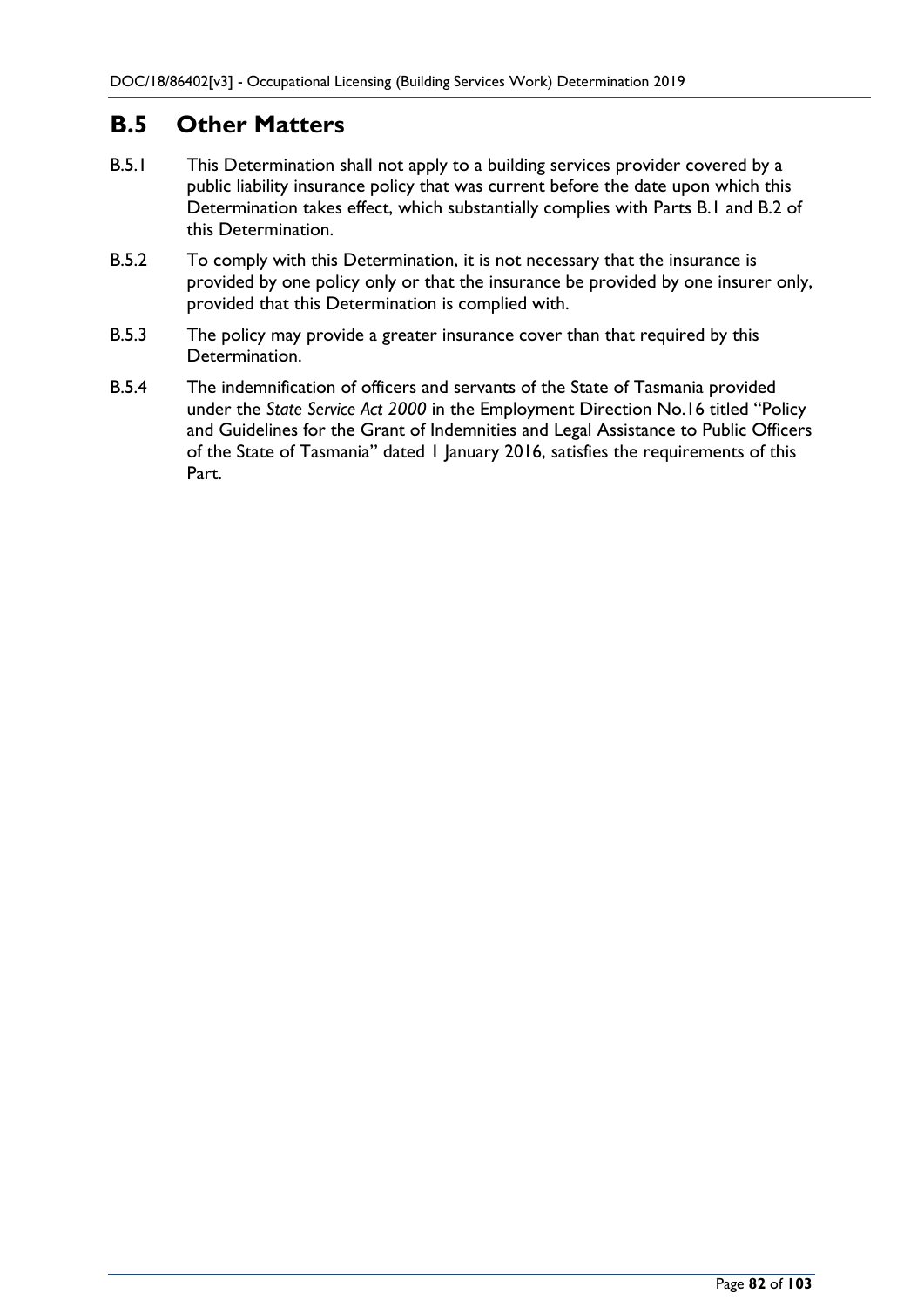## **Part C – Contract Works Insurance**

## **C.1 Interpretation**

In this Part of the Determination:

### **"Construction Period"**

The Policy will indemnify the Persons Insured against unforeseen physical loss or damage to the Contract Works during the Construction Period.

**"Contract Works"** shall mean works of engineering construction or mechanical installation or erection, including formwork, falsework, temporary works, temporary buildings, scaffolding, hoardings, principally supplied or free-issue materials, materials for incorporation in the works, and additions and alterations to or refurbishment of pre-existing buildings and structures.

**"Contract Works Insurance"** includes insurance policies of a type that comply with this Determination, including those policies commonly known as Construction Insurance.

### **"Maintenance Period"**

A period specified in the insured Contract commencing at the expiry of the Construction Period. Where the construction contract conditions require a Maintenance Period, the Persons Insured will be indemnified against unforeseen physical loss of or damage to the Contract Works from any cause, not otherwise excluded, and which:

- (a) manifests itself during the Maintenance Period and
- (b) originates from:
	- (i) a cause (unless excluded) occurring and arising out of the Contract Works carried out by the Persons Insured during the Construction period and at the Contract Site; or
	- (ii) an act or omission of any of the Persons Insured during operations carried out by such Persons Insured in complying with the requirements of a defects policy or maintenance provisions of the contract.

### **"Persons Insured"** shall mean:

- the principal, and
- the head contractor or principal contractor, and
- the licensed building services provider, and
- any director, partner, officer or employee of any of the Persons Insured, but only for liability incurred by them while acting within the scope of their duties in such capacity, and
- subcontractors of Persons Insured (excluding professional consultants) being a legal entity with whom the Persons Insured have entered into a sub-contract or subagreement for any part of the Contract Works, but only to the extent required for such sub-contract or sub-agreement.

#### **"Sum Insured"**

The policy of contract works will insure, as a minimum, the value of the works with allowance for removal of debris and professional fees as described in clause C.2.2 of this Part.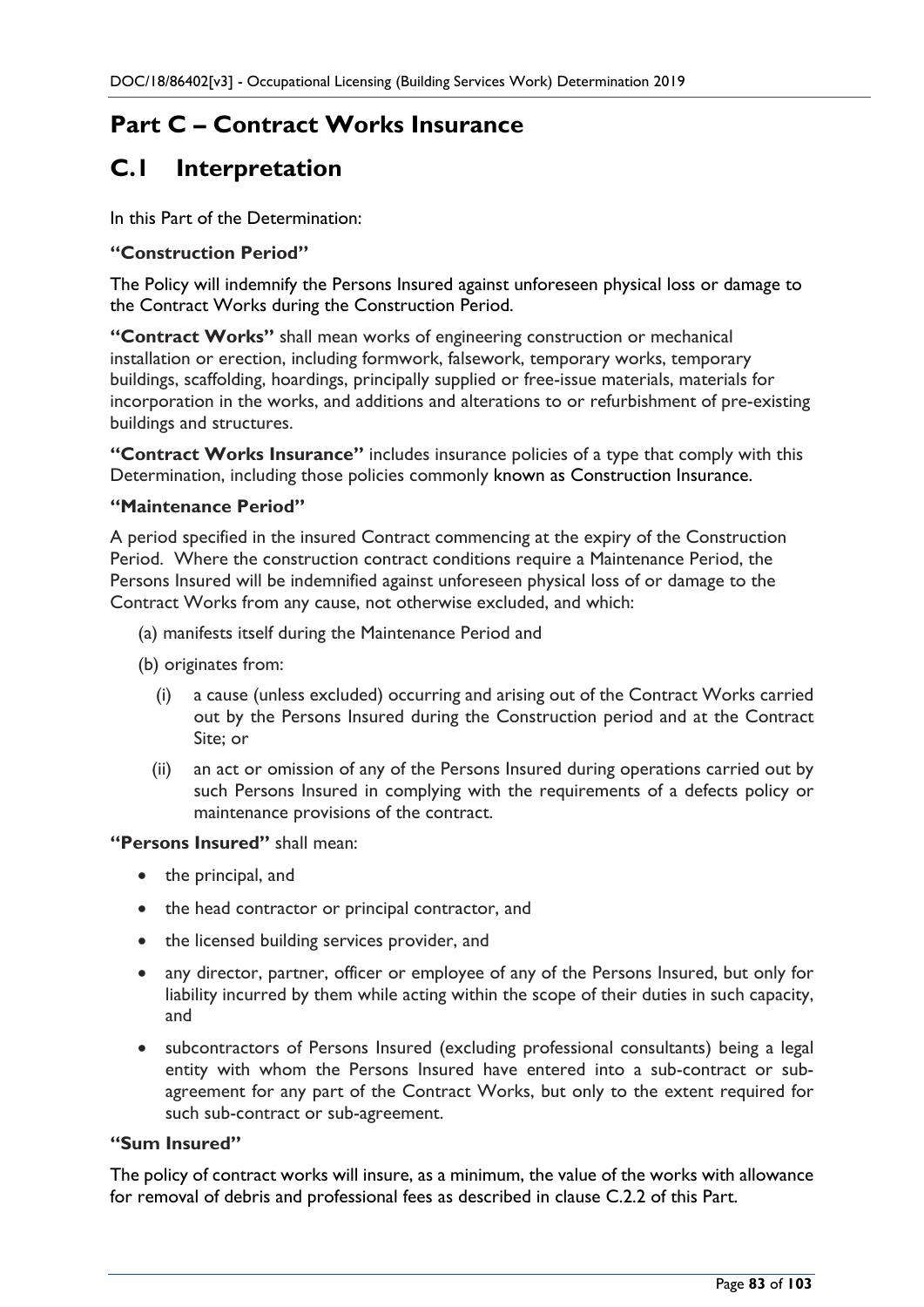## **C.2 Liability to be covered**

- C.2.1 The policy of Contract Works will indemnify the Insured against unforeseen physical loss of or damage to any Contract Works insured under a policy, from any cause (unless of a type excluded), occurring during the period of insurance at the Contract Site (or elsewhere including transit, if permitted by the individual policy) during the Construction Period, and any Maintenance Period.
- C.2.2 Following loss or damage indemnifiable under C.2, the policy shall provide for costs and expenses necessarily incurred for:
	- (a) Demolition of damaged Contract Works and removal of debris;
	- (b) Professional fees necessarily incurred by the Persons Insured in the reinstatement of the Contract Works.

## **C.3 Standard Exclusions**

- C.3.1 Nothing in this Determination prevents a Contract Works Insurance policy from containing exceptions and exclusions (not inconsistent with this Determination) of a kind that, following standard practice, are generally included in Contract Works Insurance policies.
- C.3.2 The policy can exclude:
	- (a) the cost of making good fair wear and tear or gradual deterioration but shall not exclude the loss or damage resulting from;
	- (b) the cost of making good faulty design, workmanship and materials but shall not exclude the loss or damage resulting from;
	- (c) consequential loss of any kind, but shall not exclude loss of or damage to the works;
	- (d) damages for delay in completing or for the failure to complete the works;
	- (e) loss or damage resulting from ionising radiations or contamination by radioactivity from any nuclear fuel or any nuclear waste from the combustion of nuclear fuel resulting from any cause;
	- (f) loss or damage resulting from war, invasion, an act of foreign enemies, hostilities (whether war be declared or not), civil war, rebellion, revolution, insurrection or military or usurped power, martial law or confiscation by order of any Government or public authority.

## **C.4 Other Matters**

- C.4.1 The policy is required to be compatible with section 27 of the *Occupational Licensing Act 2005* and sections 20, 48, 49 and 51 of the Insurance Contracts Act 1984 (Cth).
- C.4.2 The indemnification of officers and servants of the State of Tasmania provided under the *State Service Act 2000* in the Employment Direction No. 16 titled "Policy and Guidelines for the Grant of Indemnities and Legal Assistance to Public Officers of the State of Tasmania" dated 1 January 2016, satisfies the requirements of this Part.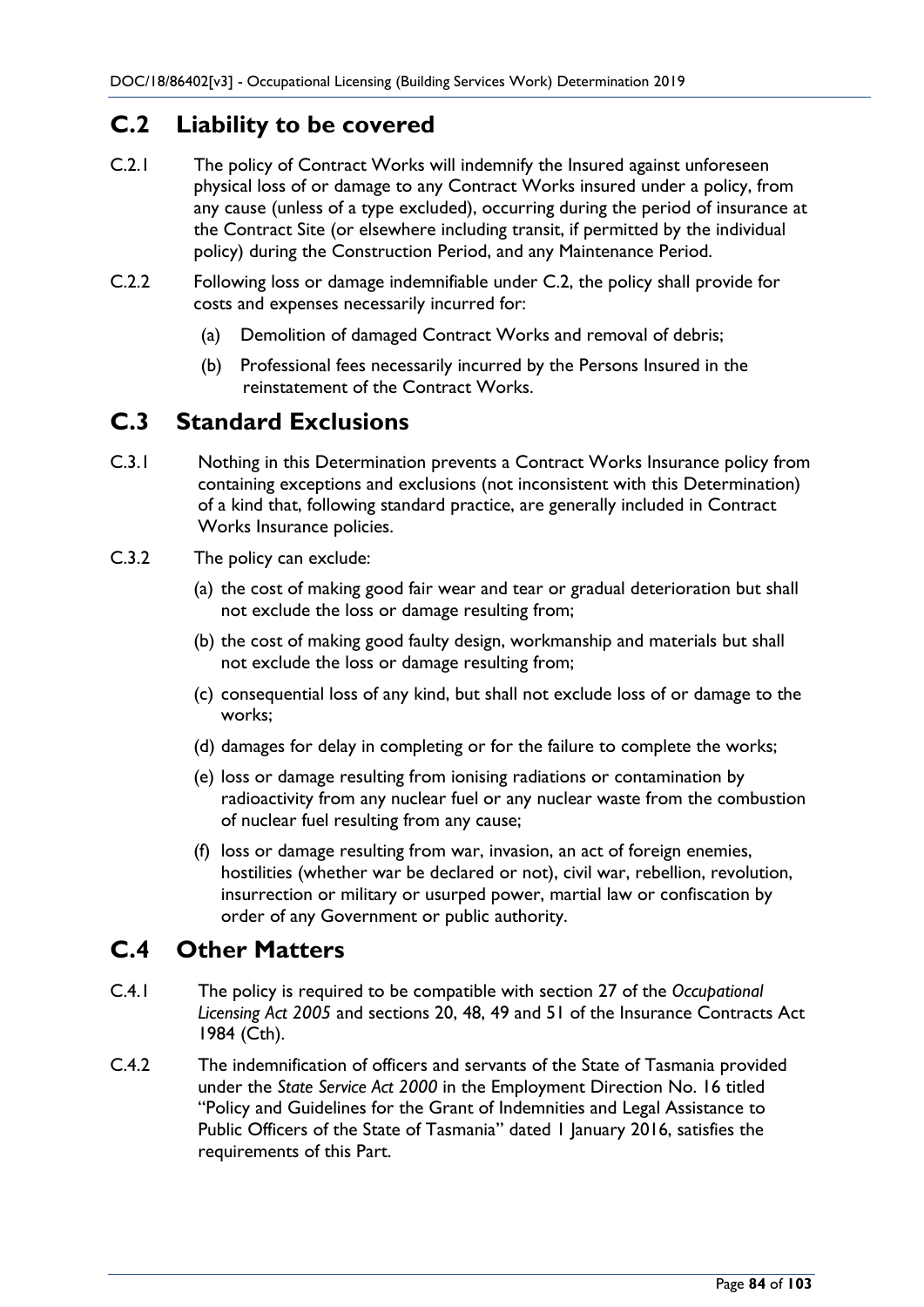# **Part: 10 -Building Services Providers (Fit and Proper Conduct) Code of Practice 2019**

## **Code of Practice title**

Occupational Licensing (Building Services Providers Fit and Proper Conduct) Code of Practice 2019.

## **Description**

This Code is established under s.53 of the Act. It establishes matters relevant to a decision by the Administrator whether:

- an applicant for a licence to be determined under sections 37B or 43 of the Act; or
- an existing holder of a licence

is a fit and proper person to be licensed or to continue to be licensed.

## **Interpretation in this Code**

"Act" means the *Occupational Licensing Act 2005*

"Administrator" means the person appointed under section 6 of the Act as the Administrator of Occupational Licensing

"Code" means this Code of Practice

"fit and proper" has the same meaning as given by section 3 of the Act

"harassment" means conduct that:

a. could reasonably be expected to cause another person to be apprehensive or fearful, or

b. tends to harass, embarrass or intimidate

"improper conduct" has the meaning as given by section 90(3) of the Act

"licence holder" has the same meaning as given by section 89 of the Act

"offence" means a simple offence or a crime committed in Tasmania or elsewhere

"person" has the same meaning as given by the *Acts Interpretation Act 1931*

"prescribed work" has the same meaning as given by section 3 of the Act

"relevant matters" means the matters as set out in Section 3 of this Code

## **Section 1: Application of Code of Practice**

1.1 This Code applies to all licensed building services providers.

1.2 If an applicant or a licensee is:

- a company, this Code applies to the company and each director of the company; or
- a partner in a partnership, this Code applies to each partner.

## **Section 2: Scope of this Code of Practice**

A key requirement of the Act is good conduct by all licensees. That extends to persons who have applied for a new licence to perform prescribed work.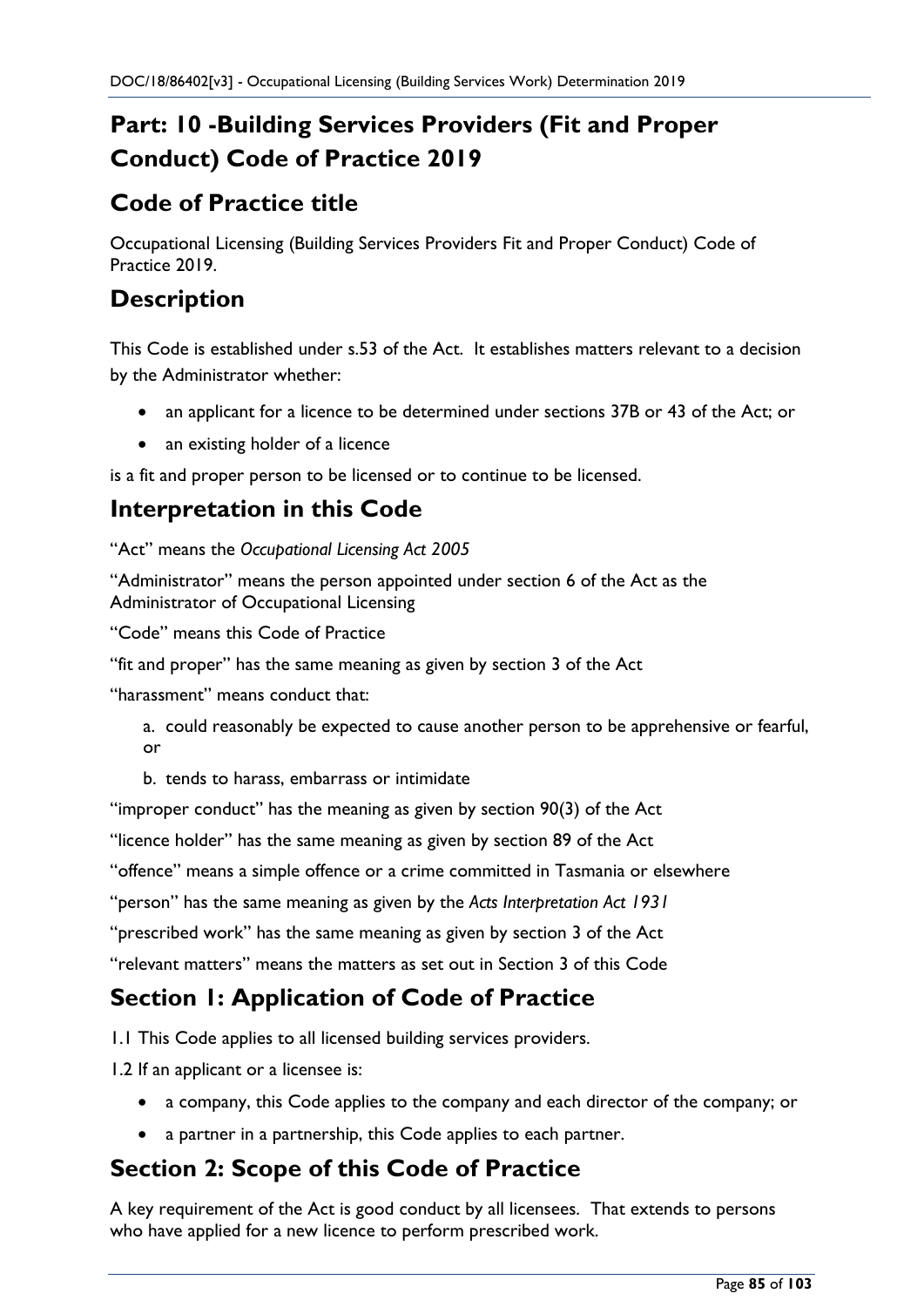- To be granted a licence and retain it, all applicants or licensees must provide evidence that they are a fit and proper person and agree to remain so at all times.
- Those who direct or manage an organisation that holds a licence under the Act, including company directors, must also be fit and proper persons.

To grant an application to be licensed or to renew a licence, the Administrator must be satisfied that a person is fit and proper to perform prescribed work regarding all relevant matters. Section 3 of this Code provides details of "relevant matters" about conduct that the administrator may consider when conducting a "fit and proper" test.

# **Section 3: Matters relevant to consideration of a "fit and proper" test**

Before granting an application, the Administrator will consider all relevant matters (including, but not limited to the following) in deciding whether a person is fit and proper:

- the person has been guilty of improper conduct under section 90 of the Act
- the person has, at any time, been convicted of, or charged with, an offence against the Act or a law elsewhere which relates to (either wholly or partially) the performance of prescribed work
- whether the required insurance covers the person
- any adverse matter disclosed by the person, for example, having been convicted or found guilty of an offence involving fraud or dishonesty
- any licence, approval, certificate or other authorisation to perform prescribed work (e.g. an occupational licence as a practitioner, contractor or a building services provider) that was revoked or cancelled for any reason other than a failure to renew
- whether the person is or has been an insolvent under administration or a company under administration as defined in the Corporations Act 2001 (Cth)
- whether the person has been disqualified from managing a corporation
- whether the person has provided any false and misleading information in support of an application for a licence under the Act
- any history of the person of contraventions of the Act, or the *Building Act 2016* including regulations made under those Acts, or of the repealed Building Act 2000 and the superseded Building Practitioner Accreditation Scheme 2008 that was made according to that Act
- any convictions or findings of guilt disclosed in the person's police check
- any physical or mental infirmity that may adversely affect the person's ability to practise
- the person is or has been at any time, subject to disciplinary proceedings under the Act or a law elsewhere relating to, either wholly or partially, the performance of prescribed work
- the person has been refused a licence under the Act or a law elsewhere relating to, either wholly or partially, the performance of prescribed work
- the person has engaged in conduct that indicates:
	- o disregard for the proper performance of prescribed work;
	- o fraud or deception in connection with: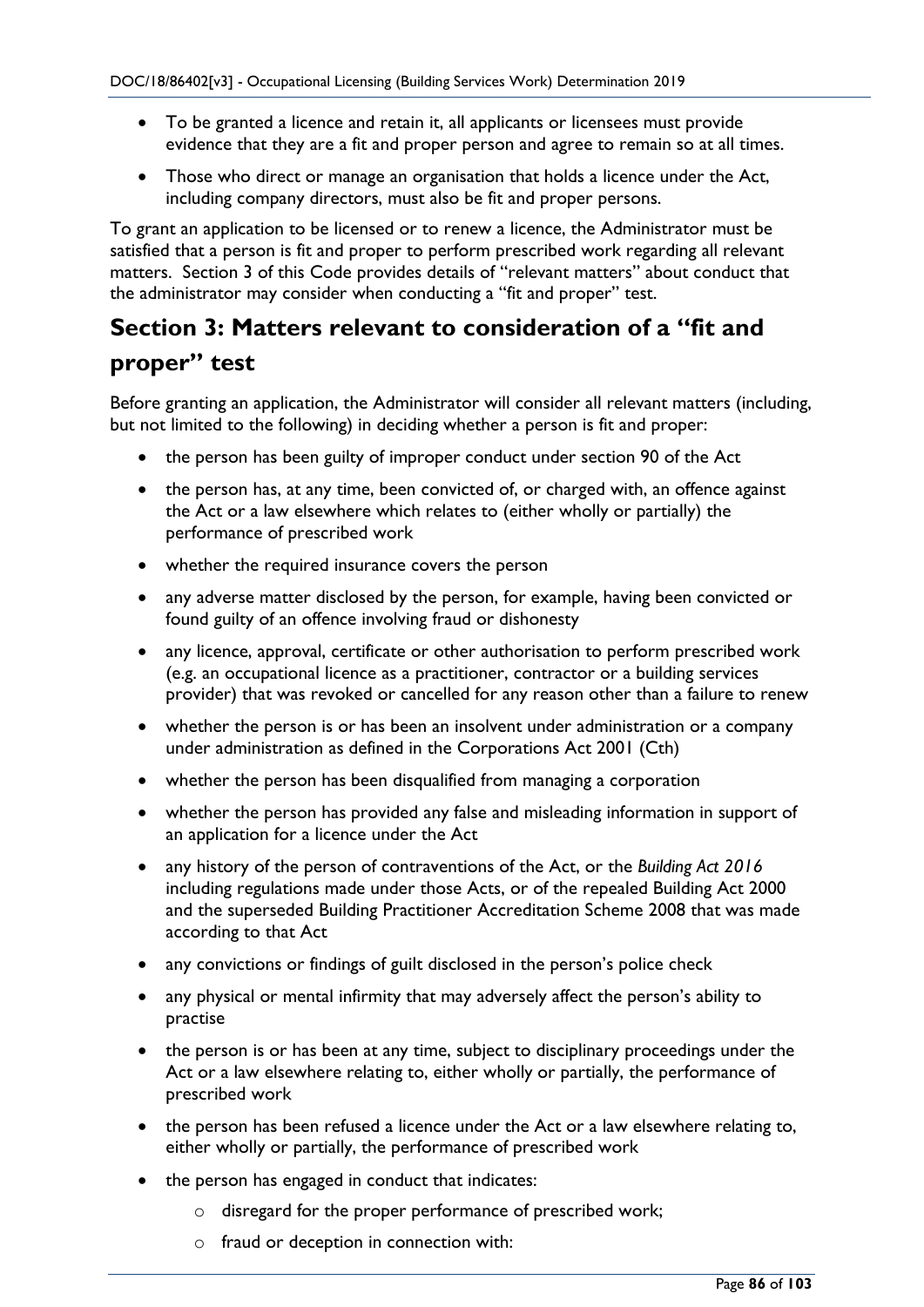- contracts related to the performance of prescribed work; or
- the performance of prescribed work;
- $\circ$  overcharging of a deliberate or persistent nature in connection with contracts related to the performance of prescribed work;
- o harassment in connection with contracts related to the performance of prescribed work;
- the person has applied the skills, knowledge or experience of a practitioner licensed under the Act or a law elsewhere during the commission of an offence
- the person as a contractor or practitioner has, or has attempted to, transfer, lease, assign or grant the benefit of the use of their licence (either wholly or in part) to another
- the person without reasonable excuse fails to assist the Administrator in advancing:
	- o compliance with the Act; or
	- o investigations into suspected non-compliance with the Act
- the person has failed to disclose an adverse matter described above that later becomes known to the Administrator.

## **Section 4. Administrator to determine if "relevant matters" relate to an applicant**

- 4.1 In determining whether the person is a fit and proper person to be licensed, the Administrator considers all the circumstances relating to a relevant matter, including (but not limited to):
	- whether the conduct is relevant to their fitness to practise
	- the attitude of the person concerning the relevant conduct identified
	- any further instances involving the same or similar conduct by the person
	- how recently or long ago the conduct occurred
	- any other relevant or mitigating factors.

### **Explanatory Note:**

In most cases, a single occurrence of a relevant matter may not mean the Administrator will refuse or revoke a licence. However, a pattern of conduct may indicate that a person does not have the appropriate standards of conduct or honesty to be considered a fit and proper person to practise. If the Administrator needs more information to help consider the application, they may make any enquiries necessary to make an informed decision, including obtaining further particulars from the person.

- 4.2 The existence of a relevant matter:
	- may be indicative, but not necessarily conclusive, of whether a person is fit and proper;
	- whether taken singly or in conjunction with any other, maybe conclusive of whether a person is fit and proper;
	- are not necessarily to be treated as having equal significance and are not ranked in any order;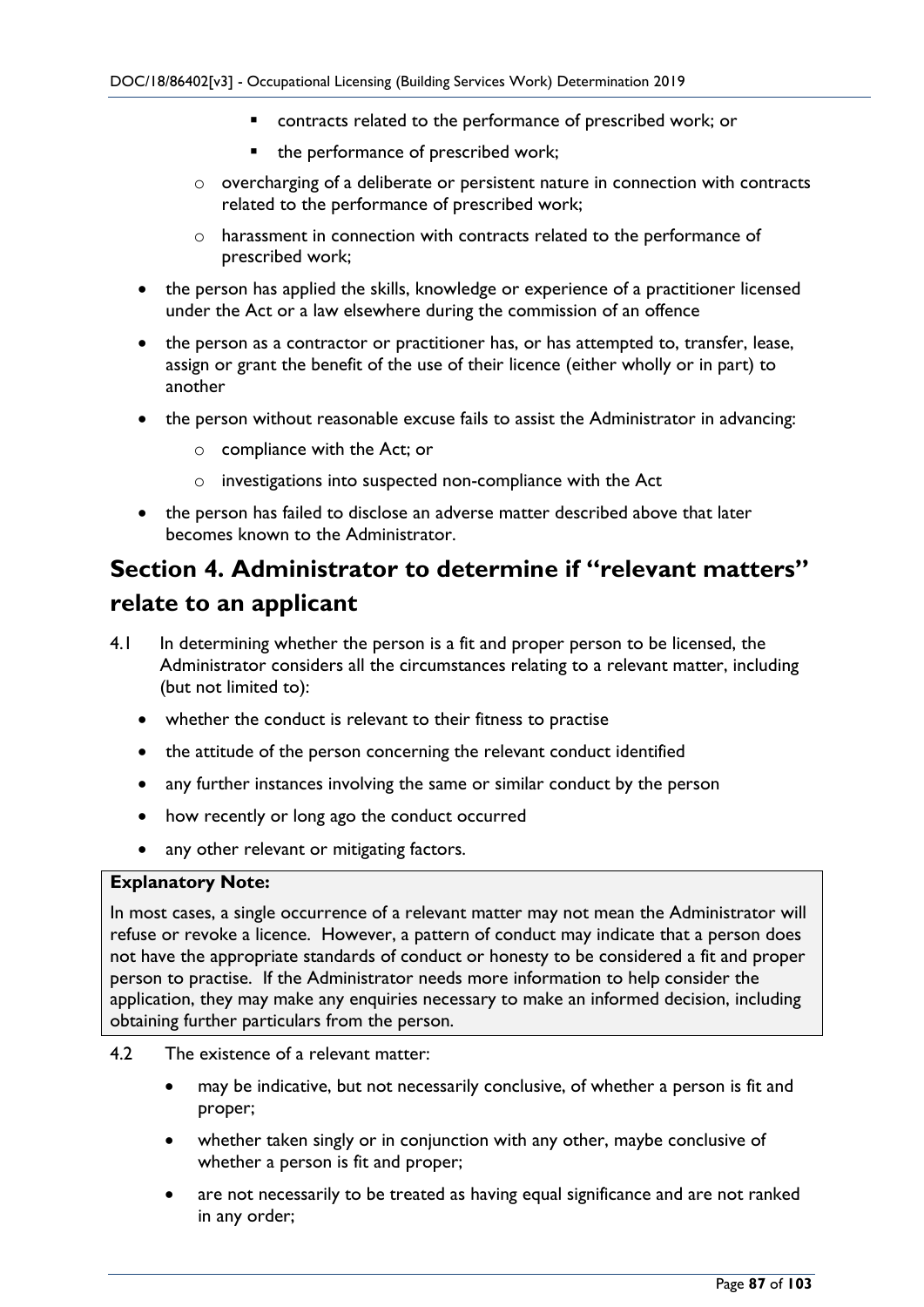- are to be assessed according to their relevance to the type of licence held (or applied for) by the person and the scope of work permitted under that licence; and
- may be assessed according to their risk to public health, danger to the public or damage to property or infrastructure.
- 4.3 The weight to be attached to any relevant matter is to be assessed in the context of
	- whether it occurred in the course of, or in relation to, the carrying out of prescribed work or in connection with contracts entered related to the performance of prescribed work;
	- the seriousness of any offence;
	- the circumstances surrounding the offence;
	- the circumstances of the offender:
	- the penalty, if any, imposed on the offender (whether convicted or where a court does not proceed to conviction);
	- the degree and the extent to which the offence and any record of offences exhibit an attitude of mind, or a pattern of conduct, indicative of an absence of adherence to, or respect for, either the law generally or a law that relates to duties or responsibilities that a person under this Act or a law elsewhere is obliged to discharge.

# **Section 5: Where the Administrator makes a finding of not "fit and proper"**

- If the Administrator decides to refuse an application for a licence (new or renewal) because a person is not fit and proper to be licensed, they are to notify the affected person in writing and set out the specific matters relied on for making that decision.
- A notification is to be made no later than seven business days after the administrator has made a decision.
- A written notification is to include details of the person's:
	- A. right to seek from the Administrator a review of a licensing decision, under section 80 of the Act; alternatively: -
	- B. right of appeal to the Magistrates Court (Administrative Appeals Division) regarding a licensing decision under section 82 of the Act.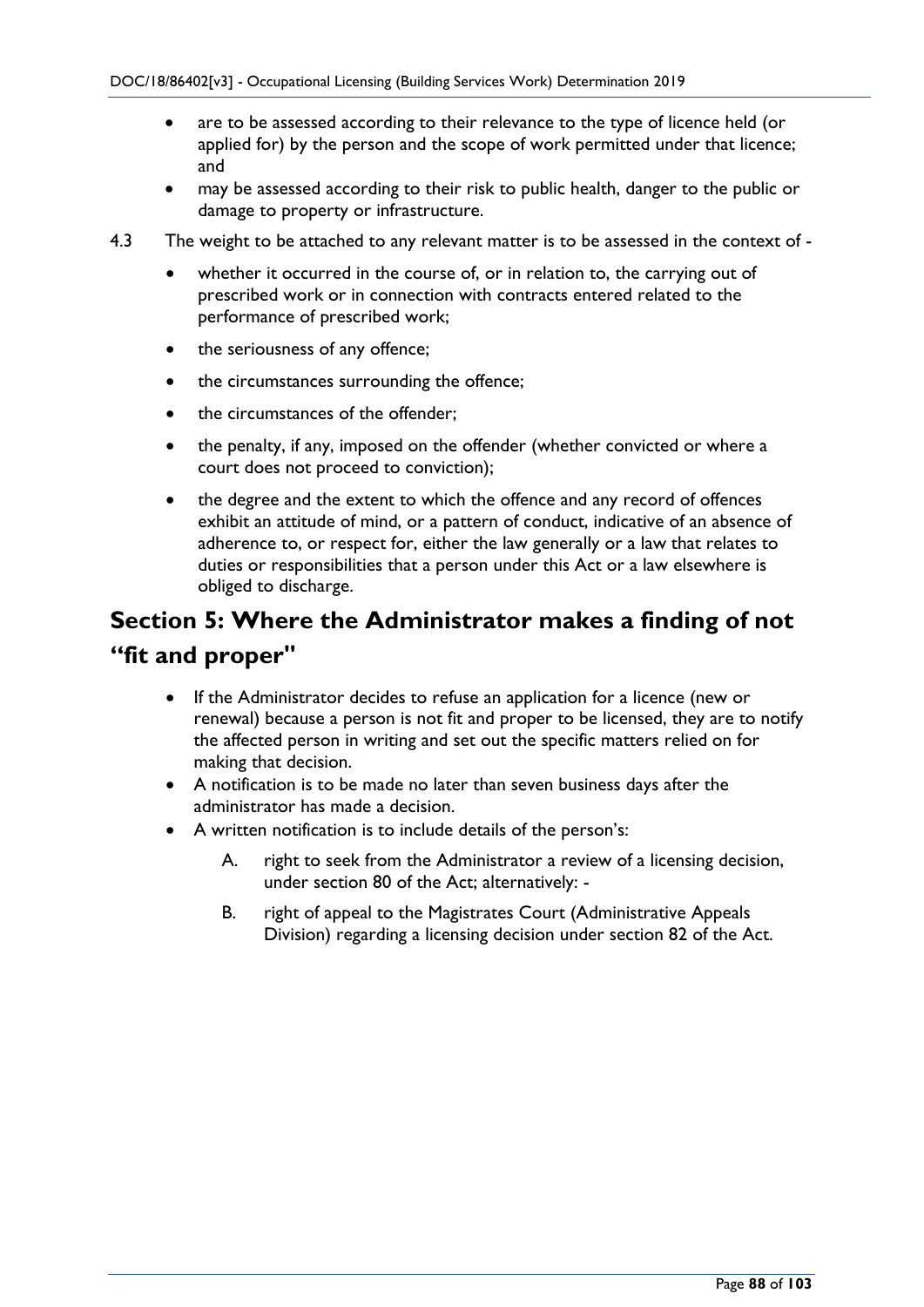# **Part: 11 - Building Services Providers - Code of Practice 2019**

## **Code of Practice title**

Occupational Licensing (Building Services Providers) Code of Practice 2019.

## **Description**

This Code is established under s.53 of the Act. The purpose of the Code is to:

- set standards of conduct and professionalism expected from Building Services Providers in the performance of their work
- inform the community of the standards of conduct and professionalism expected from a Building Services Providers
- provide consumer, regulatory, employing and professional bodies with a basis for making decisions regarding standards of conduct and professionalism expected from building services providers.

## **Definitions used in this Code of Practice**

**"Act"** means the *Occupational Licensing Act 2005*

**"Administrator"** means the person appointed under section 6 of the Act as the Administrator of Occupational Licensing

**"Area of competence"** means a specific area of skill for which a building services provider is qualified, experienced and capable of undertaking

**"Building services provider"** has the same meaning as given by section 3 of the Act and the Occupational Licensing (Building Services Work) Determination 2019

**"Code"** means this Code of Practice

**"Code of Practice"** has the same meaning as given by section 3 of the Act

**"Duties"** means obligations:

- placed on licensees by the Act including a relevant Code of Practice; and
- prescribed by the *Building Act 2016* Act, as applicable to various categories of persons, including building services providers

**"Improper conduct"** has the same meaning as given by section 90(3) of the Act

**"Fit and proper"** has the same meaning as given by section 3 of the Act

**"Licence holder"** has the same meaning as given by section 89 of the Act

**"Licensed Entity"** has the same meaning as given by section 3 of the Act

**"Offence"** means a simple offence or a crime committed in Tasmania or elsewhere

**"Person"** has the same meaning as given by the *Acts Interpretation Act 1931*

**"Performance Solution"** means a building solution, or a plumbing solution, that complies with the Performance Requirements of the National Construction Code, as distinct from a Deemed-to-Satisfy solution

**"Prescribed work"** has the same meaning as given by section 3 of the Act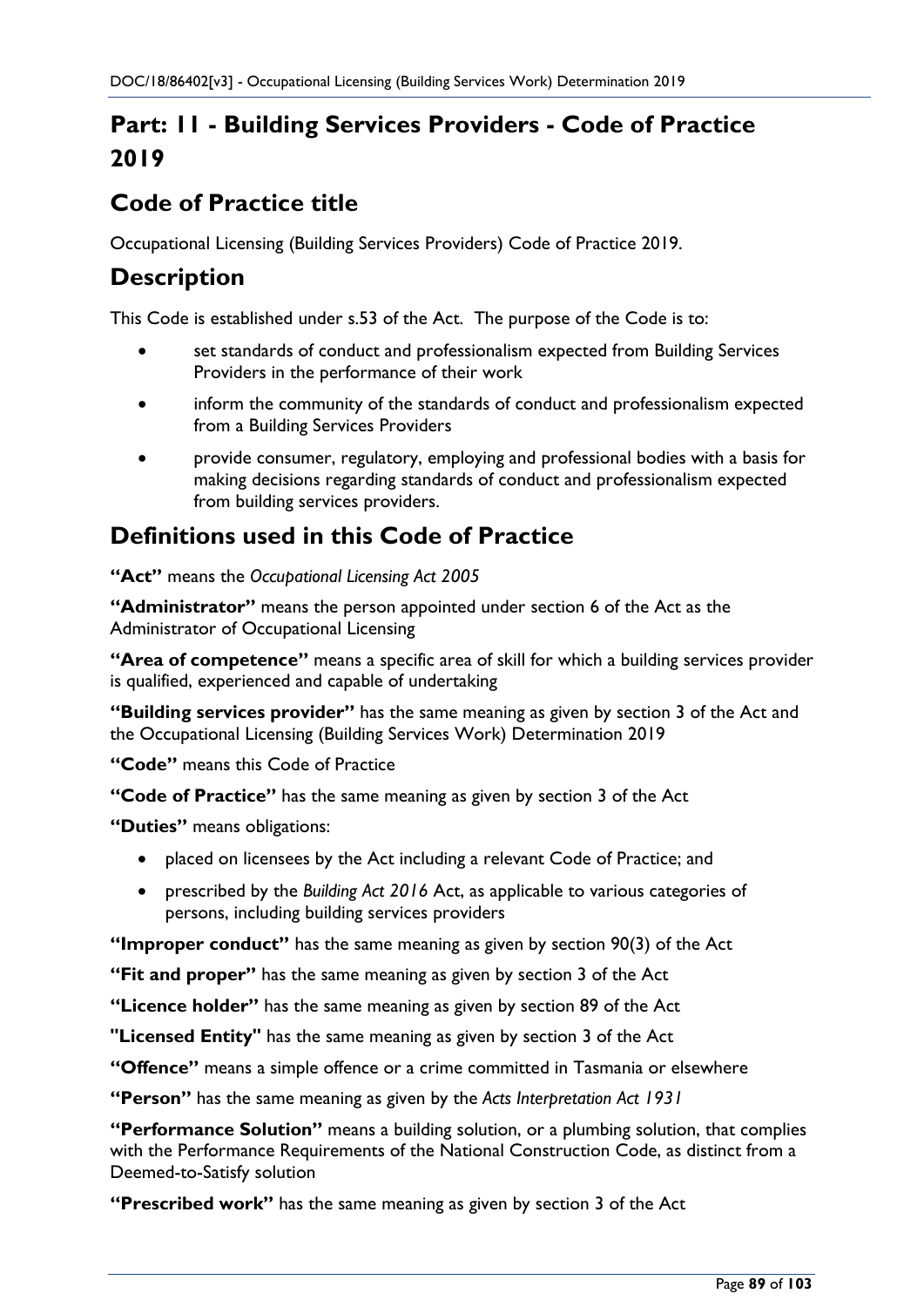**"Scope of work"** means the particular types and extent of prescribed work for which a building services provider is permitted to contract for, manage or undertake as the responsible person.

## **Section 1 - Application of Code of Practice**

## **1.1. Application to licence holders**

This Code applies to all building services providers that are licence holders. If a licence holder carrying out prescribed work is:

- a company, this Code applies to the company and each director of the company; or
- a partner in a partnership, this Code applies to each partner.

### **1.2 Application of other Codes of Practice made under the Act**

Where appropriate, this Code may also be read in conjunction with the:

- Occupational Licensing (Building Services Providers Fit and Proper Conduct) Code of Practice 2019; or
- Occupational Licensing (Building Surveyors) Code of Practice 2018

to determine whether a licence holder has breached the provisions of this Code.

## **1.3 Application of complementary industry codes of practice, conduct or ethics**

In addition to a Code of Practice made under the Act, the Administrator may also use relevant industry Codes of Practice or Codes of Conduct to assess a licence holder's conduct.

The following industry Codes of Practice, as varied from time to time, maybe used in this way:

- Master Builders Association of Tasmania Inc. Code of Ethics
- Housing Industry Association Ltd National Code of Ethics
- Australian Institute of Building Code of Ethics
- Australian Institute of Architects Model Statutory Code of Professional Standards and Conduct
- Building Designers Association of Australia Code of Ethics
- Engineers Australia Code of Ethics
- Australian Institute of Building Surveyors Professional Practice Policy
- The Australian Procurement and Construction Council National Code of Practice
- Code for the Tendering and Performance of Building Work 2016, published by the Australian Building and Construction Commission (ABCC).

## **Section 2 - Scope of this Code of Practice**

This code of conduct applies to all persons, including organisations, licensed as a building service provider under the Act.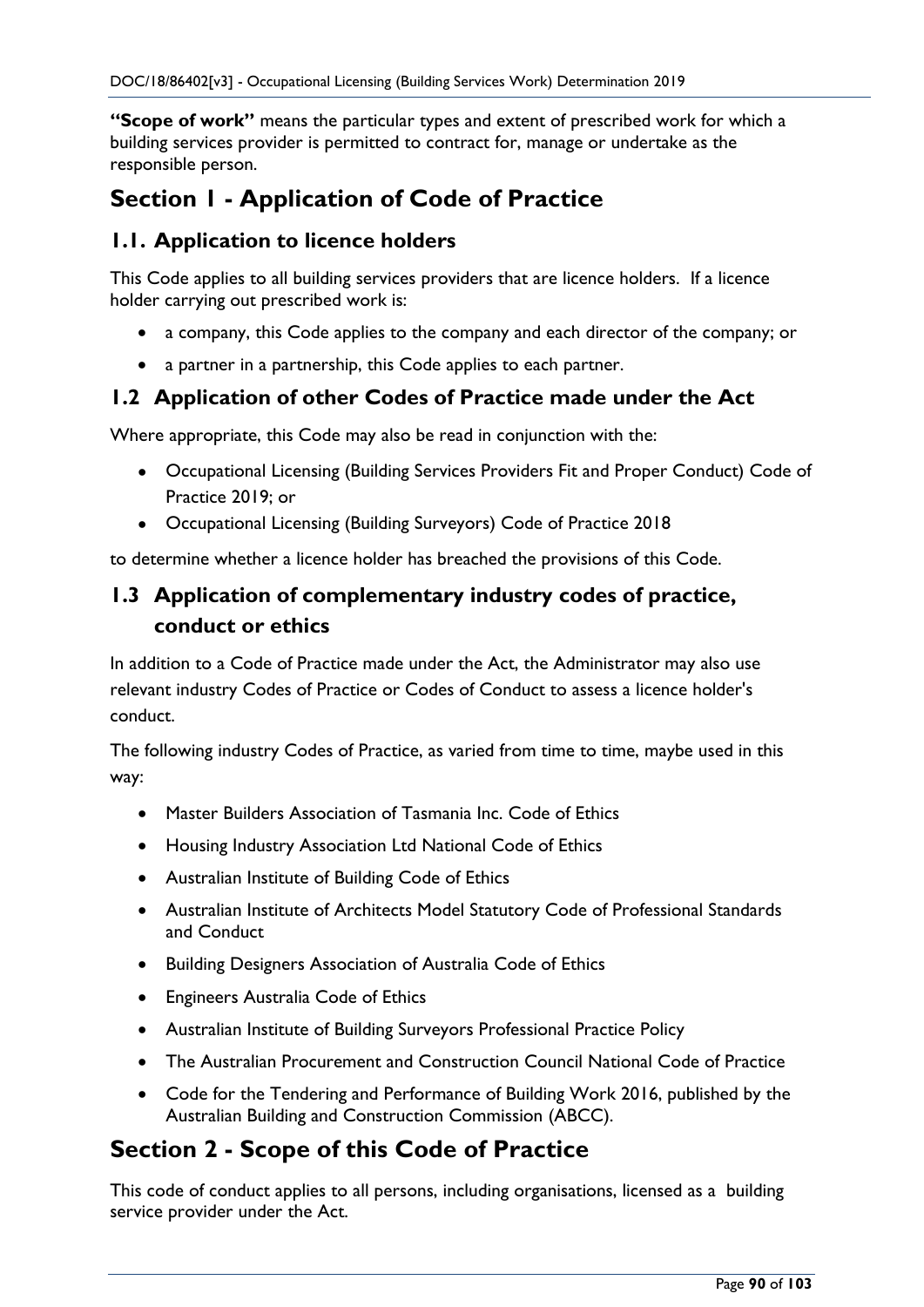Section 53(4)(c) provides that a code of practice may contain requirements to be observed for building services providers in relation to –

- (i) professional conduct, competence, diligence and integrity; and
- (ii) professional responsibilities of each occupation and class of building services providers; and
- (iii) compliance with legislation related to building services work; and
- (iv) communication with all parties involved in building services work; and
- (v) performance management of holders of a building services licence; and
- (vi) conduct and behaviour of the holder of a building services licence.

## **Section 3 - Code of Practice**

### **3.1. Duties applicable to all licence holders:**

A building services provider must:

- 1. Only undertake or manage work that within the scope of work of their licence
- 2. Perform their work in the public interest
- 3. Abide by ethical standards expected by the community for compliance with the law and reputable conduct
- 4. Not perform work where there is the potential for a conflict of interest
- 5. Maintain satisfactory levels of competence
- 6. Comply with legislative requirements
- 7. Maintain confidentiality
- 8. Take all reasonable steps to obtain all relevant facts when performing their work
- 9. Document reasons for decisions
- 10. Be accountable for the supervision, competence and conduct of staff and contractors they employ or contract with
- 11. Communicate with all relevant parties.

### **3.2. Additional duties of licensed builders, performing residential work**

1. Ensure that their contractual arrangements and work are under the *Residential Building Work Contracts and Dispute Resolution Act 2016*.

### **3.3. Additional duties of licensed designers**

1. Ensure that all aspects of design are adequately documented, including reasons for design decisions

#### **Explanatory note:**

This requires the mandatory minimum level of design details required to be provided by a licensed designer to enable a builder or plumber to undertake the construction of the building and for a building surveyor to assess the work for compliance with the *Building Act 2016*, the National Construction Code and relevant Australian Standards.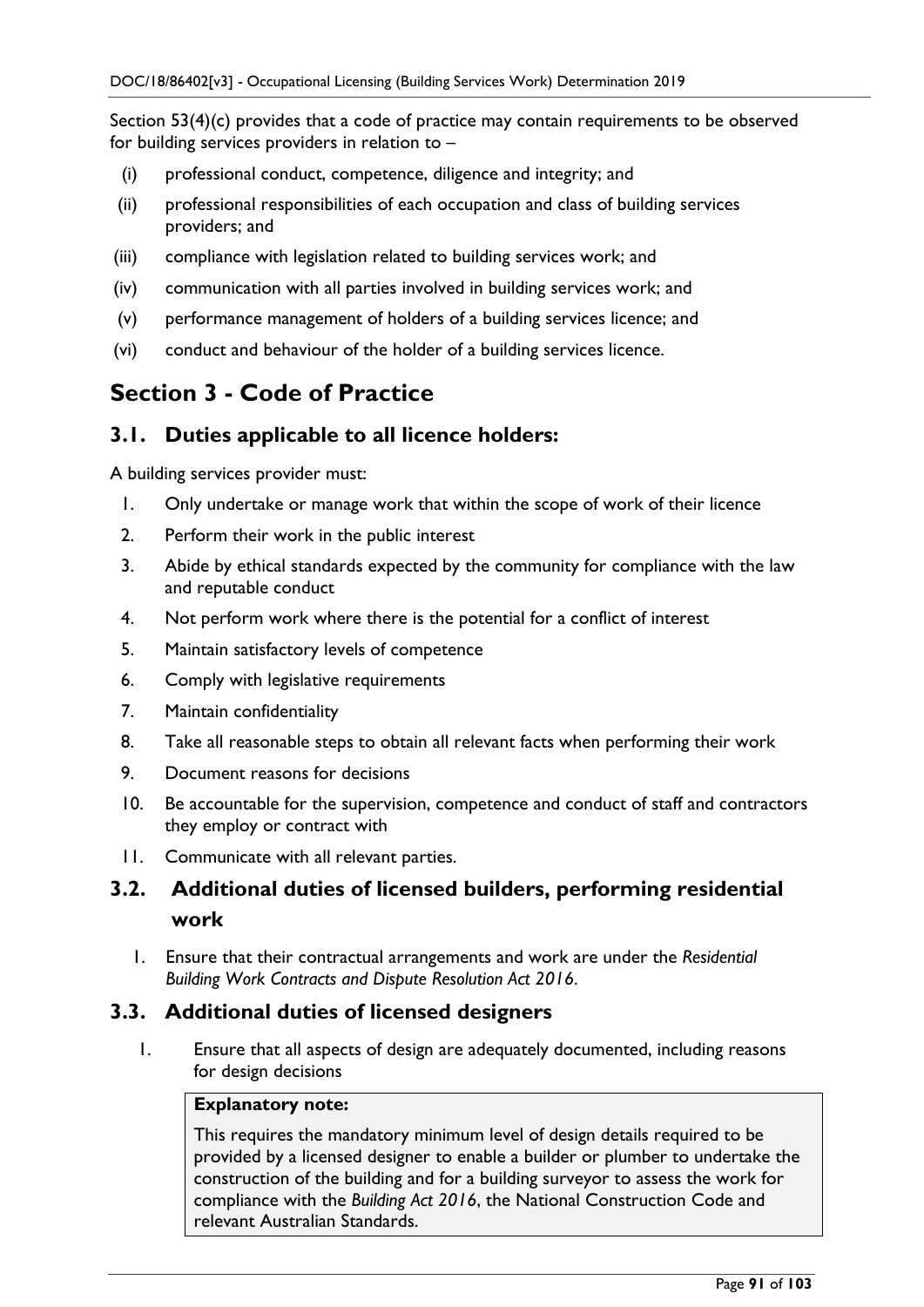- 2. Ensure that where performance solutions are developed as a building or a plumbing solution, they will comply with relevant National Construction Code performance requirements, and they may be verified against those requirements
- 3. Ensure building owners are adequately informed of adopting performance solutions in a design before applying for a certificate of likely compliance.

## **Section 4 - Explanatory Statements for Code**

This Code aims to ensure that the conduct of Building Services Providers meets a reasonable standard by setting out expectations for professional conduct, competence and integrity.

Any member of the public is entitled to expect that licence holders will exercise their functions in a way that will meet or exceed these reasonable standards.

Although the Code does not give detailed advice on specific issues and areas of practice, the following explanatory statements may be used to clarify the Code's meaning and scope. The explanatory statements do not in any way limit the application of the Code.

## **4.1 Not perform work beyond their scope of work, level of competence or outside area of expertise**

A Licensed Building Services Provider must have:

• The appropriate licence for the scope of work that is intended to be performed;

### **Explanatory Note**

Limitations are placed on the number of storeys and the floor area of buildings that may be assessed according to the level of licensing of the building surveyor. These limitations also apply to existing buildings where new building work is intended to be carried out.

For example, a practitioner licensed at the level of a Building Designer (Limited) cannot design an addition to an existing building with a rise of more than three storeys or a floor area that is greater than 2000m².

The appropriate level of competence and expertise for the carrying out or management of prescribed work.

#### **Explanatory Note**

For example, a building services provider may have contracted for work that requires an understanding of a complex performance solution or interpretation of requirements of an interim planning scheme. If a building services provider is not experienced in a particular area, then written advice from a suitably qualified or experienced person must be obtained.

### **4.2 Perform functions in the public interest**

A building services provider must perform work in the public interest and not take action that would compromise the health and safety of any person, or the amenity of any person's property, or significantly conflict with local planning laws. The community's interests must be placed before the interests of a client wherever there is a conflict of interest.

### **4.3 Abide by ethical standards expected by the community**

All Licensed Building Services Providers should understand the responsibilities of the category and class they are licensed.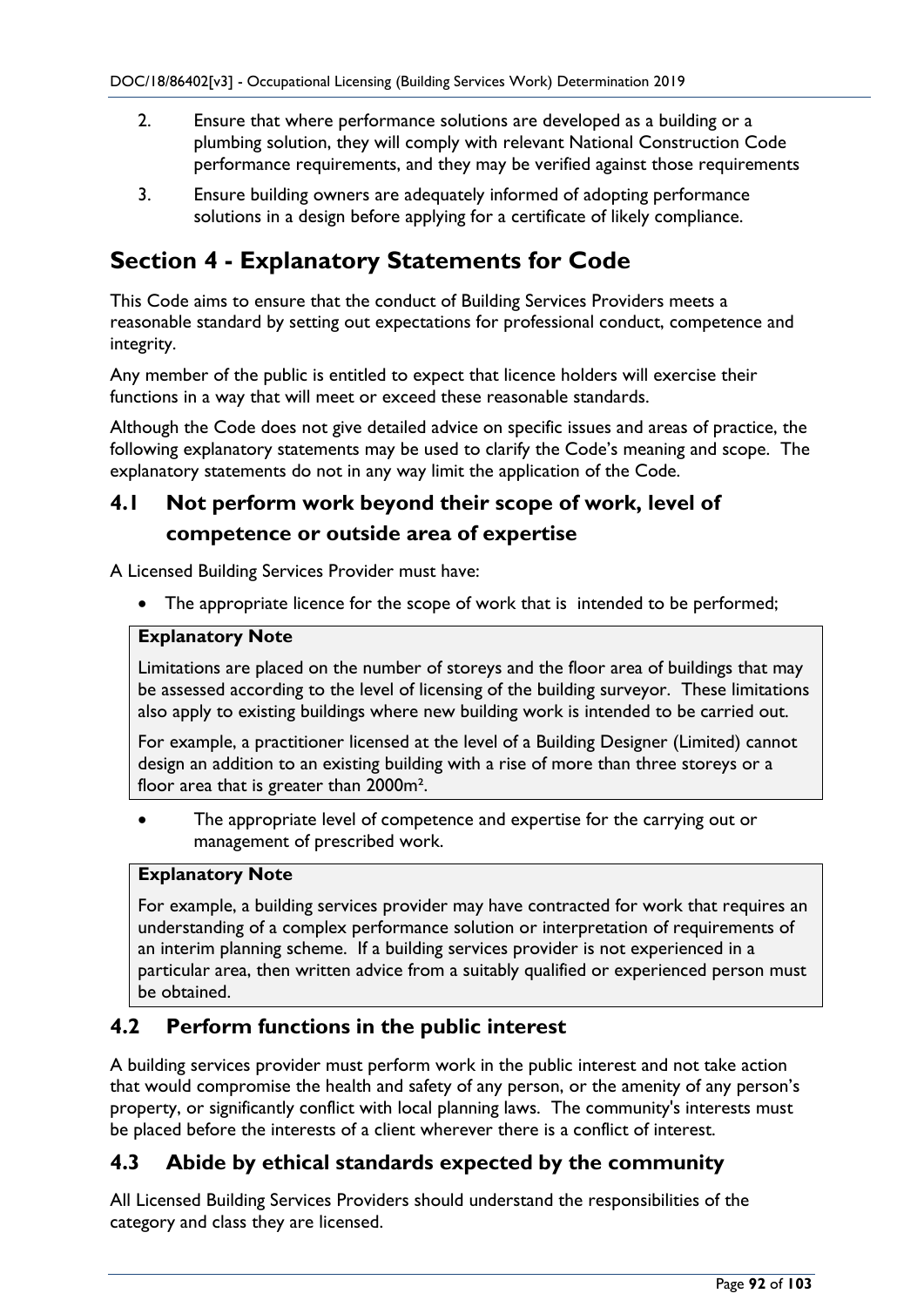- All licence holders must ensure they conform to acceptable standards of behaviour while undertaking work for which they are licensed.
- It is expected that they will undertake their responsibilities with appropriate professionalism.
- It is expected that they will behave with dignity and respect when dealing with clients, regulators, industry and the general public.

A Licensed Building Services Provider, must when performing their work:

- apply all relevant building laws, regulations, relevant standards and guidelines reasonably without favour;
- perform the functions with honesty, integrity and impartiality;
- not knowingly enter into any conduct that could bring, or tend to bring, their into disrepute; and
- maintain financial viability, including ensuring fees taken in advance are held against the relevant project.

## **4.4 Not perform work where there is the potential for a conflict of interest**

A building services provider must not perform their work where there is the potential for a conflict of interest between their duty to their clients, profession, peers and the public with their personal and business interests.

### **4.5 Maintain a satisfactory level of competence**

A building services provider must commit to a process of continuing professional development to ensure they constantly keep informed of developments in building design and construction practices, business management principles, and the law relevant to performing their work.

### **4.6 Comply with legislative requirements**

A building services provider must comply with the legislative requirements that regulate or govern their occupation in the performance of their work. It is expected that licensees will have the knowledge, familiarity and understanding of the legislation that applies to the categories and classes they are licensed.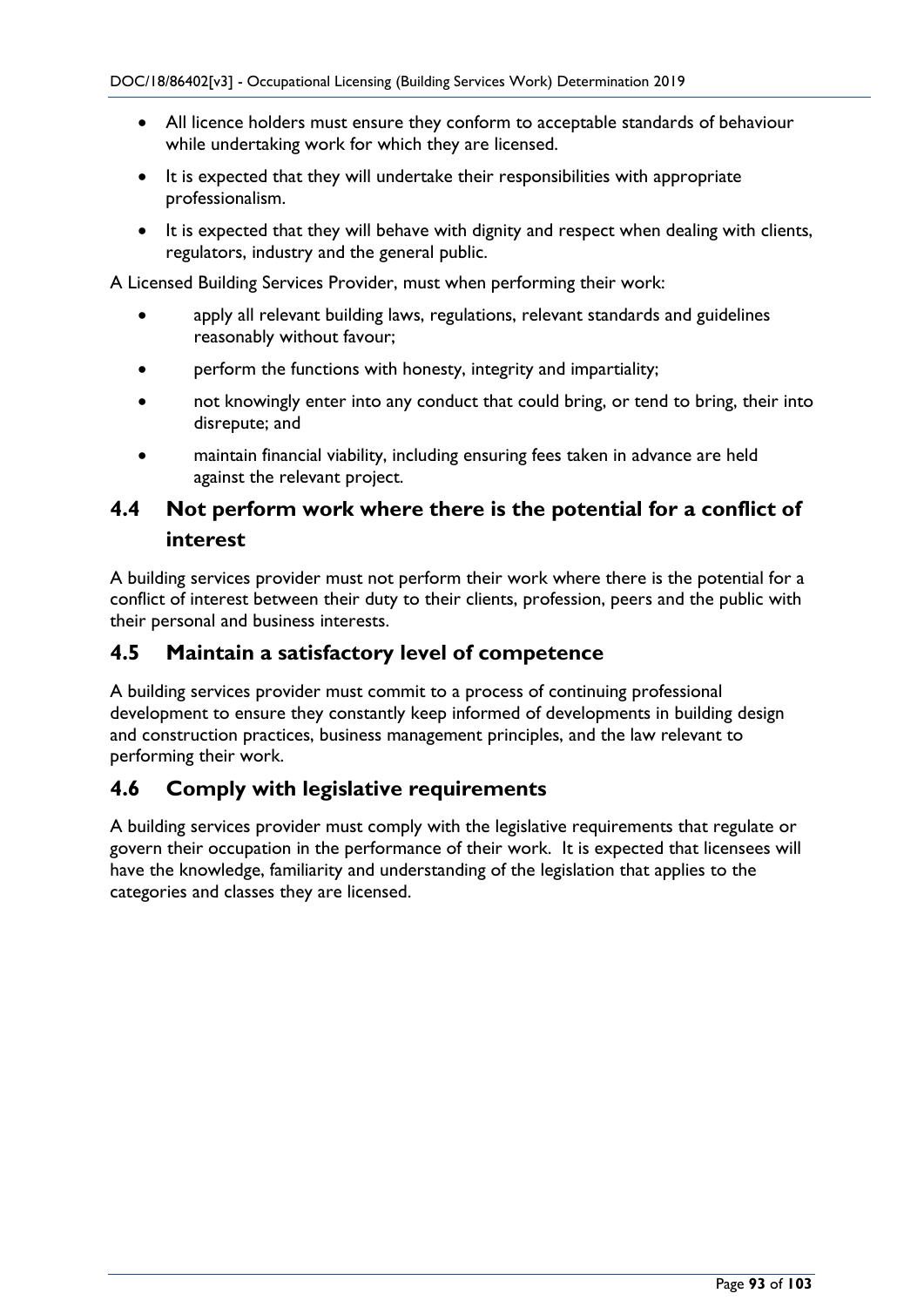#### **Explanatory Note:**

Relevant legislation and regulatory documents (as amended from time to time) include:

National Construction Code

*Occupational Licensing Act 2005*

*Occupational Licensing (Building Services Work) Regulations 2016*

Occupational Licensing (Building Services Work) Determination 2019

*Building Act 2016*

*Building Regulations 2016*

Director's Specified List

Director's Determination - Categories of Building and Demolition Work

### **4.7 Maintain confidentiality**

A building services provider must not divulge confidential or commercially sensitive information in the performance of their building surveying functions unless:

- directed to do so in writing by the appropriate authority following National Privacy Principles under the Privacy Act 1988 (Cth); and
- the disclosure of the information is authorised by legislation -

#### **Explanatory note**

For example, the *Building Act 2016* requires a building services provider to provide information to the permit authority for a permit application and the Director of Building Control for an audit.

### **4.8 Take all reasonable steps to obtain all relevant facts**

A building services provider must:

- keep themselves informed and consider all relevant and available information when performing their work.
- demonstrate that all reasonable steps have been taken to obtain and document all available facts relevant to performing prescribed work.

#### **Explanatory note**

For example, building services providers should undertake a site investigation where possible to make themselves aware of any site conditions that may influence a decision on the likely compliance of the design they are considering. For instance:

- the contours of an allotment may influence the installation of site drainage
- the location of a disused cellar would need to be established
- the presence of groundwater (a spring) may significantly affect the design.

### **4.9 Document reasons for decisions**

A building services provider must maintain properly documented reasons for key decisions. Documented reasons must include: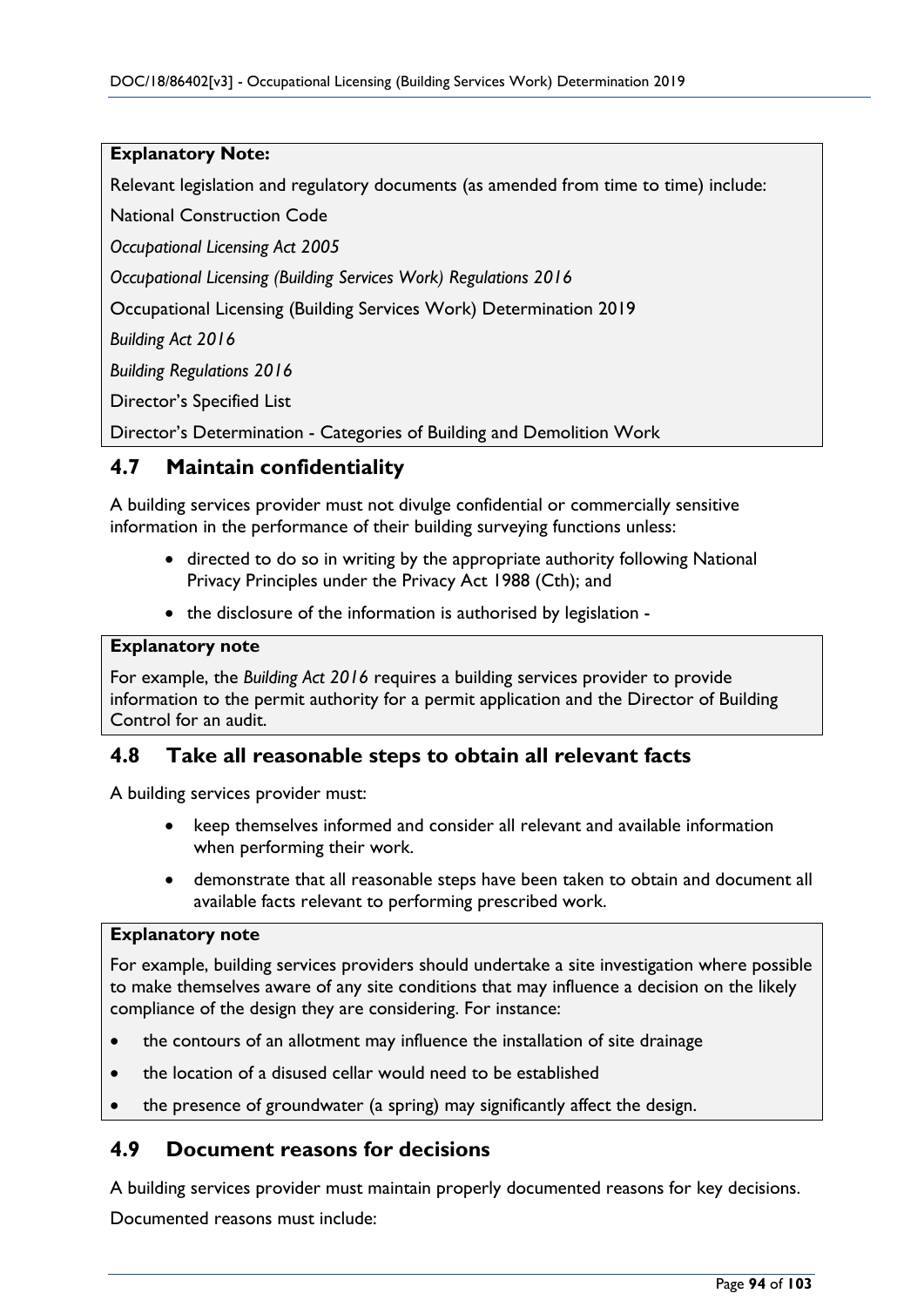- findings of fact, for example, reliance on results of tests carried out by experts;
- a reference to evidence or other material on which the finding was based, for example, reliance on Standards published by Standards Australia; and
- the reasons for the decision.

#### **Explanatory note**

Examples of decisions requiring documented reasons to be maintained by Licensed Building Services Providers:

- when designers obtain expert advice on building matters, for example, a performance solution involving complex fire engineering analysis, they must retain that documented advice to support their design decision;
- when a designer obtain advice and decide no other approvals are required under the planning scheme, they must retain the documented advice, including the source of the advice;
- if accepting a certificate from a competent person, the building surveyor must document the reasons for considering the person giving the certificate as competent and retain the documents or information relied upon when deciding the person as competent;
- document any decision made in relation to adopting a performance solution where the building services provider has concluded that the solution complies with the performance requirements of the National Construction Code.

### **4.10 Accountability of staff or contractors**

Each Licensed Building Services Provider, as the head contractor, is responsible for its employees, trainees, volunteers, contractors or consultants are they are also required to demonstrate ethical behaviour at all times as measured by this Code.

### **4.11 Communication with all parties**

All Licensed Building Services Providers should ensure they communicate relevant aspects of the work to all parties involved. It is expected that they will consider all reasonable methods to communicate with all parties involved.

### **Note: Parts 12 - 14 only apply to licensed designers**

## **4.12 Ensure that all aspects of design are adequately documented and under the Building Act 2016 before issuing a certificate of likely compliance**

The design documentation must be adequate and sufficient to allow the building to be constructed under the National Construction Code.

The Director of Building Control has also determined minimum standards for the design documentation of Class 1 and 10 buildings as contained in the Director's Specified List. Designers of those buildings must ensure that these minimum standards are adhered to before submitting a design for assessment for a certificate of likely compliance.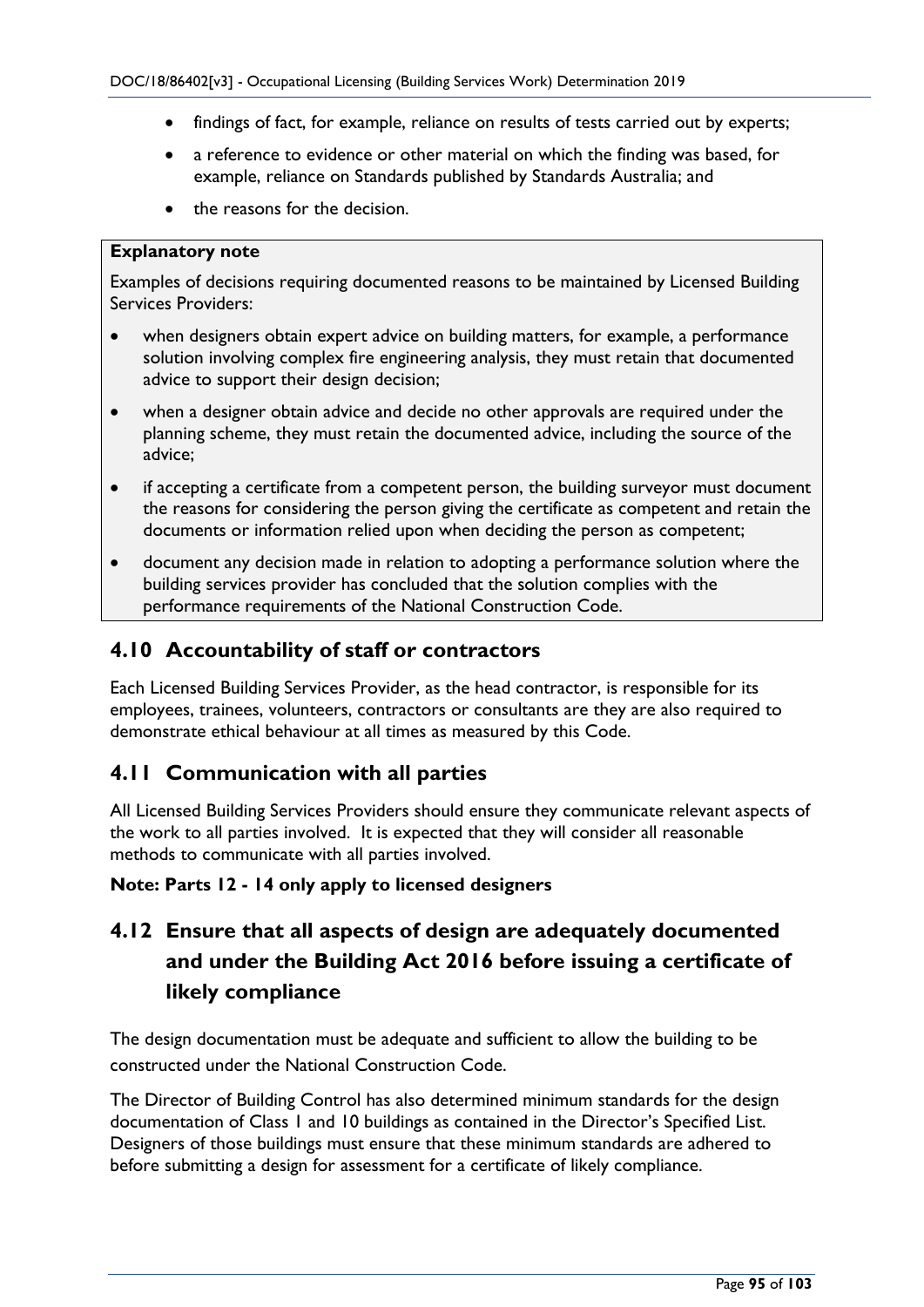### **Explanatory note**

- For example, it is insufficient to specify cladding on a building over three storeys as Aluminium Composite Panel (ACP) because the builder will choose the right one. The Panel must be specified as an actual compliant product (e.g. ACP with a mineral core containing less than  $\times$  % PE).
- Design of associated plumbing work, to the extent that its proposed location appears consistent with the design of the building work, or that proposed plumbing installations (such as allowing space for an on-site wastewater management system) have been considered in the building design process.
- If required, the design of Protection Work to protect the adjoining property or persons using adjoining land.
- If required, suitable procedures and methods for the safe demolition of buildings or parts of buildings.
- Access to or accommodation of building services (for example, whether required telecommunication cabling can be installed within a building without adversely impacting its elements such as on fire-rated walls or ceilings).

## **4.13 Ensure that performance solutions under the National Construction Code are developed under the Code**

As the National Construction Code is performance-based, one method of meeting the requirements follows an accepted construction practice or deemed-to-satisfy solution. However, if this method is not used, then there is a need to document the building or plumbing solution(s) adopted and the particular verification method, evidence of suitability and the assessment method used to demonstrate compliance with the performance standards of the code.

## **4.14 Ensure building owners are adequately informed of performance solutions before issuing a certificate of likely compliance**

Performance solutions are usually introduced to enable innovation in design or overcome issues created by a deemed-to-satisfy approach. However, they often result in ongoing maintenance, which may then become an ongoing cost to the owner. Designers must be satisfied that the owner has been adequately informed of the performance solution to make an informed decision to include that aspect of the design or have it redesigned. With permit building work, this acknowledgement by an owner is a legislative requirement.

## **Section 5 - Breaches of this Code of Conduct**

The Act gives the Administrator powers to review the performance and conduct of licence holders.

Breaches of the Code may constitute improper conduct or are relevant because a person is not a fit and proper person to hold a building services provider licence under the Act.

A distinction may be drawn between lesser breaches of a basic administrative nature that may be described as 'unsatisfactory conduct' and more serious infringements such as significant technical breaches that may compromise the safety of people in buildings, which may be judged to be 'professional misconduct'.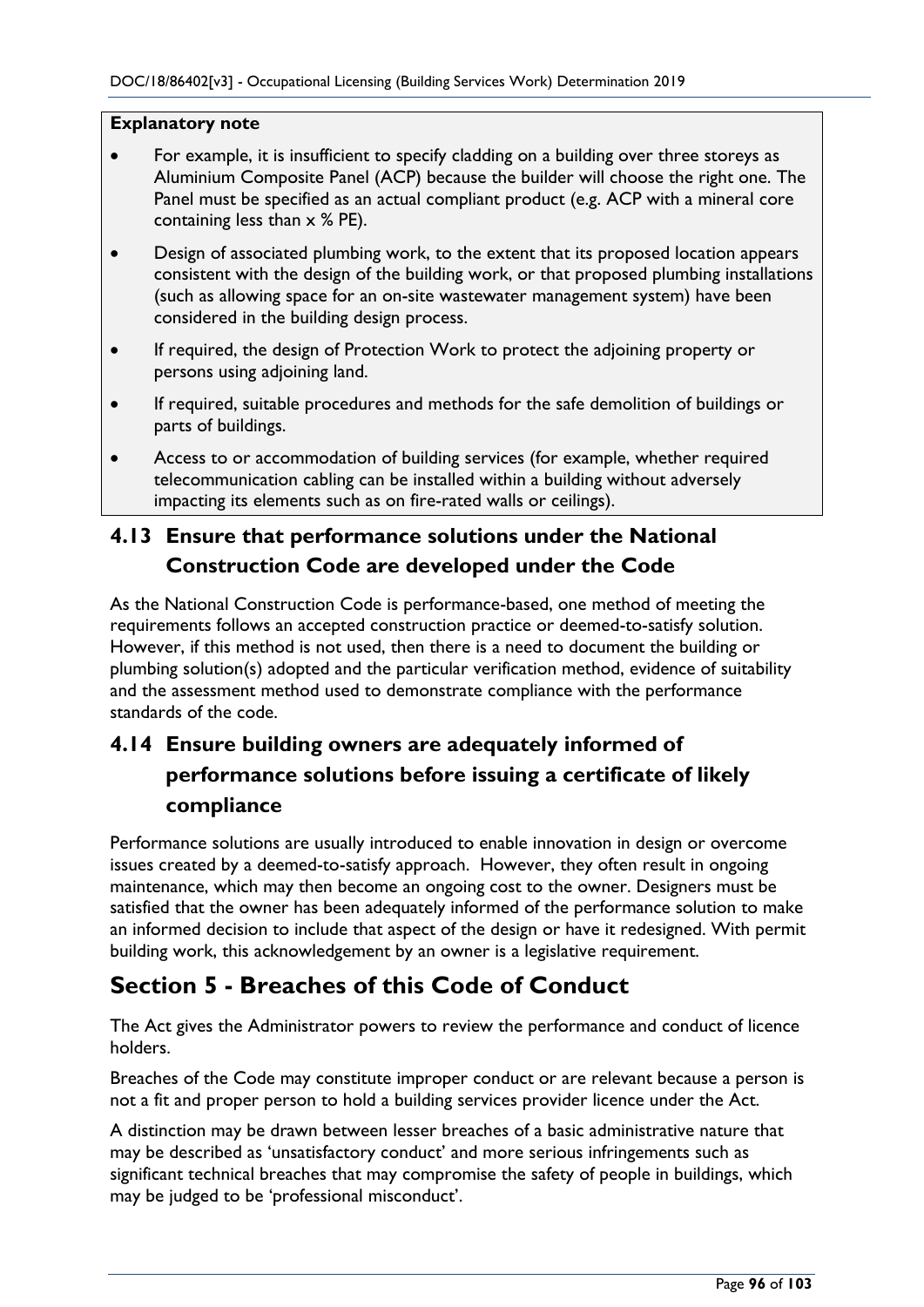Breaches of the code that may constitute misconduct (and therefore *prima facie* are improper conduct) can include:

- incompetence, or a lack of adequate knowledge, skill, judgement, integrity, diligence or care in performing building surveying functions;
- compromising the health or safety or a person or the amenity of a person's property;
- seeking, accepting or agreeing to accept a benefit, whether for the benefit of the building services provider or another person, as a reward or inducement to act in contravention of the legislation;
- repeated unsatisfactory conduct.

Repeated unsatisfactory conduct that may result in improper conduct includes:

- repeated conduct that shows incompetence, or a lack of adequate knowledge, skill, judgment, integrity, diligence or care in performing prescribed work;
- repeated conduct that is contrary to a function under the *Building Act 2016*, the *Occupational Licensing Act 2005* or another relevant Act, including, for example, disregarding relevant and appropriate matters, acting outside the scope of work, acting beyond the scope of competence and contravening a Code of conduct; and
- repeated conduct of the building services provider that falls short of the standard that may reasonably be expected by the public or the licence holder's professional peers.

Breaches of the code of conduct that may lead to a building services provider not being a fit and proper person include:

- continuing to perform the functions of a building services provider while having a conflict of interest;
- acting against the public interest;
- charges or convictions for an offence; and
- behaviour that is not consistent with the ethics expected of a Licensed Building Services Provider.

More details of these "fit and proper" grounds are found in the Occupational Licensing (Building Services Providers Fit and Proper Conduct) Code of Practice 2019.

### **5.1 When Administrator makes improper conduct finding**

- If the Administrator decides that a person has engaged in improper conduct, they are to notify the affected person in writing and set out the specific matters relied on for making that decision.
- A notification is to be made no later than seven business days after the Administrator has made a decision.
- Written notification includes details of the person's right of appeal to the Magistrates Court (Administrative Appeals Division) regarding a licensing decision under section 82 of the Act.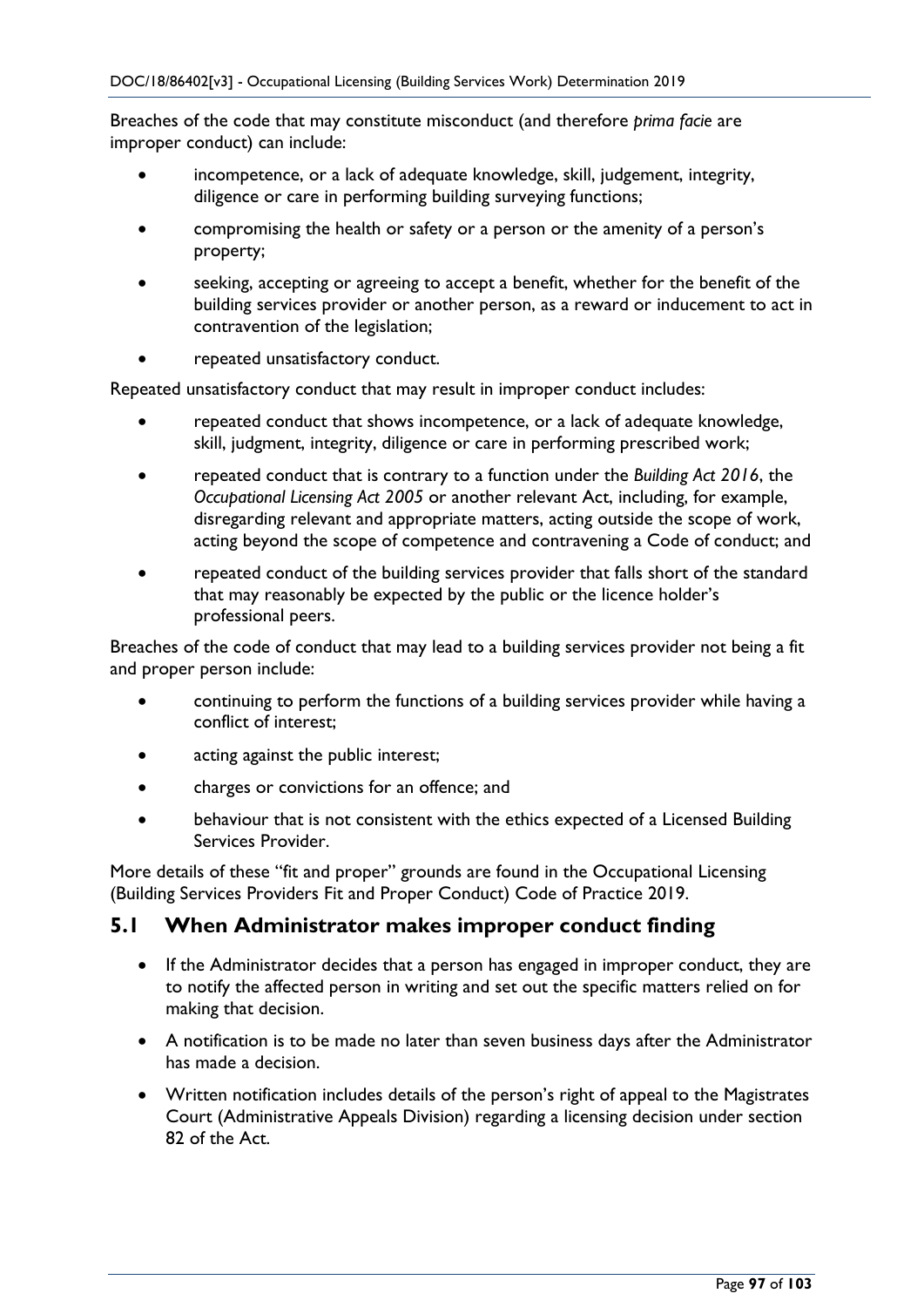# **Appendix – Table of Builders' Scope of Work - Domestic, Low Rise, or Medium Rise**

### **Builder Domestic – Scope of Work**

### **Class 1a and 1b**

1. Buildings of any rise of storeys.

### **Class 2**

- 1. **One storey** buildings of Type **C** construction up to a maximum floor area of  $2000<sup>2</sup>$ .
- 2. **Two storey** buildings of Type **C** construction up to 2000m2 (Only where each sole occupancy unit has:
	- (i) Access to at least two exits or
	- (ii) Its own direct access to a road or open space;

Refer to NCC clause C1.5 for details).

### **Class 3-9 Buildings**

1. No work permitted

### **Class 10a, 10b and 10c**

1. Buildings of any rise of storeys.

### **Builder Low Rise - Scope of Work**

### **Class 1a and 1b**

1. Buildings of any rise of storeys

### **Class 2**

- 1. **One storey** buildings of Type **C** construction up to a maximum floor area of  $2000<sup>2</sup>$ .
- 2. **Two storey** buildings of Type **C** construction up to 2000m2 (Only where each sole occupancy unit has:
	- (iii) Access to at least two exits or
	- (iv) Its own direct access to a road or open space;

Refer to NCC clause C1.5 for details).

#### **Class 3**

- 1. **One storey** buildings of Type **C** construction up to a maximum floor area of  $2000<sup>m²</sup>$ .
- 2. **Two storey** buildings Type **C** construction up to 2000m2 (Only where each sole occupancy unit has:
	- (i) Access to at least two exits or
	- (ii) Its own direct access to a road or open space;

Refer to NCC clause C1.5 for details).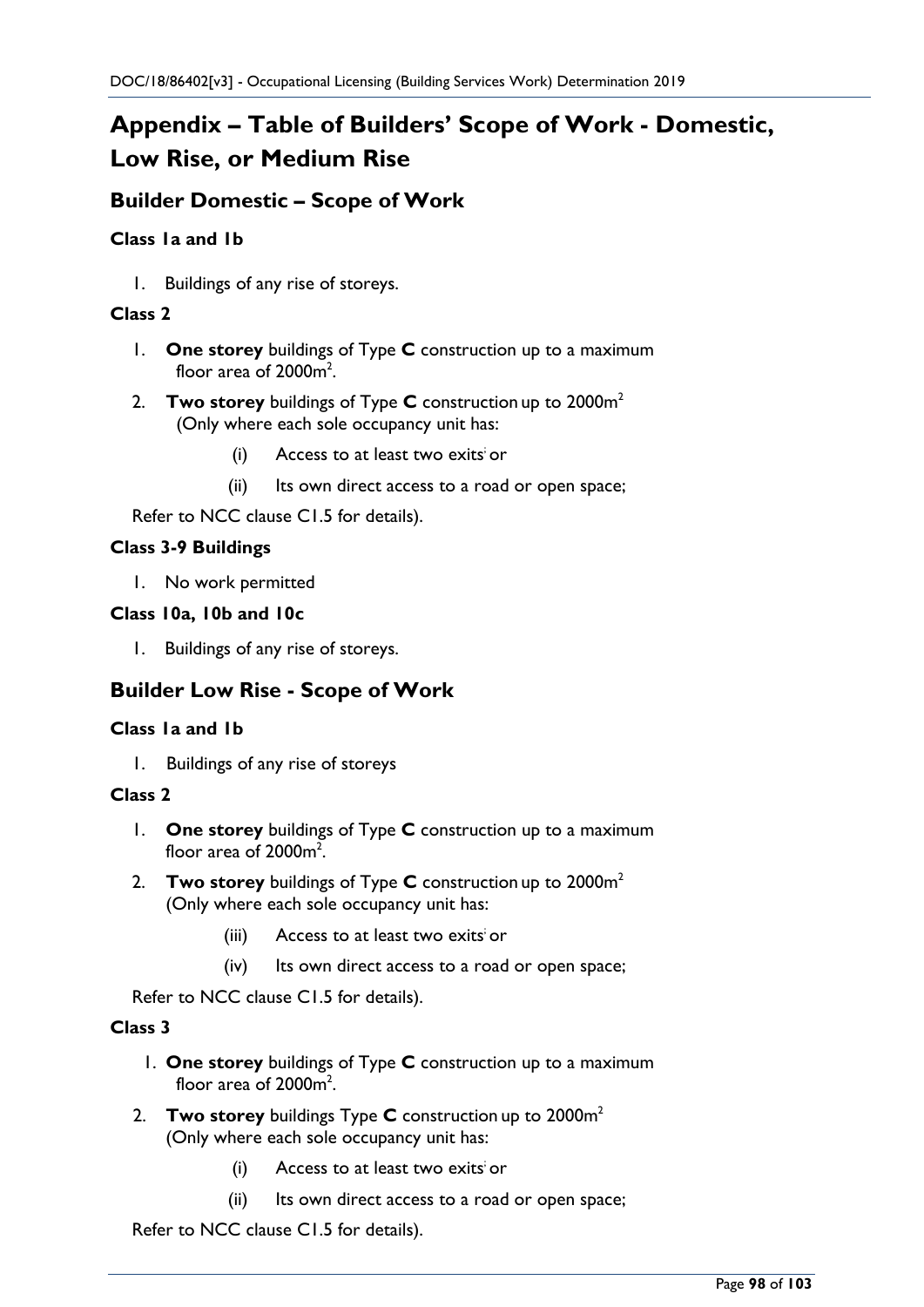### **Class 4**

(Note: requirements are the same for a Class 2 building)

- 1. **One storey** buildings of Type C construction up to a max floor area of 2000m2.
- 2. **Two storey** buildings Type C construction up to a maximum floor area of 2000m2

(Only where each sole occupancy unit has:

- (i) Access to at least two exits; or
- (ii) Its own direct access to a road or open space;

Refer to NCC clause C1.5 for details).

#### **Class 5**

- 1. **One storey** buildings of Type **C** construction up to a maximum floor area of  $2000<sup>m²</sup>$  and maximum volume of fire compartment of  $18,000<sup>3</sup>$
- 2. **Two storey** buildings of Type **C** construction up to a maximum floor area of 2000m<sup>2</sup> and maximum volume of fire compartment of  $18.000<sup>3</sup>$

#### **Class 6**

- 1. **One storey** buildings of Type **C** construction a maximum floor area of 2000m2 and a maximum volume of fire compartments of  $12,000m^{3}$
- 2. **Two storey** buildings Type **C** construction up to a maximum floor area of 2000m<sup>2</sup> and maximum volume of fire compartment of  $12,000m^{3}$

### **Class 7a & 7b**

- 1. **One storey** buildings of Type **C** construction up to a maximum floor area of 2000m<sup>2</sup> and maximum volume of fire compartment of  $12,000m^{3}$
- 2. **Two storey** buildings of Type **C** construction up to a maximum floor area of  $2000m<sup>2</sup>$  and maximum volume of fire compartment of  $12,000<sup>3</sup>$

#### **Class 8**

- 1. **One storey** buildings of Type **C** construction up to a maximum floor area of  $2000m<sup>2</sup>$  and maximum volume of fire compartment of  $12,000m^{3}$
- 2. **Two storey** buildings of Type **C** construction up to a maximum floor area of 2000m<sup>2</sup> and maximum volume of fire compartment of  $12,000m^3$

### **Class 9a**

1. **One storey** buildings of Type **C** construction up to a maximum floor area of  $2000m<sup>2</sup>$  and maximum volume of fire compartment of  $12,000m^3$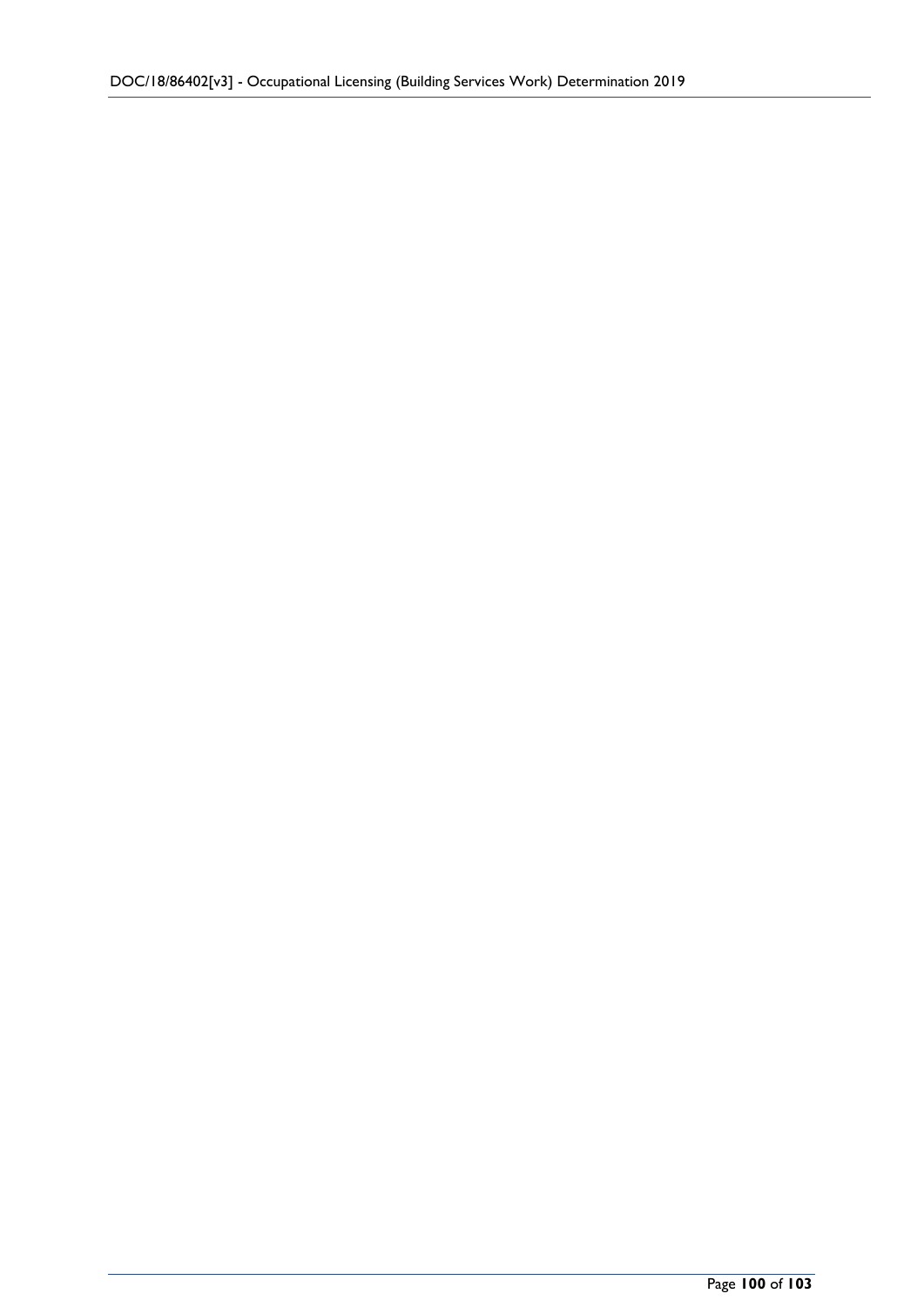### **Class 9b**

1. **One storey** buildings of Type **C** construction up to a maximum floor area of 2000m<sup>2</sup> and maximum volume of fire compartment of  $18,000<sup>3</sup>$ 

### **Class 9c**

- 1. **One storey** buildings of Type C construction up to a maximum floor area of 2000m<sup>2</sup> and maximum volume of fire compartment of  $18,000<sup>3</sup>$
- 2. **Two storey** buildings Type C construction up to a maximum floor area of 2000m<sup>2</sup> and maximum volume of fire compartment of  $18,000<sup>3</sup>$ (only where provided with a sprinkler system throughout and

complies with maximum compartment size. Refer to NCC Clause C1.5 for details).

#### **Class 10a, 10b and 10c**

1. Buildings of any rise of storeys.

### **Builder - Medium Rise Scope of Work**

#### **Class 1a and 1b**

1. All buildings of any rise of storeys

#### **Class 2**

- 1. **One storey** buildings of Type **C** construction
- 2. **Two storey** building Type **C** construction

(Only where each sole occupancy unit has:

- $(i)$  Access to at least two exits or
- (ii) Its own direct access to a road or open space;

Refer to NCC clause C1.5 for details).

- 3. **Two storey** building of Type **B** construction
- 4. **Three storey** building of Type **A** construction

#### **Class 3**

- 1. **One storey** building of Type **C** construction
- 2. **Two storey** building of Type **C** construction

(Only where each sole occupancy unit has:

- $(i)$  Access to at least two exits or
- (ii) Its own direct access to a road or open space;

Refer to NCC clause C1.5 for details).

- 3. **Two storey** building of Type **B** construction.
- 4. **Three storey** building of Type **A** construction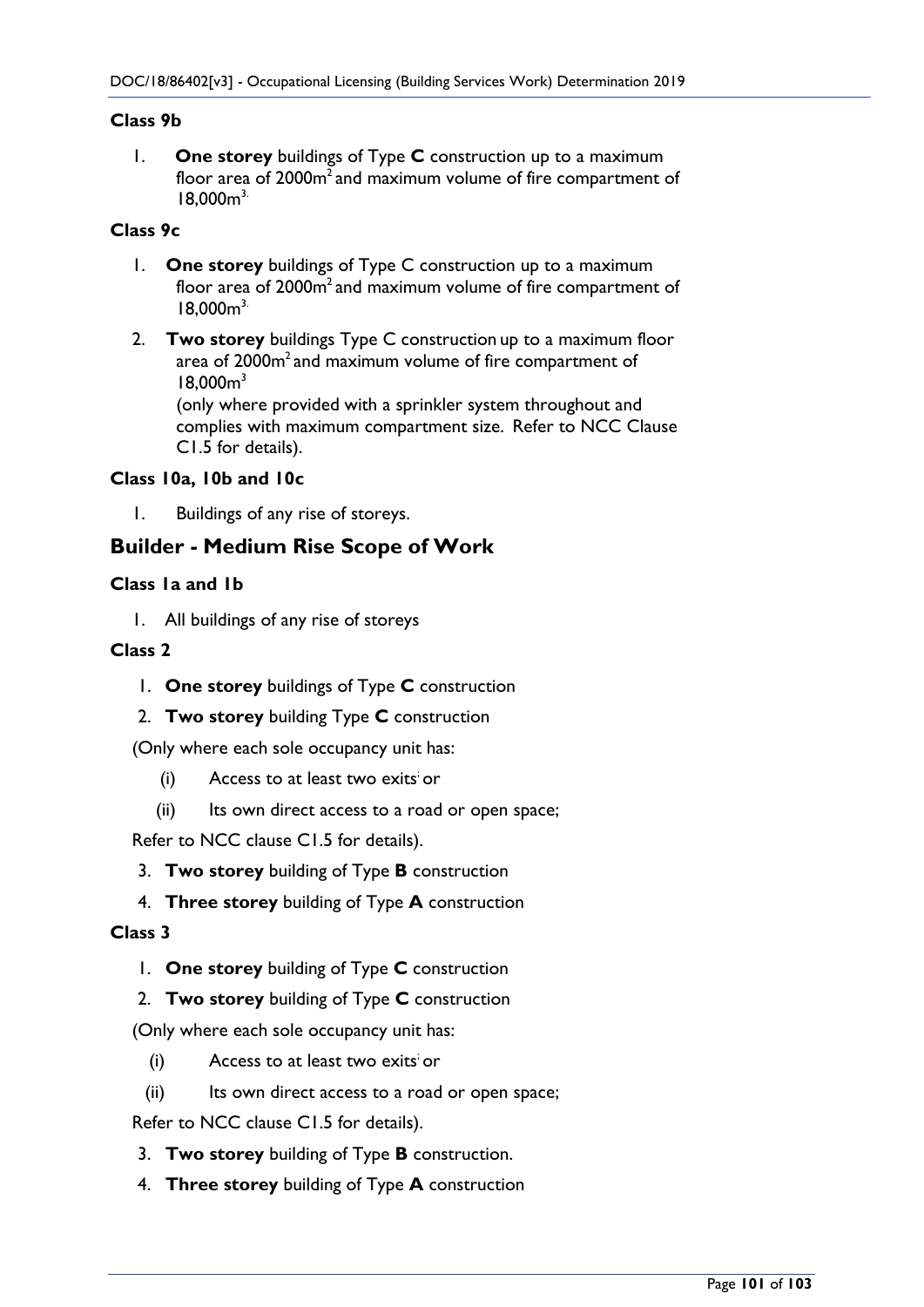### **Class 4**

- 1. **One storey** building of Type **C** construction
- 2. **Two storey** building of Type **C** construction –

(Only where each sole occupancy unit has:

- $(i)$  Access to at least two exits or
- (ii) Its own direct access to a road or open space;

Refer to NCC clause C1.5 for details).

- 3. **Two storey** building of Type **B** construction
- 4. **Three storey** building of Type **A** construction.

#### **Class 5**

- 1. **One storey** building of Type **C** construction up to a maximum floor area of 3000m<sup>2</sup> and maximum volume of fire compartment of  $18.000<sup>3</sup>$
- 2. **Two storey** building of Type **C** construction up to a maximum floor area of 3000m<sup>2</sup> and maximum volume of fire compartment of  $18.000<sup>3</sup>$
- 3. **Three storey** building of Type **B** construction up to a maximum floor area of 5500m<sup>2</sup> and maximum volume of fire compartment of  $33,000<sup>3</sup>$

### **Class 6**

- 1. **One storey** building of Type **C** construction up to a maximum floor area of 2000m<sup>2</sup> and maximum volume of fire compartment of  $12,000<sup>3</sup>$
- 2. **Two storey** building of Type **C** construction up to a maximum floor area of 2000m<sup>2</sup> and maximum volume of fire compartment of  $12,000m^3$
- 3. **Three storey** building of Type **B** construction up to a maximum floor area of 3500m<sup>2</sup> and maximum volume of fire compartment of 21.000m<sup>3</sup>

### **Class 7a & 7b**

- 1. **One storey** building of Type **C** construction up to a maximum floor area of 2000m<sup>2</sup> and maximum volume of fire compartment of  $12,000<sup>3</sup>$
- 2. **Two storey** building of Type **C** construction up to a maximum floor area of 2000m<sup>2</sup> and maximum volume of fire compartment of  $12,000m<sup>3</sup>$
- 3. **Three storey** building of Type **B** construction up to a maximum floor area of  $3500m<sup>2</sup>$  and maximum volume of fire compartment of  $21,000<sup>3</sup>$